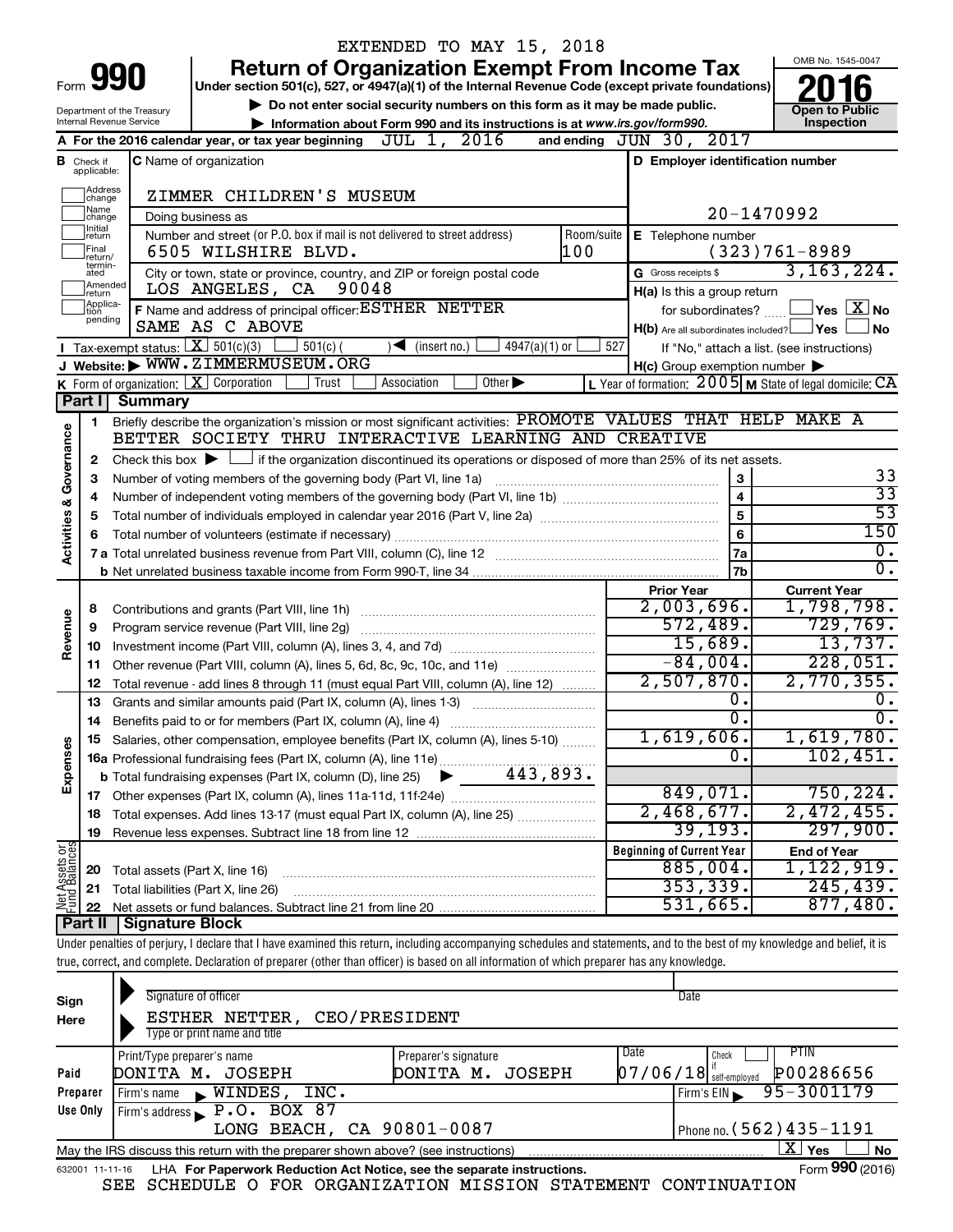| Part III   Statement of Program Service Accomplishments<br>Briefly describe the organization's mission:<br>1<br>TO TEACH PEOPLE ABOUT THE BIG IDEAS OF GLOBAL CITIZENSHIP, COMMUNITY |                                                  |
|--------------------------------------------------------------------------------------------------------------------------------------------------------------------------------------|--------------------------------------------------|
|                                                                                                                                                                                      |                                                  |
|                                                                                                                                                                                      |                                                  |
|                                                                                                                                                                                      |                                                  |
| RESPONSIBILITY AND CULTURAL SENSITIVITY BY HIGHLIGHTING THE IDEALS OF                                                                                                                |                                                  |
| RESPECT FOR OTHERS, GENEROSITY OF THE HEART, HELPING THOSE IN NEED,                                                                                                                  |                                                  |
| ACCEPTING THE DIFFERENCES, AND CELEBRATING UNIQUENESS.                                                                                                                               |                                                  |
| Did the organization undertake any significant program services during the year which were not listed on the<br>$\mathbf{2}$                                                         |                                                  |
| prior Form 990 or 990-EZ?                                                                                                                                                            | $\overline{\ }$ Yes $\overline{\phantom{a}X}$ No |
| If "Yes," describe these new services on Schedule O.                                                                                                                                 |                                                  |
| Did the organization cease conducting, or make significant changes in how it conducts, any program services?<br>3                                                                    | $\overline{\ }$ Yes $\overline{\phantom{a}X}$ No |
| If "Yes," describe these changes on Schedule O.                                                                                                                                      |                                                  |
| Describe the organization's program service accomplishments for each of its three largest program services, as measured by expenses.<br>4                                            |                                                  |
| Section 501(c)(3) and 501(c)(4) organizations are required to report the amount of grants and allocations to others, the total expenses, and                                         |                                                  |
| revenue, if any, for each program service reported.<br>1,183,221.                                                                                                                    | 729,769.                                         |
| (Expenses \$<br>including grants of \$<br>4a (Code:<br>(Revenue \$<br>THE ZIMMER CHILDREN'S MUSEUM OFFERS PERMANENT AND ROTATING EXHIBITS,                                           |                                                  |
| SEASONAL AND TROPICAL THEMED PROGRAMS AND FESTIVALS, ART, THEATER AND                                                                                                                |                                                  |
| MUSIC WORKSHOPS FOR CHILDREN AGED 0-8 YEARS. ADDITIONALLY, THERE ARE                                                                                                                 |                                                  |
| SERIES OF CLASSES PROVIDED FOR TODDLERS, AND SCHOOL TOURS FOR                                                                                                                        |                                                  |
| PRE-KINDERGARTEN THROUGH SECOND GRADE CLASSES.                                                                                                                                       |                                                  |
|                                                                                                                                                                                      |                                                  |
|                                                                                                                                                                                      |                                                  |
|                                                                                                                                                                                      |                                                  |
|                                                                                                                                                                                      |                                                  |
|                                                                                                                                                                                      |                                                  |
|                                                                                                                                                                                      |                                                  |
|                                                                                                                                                                                      |                                                  |
| 562,885.<br>including grants of \$<br>4b<br>(Expenses \$<br>(Code:<br>(Revenue \$<br>YOUTHINK, AN INNOVATIVE EDUCATION PROGRAM OF THE ZIMMER CHILDREN'S                              |                                                  |
| MUSEUM, USES THE POWER OF ART TO FOSTER CRITICAL THINKING, ENGAGE                                                                                                                    |                                                  |
| DIVERSE LEARNERS, PROMOTE LITERACY AND SERVE AS A TOOL FOR SOCIAL                                                                                                                    |                                                  |
| CHANGE. YOUTHINK PROVIDES ART/EDUCATION LESSONS IN LOS ANGELES AREA                                                                                                                  |                                                  |
| PUBLIC SCHOOLS ALONG WITH MEANINGFUL ART, LEADERSHIP AND COMMUNITY                                                                                                                   |                                                  |
| INVOLVEMENT OPPORTUNITIES FOR MIDDLE AND HIGH SCHOOL YOUTH BEYOND THE                                                                                                                |                                                  |
| CLASSROOM.                                                                                                                                                                           |                                                  |
|                                                                                                                                                                                      |                                                  |
|                                                                                                                                                                                      |                                                  |
|                                                                                                                                                                                      |                                                  |
|                                                                                                                                                                                      |                                                  |
|                                                                                                                                                                                      |                                                  |
| 4с<br>including grants of \$<br>(Code:<br>) (Expenses \$<br>Revenue \$                                                                                                               |                                                  |
|                                                                                                                                                                                      |                                                  |
|                                                                                                                                                                                      |                                                  |
|                                                                                                                                                                                      |                                                  |
|                                                                                                                                                                                      |                                                  |
|                                                                                                                                                                                      |                                                  |
|                                                                                                                                                                                      |                                                  |
|                                                                                                                                                                                      |                                                  |
|                                                                                                                                                                                      |                                                  |
|                                                                                                                                                                                      |                                                  |
|                                                                                                                                                                                      |                                                  |
|                                                                                                                                                                                      |                                                  |
| 4d<br>Other program services (Describe in Schedule O.)                                                                                                                               |                                                  |
| (Expenses \$<br>including grants of \$<br>(Revenue \$<br>1,746,106.                                                                                                                  |                                                  |
| Total program service expenses<br>4е                                                                                                                                                 | Form 990 (2016)                                  |
| 632002 11-11-16                                                                                                                                                                      |                                                  |
| 2                                                                                                                                                                                    |                                                  |
| 2016.06000 ZIMMER CHILDREN'S MUSEUM                                                                                                                                                  | 10213                                            |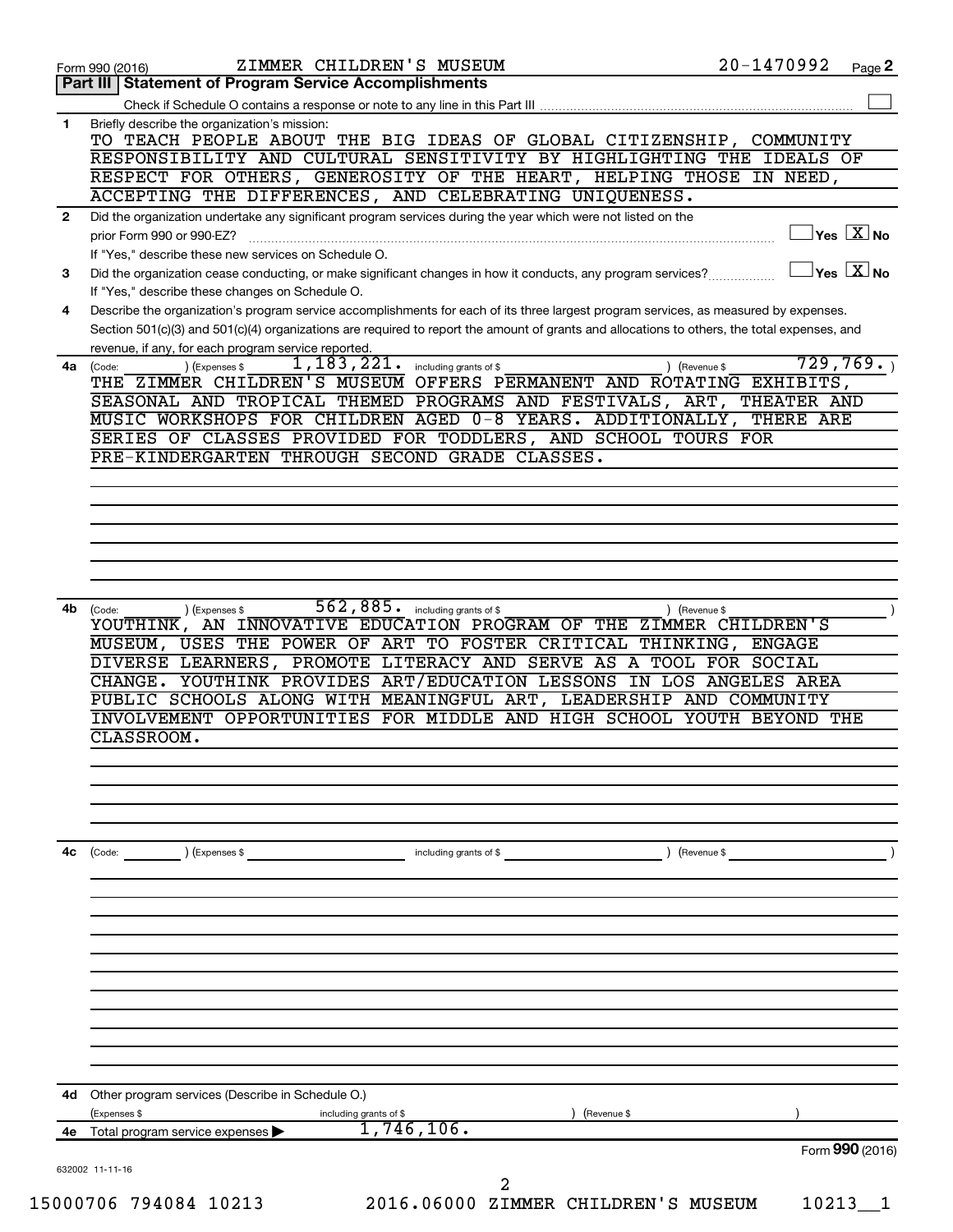| Form 990 (2016) |  |  |
|-----------------|--|--|

**Part IV Checklist of Required Schedules**

Form 990 (2016) Page ZIMMER CHILDREN'S MUSEUM 20-1470992

|    |                                                                                                                                                                                                                                             |                | Yes                     | No                           |
|----|---------------------------------------------------------------------------------------------------------------------------------------------------------------------------------------------------------------------------------------------|----------------|-------------------------|------------------------------|
| 1  | Is the organization described in section $501(c)(3)$ or $4947(a)(1)$ (other than a private foundation)?                                                                                                                                     |                |                         |                              |
|    |                                                                                                                                                                                                                                             | 1              | x                       |                              |
| 2  |                                                                                                                                                                                                                                             | $\mathbf{2}$   | $\overline{\textbf{x}}$ |                              |
| 3  | Did the organization engage in direct or indirect political campaign activities on behalf of or in opposition to candidates for                                                                                                             | 3              |                         | x                            |
| 4  | Section 501(c)(3) organizations. Did the organization engage in lobbying activities, or have a section 501(h) election in effect                                                                                                            |                |                         |                              |
|    |                                                                                                                                                                                                                                             | 4              |                         | x                            |
| 5  | Is the organization a section 501(c)(4), 501(c)(5), or 501(c)(6) organization that receives membership dues, assessments, or                                                                                                                |                |                         |                              |
|    |                                                                                                                                                                                                                                             | 5              |                         | x                            |
| 6  | Did the organization maintain any donor advised funds or any similar funds or accounts for which donors have the right to                                                                                                                   |                |                         |                              |
|    | provide advice on the distribution or investment of amounts in such funds or accounts? If "Yes," complete Schedule D, Part I                                                                                                                | 6              |                         | x                            |
| 7  | Did the organization receive or hold a conservation easement, including easements to preserve open space,                                                                                                                                   |                |                         |                              |
|    | the environment, historic land areas, or historic structures? If "Yes," complete Schedule D, Part II                                                                                                                                        | $\overline{7}$ |                         | x                            |
| 8  | Did the organization maintain collections of works of art, historical treasures, or other similar assets? If "Yes," complete                                                                                                                | 8              |                         | x                            |
| 9  | Did the organization report an amount in Part X, line 21, for escrow or custodial account liability, serve as a custodian for                                                                                                               |                |                         |                              |
|    | amounts not listed in Part X; or provide credit counseling, debt management, credit repair, or debt negotiation services?                                                                                                                   |                |                         |                              |
|    | If "Yes," complete Schedule D, Part IV                                                                                                                                                                                                      | 9              |                         | x                            |
| 10 | Did the organization, directly or through a related organization, hold assets in temporarily restricted endowments, permanent                                                                                                               |                |                         |                              |
|    |                                                                                                                                                                                                                                             | 10             |                         | x                            |
| 11 | If the organization's answer to any of the following questions is "Yes," then complete Schedule D, Parts VI, VII, VIII, IX, or X                                                                                                            |                |                         |                              |
|    | as applicable.                                                                                                                                                                                                                              |                |                         |                              |
|    | a Did the organization report an amount for land, buildings, and equipment in Part X, line 10? If "Yes," complete Schedule D,                                                                                                               |                |                         |                              |
|    | Part VI                                                                                                                                                                                                                                     | 11a            | х                       |                              |
|    | b Did the organization report an amount for investments - other securities in Part X, line 12 that is 5% or more of its total                                                                                                               | 11b            |                         | x                            |
|    | c Did the organization report an amount for investments - program related in Part X, line 13 that is 5% or more of its total                                                                                                                |                |                         |                              |
|    |                                                                                                                                                                                                                                             | 11c            |                         | x                            |
|    | d Did the organization report an amount for other assets in Part X, line 15 that is 5% or more of its total assets reported in                                                                                                              |                |                         |                              |
|    |                                                                                                                                                                                                                                             | 11d            |                         | х                            |
|    |                                                                                                                                                                                                                                             | 11e            |                         | $\overline{\texttt{x}}$      |
| f  | Did the organization's separate or consolidated financial statements for the tax year include a footnote that addresses                                                                                                                     |                |                         |                              |
|    | the organization's liability for uncertain tax positions under FIN 48 (ASC 740)? If "Yes," complete Schedule D, Part X                                                                                                                      | 11f            | х                       |                              |
|    | 12a Did the organization obtain separate, independent audited financial statements for the tax year? If "Yes," complete                                                                                                                     |                |                         |                              |
|    | Schedule D, Parts XI and XII                                                                                                                                                                                                                | 12a            | х                       |                              |
|    | <b>b</b> Was the organization included in consolidated, independent audited financial statements for the tax year?<br>If "Yes," and if the organization answered "No" to line 12a, then completing Schedule D, Parts XI and XII is optional |                |                         |                              |
|    |                                                                                                                                                                                                                                             | 12b<br>13      |                         | A<br>$\overline{\textbf{X}}$ |
| 13 | 14a Did the organization maintain an office, employees, or agents outside of the United States?                                                                                                                                             | 14a            |                         | х                            |
|    | <b>b</b> Did the organization have aggregate revenues or expenses of more than \$10,000 from grantmaking, fundraising, business,                                                                                                            |                |                         |                              |
|    | investment, and program service activities outside the United States, or aggregate foreign investments valued at \$100,000                                                                                                                  |                |                         |                              |
|    |                                                                                                                                                                                                                                             | 14b            |                         | x                            |
| 15 | Did the organization report on Part IX, column (A), line 3, more than \$5,000 of grants or other assistance to or for any                                                                                                                   |                |                         |                              |
|    |                                                                                                                                                                                                                                             | 15             |                         | x.                           |
| 16 | Did the organization report on Part IX, column (A), line 3, more than \$5,000 of aggregate grants or other assistance to                                                                                                                    |                |                         |                              |
|    |                                                                                                                                                                                                                                             | 16             |                         | x.                           |
| 17 | Did the organization report a total of more than \$15,000 of expenses for professional fundraising services on Part IX,                                                                                                                     |                |                         |                              |
|    |                                                                                                                                                                                                                                             | 17             | х                       |                              |
| 18 | Did the organization report more than \$15,000 total of fundraising event gross income and contributions on Part VIII, lines                                                                                                                |                |                         |                              |
|    |                                                                                                                                                                                                                                             | 18             | х                       |                              |
| 19 | Did the organization report more than \$15,000 of gross income from gaming activities on Part VIII, line 9a? If "Yes,"                                                                                                                      |                |                         |                              |
|    |                                                                                                                                                                                                                                             | 19             |                         | X.                           |

Form (2016) **990**

632003 11-11-16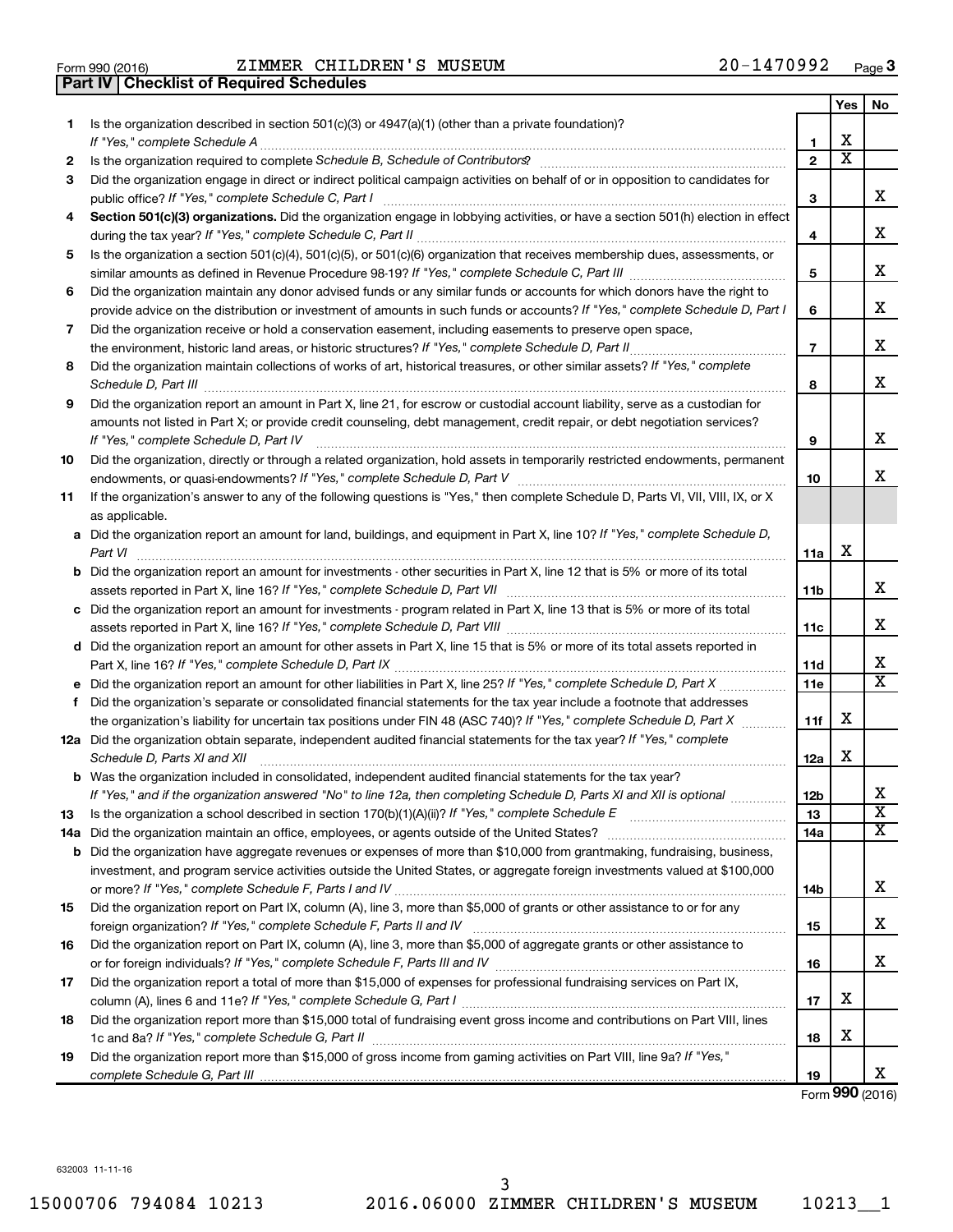|  | Form 990 (2016) |
|--|-----------------|
|  |                 |

Form 990 (2016) ZIMMER CHILDREN'S MUSEUM 20-1470992 <sub>Page</sub>

*(continued)* **Part IV Checklist of Required Schedules**

|    |                                                                                                                                                        |                 | Yes | No                      |
|----|--------------------------------------------------------------------------------------------------------------------------------------------------------|-----------------|-----|-------------------------|
|    | 20a Did the organization operate one or more hospital facilities? If "Yes," complete Schedule H                                                        | 20a             |     | x                       |
|    | <b>b</b> If "Yes" to line 20a, did the organization attach a copy of its audited financial statements to this return?                                  | 20 <sub>b</sub> |     |                         |
| 21 | Did the organization report more than \$5,000 of grants or other assistance to any domestic organization or                                            |                 |     |                         |
|    |                                                                                                                                                        | 21              |     | х                       |
| 22 | Did the organization report more than \$5,000 of grants or other assistance to or for domestic individuals on                                          |                 |     |                         |
|    | Part IX, column (A), line 2? If "Yes," complete Schedule I, Parts I and III                                                                            | 22              |     | x                       |
| 23 | Did the organization answer "Yes" to Part VII, Section A, line 3, 4, or 5 about compensation of the organization's current                             |                 |     |                         |
|    | and former officers, directors, trustees, key employees, and highest compensated employees? If "Yes," complete                                         |                 |     |                         |
|    | Schedule J                                                                                                                                             | 23              | х   |                         |
|    | 24a Did the organization have a tax-exempt bond issue with an outstanding principal amount of more than \$100,000 as of the                            |                 |     |                         |
|    | last day of the year, that was issued after December 31, 2002? If "Yes," answer lines 24b through 24d and complete                                     |                 |     |                         |
|    | Schedule K. If "No", go to line 25a                                                                                                                    | 24a             |     | x                       |
| b  | Did the organization invest any proceeds of tax-exempt bonds beyond a temporary period exception?                                                      | 24b             |     |                         |
| с  | Did the organization maintain an escrow account other than a refunding escrow at any time during the year to defease                                   |                 |     |                         |
|    |                                                                                                                                                        | 24c             |     |                         |
|    |                                                                                                                                                        | 24d             |     |                         |
|    | 25a Section 501(c)(3), 501(c)(4), and 501(c)(29) organizations. Did the organization engage in an excess benefit                                       |                 |     |                         |
|    |                                                                                                                                                        | 25a             |     | х                       |
|    | <b>b</b> Is the organization aware that it engaged in an excess benefit transaction with a disqualified person in a prior year, and                    |                 |     |                         |
|    | that the transaction has not been reported on any of the organization's prior Forms 990 or 990-EZ? If "Yes," complete                                  |                 |     | x                       |
|    | Schedule L, Part I                                                                                                                                     | 25b             |     |                         |
| 26 | Did the organization report any amount on Part X, line 5, 6, or 22 for receivables from or payables to any current or                                  |                 |     |                         |
|    | former officers, directors, trustees, key employees, highest compensated employees, or disqualified persons? If "Yes,"<br>complete Schedule L, Part II | 26              |     | x                       |
| 27 | Did the organization provide a grant or other assistance to an officer, director, trustee, key employee, substantial                                   |                 |     |                         |
|    | contributor or employee thereof, a grant selection committee member, or to a 35% controlled entity or family member                                    |                 |     |                         |
|    |                                                                                                                                                        | 27              |     | X                       |
| 28 | Was the organization a party to a business transaction with one of the following parties (see Schedule L, Part IV                                      |                 |     |                         |
|    | instructions for applicable filing thresholds, conditions, and exceptions):                                                                            |                 |     |                         |
| а  | A current or former officer, director, trustee, or key employee? If "Yes," complete Schedule L, Part IV                                                | 28a             |     | х                       |
| b  | A family member of a current or former officer, director, trustee, or key employee? If "Yes," complete Schedule L, Part IV                             | 28b             |     | х                       |
|    | c An entity of which a current or former officer, director, trustee, or key employee (or a family member thereof) was an officer,                      |                 |     |                         |
|    | director, trustee, or direct or indirect owner? If "Yes," complete Schedule L, Part IV                                                                 | 28c             |     | х                       |
| 29 | Did the organization receive more than \$25,000 in non-cash contributions? If "Yes," complete Schedule M                                               | 29              | х   |                         |
| 30 | Did the organization receive contributions of art, historical treasures, or other similar assets, or qualified conservation                            |                 |     |                         |
|    |                                                                                                                                                        | 30              |     | х                       |
| 31 | Did the organization liquidate, terminate, or dissolve and cease operations?                                                                           |                 |     |                         |
|    | If "Yes," complete Schedule N, Part I                                                                                                                  | 31              |     | х                       |
| 32 | Did the organization sell, exchange, dispose of, or transfer more than 25% of its net assets? If "Yes," complete                                       |                 |     |                         |
|    |                                                                                                                                                        | 32              |     | х                       |
| 33 | Did the organization own 100% of an entity disregarded as separate from the organization under Regulations                                             |                 |     |                         |
|    |                                                                                                                                                        | 33              |     | х                       |
| 34 | Was the organization related to any tax-exempt or taxable entity? If "Yes," complete Schedule R, Part II, III, or IV, and                              |                 |     |                         |
|    | Part V, line 1                                                                                                                                         | 34              |     | x                       |
|    |                                                                                                                                                        | 35a             |     | $\overline{\mathbf{X}}$ |
|    | b If "Yes" to line 35a, did the organization receive any payment from or engage in any transaction with a controlled entity                            |                 |     |                         |
|    |                                                                                                                                                        | 35 <sub>b</sub> |     |                         |
| 36 | Section 501(c)(3) organizations. Did the organization make any transfers to an exempt non-charitable related organization?                             |                 |     |                         |
|    |                                                                                                                                                        | 36              |     | х                       |
| 37 | Did the organization conduct more than 5% of its activities through an entity that is not a related organization                                       |                 |     |                         |
|    |                                                                                                                                                        | 37              |     | х                       |
| 38 | Did the organization complete Schedule O and provide explanations in Schedule O for Part VI, lines 11b and 19?                                         |                 | х   |                         |
|    |                                                                                                                                                        | 38              |     |                         |

Form (2016) **990**

632004 11-11-16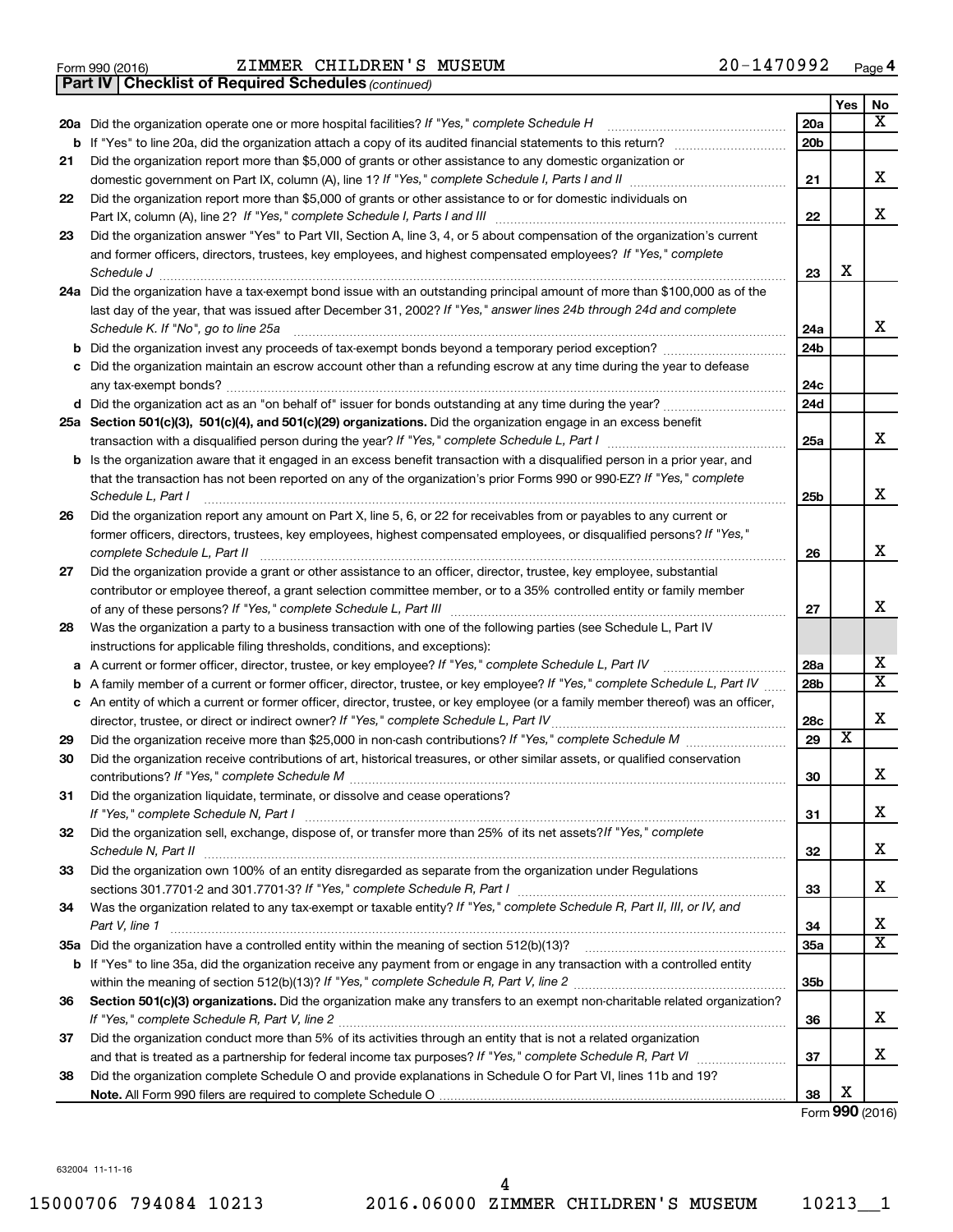|     | 20-1470992<br>ZIMMER CHILDREN'S MUSEUM<br>Form 990 (2016)                                                                                       |                |                         | Page 5                  |
|-----|-------------------------------------------------------------------------------------------------------------------------------------------------|----------------|-------------------------|-------------------------|
|     | <b>Statements Regarding Other IRS Filings and Tax Compliance</b><br><b>Part V</b>                                                               |                |                         |                         |
|     | Check if Schedule O contains a response or note to any line in this Part V                                                                      |                |                         |                         |
|     |                                                                                                                                                 |                | Yes                     | No                      |
|     | 41<br>1a                                                                                                                                        |                |                         |                         |
| b   | Enter the number of Forms W-2G included in line 1a. Enter -0- if not applicable <i>manumumumum</i><br>1b                                        |                |                         |                         |
| с   | Did the organization comply with backup withholding rules for reportable payments to vendors and reportable gaming                              |                |                         |                         |
|     |                                                                                                                                                 | 1c             | х                       |                         |
|     | 2a Enter the number of employees reported on Form W-3, Transmittal of Wage and Tax Statements,                                                  |                |                         |                         |
|     | 53<br>filed for the calendar year ending with or within the year covered by this return<br>2a                                                   |                |                         |                         |
|     |                                                                                                                                                 | 2 <sub>b</sub> | X                       |                         |
|     | Note. If the sum of lines 1a and 2a is greater than 250, you may be required to e-file (see instructions) <i>managererigion</i> ,               |                |                         |                         |
|     | 3a Did the organization have unrelated business gross income of \$1,000 or more during the year?                                                | 3a             |                         | X.                      |
|     | <b>b</b> If "Yes," has it filed a Form 990-T for this year? If "No," to line 3b, provide an explanation in Schedule O                           | 3 <sub>b</sub> |                         |                         |
|     | 4a At any time during the calendar year, did the organization have an interest in, or a signature or other authority over, a                    |                |                         |                         |
|     | financial account in a foreign country (such as a bank account, securities account, or other financial account)?                                | 4a             |                         | х                       |
|     | <b>b</b> If "Yes," enter the name of the foreign country: $\blacktriangleright$                                                                 |                |                         |                         |
|     | See instructions for filing requirements for FinCEN Form 114, Report of Foreign Bank and Financial Accounts (FBAR).                             |                |                         |                         |
|     |                                                                                                                                                 | 5a             |                         | х                       |
|     | <b>b</b> Did any taxable party notify the organization that it was or is a party to a prohibited tax shelter transaction?                       | 5 <sub>b</sub> |                         | х                       |
|     |                                                                                                                                                 | 5c             |                         |                         |
|     | 6a Does the organization have annual gross receipts that are normally greater than \$100,000, and did the organization solicit                  |                |                         |                         |
|     |                                                                                                                                                 | 6a             |                         | х                       |
|     | <b>b</b> If "Yes," did the organization include with every solicitation an express statement that such contributions or gifts                   |                |                         |                         |
|     |                                                                                                                                                 | 6b             |                         |                         |
| 7   | Organizations that may receive deductible contributions under section 170(c).                                                                   |                |                         |                         |
| а   | Did the organization receive a payment in excess of \$75 made partly as a contribution and partly for goods and services provided to the payor? | 7a             | х                       |                         |
|     |                                                                                                                                                 | 7b             | $\overline{\textbf{x}}$ |                         |
|     | c Did the organization sell, exchange, or otherwise dispose of tangible personal property for which it was required                             |                |                         |                         |
|     | to file Form 8282?                                                                                                                              | 7c             |                         | x                       |
|     | 7d                                                                                                                                              |                |                         |                         |
|     | e Did the organization receive any funds, directly or indirectly, to pay premiums on a personal benefit contract?                               | 7e             |                         | х                       |
| f.  | Did the organization, during the year, pay premiums, directly or indirectly, on a personal benefit contract?                                    | 7f             |                         | $\overline{\textbf{x}}$ |
| g   | If the organization received a contribution of qualified intellectual property, did the organization file Form 8899 as required?                | 7g             | N/R                     |                         |
|     | h If the organization received a contribution of cars, boats, airplanes, or other vehicles, did the organization file a Form 1098-C?            | 7h             | N/R                     |                         |
| 8   | N/A<br>Sponsoring organizations maintaining donor advised funds. Did a donor advised fund maintained by the                                     |                |                         |                         |
|     | sponsoring organization have excess business holdings at any time during the year?                                                              | 8              |                         |                         |
| 9   | Sponsoring organizations maintaining donor advised funds.                                                                                       |                |                         |                         |
| а   | N/A<br>Did the sponsoring organization make any taxable distributions under section 4966?                                                       | 9а             |                         |                         |
| b   | N/A                                                                                                                                             | 9b             |                         |                         |
| 10  | Section 501(c)(7) organizations. Enter:                                                                                                         |                |                         |                         |
| а   | 10a                                                                                                                                             |                |                         |                         |
| b   | Gross receipts, included on Form 990, Part VIII, line 12, for public use of club facilities<br>10 <sub>b</sub>                                  |                |                         |                         |
| 11  | Section 501(c)(12) organizations. Enter:                                                                                                        |                |                         |                         |
| а   | N/A<br>11a                                                                                                                                      |                |                         |                         |
| b   | Gross income from other sources (Do not net amounts due or paid to other sources against                                                        |                |                         |                         |
|     | 11b                                                                                                                                             |                |                         |                         |
|     | 12a Section 4947(a)(1) non-exempt charitable trusts. Is the organization filing Form 990 in lieu of Form 1041?                                  | 12a            |                         |                         |
| b   | If "Yes," enter the amount of tax-exempt interest received or accrued during the year $\ldots$ $\mathbf{N}/\mathbf{A}$ .<br>12b                 |                |                         |                         |
| 13  | Section 501(c)(29) qualified nonprofit health insurance issuers.                                                                                |                |                         |                         |
|     | N/A                                                                                                                                             | 13a            |                         |                         |
|     | Note. See the instructions for additional information the organization must report on Schedule O.                                               |                |                         |                         |
|     | <b>b</b> Enter the amount of reserves the organization is required to maintain by the states in which the                                       |                |                         |                         |
|     | 13b                                                                                                                                             |                |                         |                         |
|     | 13c                                                                                                                                             |                |                         |                         |
| 14a | Did the organization receive any payments for indoor tanning services during the tax year?                                                      | 14a            |                         | х                       |
|     |                                                                                                                                                 | 14b            |                         |                         |
|     |                                                                                                                                                 |                |                         | Form 990 (2016)         |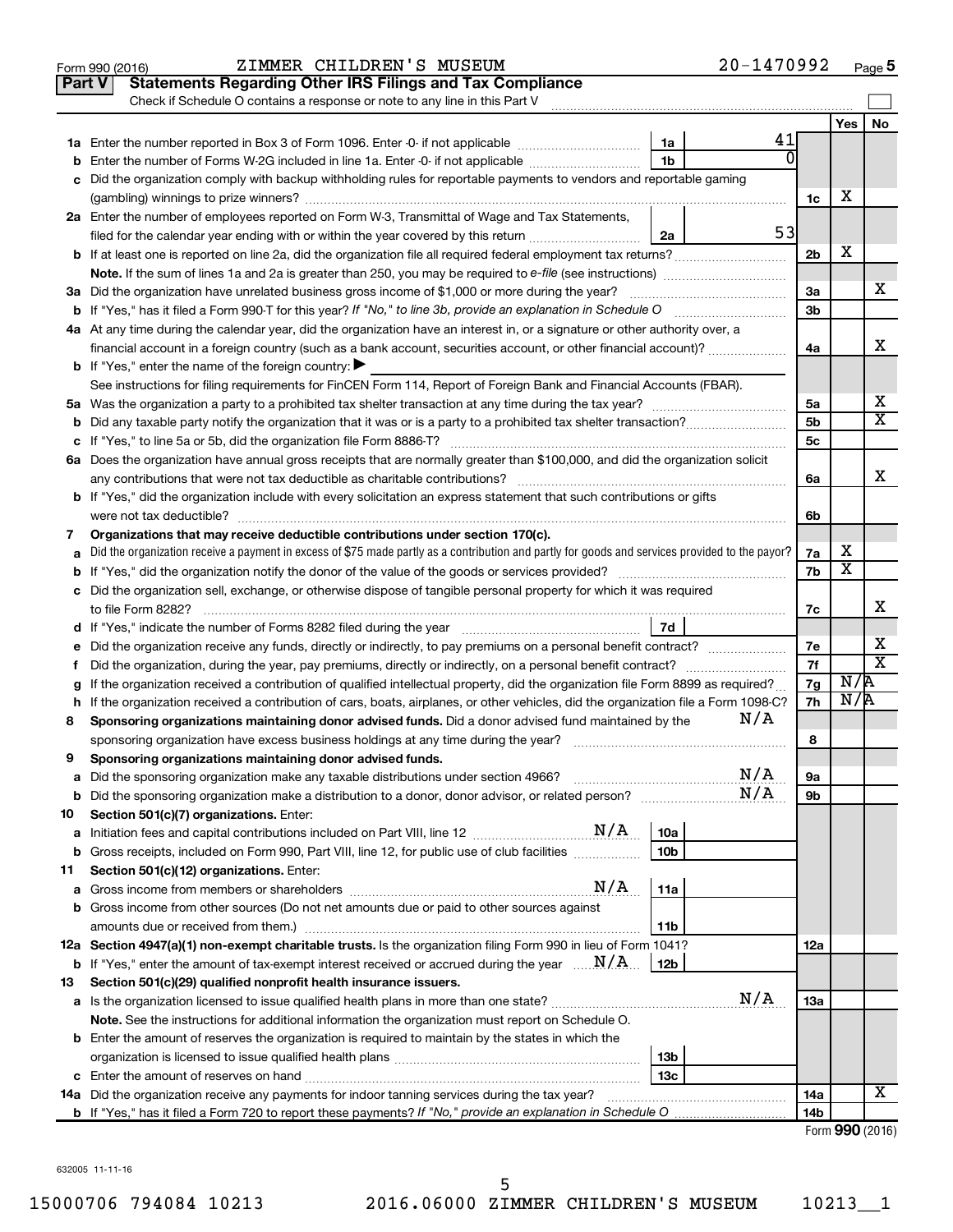| Form 990 (2016) |
|-----------------|
|-----------------|

#### Form 990 (2016) ZIMMER CHILDREN'S MUSEUM 20-1470992 <sub>Page</sub>

**Part VI** Governance, Management, and Disclosure For each "Yes" response to lines 2 through 7b below, and for a "No" response *to line 8a, 8b, or 10b below, describe the circumstances, processes, or changes in Schedule O. See instructions.*

| <b>Section A. Governing Body and Management</b><br>1a<br>1a Enter the number of voting members of the governing body at the end of the tax year<br>If there are material differences in voting rights among members of the governing body, or if the governing<br>body delegated broad authority to an executive committee or similar committee, explain in Schedule O.<br>Enter the number of voting members included in line 1a, above, who are independent<br>1b<br>b<br>Did any officer, director, trustee, or key employee have a family relationship or a business relationship with any other<br>2<br>officer, director, trustee, or key employee?<br>Did the organization delegate control over management duties customarily performed by or under the direct supervision<br>3<br>Did the organization make any significant changes to its governing documents since the prior Form 990 was filed?<br>4<br>5<br>6<br>Did the organization have members, stockholders, or other persons who had the power to elect or appoint one or<br>7a<br>Are any governance decisions of the organization reserved to (or subject to approval by) members, stockholders, or<br>b<br>persons other than the governing body?<br>Did the organization contemporaneously document the meetings held or written actions undertaken during the year by the following:<br>8<br>а<br>b<br>Is there any officer, director, trustee, or key employee listed in Part VII, Section A, who cannot be reached at the<br>9<br>organization's mailing address? If "Yes," provide the names and addresses in Schedule O<br><b>Section B. Policies</b> (This Section B requests information about policies not required by the Internal Revenue Code.) |    |                 |                         |                         |
|-----------------------------------------------------------------------------------------------------------------------------------------------------------------------------------------------------------------------------------------------------------------------------------------------------------------------------------------------------------------------------------------------------------------------------------------------------------------------------------------------------------------------------------------------------------------------------------------------------------------------------------------------------------------------------------------------------------------------------------------------------------------------------------------------------------------------------------------------------------------------------------------------------------------------------------------------------------------------------------------------------------------------------------------------------------------------------------------------------------------------------------------------------------------------------------------------------------------------------------------------------------------------------------------------------------------------------------------------------------------------------------------------------------------------------------------------------------------------------------------------------------------------------------------------------------------------------------------------------------------------------------------------------------------------------------------------------------------------------------|----|-----------------|-------------------------|-------------------------|
|                                                                                                                                                                                                                                                                                                                                                                                                                                                                                                                                                                                                                                                                                                                                                                                                                                                                                                                                                                                                                                                                                                                                                                                                                                                                                                                                                                                                                                                                                                                                                                                                                                                                                                                                   |    |                 |                         |                         |
|                                                                                                                                                                                                                                                                                                                                                                                                                                                                                                                                                                                                                                                                                                                                                                                                                                                                                                                                                                                                                                                                                                                                                                                                                                                                                                                                                                                                                                                                                                                                                                                                                                                                                                                                   |    |                 | <b>Yes</b>              | No                      |
|                                                                                                                                                                                                                                                                                                                                                                                                                                                                                                                                                                                                                                                                                                                                                                                                                                                                                                                                                                                                                                                                                                                                                                                                                                                                                                                                                                                                                                                                                                                                                                                                                                                                                                                                   | 33 |                 |                         |                         |
|                                                                                                                                                                                                                                                                                                                                                                                                                                                                                                                                                                                                                                                                                                                                                                                                                                                                                                                                                                                                                                                                                                                                                                                                                                                                                                                                                                                                                                                                                                                                                                                                                                                                                                                                   |    |                 |                         |                         |
|                                                                                                                                                                                                                                                                                                                                                                                                                                                                                                                                                                                                                                                                                                                                                                                                                                                                                                                                                                                                                                                                                                                                                                                                                                                                                                                                                                                                                                                                                                                                                                                                                                                                                                                                   |    |                 |                         |                         |
|                                                                                                                                                                                                                                                                                                                                                                                                                                                                                                                                                                                                                                                                                                                                                                                                                                                                                                                                                                                                                                                                                                                                                                                                                                                                                                                                                                                                                                                                                                                                                                                                                                                                                                                                   | 33 |                 |                         |                         |
|                                                                                                                                                                                                                                                                                                                                                                                                                                                                                                                                                                                                                                                                                                                                                                                                                                                                                                                                                                                                                                                                                                                                                                                                                                                                                                                                                                                                                                                                                                                                                                                                                                                                                                                                   |    |                 |                         |                         |
|                                                                                                                                                                                                                                                                                                                                                                                                                                                                                                                                                                                                                                                                                                                                                                                                                                                                                                                                                                                                                                                                                                                                                                                                                                                                                                                                                                                                                                                                                                                                                                                                                                                                                                                                   |    | $\mathbf{2}$    |                         | x                       |
|                                                                                                                                                                                                                                                                                                                                                                                                                                                                                                                                                                                                                                                                                                                                                                                                                                                                                                                                                                                                                                                                                                                                                                                                                                                                                                                                                                                                                                                                                                                                                                                                                                                                                                                                   |    |                 |                         |                         |
|                                                                                                                                                                                                                                                                                                                                                                                                                                                                                                                                                                                                                                                                                                                                                                                                                                                                                                                                                                                                                                                                                                                                                                                                                                                                                                                                                                                                                                                                                                                                                                                                                                                                                                                                   |    | 3               |                         | х                       |
|                                                                                                                                                                                                                                                                                                                                                                                                                                                                                                                                                                                                                                                                                                                                                                                                                                                                                                                                                                                                                                                                                                                                                                                                                                                                                                                                                                                                                                                                                                                                                                                                                                                                                                                                   |    | $\overline{4}$  |                         | $\overline{\text{x}}$   |
|                                                                                                                                                                                                                                                                                                                                                                                                                                                                                                                                                                                                                                                                                                                                                                                                                                                                                                                                                                                                                                                                                                                                                                                                                                                                                                                                                                                                                                                                                                                                                                                                                                                                                                                                   |    | 5               |                         | $\overline{\textbf{x}}$ |
|                                                                                                                                                                                                                                                                                                                                                                                                                                                                                                                                                                                                                                                                                                                                                                                                                                                                                                                                                                                                                                                                                                                                                                                                                                                                                                                                                                                                                                                                                                                                                                                                                                                                                                                                   |    | 6               |                         | $\overline{\text{x}}$   |
|                                                                                                                                                                                                                                                                                                                                                                                                                                                                                                                                                                                                                                                                                                                                                                                                                                                                                                                                                                                                                                                                                                                                                                                                                                                                                                                                                                                                                                                                                                                                                                                                                                                                                                                                   |    |                 |                         |                         |
|                                                                                                                                                                                                                                                                                                                                                                                                                                                                                                                                                                                                                                                                                                                                                                                                                                                                                                                                                                                                                                                                                                                                                                                                                                                                                                                                                                                                                                                                                                                                                                                                                                                                                                                                   |    | 7a              |                         | X                       |
|                                                                                                                                                                                                                                                                                                                                                                                                                                                                                                                                                                                                                                                                                                                                                                                                                                                                                                                                                                                                                                                                                                                                                                                                                                                                                                                                                                                                                                                                                                                                                                                                                                                                                                                                   |    |                 |                         |                         |
|                                                                                                                                                                                                                                                                                                                                                                                                                                                                                                                                                                                                                                                                                                                                                                                                                                                                                                                                                                                                                                                                                                                                                                                                                                                                                                                                                                                                                                                                                                                                                                                                                                                                                                                                   |    | 7b              |                         | X                       |
|                                                                                                                                                                                                                                                                                                                                                                                                                                                                                                                                                                                                                                                                                                                                                                                                                                                                                                                                                                                                                                                                                                                                                                                                                                                                                                                                                                                                                                                                                                                                                                                                                                                                                                                                   |    |                 |                         |                         |
|                                                                                                                                                                                                                                                                                                                                                                                                                                                                                                                                                                                                                                                                                                                                                                                                                                                                                                                                                                                                                                                                                                                                                                                                                                                                                                                                                                                                                                                                                                                                                                                                                                                                                                                                   |    | 8а              | х                       |                         |
|                                                                                                                                                                                                                                                                                                                                                                                                                                                                                                                                                                                                                                                                                                                                                                                                                                                                                                                                                                                                                                                                                                                                                                                                                                                                                                                                                                                                                                                                                                                                                                                                                                                                                                                                   |    | 8b              | $\overline{\textbf{x}}$ |                         |
|                                                                                                                                                                                                                                                                                                                                                                                                                                                                                                                                                                                                                                                                                                                                                                                                                                                                                                                                                                                                                                                                                                                                                                                                                                                                                                                                                                                                                                                                                                                                                                                                                                                                                                                                   |    |                 |                         |                         |
|                                                                                                                                                                                                                                                                                                                                                                                                                                                                                                                                                                                                                                                                                                                                                                                                                                                                                                                                                                                                                                                                                                                                                                                                                                                                                                                                                                                                                                                                                                                                                                                                                                                                                                                                   |    | 9               |                         | x                       |
|                                                                                                                                                                                                                                                                                                                                                                                                                                                                                                                                                                                                                                                                                                                                                                                                                                                                                                                                                                                                                                                                                                                                                                                                                                                                                                                                                                                                                                                                                                                                                                                                                                                                                                                                   |    |                 |                         |                         |
|                                                                                                                                                                                                                                                                                                                                                                                                                                                                                                                                                                                                                                                                                                                                                                                                                                                                                                                                                                                                                                                                                                                                                                                                                                                                                                                                                                                                                                                                                                                                                                                                                                                                                                                                   |    |                 | Yes                     | No                      |
|                                                                                                                                                                                                                                                                                                                                                                                                                                                                                                                                                                                                                                                                                                                                                                                                                                                                                                                                                                                                                                                                                                                                                                                                                                                                                                                                                                                                                                                                                                                                                                                                                                                                                                                                   |    | 10a             |                         | $\overline{\text{X}}$   |
| <b>b</b> If "Yes," did the organization have written policies and procedures governing the activities of such chapters, affiliates,                                                                                                                                                                                                                                                                                                                                                                                                                                                                                                                                                                                                                                                                                                                                                                                                                                                                                                                                                                                                                                                                                                                                                                                                                                                                                                                                                                                                                                                                                                                                                                                               |    |                 |                         |                         |
|                                                                                                                                                                                                                                                                                                                                                                                                                                                                                                                                                                                                                                                                                                                                                                                                                                                                                                                                                                                                                                                                                                                                                                                                                                                                                                                                                                                                                                                                                                                                                                                                                                                                                                                                   |    | 10 <sub>b</sub> |                         |                         |
| 11a Has the organization provided a complete copy of this Form 990 to all members of its governing body before filing the form?                                                                                                                                                                                                                                                                                                                                                                                                                                                                                                                                                                                                                                                                                                                                                                                                                                                                                                                                                                                                                                                                                                                                                                                                                                                                                                                                                                                                                                                                                                                                                                                                   |    | 11a             | $\overline{\mathbf{X}}$ |                         |
| Describe in Schedule O the process, if any, used by the organization to review this Form 990.                                                                                                                                                                                                                                                                                                                                                                                                                                                                                                                                                                                                                                                                                                                                                                                                                                                                                                                                                                                                                                                                                                                                                                                                                                                                                                                                                                                                                                                                                                                                                                                                                                     |    |                 |                         |                         |
| Did the organization have a written conflict of interest policy? If "No," go to line 13<br>12a                                                                                                                                                                                                                                                                                                                                                                                                                                                                                                                                                                                                                                                                                                                                                                                                                                                                                                                                                                                                                                                                                                                                                                                                                                                                                                                                                                                                                                                                                                                                                                                                                                    |    | 12a             | х                       |                         |
| Were officers, directors, or trustees, and key employees required to disclose annually interests that could give rise to conflicts?                                                                                                                                                                                                                                                                                                                                                                                                                                                                                                                                                                                                                                                                                                                                                                                                                                                                                                                                                                                                                                                                                                                                                                                                                                                                                                                                                                                                                                                                                                                                                                                               |    | 12 <sub>b</sub> | $\overline{\textbf{x}}$ |                         |
| Did the organization regularly and consistently monitor and enforce compliance with the policy? If "Yes," describe<br>с                                                                                                                                                                                                                                                                                                                                                                                                                                                                                                                                                                                                                                                                                                                                                                                                                                                                                                                                                                                                                                                                                                                                                                                                                                                                                                                                                                                                                                                                                                                                                                                                           |    |                 |                         |                         |
| in Schedule O how this was done <i>maching and accordination of the schedule O</i> how this was done                                                                                                                                                                                                                                                                                                                                                                                                                                                                                                                                                                                                                                                                                                                                                                                                                                                                                                                                                                                                                                                                                                                                                                                                                                                                                                                                                                                                                                                                                                                                                                                                                              |    | 12 <sub>c</sub> | х                       |                         |
| 13                                                                                                                                                                                                                                                                                                                                                                                                                                                                                                                                                                                                                                                                                                                                                                                                                                                                                                                                                                                                                                                                                                                                                                                                                                                                                                                                                                                                                                                                                                                                                                                                                                                                                                                                |    | 13              | $\overline{\textbf{x}}$ |                         |
| 14                                                                                                                                                                                                                                                                                                                                                                                                                                                                                                                                                                                                                                                                                                                                                                                                                                                                                                                                                                                                                                                                                                                                                                                                                                                                                                                                                                                                                                                                                                                                                                                                                                                                                                                                |    | 14              | $\overline{\textbf{x}}$ |                         |
| Did the process for determining compensation of the following persons include a review and approval by independent<br>15                                                                                                                                                                                                                                                                                                                                                                                                                                                                                                                                                                                                                                                                                                                                                                                                                                                                                                                                                                                                                                                                                                                                                                                                                                                                                                                                                                                                                                                                                                                                                                                                          |    |                 |                         |                         |
| persons, comparability data, and contemporaneous substantiation of the deliberation and decision?                                                                                                                                                                                                                                                                                                                                                                                                                                                                                                                                                                                                                                                                                                                                                                                                                                                                                                                                                                                                                                                                                                                                                                                                                                                                                                                                                                                                                                                                                                                                                                                                                                 |    |                 |                         |                         |
|                                                                                                                                                                                                                                                                                                                                                                                                                                                                                                                                                                                                                                                                                                                                                                                                                                                                                                                                                                                                                                                                                                                                                                                                                                                                                                                                                                                                                                                                                                                                                                                                                                                                                                                                   |    |                 | х                       |                         |
| а                                                                                                                                                                                                                                                                                                                                                                                                                                                                                                                                                                                                                                                                                                                                                                                                                                                                                                                                                                                                                                                                                                                                                                                                                                                                                                                                                                                                                                                                                                                                                                                                                                                                                                                                 |    | 15a             |                         | $\overline{\text{X}}$   |
|                                                                                                                                                                                                                                                                                                                                                                                                                                                                                                                                                                                                                                                                                                                                                                                                                                                                                                                                                                                                                                                                                                                                                                                                                                                                                                                                                                                                                                                                                                                                                                                                                                                                                                                                   |    | 15b             |                         |                         |
| If "Yes" to line 15a or 15b, describe the process in Schedule O (see instructions).                                                                                                                                                                                                                                                                                                                                                                                                                                                                                                                                                                                                                                                                                                                                                                                                                                                                                                                                                                                                                                                                                                                                                                                                                                                                                                                                                                                                                                                                                                                                                                                                                                               |    |                 |                         |                         |
| 16a Did the organization invest in, contribute assets to, or participate in a joint venture or similar arrangement with a                                                                                                                                                                                                                                                                                                                                                                                                                                                                                                                                                                                                                                                                                                                                                                                                                                                                                                                                                                                                                                                                                                                                                                                                                                                                                                                                                                                                                                                                                                                                                                                                         |    |                 |                         | х                       |
| taxable entity during the year?                                                                                                                                                                                                                                                                                                                                                                                                                                                                                                                                                                                                                                                                                                                                                                                                                                                                                                                                                                                                                                                                                                                                                                                                                                                                                                                                                                                                                                                                                                                                                                                                                                                                                                   |    | 16a             |                         |                         |
| b If "Yes," did the organization follow a written policy or procedure requiring the organization to evaluate its participation                                                                                                                                                                                                                                                                                                                                                                                                                                                                                                                                                                                                                                                                                                                                                                                                                                                                                                                                                                                                                                                                                                                                                                                                                                                                                                                                                                                                                                                                                                                                                                                                    |    |                 |                         |                         |
| in joint venture arrangements under applicable federal tax law, and take steps to safeguard the organization's                                                                                                                                                                                                                                                                                                                                                                                                                                                                                                                                                                                                                                                                                                                                                                                                                                                                                                                                                                                                                                                                                                                                                                                                                                                                                                                                                                                                                                                                                                                                                                                                                    |    |                 |                         |                         |
| exempt status with respect to such arrangements?                                                                                                                                                                                                                                                                                                                                                                                                                                                                                                                                                                                                                                                                                                                                                                                                                                                                                                                                                                                                                                                                                                                                                                                                                                                                                                                                                                                                                                                                                                                                                                                                                                                                                  |    | 16b             |                         |                         |
| <b>Section C. Disclosure</b>                                                                                                                                                                                                                                                                                                                                                                                                                                                                                                                                                                                                                                                                                                                                                                                                                                                                                                                                                                                                                                                                                                                                                                                                                                                                                                                                                                                                                                                                                                                                                                                                                                                                                                      |    |                 |                         |                         |
| List the states with which a copy of this Form 990 is required to be filed $\blacktriangleright$ CA<br>17                                                                                                                                                                                                                                                                                                                                                                                                                                                                                                                                                                                                                                                                                                                                                                                                                                                                                                                                                                                                                                                                                                                                                                                                                                                                                                                                                                                                                                                                                                                                                                                                                         |    |                 |                         |                         |
| Section 6104 requires an organization to make its Forms 1023 (or 1024 if applicable), 990, and 990-T (Section 501(c)(3)s only) available<br>18                                                                                                                                                                                                                                                                                                                                                                                                                                                                                                                                                                                                                                                                                                                                                                                                                                                                                                                                                                                                                                                                                                                                                                                                                                                                                                                                                                                                                                                                                                                                                                                    |    |                 |                         |                         |
| for public inspection. Indicate how you made these available. Check all that apply.                                                                                                                                                                                                                                                                                                                                                                                                                                                                                                                                                                                                                                                                                                                                                                                                                                                                                                                                                                                                                                                                                                                                                                                                                                                                                                                                                                                                                                                                                                                                                                                                                                               |    |                 |                         |                         |
| $\lfloor x \rfloor$ Upon request<br>Another's website<br>Own website<br>Other (explain in Schedule O)                                                                                                                                                                                                                                                                                                                                                                                                                                                                                                                                                                                                                                                                                                                                                                                                                                                                                                                                                                                                                                                                                                                                                                                                                                                                                                                                                                                                                                                                                                                                                                                                                             |    |                 |                         |                         |
| Describe in Schedule O whether (and if so, how) the organization made its governing documents, conflict of interest policy, and financial<br>19                                                                                                                                                                                                                                                                                                                                                                                                                                                                                                                                                                                                                                                                                                                                                                                                                                                                                                                                                                                                                                                                                                                                                                                                                                                                                                                                                                                                                                                                                                                                                                                   |    |                 |                         |                         |
| statements available to the public during the tax year.                                                                                                                                                                                                                                                                                                                                                                                                                                                                                                                                                                                                                                                                                                                                                                                                                                                                                                                                                                                                                                                                                                                                                                                                                                                                                                                                                                                                                                                                                                                                                                                                                                                                           |    |                 |                         |                         |
| State the name, address, and telephone number of the person who possesses the organization's books and records:<br>20                                                                                                                                                                                                                                                                                                                                                                                                                                                                                                                                                                                                                                                                                                                                                                                                                                                                                                                                                                                                                                                                                                                                                                                                                                                                                                                                                                                                                                                                                                                                                                                                             |    |                 |                         |                         |
| AMY SHAPIRO - (323)761-8989                                                                                                                                                                                                                                                                                                                                                                                                                                                                                                                                                                                                                                                                                                                                                                                                                                                                                                                                                                                                                                                                                                                                                                                                                                                                                                                                                                                                                                                                                                                                                                                                                                                                                                       |    |                 |                         |                         |
| 6505 WILSHIRE BLVD., NO. 100, LOS ANGELES, CA<br>90048                                                                                                                                                                                                                                                                                                                                                                                                                                                                                                                                                                                                                                                                                                                                                                                                                                                                                                                                                                                                                                                                                                                                                                                                                                                                                                                                                                                                                                                                                                                                                                                                                                                                            |    |                 |                         |                         |
| 632006 11-11-16                                                                                                                                                                                                                                                                                                                                                                                                                                                                                                                                                                                                                                                                                                                                                                                                                                                                                                                                                                                                                                                                                                                                                                                                                                                                                                                                                                                                                                                                                                                                                                                                                                                                                                                   |    |                 |                         |                         |
| 6                                                                                                                                                                                                                                                                                                                                                                                                                                                                                                                                                                                                                                                                                                                                                                                                                                                                                                                                                                                                                                                                                                                                                                                                                                                                                                                                                                                                                                                                                                                                                                                                                                                                                                                                 |    |                 | Form 990 (2016)         |                         |
| 15000706 794084 10213<br>2016.06000 ZIMMER CHILDREN'S MUSEUM                                                                                                                                                                                                                                                                                                                                                                                                                                                                                                                                                                                                                                                                                                                                                                                                                                                                                                                                                                                                                                                                                                                                                                                                                                                                                                                                                                                                                                                                                                                                                                                                                                                                      |    |                 | 10213 1                 |                         |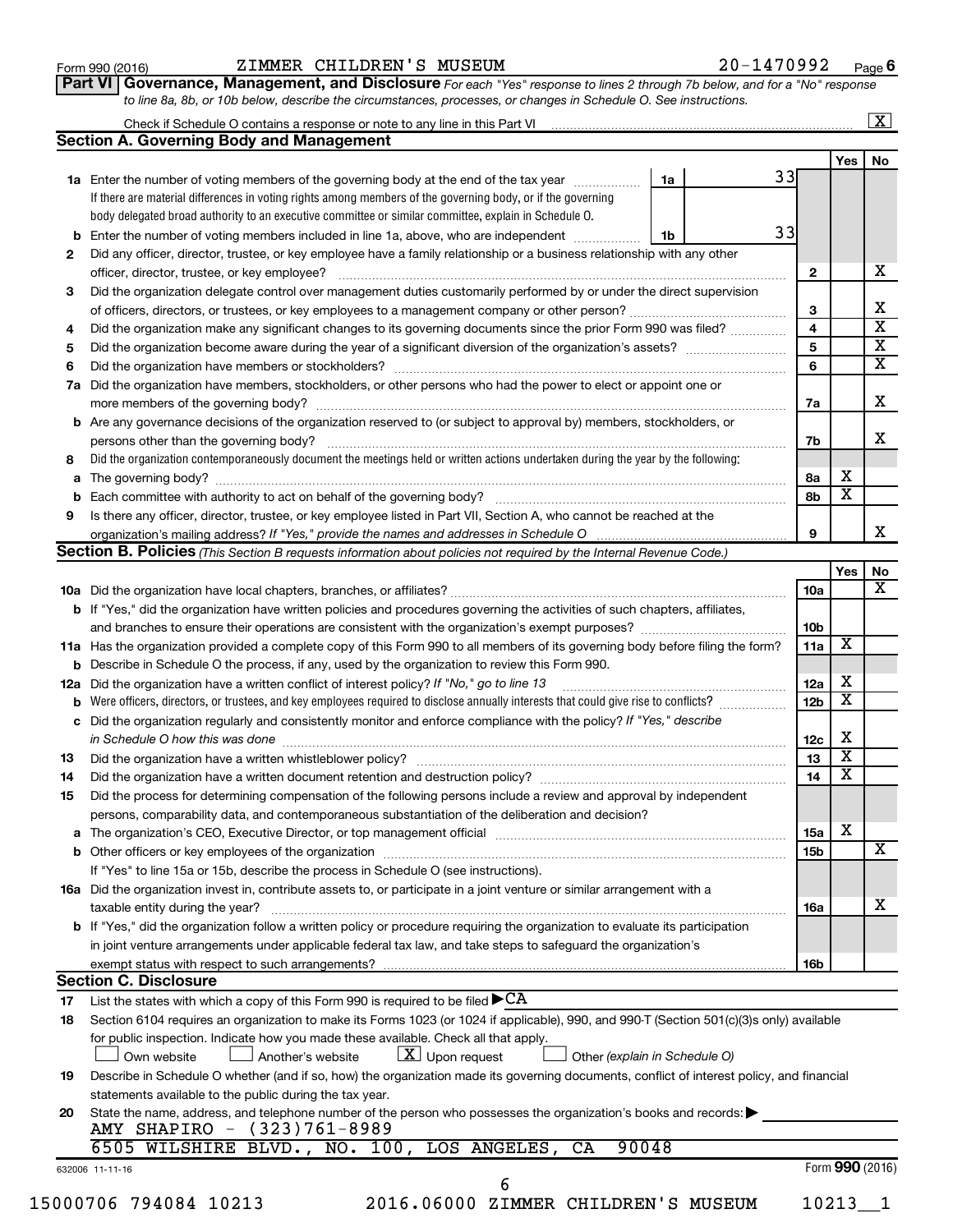$\Box$ 

| Part VII Compensation of Officers, Directors, Trustees, Key Employees, Highest Compensated |  |  |  |  |
|--------------------------------------------------------------------------------------------|--|--|--|--|
| <b>Employees, and Independent Contractors</b>                                              |  |  |  |  |

Check if Schedule O contains a response or note to any line in this Part VII

**Section A. Officers, Directors, Trustees, Key Employees, and Highest Compensated Employees**

**1a**  Complete this table for all persons required to be listed. Report compensation for the calendar year ending with or within the organization's tax year.

**•** List all of the organization's current officers, directors, trustees (whether individuals or organizations), regardless of amount of compensation. Enter -0- in columns  $(D)$ ,  $(E)$ , and  $(F)$  if no compensation was paid.

**•** List all of the organization's **current** key employees, if any. See instructions for definition of "key employee."

**•** List the organization's five current highest compensated employees (other than an officer, director, trustee, or key employee) who received reportable compensation (Box 5 of Form W-2 and/or Box 7 of Form 1099-MISC) of more than \$100,000 from the organization and any related organizations.

**•** List all of the organization's former officers, key employees, and highest compensated employees who received more than \$100,000 of reportable compensation from the organization and any related organizations.

**•** List all of the organization's former directors or trustees that received, in the capacity as a former director or trustee of the organization, more than \$10,000 of reportable compensation from the organization and any related organizations.

List persons in the following order: individual trustees or directors; institutional trustees; officers; key employees; highest compensated employees; and former such persons.

Check this box if neither the organization nor any related organization compensated any current officer, director, or trustee.  $\Box$ 

| (A)                                    | (B)               |                                |                                                                  | (C)         |              |                                 |        | (D)             | (E)                           | (F)                   |
|----------------------------------------|-------------------|--------------------------------|------------------------------------------------------------------|-------------|--------------|---------------------------------|--------|-----------------|-------------------------------|-----------------------|
| Name and Title                         | Average           |                                | (do not check more than one                                      | Position    |              |                                 |        | Reportable      | Reportable                    | Estimated             |
|                                        | hours per         |                                | box, unless person is both an<br>officer and a director/trustee) |             |              |                                 |        | compensation    | compensation                  | amount of             |
|                                        | week<br>(list any |                                |                                                                  |             |              |                                 |        | from<br>the     | from related<br>organizations | other<br>compensation |
|                                        | hours for         |                                |                                                                  |             |              |                                 |        | organization    | (W-2/1099-MISC)               | from the              |
|                                        | related           |                                |                                                                  |             |              |                                 |        | (W-2/1099-MISC) |                               | organization          |
|                                        | organizations     |                                |                                                                  |             |              |                                 |        |                 |                               | and related           |
|                                        | below             | Individual trustee or director | Institutional trustee                                            | Officer     | Key employee | Highest compensated<br>employee | Former |                 |                               | organizations         |
| ANDY KAPLAN                            | line)<br>1.00     |                                |                                                                  |             |              |                                 |        |                 |                               |                       |
| (1)<br>CHAIR                           |                   | $\mathbf X$                    |                                                                  | $\mathbf X$ |              |                                 |        | $\mathbf 0$ .   | $\mathbf 0$ .                 | $\mathbf 0$ .         |
| (2)<br>MATT HANOVER                    | 1.00              |                                |                                                                  |             |              |                                 |        |                 |                               |                       |
| <b>SECRETARY</b>                       |                   | $\mathbf X$                    |                                                                  | X           |              |                                 |        | $\mathbf 0$     | $\mathbf 0$                   | $\mathbf 0$ .         |
|                                        | 1.00              |                                |                                                                  |             |              |                                 |        |                 |                               |                       |
| ARYEH GOLDBERG<br>(3)                  |                   | X                              |                                                                  | $\rm X$     |              |                                 |        | 0               | $\mathbf 0$                   | $\mathbf 0$ .         |
| <b>TREASURER</b>                       | 1.00              |                                |                                                                  |             |              |                                 |        |                 |                               |                       |
| SUSAN AMSTER<br>(4)<br><b>DIRECTOR</b> |                   | $\mathbf X$                    |                                                                  |             |              |                                 |        | $\mathbf 0$     | $\mathbf 0$ .                 | $\mathbf 0$ .         |
| KEVIN BEGGS<br>(5)                     | 1.00              |                                |                                                                  |             |              |                                 |        |                 |                               |                       |
| <b>DIRECTOR</b>                        |                   | X                              |                                                                  |             |              |                                 |        | 0               | $\mathbf 0$ .                 | $\mathbf 0$ .         |
| (6)<br><b>KAREY BURKE</b>              | 1.00              |                                |                                                                  |             |              |                                 |        |                 |                               |                       |
| <b>DIRECTOR</b>                        |                   | $\mathbf X$                    |                                                                  |             |              |                                 |        | $\mathbf 0$     | $\mathbf 0$                   | $\mathbf 0$ .         |
| KENDRA BRACKEN-FERGUSON<br>(7)         | 1.00              |                                |                                                                  |             |              |                                 |        |                 |                               |                       |
| <b>DIRECTOR</b>                        |                   | X                              |                                                                  |             |              |                                 |        | 0               | 0.                            | $\mathbf 0$ .         |
| (8)<br>JENNIFER E. COHEN               | 1.00              |                                |                                                                  |             |              |                                 |        |                 |                               |                       |
| <b>DIRECTOR</b>                        |                   | $\mathbf X$                    |                                                                  |             |              |                                 |        | $\mathbf 0$ .   | $\mathbf 0$ .                 | $\mathbf 0$ .         |
| PATRICE COURTABAN<br>(9)               | 1.00              |                                |                                                                  |             |              |                                 |        |                 |                               |                       |
| <b>DIRECTOR</b>                        |                   | $\mathbf X$                    |                                                                  |             |              |                                 |        | $\mathbf 0$     | $\mathbf 0$ .                 | $\mathbf 0$ .         |
| (10) STEPHEN J. DAVIS                  | 1.00              |                                |                                                                  |             |              |                                 |        |                 |                               |                       |
| <b>DIRECTOR</b>                        |                   | X                              |                                                                  |             |              |                                 |        | $\mathbf 0$     | $\mathbf 0$                   | $\mathbf 0$ .         |
| (11) CHOIWAN ESSEY                     | 1.00              |                                |                                                                  |             |              |                                 |        |                 |                               |                       |
| <b>DIRECTOR</b>                        |                   | X                              |                                                                  |             |              |                                 |        | $\mathbf 0$     | $\mathbf 0$                   | $\mathbf 0$ .         |
| (12) BARBARA FISHER                    | 1.00              |                                |                                                                  |             |              |                                 |        |                 |                               |                       |
| <b>DIRECTOR</b>                        |                   | $\mathbf X$                    |                                                                  |             |              |                                 |        | $\mathbf 0$ .   | $\mathbf 0$                   | $\mathbf 0$ .         |
| (13) VANESSA FRANK                     | 1.00              |                                |                                                                  |             |              |                                 |        |                 |                               |                       |
| <b>DIRECTOR</b>                        |                   | X                              |                                                                  |             |              |                                 |        | 0               | $\mathbf 0$                   | $\mathbf 0$ .         |
| (14) CARL FREED                        | 1.00              |                                |                                                                  |             |              |                                 |        |                 |                               |                       |
| <b>DIRECTOR</b>                        |                   | X                              |                                                                  |             |              |                                 |        | $\mathbf 0$     | $\mathbf 0$                   | $\mathbf 0$ .         |
| (15) RODNEY FREEMEN                    | 1.00              |                                |                                                                  |             |              |                                 |        |                 |                               |                       |
| <b>DIRECTOR</b>                        |                   | X                              |                                                                  |             |              |                                 |        | $\mathbf 0$ .   | 0.                            | 0.                    |
| (16) JEAN FRIEDMAN                     | 1.00              |                                |                                                                  |             |              |                                 |        |                 |                               |                       |
| <b>DIRECTOR</b>                        |                   | X                              |                                                                  |             |              |                                 |        | 0.              | $\mathbf 0$ .                 | $\mathbf 0$ .         |
| (17) SCOTT GREENSBERG                  | 1.00              |                                |                                                                  |             |              |                                 |        |                 |                               |                       |
| <b>DIRECTOR</b>                        |                   | $\mathbf X$                    |                                                                  |             |              |                                 |        | 0.              | $\mathbf 0$ .                 | 0.                    |

632007 11-11-16

15000706 794084 10213 2016.06000 ZIMMER CHILDREN'S MUSEUM 10213\_\_1

7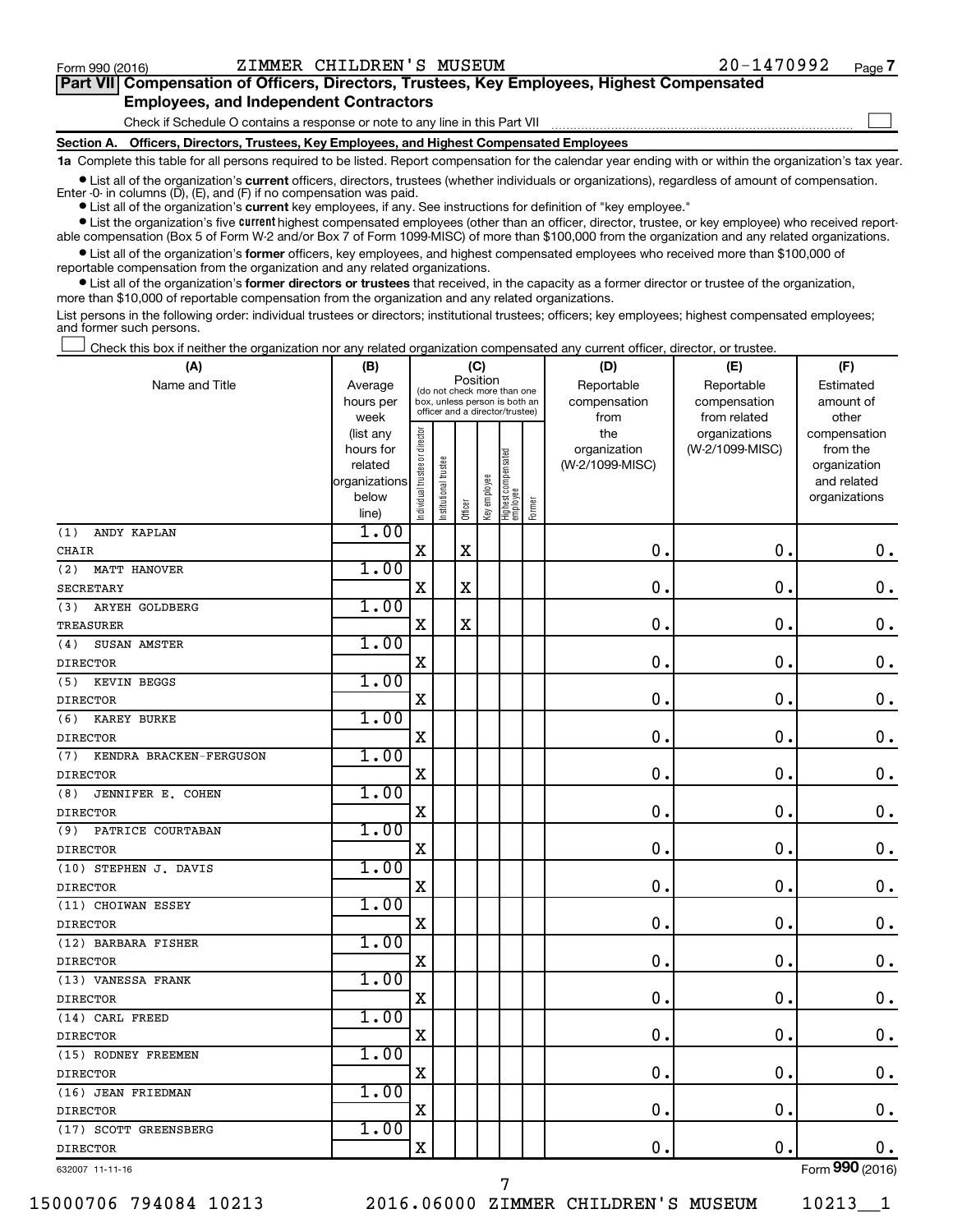| Form 990 (2016) |  |  |
|-----------------|--|--|

| Part VII Section A. Officers, Directors, Trustees, Key Employees, and Highest Compensated Employees (continued)                                                                         |                        |                                |                       |         |              |                                  |        |                                 |                 |                             |                 |                          |                        |
|-----------------------------------------------------------------------------------------------------------------------------------------------------------------------------------------|------------------------|--------------------------------|-----------------------|---------|--------------|----------------------------------|--------|---------------------------------|-----------------|-----------------------------|-----------------|--------------------------|------------------------|
| (A)                                                                                                                                                                                     | (B)                    |                                |                       |         | (C)          |                                  |        | (D)                             | (E)             |                             |                 | (F)                      |                        |
| Name and title                                                                                                                                                                          | Average                |                                |                       |         | Position     | (do not check more than one      |        | Reportable                      | Reportable      |                             |                 | Estimated                |                        |
|                                                                                                                                                                                         | hours per              |                                |                       |         |              | box, unless person is both an    |        | compensation                    | compensation    |                             |                 | amount of                |                        |
|                                                                                                                                                                                         | week                   |                                |                       |         |              | officer and a director/trustee)  |        | from                            | from related    |                             |                 | other                    |                        |
|                                                                                                                                                                                         | (list any<br>hours for |                                |                       |         |              |                                  |        | the                             | organizations   |                             |                 | compensation             |                        |
|                                                                                                                                                                                         | related                |                                |                       |         |              |                                  |        | organization<br>(W-2/1099-MISC) | (W-2/1099-MISC) |                             |                 | from the<br>organization |                        |
|                                                                                                                                                                                         | organizations          |                                |                       |         |              |                                  |        |                                 |                 |                             |                 | and related              |                        |
|                                                                                                                                                                                         | below                  | Individual trustee or director | Institutional trustee |         |              |                                  |        |                                 |                 |                             |                 | organizations            |                        |
|                                                                                                                                                                                         | line)                  |                                |                       | Officer | Key employee | Highest compensated<br> employee | Former |                                 |                 |                             |                 |                          |                        |
| (18) AMY KESTENBAUM                                                                                                                                                                     | 1.00                   |                                |                       |         |              |                                  |        |                                 |                 |                             |                 |                          |                        |
| <b>DIRECTOR</b>                                                                                                                                                                         |                        | X                              |                       |         |              |                                  |        | 0.                              |                 | 0.                          |                 |                          | 0.                     |
| (19) HEATHER LINDSEY                                                                                                                                                                    | 1.00                   |                                |                       |         |              |                                  |        |                                 |                 |                             |                 |                          |                        |
| <b>DIRECTOR</b>                                                                                                                                                                         |                        | X                              |                       |         |              |                                  |        | 0.                              |                 | $\mathbf 0$ .               |                 |                          | 0.                     |
| (20) DICK LIPPIN                                                                                                                                                                        | 1.00                   |                                |                       |         |              |                                  |        |                                 |                 |                             |                 |                          |                        |
| <b>DIRECTOR</b>                                                                                                                                                                         |                        | X                              |                       |         |              |                                  |        | 0.                              |                 | $\mathbf 0$ .               |                 |                          | 0.                     |
| (21) ANDY MEYERS                                                                                                                                                                        | 1.00                   |                                |                       |         |              |                                  |        |                                 |                 |                             |                 |                          |                        |
| <b>DIRECTOR</b>                                                                                                                                                                         |                        | X                              |                       |         |              |                                  |        | 0.                              |                 | 0.                          |                 |                          | 0.                     |
| (22) JAMES MANDELBAUM                                                                                                                                                                   | 1.00                   |                                |                       |         |              |                                  |        |                                 |                 |                             |                 |                          |                        |
| <b>DIRECTOR</b>                                                                                                                                                                         |                        | X                              |                       |         |              |                                  |        | 0.                              |                 | 0.                          |                 |                          | 0.                     |
| (23) SANFORD MICHELMAN                                                                                                                                                                  | 1.00                   |                                |                       |         |              |                                  |        |                                 |                 |                             |                 |                          |                        |
| <b>DIRECTOR</b>                                                                                                                                                                         |                        | X                              |                       |         |              |                                  |        | $\mathbf 0$ .                   |                 | 0.                          |                 |                          | $\mathbf 0$ .          |
| (24) JEREMY MITTMAN                                                                                                                                                                     | 1.00                   |                                |                       |         |              |                                  |        |                                 |                 |                             |                 |                          |                        |
| <b>DIRECTOR</b>                                                                                                                                                                         |                        | X                              |                       |         |              |                                  |        | 0.                              |                 | $\mathbf 0$ .               |                 |                          | $\mathbf 0$ .          |
| (25) COURTNEY MIZEL                                                                                                                                                                     | 1.00                   |                                |                       |         |              |                                  |        |                                 |                 |                             |                 |                          |                        |
| <b>DIRECTOR</b>                                                                                                                                                                         |                        | X                              |                       |         |              |                                  |        | 0.                              |                 | $\mathbf 0$ .               |                 |                          | 0.                     |
| (26) DANA PACHULSKI                                                                                                                                                                     | 1.00                   | X                              |                       |         |              |                                  |        | $\mathbf 0$ .                   |                 | $\mathbf 0$ .               |                 |                          |                        |
| <b>DIRECTOR</b>                                                                                                                                                                         |                        |                                |                       |         |              |                                  |        | $\overline{0}$ .                |                 | σ.                          |                 |                          | 0.<br>$\overline{0}$ . |
| 1b Sub-total                                                                                                                                                                            |                        |                                |                       |         |              |                                  |        | 429,976.                        |                 | $\overline{\mathfrak{o}}$ . |                 | 100, 591.                |                        |
|                                                                                                                                                                                         |                        |                                |                       |         |              |                                  |        | 429,976.                        |                 | $\overline{0}$ .            |                 | 100, 591.                |                        |
|                                                                                                                                                                                         |                        |                                |                       |         |              |                                  |        |                                 |                 |                             |                 |                          |                        |
| Total number of individuals (including but not limited to those listed above) who received more than \$100,000 of reportable<br>$\mathbf{2}$                                            |                        |                                |                       |         |              |                                  |        |                                 |                 |                             |                 |                          | 3                      |
| compensation from the organization $\blacktriangleright$                                                                                                                                |                        |                                |                       |         |              |                                  |        |                                 |                 |                             |                 | Yes                      | No                     |
|                                                                                                                                                                                         |                        |                                |                       |         |              |                                  |        |                                 |                 |                             |                 |                          |                        |
| Did the organization list any former officer, director, or trustee, key employee, or highest compensated employee on<br>3<br>line 1a? If "Yes," complete Schedule J for such individual |                        |                                |                       |         |              |                                  |        |                                 |                 |                             | 3               |                          | x                      |
| For any individual listed on line 1a, is the sum of reportable compensation and other compensation from the organization<br>4                                                           |                        |                                |                       |         |              |                                  |        |                                 |                 |                             |                 |                          |                        |
|                                                                                                                                                                                         |                        |                                |                       |         |              |                                  |        |                                 |                 |                             | 4               | X                        |                        |
| Did any person listed on line 1a receive or accrue compensation from any unrelated organization or individual for services<br>5                                                         |                        |                                |                       |         |              |                                  |        |                                 |                 |                             |                 |                          |                        |
| rendered to the organization? If "Yes," complete Schedule J for such person manufacture content content content                                                                         |                        |                                |                       |         |              |                                  |        |                                 |                 |                             | 5               |                          | X                      |
| <b>Section B. Independent Contractors</b>                                                                                                                                               |                        |                                |                       |         |              |                                  |        |                                 |                 |                             |                 |                          |                        |
| Complete this table for your five highest compensated independent contractors that received more than \$100,000 of compensation from<br>1                                               |                        |                                |                       |         |              |                                  |        |                                 |                 |                             |                 |                          |                        |
| the organization. Report compensation for the calendar year ending with or within the organization's tax year.                                                                          |                        |                                |                       |         |              |                                  |        |                                 |                 |                             |                 |                          |                        |
| (A)                                                                                                                                                                                     |                        |                                |                       |         |              |                                  |        | (B)                             |                 |                             | (C)             |                          |                        |
| Name and business address                                                                                                                                                               |                        |                                | <b>NONE</b>           |         |              |                                  |        | Description of services         |                 |                             | Compensation    |                          |                        |
|                                                                                                                                                                                         |                        |                                |                       |         |              |                                  |        |                                 |                 |                             |                 |                          |                        |
|                                                                                                                                                                                         |                        |                                |                       |         |              |                                  |        |                                 |                 |                             |                 |                          |                        |
|                                                                                                                                                                                         |                        |                                |                       |         |              |                                  |        |                                 |                 |                             |                 |                          |                        |
|                                                                                                                                                                                         |                        |                                |                       |         |              |                                  |        |                                 |                 |                             |                 |                          |                        |
|                                                                                                                                                                                         |                        |                                |                       |         |              |                                  |        |                                 |                 |                             |                 |                          |                        |
|                                                                                                                                                                                         |                        |                                |                       |         |              |                                  |        |                                 |                 |                             |                 |                          |                        |
|                                                                                                                                                                                         |                        |                                |                       |         |              |                                  |        |                                 |                 |                             |                 |                          |                        |
|                                                                                                                                                                                         |                        |                                |                       |         |              |                                  |        |                                 |                 |                             |                 |                          |                        |
|                                                                                                                                                                                         |                        |                                |                       |         |              |                                  |        |                                 |                 |                             |                 |                          |                        |
|                                                                                                                                                                                         |                        |                                |                       |         |              |                                  |        |                                 |                 |                             |                 |                          |                        |
| 2<br>Total number of independent contractors (including but not limited to those listed above) who received more than                                                                   |                        |                                |                       |         |              | 0                                |        |                                 |                 |                             |                 |                          |                        |
| \$100,000 of compensation from the organization<br>SEE PART VII, SECTION A CONTINUATION SHEETS                                                                                          |                        |                                |                       |         |              |                                  |        |                                 |                 |                             | Form 990 (2016) |                          |                        |
|                                                                                                                                                                                         |                        |                                |                       |         |              |                                  |        |                                 |                 |                             |                 |                          |                        |

Form (2016) **990**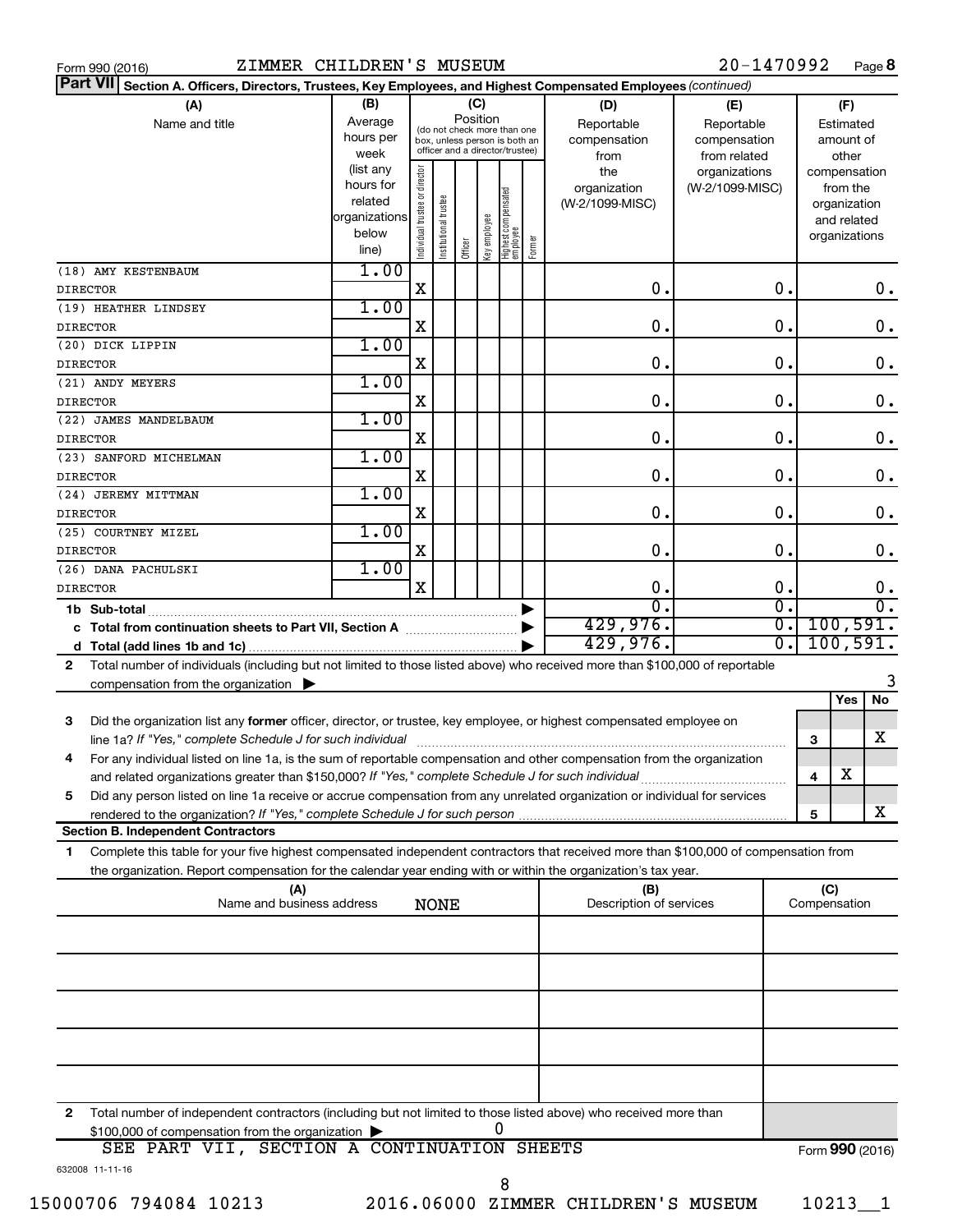| ZIMMER CHILDREN'S MUSEUM<br>Form 990          | 20-1470992               |                                |                      |         |                        |                              |        |                                                                                             |                               |                              |
|-----------------------------------------------|--------------------------|--------------------------------|----------------------|---------|------------------------|------------------------------|--------|---------------------------------------------------------------------------------------------|-------------------------------|------------------------------|
| <b>Part VII</b><br>Section A.                 |                          |                                |                      |         |                        |                              |        | Officers, Directors, Trustees, Key Employees, and Highest Compensated Employees (continued) |                               |                              |
| (A)                                           | (B)                      |                                |                      |         | (C)                    |                              |        | (D)                                                                                         | (E)                           | (F)                          |
| Name and title                                | Average                  |                                |                      |         | Position               |                              |        | Reportable                                                                                  | Reportable                    | Estimated                    |
|                                               | hours                    |                                |                      |         | (check all that apply) |                              |        | compensation                                                                                | compensation                  | amount of<br>other           |
|                                               | per<br>week              |                                |                      |         |                        |                              |        | from<br>the                                                                                 | from related<br>organizations | compensation                 |
|                                               | (list any                |                                |                      |         |                        |                              |        | organization                                                                                | (W-2/1099-MISC)               | from the                     |
|                                               | hours for                |                                |                      |         |                        |                              |        | (W-2/1099-MISC)                                                                             |                               | organization                 |
|                                               | related<br>organizations |                                |                      |         |                        |                              |        |                                                                                             |                               | and related<br>organizations |
|                                               | below                    | Individual trustee or director | nstitutional trustee |         | Key employee           | Highest compensated employee |        |                                                                                             |                               |                              |
|                                               | line)                    |                                |                      | Officer |                        |                              | Former |                                                                                             |                               |                              |
| (27) ELI PORTNOY                              | 1.00                     |                                |                      |         |                        |                              |        |                                                                                             |                               |                              |
| <b>DIRECTOR</b>                               |                          | X                              |                      |         |                        |                              |        | 0.                                                                                          | 0.                            | $\mathbf 0$ .                |
| (28) BENYAMIN ROSS                            | 1.00                     |                                |                      |         |                        |                              |        |                                                                                             |                               |                              |
| <b>DIRECTOR</b>                               |                          | X                              |                      |         |                        |                              |        | 0.                                                                                          | 0.                            | $\mathbf 0$ .                |
| (29) ALON SHTRUZMAN                           | 1.00                     |                                |                      |         |                        |                              |        |                                                                                             |                               |                              |
| <b>DIRECTOR</b>                               |                          | X                              |                      |         |                        |                              |        | 0.                                                                                          | 0.                            | $\mathbf 0$ .                |
| (30) RICHARD A. SMITH                         | 1.00                     |                                |                      |         |                        |                              |        |                                                                                             |                               |                              |
| <b>DIRECTOR</b>                               |                          | X                              |                      |         |                        |                              |        | 0.                                                                                          | 0.                            | $\mathbf 0$ .                |
| (31) DAVID STRAUS                             | 1.00                     |                                |                      |         |                        |                              |        |                                                                                             |                               |                              |
| <b>DIRECTOR</b>                               |                          | X                              |                      |         |                        |                              |        | 0.                                                                                          | 0.                            | $\mathbf 0$ .                |
| (32) EILEEN STRINGER                          | 1.00                     |                                |                      |         |                        |                              |        |                                                                                             |                               |                              |
| <b>DIRECTOR</b>                               |                          | X                              |                      |         |                        |                              |        | 0.                                                                                          | 0.                            | $\mathbf 0$ .                |
| (33) FERNANDO SZEW                            | 1.00                     |                                |                      |         |                        |                              |        | 0.                                                                                          |                               |                              |
| <b>DIRECTOR</b>                               | 1.00                     | X                              |                      |         |                        |                              |        |                                                                                             | 0.                            | $\mathbf 0$ .                |
| (34) SHERYL WACHTEL                           |                          | X                              |                      |         |                        |                              |        | 0.                                                                                          | 0.                            | $\mathbf 0$ .                |
| <b>DIRECTOR</b><br>(35) RAYNI ROMITO WILLIAMS | 1.00                     |                                |                      |         |                        |                              |        |                                                                                             |                               |                              |
| <b>DIRECTOR</b>                               |                          | X                              |                      |         |                        |                              |        | 0.                                                                                          | 0.                            | $\mathbf 0$ .                |
| (36) GRANT WITHERS                            | 1.00                     |                                |                      |         |                        |                              |        |                                                                                             |                               |                              |
| <b>DIRECTOR</b>                               |                          | $\mathbf X$                    |                      |         |                        |                              |        | 0.                                                                                          | 0.                            | $\mathbf 0$ .                |
| (37) ESTHER NETTER                            | 40.00                    |                                |                      |         |                        |                              |        |                                                                                             |                               |                              |
| CEO/PRESIDENT                                 |                          |                                |                      | X       |                        |                              |        | 206,433.                                                                                    | $\mathbf 0$ .                 | 80,522.                      |
| (38) AMY SHAPIRO                              | 40.00                    |                                |                      |         |                        |                              |        |                                                                                             |                               |                              |
| MANAGING DIRECTOR                             |                          |                                |                      |         |                        | X                            |        | 123,301.                                                                                    | 0.                            | 10, 157.                     |
| (39) CHRISTY MOODY                            | 40.00                    |                                |                      |         |                        |                              |        |                                                                                             |                               |                              |
| DEVELOPMENT DIRECTOR                          |                          |                                |                      |         |                        | X                            |        | 100,242.                                                                                    | $0$ .                         | 9,912.                       |
|                                               |                          |                                |                      |         |                        |                              |        |                                                                                             |                               |                              |
|                                               |                          |                                |                      |         |                        |                              |        |                                                                                             |                               |                              |
|                                               |                          |                                |                      |         |                        |                              |        |                                                                                             |                               |                              |
|                                               |                          |                                |                      |         |                        |                              |        |                                                                                             |                               |                              |
|                                               |                          |                                |                      |         |                        |                              |        |                                                                                             |                               |                              |
|                                               |                          |                                |                      |         |                        |                              |        |                                                                                             |                               |                              |
|                                               |                          |                                |                      |         |                        |                              |        |                                                                                             |                               |                              |
|                                               |                          |                                |                      |         |                        |                              |        |                                                                                             |                               |                              |
|                                               |                          |                                |                      |         |                        |                              |        |                                                                                             |                               |                              |
|                                               |                          |                                |                      |         |                        |                              |        |                                                                                             |                               |                              |
|                                               |                          |                                |                      |         |                        |                              |        |                                                                                             |                               |                              |
|                                               |                          |                                |                      |         |                        |                              |        |                                                                                             |                               |                              |
|                                               |                          |                                |                      |         |                        |                              |        |                                                                                             |                               |                              |
|                                               |                          |                                |                      |         |                        |                              |        |                                                                                             |                               |                              |
| Total to Part VII, Section A, line 1c         |                          |                                |                      |         |                        |                              |        | 429,976.                                                                                    |                               | 100, 591.                    |
|                                               |                          |                                |                      |         |                        |                              |        |                                                                                             |                               |                              |

632201 04-01-16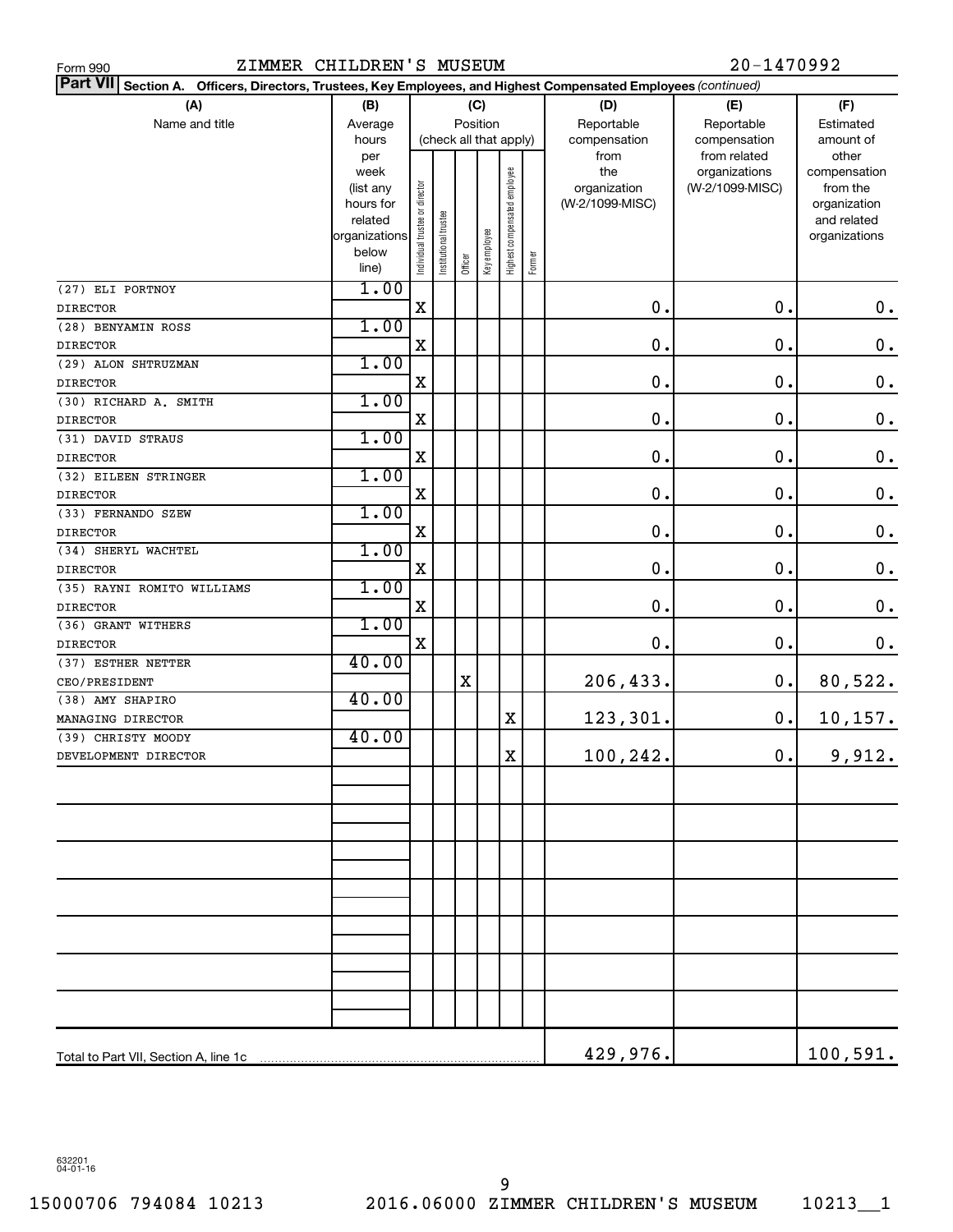| ZIMMER CHILDREN'S MUSEUM<br>Form 990 (2016)               |                  |                                                                                                                           |                |                               |                                  | 20-1470992                               | Page 9                           |                                                               |
|-----------------------------------------------------------|------------------|---------------------------------------------------------------------------------------------------------------------------|----------------|-------------------------------|----------------------------------|------------------------------------------|----------------------------------|---------------------------------------------------------------|
|                                                           | <b>Part VIII</b> | <b>Statement of Revenue</b>                                                                                               |                |                               |                                  |                                          |                                  |                                                               |
|                                                           |                  |                                                                                                                           |                |                               |                                  |                                          |                                  |                                                               |
|                                                           |                  |                                                                                                                           |                |                               | Total revenue                    | Related or<br>exempt function<br>revenue | Unrelated<br>business<br>revenue | Revenue excluded<br>from tax under<br>sections<br>$512 - 514$ |
|                                                           |                  | 1 a Federated campaigns                                                                                                   | 1a             |                               |                                  |                                          |                                  |                                                               |
| Contributions, Gifts, Grants<br>and Other Similar Amounts |                  | <b>b</b> Membership dues                                                                                                  | 1 <sub>b</sub> | 146,066.                      |                                  |                                          |                                  |                                                               |
|                                                           |                  | c Fundraising events                                                                                                      | 1 <sub>c</sub> | 354,684.                      |                                  |                                          |                                  |                                                               |
|                                                           |                  | d Related organizations                                                                                                   | 1 <sub>d</sub> |                               |                                  |                                          |                                  |                                                               |
|                                                           |                  | e Government grants (contributions)                                                                                       | 1e             | 39,580.                       |                                  |                                          |                                  |                                                               |
|                                                           |                  | f All other contributions, gifts, grants, and                                                                             |                |                               |                                  |                                          |                                  |                                                               |
|                                                           |                  | similar amounts not included above                                                                                        |                | $1$ if $\vert 1$ , 258 , 468. |                                  |                                          |                                  |                                                               |
|                                                           |                  | g Noncash contributions included in lines 1a-1f: \$                                                                       |                | 81,537.                       |                                  |                                          |                                  |                                                               |
|                                                           |                  | h.                                                                                                                        |                | $\blacktriangleright$         | 1,798,798.                       |                                          |                                  |                                                               |
|                                                           |                  |                                                                                                                           |                | <b>Business Code</b>          |                                  |                                          |                                  |                                                               |
|                                                           | 2а               | <b>CAMP REVENUE</b>                                                                                                       |                | 900099                        | 271,447.                         | 271,447.                                 |                                  |                                                               |
|                                                           |                  | <b>MUSEUM ADMISSIONS</b><br>$\mathbf b$                                                                                   |                | 900099                        | 228,936.                         | 228,936.                                 |                                  |                                                               |
|                                                           |                  | <b>WORKSHOP REVENUE</b>                                                                                                   |                | 900099                        | 69,285.                          | 69, 285.                                 |                                  |                                                               |
|                                                           |                  | ZIMMER A LA CARTE<br>d                                                                                                    |                | 900099                        | 68,500.                          | 68,500.                                  |                                  |                                                               |
| Program Service<br>Revenue                                |                  | RENTAL INCOME                                                                                                             |                | 900099                        | 53,662.                          | 53,662.                                  |                                  |                                                               |
|                                                           |                  | All other program service revenue<br>f                                                                                    |                | 900099                        | 37,939.                          | 37,939.                                  |                                  |                                                               |
|                                                           |                  |                                                                                                                           |                | ▶                             | 729,769.                         |                                          |                                  |                                                               |
|                                                           | 3                | Investment income (including dividends, interest, and                                                                     |                |                               |                                  |                                          |                                  |                                                               |
|                                                           |                  |                                                                                                                           |                | ▶                             | 13,507.                          |                                          |                                  | 13,507.                                                       |
|                                                           | 4                | Income from investment of tax-exempt bond proceeds                                                                        |                |                               |                                  |                                          |                                  |                                                               |
|                                                           | 5                |                                                                                                                           |                |                               |                                  |                                          |                                  |                                                               |
|                                                           |                  |                                                                                                                           | (i) Real       | (ii) Personal                 |                                  |                                          |                                  |                                                               |
|                                                           |                  | 6 a Gross rents                                                                                                           |                |                               |                                  |                                          |                                  |                                                               |
|                                                           |                  | <b>b</b> Less: rental expenses                                                                                            |                |                               |                                  |                                          |                                  |                                                               |
|                                                           |                  | c Rental income or (loss)                                                                                                 |                |                               |                                  |                                          |                                  |                                                               |
|                                                           |                  | <b>d</b> Net rental income or (loss)                                                                                      |                | ▶                             |                                  |                                          |                                  |                                                               |
|                                                           |                  | 7 a Gross amount from sales of                                                                                            | (i) Securities | (ii) Other                    |                                  |                                          |                                  |                                                               |
|                                                           |                  | assets other than inventory                                                                                               | 199,666.       |                               |                                  |                                          |                                  |                                                               |
|                                                           |                  | <b>b</b> Less: cost or other basis                                                                                        |                |                               |                                  |                                          |                                  |                                                               |
|                                                           |                  | and sales expenses                                                                                                        | 199,436.       |                               |                                  |                                          |                                  |                                                               |
|                                                           |                  | c Gain or (loss)                                                                                                          | 230.           |                               |                                  |                                          |                                  |                                                               |
|                                                           |                  |                                                                                                                           |                |                               | 230                              |                                          |                                  | 230.                                                          |
| <b>Other Revenue</b>                                      |                  | 8 a Gross income from fundraising events (not<br>including $$354,684.$ of                                                 |                |                               |                                  |                                          |                                  |                                                               |
|                                                           |                  | contributions reported on line 1c). See                                                                                   |                |                               |                                  |                                          |                                  |                                                               |
|                                                           |                  |                                                                                                                           |                |                               |                                  |                                          |                                  |                                                               |
|                                                           |                  |                                                                                                                           |                | $b\overline{193,433.}$        |                                  |                                          |                                  |                                                               |
|                                                           |                  |                                                                                                                           |                |                               | 228,051.                         |                                          |                                  | 228,051.                                                      |
|                                                           |                  | 9 a Gross income from gaming activities. See                                                                              |                |                               |                                  |                                          |                                  |                                                               |
|                                                           |                  |                                                                                                                           |                |                               |                                  |                                          |                                  |                                                               |
|                                                           |                  |                                                                                                                           | $\mathbf{b}$   |                               |                                  |                                          |                                  |                                                               |
|                                                           |                  |                                                                                                                           |                |                               |                                  |                                          |                                  |                                                               |
|                                                           |                  | 10 a Gross sales of inventory, less returns                                                                               |                |                               |                                  |                                          |                                  |                                                               |
|                                                           |                  |                                                                                                                           |                |                               |                                  |                                          |                                  |                                                               |
|                                                           |                  | <b>b</b> Less: cost of goods sold $\ldots$ <b>b</b>                                                                       |                |                               |                                  |                                          |                                  |                                                               |
|                                                           |                  | c Net income or (loss) from sales of inventory                                                                            |                | ▶                             |                                  |                                          |                                  |                                                               |
|                                                           |                  | Miscellaneous Revenue                                                                                                     |                | <b>Business Code</b>          |                                  |                                          |                                  |                                                               |
|                                                           | 11a              |                                                                                                                           |                |                               |                                  |                                          |                                  |                                                               |
|                                                           |                  | b<br><u> 1989 - Johann John Stein, markin fan it ferstjer fan it ferstjer fan it ferstjer fan it ferstjer fan it fers</u> |                |                               |                                  |                                          |                                  |                                                               |
|                                                           |                  | с<br>the control of the control of the control of the control of                                                          |                |                               |                                  |                                          |                                  |                                                               |
|                                                           |                  | d                                                                                                                         |                |                               |                                  |                                          |                                  |                                                               |
|                                                           |                  |                                                                                                                           |                |                               |                                  |                                          |                                  |                                                               |
|                                                           | 12               |                                                                                                                           |                |                               | $\blacktriangleright$ 2,770,355. | 729,769.                                 | $\overline{0}$ .                 | 241,788.                                                      |
| 632009 11-11-16                                           |                  |                                                                                                                           |                |                               |                                  |                                          |                                  | Form 990 (2016)                                               |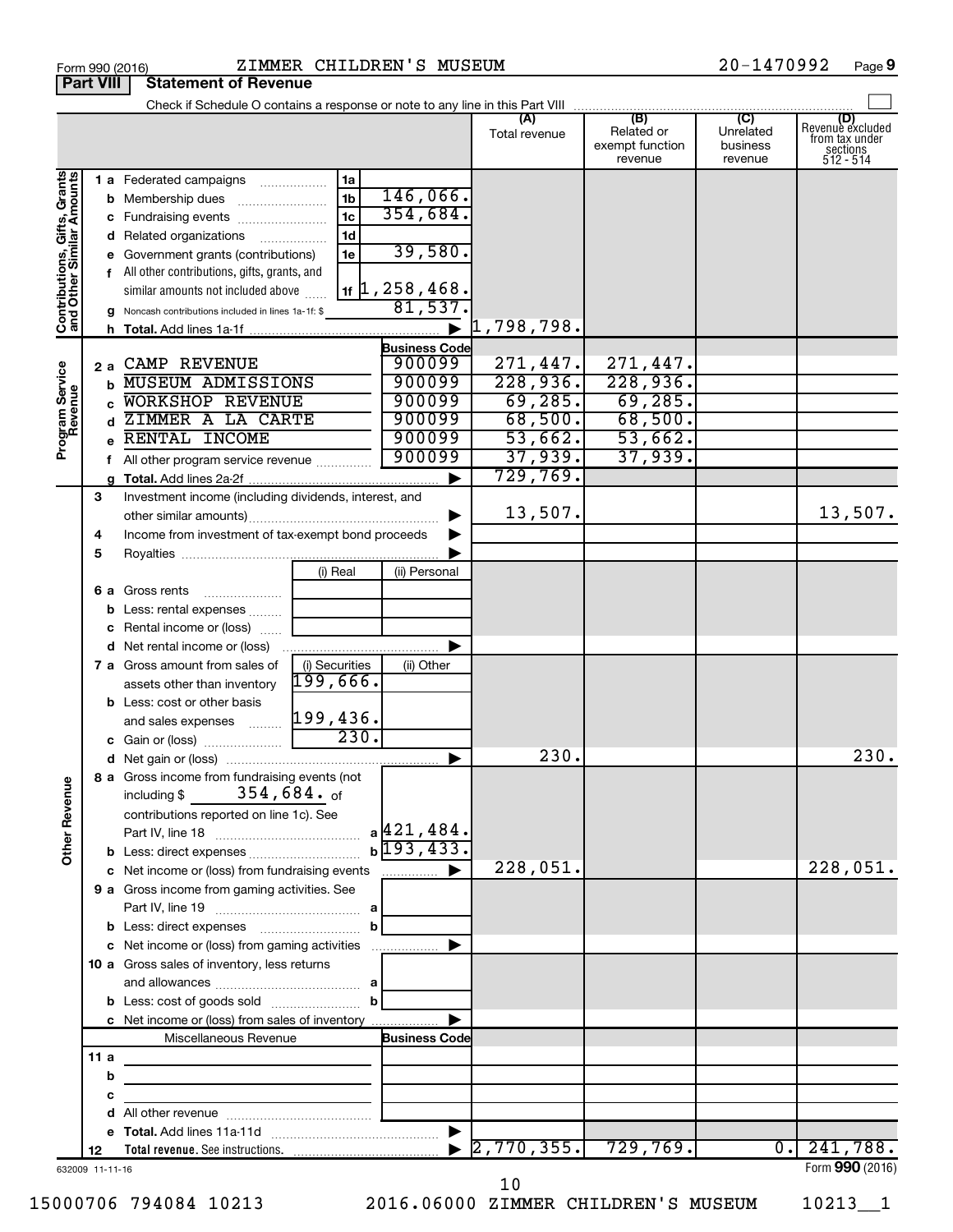**Part IX Statement of Functional Expenses** 

|                                                                             | Section 501(c)(3) and 501(c)(4) organizations must complete all columns. All other organizations must complete column (A).                                  |                         |                                    |                                           |                                |  |  |  |
|-----------------------------------------------------------------------------|-------------------------------------------------------------------------------------------------------------------------------------------------------------|-------------------------|------------------------------------|-------------------------------------------|--------------------------------|--|--|--|
| Check if Schedule O contains a response or note to any line in this Part IX |                                                                                                                                                             |                         |                                    |                                           |                                |  |  |  |
|                                                                             | Do not include amounts reported on lines 6b,<br>7b, 8b, 9b, and 10b of Part VIII.                                                                           | (A)<br>Total expenses   | (B)<br>Program service<br>expenses | (C)<br>Management and<br>general expenses | (D)<br>Fundraising<br>expenses |  |  |  |
| 1.                                                                          | Grants and other assistance to domestic organizations                                                                                                       |                         |                                    |                                           |                                |  |  |  |
|                                                                             | and domestic governments. See Part IV, line 21                                                                                                              |                         |                                    |                                           |                                |  |  |  |
| $\mathbf{2}$                                                                | Grants and other assistance to domestic                                                                                                                     |                         |                                    |                                           |                                |  |  |  |
|                                                                             | individuals. See Part IV, line 22                                                                                                                           |                         |                                    |                                           |                                |  |  |  |
| 3                                                                           | Grants and other assistance to foreign                                                                                                                      |                         |                                    |                                           |                                |  |  |  |
|                                                                             | organizations, foreign governments, and foreign                                                                                                             |                         |                                    |                                           |                                |  |  |  |
|                                                                             | individuals. See Part IV, lines 15 and 16                                                                                                                   |                         |                                    |                                           |                                |  |  |  |
| 4                                                                           | Benefits paid to or for members                                                                                                                             |                         |                                    |                                           |                                |  |  |  |
| 5                                                                           | Compensation of current officers, directors,                                                                                                                |                         |                                    |                                           |                                |  |  |  |
|                                                                             | trustees, and key employees                                                                                                                                 | 285,320.                | 142,660.                           | 71,330.                                   | 71,330.                        |  |  |  |
| 6                                                                           | Compensation not included above, to disqualified                                                                                                            |                         |                                    |                                           |                                |  |  |  |
|                                                                             | persons (as defined under section 4958(f)(1)) and                                                                                                           |                         |                                    |                                           |                                |  |  |  |
|                                                                             | persons described in section 4958(c)(3)(B)                                                                                                                  |                         |                                    |                                           |                                |  |  |  |
| 7                                                                           |                                                                                                                                                             | 1, 109, 571.            | 806, 842.                          | 128, 713.                                 | 174,016.                       |  |  |  |
| 8                                                                           | Pension plan accruals and contributions (include                                                                                                            |                         |                                    |                                           |                                |  |  |  |
|                                                                             | section 401(k) and 403(b) employer contributions)                                                                                                           | $\frac{41,563}{92,297}$ | $\frac{31,924}{56,376}$ .          | $\frac{3,056}{16,342}$                    | $\frac{6,583}{19,579}$         |  |  |  |
| 9                                                                           |                                                                                                                                                             |                         |                                    |                                           |                                |  |  |  |
| 10                                                                          |                                                                                                                                                             | 91,029.                 | 64,038.                            | 12,689.                                   | 14,302.                        |  |  |  |
| 11                                                                          | Fees for services (non-employees):                                                                                                                          |                         |                                    |                                           |                                |  |  |  |
| a                                                                           |                                                                                                                                                             |                         |                                    |                                           |                                |  |  |  |
| b                                                                           |                                                                                                                                                             | 54,700.                 | 35,305.                            | 19,395.                                   |                                |  |  |  |
| с                                                                           |                                                                                                                                                             |                         |                                    |                                           |                                |  |  |  |
| d                                                                           |                                                                                                                                                             | 102,451.                |                                    |                                           | 102,451.                       |  |  |  |
| е                                                                           | Professional fundraising services. See Part IV, line 17                                                                                                     | 5,082.                  |                                    | 5,082.                                    |                                |  |  |  |
| f                                                                           | Investment management fees<br>Other. (If line 11g amount exceeds 10% of line 25,                                                                            |                         |                                    |                                           |                                |  |  |  |
| g                                                                           | column (A) amount, list line 11g expenses on Sch O.)                                                                                                        | 86,849.                 | 62,581.                            |                                           | 24,268.                        |  |  |  |
| 12                                                                          |                                                                                                                                                             |                         |                                    |                                           |                                |  |  |  |
| 13                                                                          |                                                                                                                                                             | 30,697.                 | 20,886.                            | 4,139.                                    | 5,672.                         |  |  |  |
| 14                                                                          |                                                                                                                                                             |                         |                                    |                                           |                                |  |  |  |
| 15                                                                          |                                                                                                                                                             | 157,833.                | 146,098.                           | 5,867.                                    |                                |  |  |  |
| 16                                                                          |                                                                                                                                                             | 9,355.                  | 6,470.                             | 1,281.                                    | 5,868.<br>1,604.               |  |  |  |
| 17                                                                          |                                                                                                                                                             |                         |                                    |                                           |                                |  |  |  |
| 18                                                                          | Payments of travel or entertainment expenses                                                                                                                |                         |                                    |                                           |                                |  |  |  |
|                                                                             | for any federal, state, or local public officials                                                                                                           | 1,562.                  | 1,080.                             | 214.                                      | 268.                           |  |  |  |
| 19                                                                          | Conferences, conventions, and meetings                                                                                                                      |                         |                                    |                                           |                                |  |  |  |
| 20                                                                          | Interest                                                                                                                                                    |                         |                                    |                                           |                                |  |  |  |
| 21<br>22                                                                    | Depreciation, depletion, and amortization                                                                                                                   | 55,317.                 | 38, 253.                           | 7,580.                                    | 9,484.                         |  |  |  |
| 23                                                                          | Insurance                                                                                                                                                   | 6,720.                  | 4,647.                             | 921                                       | 1,152.                         |  |  |  |
| 24                                                                          | Other expenses. Itemize expenses not covered                                                                                                                |                         |                                    |                                           |                                |  |  |  |
|                                                                             | above. (List miscellaneous expenses in line 24e. If line<br>24e amount exceeds 10% of line 25, column (A)<br>amount, list line 24e expenses on Schedule O.) |                         |                                    |                                           |                                |  |  |  |
| a                                                                           | DIRECT PROGRAM EXPENSES                                                                                                                                     | 299,436.                | 299,436.                           |                                           |                                |  |  |  |
| b                                                                           | <b>BANK FEES</b>                                                                                                                                            | 34,798.                 | 24,064.                            | 4,768                                     | 5,966.                         |  |  |  |
|                                                                             | <b>EQUIPMENT</b><br>FEES                                                                                                                                    | 4,884.                  | 3,378.                             | 669.                                      | 837.                           |  |  |  |
| d                                                                           |                                                                                                                                                             |                         |                                    |                                           |                                |  |  |  |
| е                                                                           | All other expenses                                                                                                                                          | 2,991.                  | 2,068.                             | 410                                       | 513.                           |  |  |  |
| 25                                                                          | Total functional expenses. Add lines 1 through 24e                                                                                                          | 2,472,455.              | 1,746,106.                         | 282,456                                   | 443,893.                       |  |  |  |
| 26                                                                          | Joint costs. Complete this line only if the organization                                                                                                    |                         |                                    |                                           |                                |  |  |  |
|                                                                             | reported in column (B) joint costs from a combined                                                                                                          |                         |                                    |                                           |                                |  |  |  |
|                                                                             | educational campaign and fundraising solicitation.                                                                                                          |                         |                                    |                                           |                                |  |  |  |
|                                                                             | Check here $\blacktriangleright$<br>if following SOP 98-2 (ASC 958-720)                                                                                     |                         |                                    |                                           |                                |  |  |  |

632010 11-11-16

15000706 794084 10213 2016.06000 ZIMMER CHILDREN'S MUSEUM 10213\_\_1

11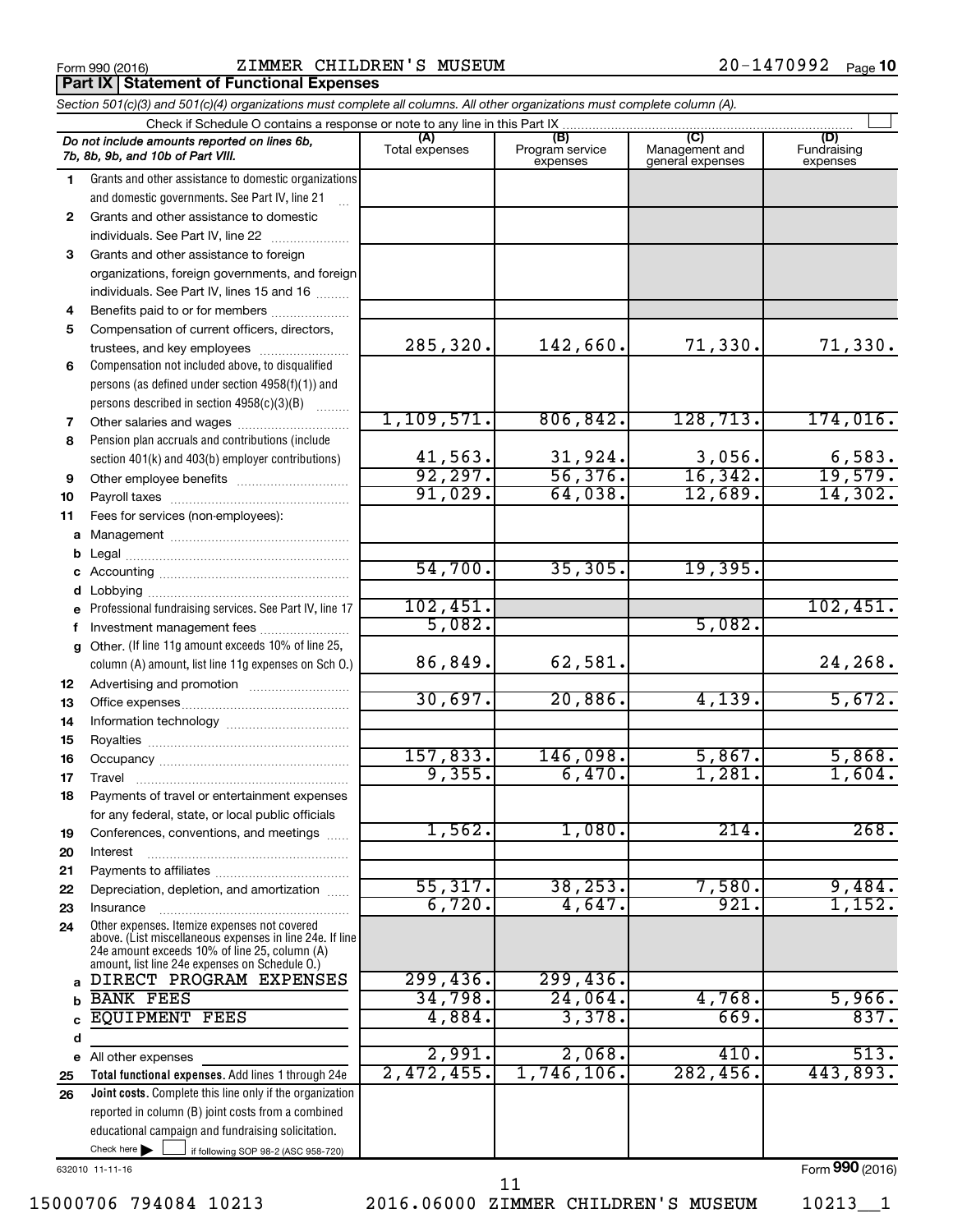| Form 990 (2016) | CHILDREN'S MUSEUM<br>ZIMMER | 1470992<br>20-<br>Page |
|-----------------|-----------------------------|------------------------|
|-----------------|-----------------------------|------------------------|

|    |                                                                                                                         |           | (A)<br>Beginning of year |                         | (B)<br>End of year |
|----|-------------------------------------------------------------------------------------------------------------------------|-----------|--------------------------|-------------------------|--------------------|
| 1  |                                                                                                                         |           | 2,639.                   | $\mathbf{1}$            | 185, 197.          |
| 2  |                                                                                                                         |           | 10,926.                  | $\overline{\mathbf{c}}$ | 3,924.             |
| З  |                                                                                                                         |           | 150, 806.                | 3                       | 328,556.           |
| 4  |                                                                                                                         |           |                          | $\overline{4}$          |                    |
| 5  | Loans and other receivables from current and former officers, directors,                                                |           |                          |                         |                    |
|    | trustees, key employees, and highest compensated employees. Complete                                                    |           |                          |                         |                    |
|    | Part II of Schedule L                                                                                                   |           |                          | 5                       |                    |
| 6  | Loans and other receivables from other disqualified persons (as defined under                                           |           |                          |                         |                    |
|    | section 4958(f)(1)), persons described in section 4958(c)(3)(B), and contributing                                       |           |                          |                         |                    |
|    | employers and sponsoring organizations of section 501(c)(9) voluntary                                                   |           |                          |                         |                    |
|    | employees' beneficiary organizations (see instr). Complete Part II of Sch L                                             |           |                          | 6                       |                    |
| 7  |                                                                                                                         |           |                          | $\overline{7}$          |                    |
| 8  |                                                                                                                         |           |                          | 8                       |                    |
| 9  | Prepaid expenses and deferred charges                                                                                   |           | 39,607.                  | 9                       | 15,589.            |
|    | 10a Land, buildings, and equipment: cost or other                                                                       |           |                          |                         |                    |
|    | basis. Complete Part VI of Schedule D  10a                                                                              | 800,068.  |                          |                         |                    |
|    |                                                                                                                         | 664, 727. | 168,872.                 | 10 <sub>c</sub>         | 135,341.           |
| 11 |                                                                                                                         |           | 512, 154.                | 11                      | 454, 312.          |
| 12 |                                                                                                                         |           |                          | 12                      |                    |
| 13 |                                                                                                                         |           |                          | 13                      |                    |
| 14 |                                                                                                                         |           |                          | 14                      |                    |
| 15 |                                                                                                                         |           |                          | 15                      |                    |
| 16 |                                                                                                                         |           | 885,004.                 | 16                      | 1,122,919.         |
| 17 |                                                                                                                         |           | 85,280.                  | 17                      | 106, 181.          |
| 18 |                                                                                                                         |           |                          | 18                      |                    |
| 19 |                                                                                                                         |           | 268,059.                 | 19                      | 139, 258.          |
| 20 |                                                                                                                         |           |                          | 20                      |                    |
| 21 | Escrow or custodial account liability. Complete Part IV of Schedule D                                                   |           |                          | 21                      |                    |
| 22 | Loans and other payables to current and former officers, directors, trustees,                                           |           |                          |                         |                    |
|    | key employees, highest compensated employees, and disqualified persons.                                                 |           |                          |                         |                    |
|    |                                                                                                                         |           |                          | 22                      |                    |
| 23 | Secured mortgages and notes payable to unrelated third parties                                                          |           |                          | 23                      |                    |
| 24 | Unsecured notes and loans payable to unrelated third parties                                                            |           |                          | 24                      |                    |
| 25 | Other liabilities (including federal income tax, payables to related third                                              |           |                          |                         |                    |
|    | parties, and other liabilities not included on lines 17-24). Complete Part X of                                         |           |                          | 25                      |                    |
| 26 | Schedule D                                                                                                              |           | 353,339.                 | 26                      | 245, 439.          |
|    | Organizations that follow SFAS 117 (ASC 958), check here $\blacktriangleright \begin{array}{c} \perp X \end{array}$ and |           |                          |                         |                    |
|    | complete lines 27 through 29, and lines 33 and 34.                                                                      |           |                          |                         |                    |
| 27 |                                                                                                                         |           | 531,665.                 | 27                      | 637,480.           |
| 28 |                                                                                                                         |           | 0.                       | 28                      | 240,000.           |
| 29 | Permanently restricted net assets                                                                                       |           |                          | 29                      |                    |
|    | Organizations that do not follow SFAS 117 (ASC 958), check here                                                         |           |                          |                         |                    |
|    | and complete lines 30 through 34.                                                                                       |           |                          |                         |                    |
| 30 |                                                                                                                         |           |                          | 30                      |                    |
| 31 | Paid-in or capital surplus, or land, building, or equipment fund                                                        |           |                          | 31                      |                    |
| 32 | Retained earnings, endowment, accumulated income, or other funds                                                        |           |                          | 32                      |                    |
| 33 |                                                                                                                         |           | 531,665.                 | 33                      | 877,480.           |
| 34 |                                                                                                                         |           | 885,004.                 | 34                      | 1,122,919.         |

Form (2016) **990**

**Part X** | Balance Sheet

**Assets**

**Liabilities**

**Net Assets or Fund Balances**

Net Assets or Fund Balances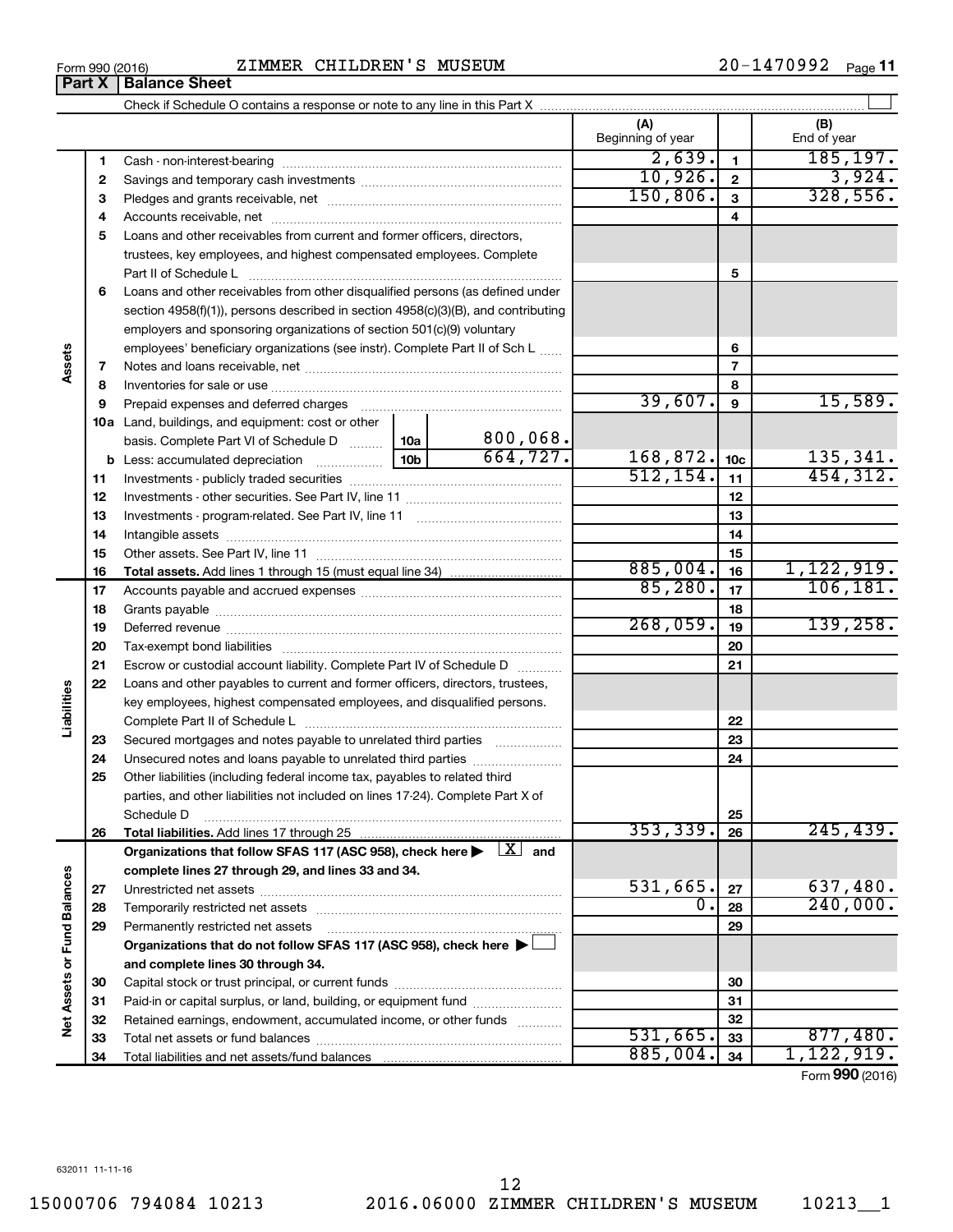|    | ZIMMER CHILDREN'S MUSEUM<br>Form 990 (2016)                                                                                                                                                                                    |                         | 20-1470992     |            | Page 12          |
|----|--------------------------------------------------------------------------------------------------------------------------------------------------------------------------------------------------------------------------------|-------------------------|----------------|------------|------------------|
|    | Part XI<br><b>Reconciliation of Net Assets</b>                                                                                                                                                                                 |                         |                |            |                  |
|    |                                                                                                                                                                                                                                |                         |                |            |                  |
|    |                                                                                                                                                                                                                                |                         |                |            |                  |
| 1  |                                                                                                                                                                                                                                | $\mathbf{1}$            | 2,770,355.     |            |                  |
| 2  |                                                                                                                                                                                                                                | $\overline{2}$          | 2,472,455.     |            |                  |
| З  | Revenue less expenses. Subtract line 2 from line 1                                                                                                                                                                             | 3                       |                |            | 297,900.         |
| 4  |                                                                                                                                                                                                                                | $\overline{\mathbf{4}}$ |                |            | 531,665.         |
| 5  | Net unrealized gains (losses) on investments [11] matter contracts and the state of the state of the state of the state of the state of the state of the state of the state of the state of the state of the state of the stat | 5                       |                |            | 26,501.          |
| 6  | Donated services and use of facilities                                                                                                                                                                                         | 6                       |                |            | 21,414.          |
| 7  | Investment expenses                                                                                                                                                                                                            | $\overline{7}$          |                |            |                  |
| 8  |                                                                                                                                                                                                                                | 8                       |                |            |                  |
| 9  |                                                                                                                                                                                                                                | 9                       |                |            | $\overline{0}$ . |
| 10 | Net assets or fund balances at end of year. Combine lines 3 through 9 (must equal Part X, line 33,                                                                                                                             |                         |                |            |                  |
|    | column (B))                                                                                                                                                                                                                    | 10                      |                |            | 877,480.         |
|    | Part XII Financial Statements and Reporting                                                                                                                                                                                    |                         |                |            |                  |
|    |                                                                                                                                                                                                                                |                         |                |            |                  |
|    |                                                                                                                                                                                                                                |                         |                | <b>Yes</b> | <b>No</b>        |
| 1. | Accounting method used to prepare the Form 990: $\Box$ Cash $\Box X$ Accrual<br>  Other                                                                                                                                        |                         |                |            |                  |
|    | If the organization changed its method of accounting from a prior year or checked "Other," explain in Schedule O.                                                                                                              |                         |                |            |                  |
|    |                                                                                                                                                                                                                                |                         | 2a             |            | x                |
|    | If "Yes," check a box below to indicate whether the financial statements for the year were compiled or reviewed on a                                                                                                           |                         |                |            |                  |
|    | separate basis, consolidated basis, or both:                                                                                                                                                                                   |                         |                |            |                  |
|    | Both consolidated and separate basis<br>Separate basis<br>Consolidated basis                                                                                                                                                   |                         |                |            |                  |
|    |                                                                                                                                                                                                                                |                         | 2 <sub>b</sub> | х          |                  |
|    | If "Yes," check a box below to indicate whether the financial statements for the year were audited on a separate basis,                                                                                                        |                         |                |            |                  |
|    | consolidated basis, or both:                                                                                                                                                                                                   |                         |                |            |                  |
|    | $\lfloor x \rfloor$ Separate basis<br>Consolidated basis<br>Both consolidated and separate basis                                                                                                                               |                         |                |            |                  |
|    | c If "Yes" to line 2a or 2b, does the organization have a committee that assumes responsibility for oversight of the audit,                                                                                                    |                         |                |            |                  |
|    |                                                                                                                                                                                                                                |                         | 2c             | x          |                  |
|    | If the organization changed either its oversight process or selection process during the tax year, explain in Schedule O.                                                                                                      |                         |                |            |                  |
|    | 3a As a result of a federal award, was the organization required to undergo an audit or audits as set forth in the Single Audit                                                                                                |                         |                |            |                  |
|    |                                                                                                                                                                                                                                |                         | За             |            | х                |
|    | b If "Yes," did the organization undergo the required audit or audits? If the organization did not undergo the required audit                                                                                                  |                         |                |            |                  |
|    |                                                                                                                                                                                                                                |                         | 3b             | <b>000</b> |                  |

Form (2016) **990**

632012 11-11-16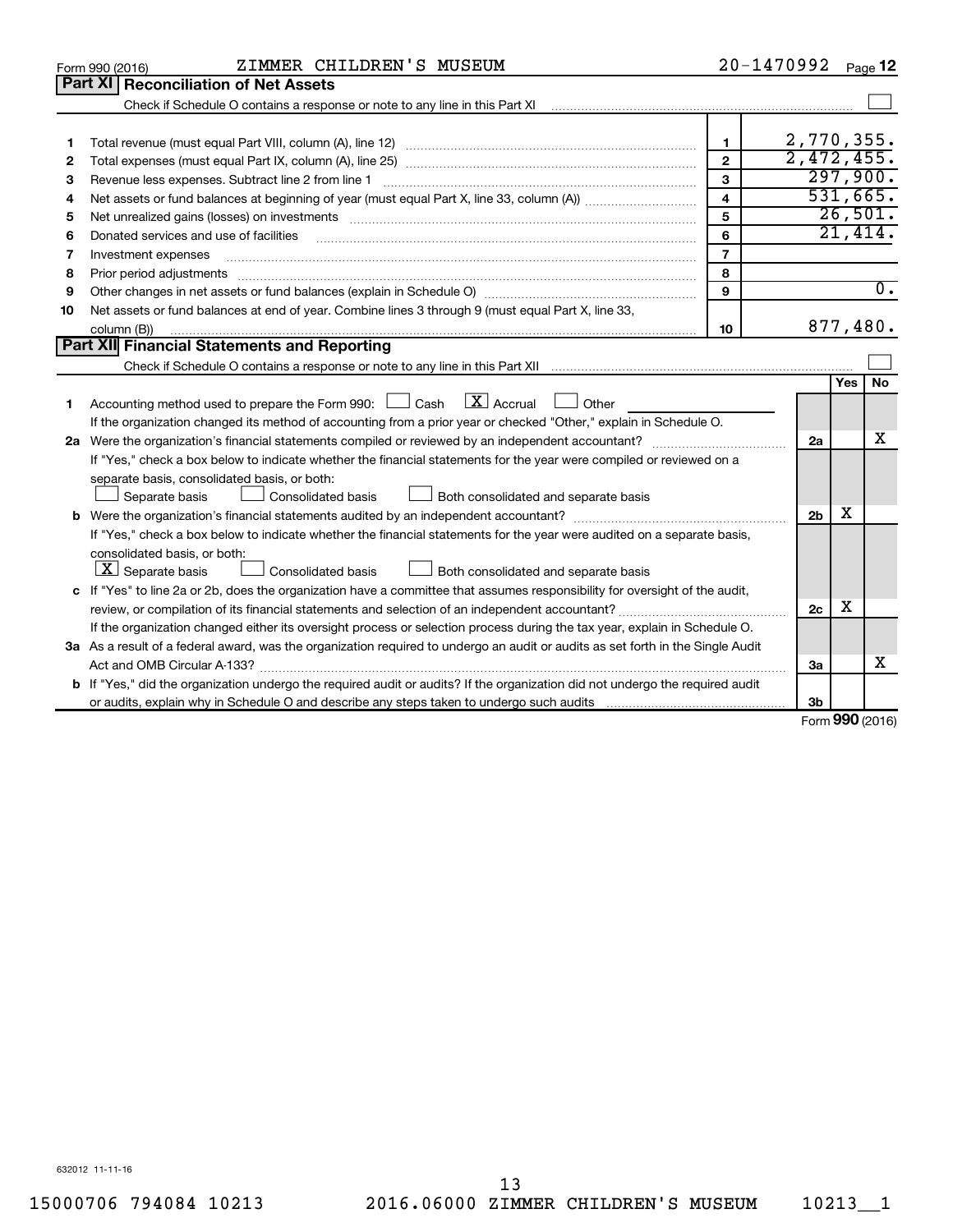| <b>SCHEDULE A</b> |  |
|-------------------|--|
|-------------------|--|

| (Form 990 or 990-EZ |  |  |  |  |
|---------------------|--|--|--|--|
|---------------------|--|--|--|--|

# Form 990 or 990-EZ) **Public Charity Status and Public Support**<br>
Complete if the organization is a section 501(c)(3) organization or a section<br> **2016**

**4947(a)(1) nonexempt charitable trust. | Attach to Form 990 or Form 990-EZ.** 

| LV.                   | . . |
|-----------------------|-----|
| <b>Open to Public</b> |     |
| <b>Inspection</b>     |     |

OMB No. 1545-0047

Department of the Treasury Internal Revenue Service

| Information about Schedule A (Form 990 or 990-EZ) and its instructions is at WWW.irs.gov/form990. | Inspection                     |
|---------------------------------------------------------------------------------------------------|--------------------------------|
|                                                                                                   | Emplover identification number |

| internal Revenue Service | Information al |
|--------------------------|----------------|
| Name of the organization |                |
|                          | ZIMMER         |

|        |                     |                                                                                                                                               |          | ZIMMER CHILDREN'S MUSEUM                               |                                                                |    |                            |  | 20-1470992                 |
|--------|---------------------|-----------------------------------------------------------------------------------------------------------------------------------------------|----------|--------------------------------------------------------|----------------------------------------------------------------|----|----------------------------|--|----------------------------|
| Part I |                     | Reason for Public Charity Status (All organizations must complete this part.) See instructions.                                               |          |                                                        |                                                                |    |                            |  |                            |
|        |                     | The organization is not a private foundation because it is: (For lines 1 through 12, check only one box.)                                     |          |                                                        |                                                                |    |                            |  |                            |
| 1      |                     | A church, convention of churches, or association of churches described in section 170(b)(1)(A)(i).                                            |          |                                                        |                                                                |    |                            |  |                            |
| 2      |                     | A school described in section 170(b)(1)(A)(ii). (Attach Schedule E (Form 990 or 990-EZ).)                                                     |          |                                                        |                                                                |    |                            |  |                            |
| з      |                     | A hospital or a cooperative hospital service organization described in section 170(b)(1)(A)(iii).                                             |          |                                                        |                                                                |    |                            |  |                            |
| 4      |                     | A medical research organization operated in conjunction with a hospital described in section 170(b)(1)(A)(iii). Enter the hospital's name,    |          |                                                        |                                                                |    |                            |  |                            |
|        |                     | city, and state:                                                                                                                              |          |                                                        |                                                                |    |                            |  |                            |
| 5      |                     | An organization operated for the benefit of a college or university owned or operated by a governmental unit described in                     |          |                                                        |                                                                |    |                            |  |                            |
|        |                     | section 170(b)(1)(A)(iv). (Complete Part II.)                                                                                                 |          |                                                        |                                                                |    |                            |  |                            |
| 6      |                     | A federal, state, or local government or governmental unit described in section 170(b)(1)(A)(v).                                              |          |                                                        |                                                                |    |                            |  |                            |
| 7      | $\lfloor x \rfloor$ | An organization that normally receives a substantial part of its support from a governmental unit or from the general public described in     |          |                                                        |                                                                |    |                            |  |                            |
|        |                     |                                                                                                                                               |          |                                                        |                                                                |    |                            |  |                            |
|        |                     | section 170(b)(1)(A)(vi). (Complete Part II.)                                                                                                 |          |                                                        |                                                                |    |                            |  |                            |
| 8      |                     | A community trust described in section 170(b)(1)(A)(vi). (Complete Part II.)                                                                  |          |                                                        |                                                                |    |                            |  |                            |
| 9      |                     | An agricultural research organization described in section 170(b)(1)(A)(ix) operated in conjunction with a land-grant college                 |          |                                                        |                                                                |    |                            |  |                            |
|        |                     | or university or a non-land-grant college of agriculture (see instructions). Enter the name, city, and state of the college or                |          |                                                        |                                                                |    |                            |  |                            |
|        |                     | university:                                                                                                                                   |          |                                                        |                                                                |    |                            |  |                            |
| 10     |                     | An organization that normally receives: (1) more than 33 1/3% of its support from contributions, membership fees, and gross receipts from     |          |                                                        |                                                                |    |                            |  |                            |
|        |                     | activities related to its exempt functions - subject to certain exceptions, and (2) no more than 33 1/3% of its support from gross investment |          |                                                        |                                                                |    |                            |  |                            |
|        |                     | income and unrelated business taxable income (less section 511 tax) from businesses acquired by the organization after June 30, 1975.         |          |                                                        |                                                                |    |                            |  |                            |
|        |                     | See section 509(a)(2). (Complete Part III.)                                                                                                   |          |                                                        |                                                                |    |                            |  |                            |
| 11     |                     | An organization organized and operated exclusively to test for public safety. See section 509(a)(4).                                          |          |                                                        |                                                                |    |                            |  |                            |
| 12     |                     | An organization organized and operated exclusively for the benefit of, to perform the functions of, or to carry out the purposes of one or    |          |                                                        |                                                                |    |                            |  |                            |
|        |                     | more publicly supported organizations described in section 509(a)(1) or section 509(a)(2). See section 509(a)(3). Check the box in            |          |                                                        |                                                                |    |                            |  |                            |
|        |                     | lines 12a through 12d that describes the type of supporting organization and complete lines 12e, 12f, and 12g.                                |          |                                                        |                                                                |    |                            |  |                            |
| а      |                     | Type I. A supporting organization operated, supervised, or controlled by its supported organization(s), typically by giving                   |          |                                                        |                                                                |    |                            |  |                            |
|        |                     | the supported organization(s) the power to regularly appoint or elect a majority of the directors or trustees of the supporting               |          |                                                        |                                                                |    |                            |  |                            |
|        |                     | organization. You must complete Part IV, Sections A and B.                                                                                    |          |                                                        |                                                                |    |                            |  |                            |
| b      |                     | Type II. A supporting organization supervised or controlled in connection with its supported organization(s), by having                       |          |                                                        |                                                                |    |                            |  |                            |
|        |                     | control or management of the supporting organization vested in the same persons that control or manage the supported                          |          |                                                        |                                                                |    |                            |  |                            |
|        |                     | organization(s). You must complete Part IV, Sections A and C.                                                                                 |          |                                                        |                                                                |    |                            |  |                            |
| с      |                     | Type III functionally integrated. A supporting organization operated in connection with, and functionally integrated with,                    |          |                                                        |                                                                |    |                            |  |                            |
|        |                     | its supported organization(s) (see instructions). You must complete Part IV, Sections A, D, and E.                                            |          |                                                        |                                                                |    |                            |  |                            |
| d      |                     | Type III non-functionally integrated. A supporting organization operated in connection with its supported organization(s)                     |          |                                                        |                                                                |    |                            |  |                            |
|        |                     | that is not functionally integrated. The organization generally must satisfy a distribution requirement and an attentiveness                  |          |                                                        |                                                                |    |                            |  |                            |
|        |                     | requirement (see instructions). You must complete Part IV, Sections A and D, and Part V.                                                      |          |                                                        |                                                                |    |                            |  |                            |
| е      |                     | Check this box if the organization received a written determination from the IRS that it is a Type I, Type II, Type III                       |          |                                                        |                                                                |    |                            |  |                            |
|        |                     | functionally integrated, or Type III non-functionally integrated supporting organization.                                                     |          |                                                        |                                                                |    |                            |  |                            |
|        |                     | f Enter the number of supported organizations                                                                                                 |          |                                                        |                                                                |    |                            |  |                            |
|        |                     | Provide the following information about the supported organization(s).                                                                        |          |                                                        |                                                                |    |                            |  |                            |
|        |                     | (i) Name of supported                                                                                                                         | (ii) EIN | (iii) Type of organization<br>(described on lines 1-10 | (iv) Is the organization listed<br>in your governing document? |    | (v) Amount of monetary     |  | (vi) Amount of other       |
|        |                     | organization                                                                                                                                  |          | above (see instructions))                              | Yes                                                            | No | support (see instructions) |  | support (see instructions) |
|        |                     |                                                                                                                                               |          |                                                        |                                                                |    |                            |  |                            |
|        |                     |                                                                                                                                               |          |                                                        |                                                                |    |                            |  |                            |
|        |                     |                                                                                                                                               |          |                                                        |                                                                |    |                            |  |                            |
|        |                     |                                                                                                                                               |          |                                                        |                                                                |    |                            |  |                            |
|        |                     |                                                                                                                                               |          |                                                        |                                                                |    |                            |  |                            |
|        |                     |                                                                                                                                               |          |                                                        |                                                                |    |                            |  |                            |
|        |                     |                                                                                                                                               |          |                                                        |                                                                |    |                            |  |                            |
|        |                     |                                                                                                                                               |          |                                                        |                                                                |    |                            |  |                            |
|        |                     |                                                                                                                                               |          |                                                        |                                                                |    |                            |  |                            |
|        |                     |                                                                                                                                               |          |                                                        |                                                                |    |                            |  |                            |
| Total  |                     |                                                                                                                                               |          |                                                        |                                                                |    |                            |  |                            |

LHA For Paperwork Reduction Act Notice, see the Instructions for Form 990 or 990-EZ. 632021 09-21-16 Schedule A (Form 990 or 990-EZ) 2016 14

15000706 794084 10213 2016.06000 ZIMMER CHILDREN'S MUSEUM 10213\_\_1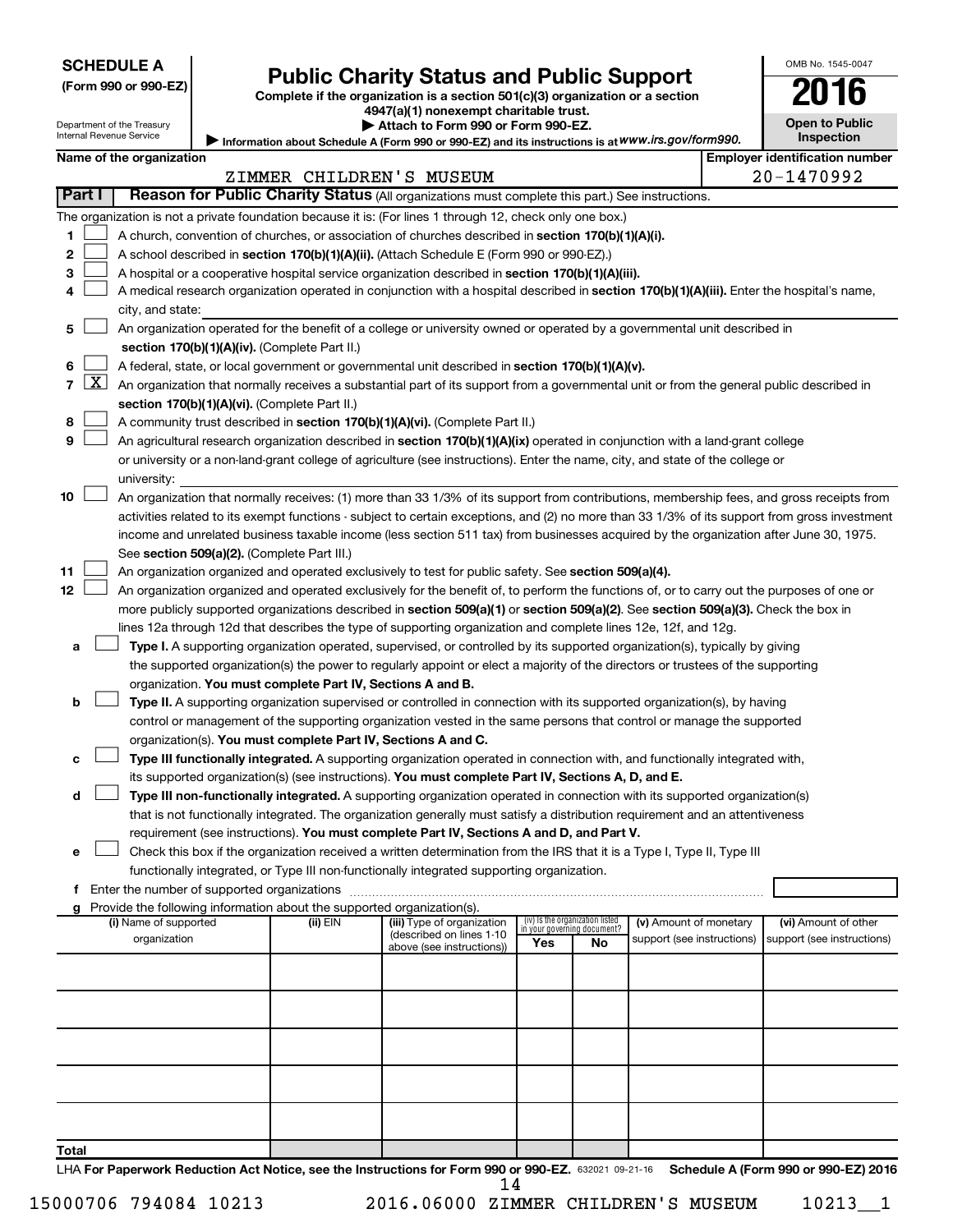#### Schedule A (Form 990 or 990-EZ) 2016 Page ZIMMER CHILDREN'S MUSEUM 20-1470992

20-1470992 Page 2

(Complete only if you checked the box on line 5, 7, or 8 of Part I or if the organization failed to qualify under Part III. If the organization fails to qualify under the tests listed below, please complete Part III.) **Part II Support Schedule for Organizations Described in Sections 170(b)(1)(A)(iv) and 170(b)(1)(A)(vi)**

|    | <b>Section A. Public Support</b>                                                                                                                                                                                                                                                      |            |            |            |            |                                      |                               |  |
|----|---------------------------------------------------------------------------------------------------------------------------------------------------------------------------------------------------------------------------------------------------------------------------------------|------------|------------|------------|------------|--------------------------------------|-------------------------------|--|
|    | Calendar year (or fiscal year beginning in)                                                                                                                                                                                                                                           | (a) 2012   | (b) 2013   | $(c)$ 2014 | $(d)$ 2015 | (e) 2016                             | (f) Total                     |  |
|    | 1 Gifts, grants, contributions, and                                                                                                                                                                                                                                                   |            |            |            |            |                                      |                               |  |
|    | membership fees received. (Do not                                                                                                                                                                                                                                                     |            |            |            |            |                                      |                               |  |
|    | include any "unusual grants.")                                                                                                                                                                                                                                                        | 1,823,250. | 1,908,127. | 1,742,045. | 2,003,696. | 1,798,798.                           | 9,275,916.                    |  |
|    | 2 Tax revenues levied for the organ-                                                                                                                                                                                                                                                  |            |            |            |            |                                      |                               |  |
|    | ization's benefit and either paid to                                                                                                                                                                                                                                                  |            |            |            |            |                                      |                               |  |
|    | or expended on its behalf                                                                                                                                                                                                                                                             |            |            |            |            |                                      |                               |  |
|    | 3 The value of services or facilities                                                                                                                                                                                                                                                 |            |            |            |            |                                      |                               |  |
|    | furnished by a governmental unit to                                                                                                                                                                                                                                                   |            |            |            |            |                                      |                               |  |
|    | the organization without charge                                                                                                                                                                                                                                                       |            |            |            |            |                                      |                               |  |
|    | 4 Total. Add lines 1 through 3                                                                                                                                                                                                                                                        | 1,823,250. | 1,908,127. | 1,742,045. | 2,003,696. | 1,798,798.                           | 9,275,916.                    |  |
|    | 5 The portion of total contributions                                                                                                                                                                                                                                                  |            |            |            |            |                                      |                               |  |
|    | by each person (other than a                                                                                                                                                                                                                                                          |            |            |            |            |                                      |                               |  |
|    | governmental unit or publicly                                                                                                                                                                                                                                                         |            |            |            |            |                                      |                               |  |
|    | supported organization) included                                                                                                                                                                                                                                                      |            |            |            |            |                                      |                               |  |
|    | on line 1 that exceeds 2% of the                                                                                                                                                                                                                                                      |            |            |            |            |                                      |                               |  |
|    |                                                                                                                                                                                                                                                                                       |            |            |            |            |                                      |                               |  |
|    | amount shown on line 11,                                                                                                                                                                                                                                                              |            |            |            |            |                                      |                               |  |
|    | column (f)                                                                                                                                                                                                                                                                            |            |            |            |            |                                      | 559, 120.                     |  |
|    | 6 Public support. Subtract line 5 from line 4.                                                                                                                                                                                                                                        |            |            |            |            |                                      | 8,716,796.                    |  |
|    | <b>Section B. Total Support</b>                                                                                                                                                                                                                                                       |            |            |            |            |                                      |                               |  |
|    | Calendar year (or fiscal year beginning in)                                                                                                                                                                                                                                           | (a) 2012   | (b) 2013   | $(c)$ 2014 | $(d)$ 2015 | (e) 2016                             | (f) Total                     |  |
|    | <b>7</b> Amounts from line 4                                                                                                                                                                                                                                                          | 1,823,250. | 1,908,127  | 1,742,045  | 2,003,696. | 1,798,798.                           | 9,275,916.                    |  |
| 8  | Gross income from interest,                                                                                                                                                                                                                                                           |            |            |            |            |                                      |                               |  |
|    | dividends, payments received on                                                                                                                                                                                                                                                       |            |            |            |            |                                      |                               |  |
|    | securities loans, rents, royalties                                                                                                                                                                                                                                                    |            |            |            |            |                                      |                               |  |
|    | and income from similar sources                                                                                                                                                                                                                                                       | 55,710.    | 54,748.    | 73,133.    | 31,964.    | 13,507.                              | 229,062.                      |  |
| 9  | Net income from unrelated business                                                                                                                                                                                                                                                    |            |            |            |            |                                      |                               |  |
|    | activities, whether or not the                                                                                                                                                                                                                                                        |            |            |            |            |                                      |                               |  |
|    | business is regularly carried on                                                                                                                                                                                                                                                      |            |            |            |            | 228,051.                             | 228,051.                      |  |
|    | 10 Other income. Do not include gain                                                                                                                                                                                                                                                  |            |            |            |            |                                      |                               |  |
|    | or loss from the sale of capital                                                                                                                                                                                                                                                      |            |            |            |            |                                      |                               |  |
|    | assets (Explain in Part VI.)                                                                                                                                                                                                                                                          |            |            |            |            |                                      |                               |  |
|    | 11 Total support. Add lines 7 through 10                                                                                                                                                                                                                                              |            |            |            |            |                                      |                               |  |
|    | <b>12</b> Gross receipts from related activities, etc. (see instructions)                                                                                                                                                                                                             |            |            |            |            | 12                                   | $\frac{9,733,029}{2,093,365}$ |  |
|    | 13 First five years. If the Form 990 is for the organization's first, second, third, fourth, or fifth tax year as a section 501(c)(3)                                                                                                                                                 |            |            |            |            |                                      |                               |  |
|    | organization, check this box and stop here                                                                                                                                                                                                                                            |            |            |            |            |                                      |                               |  |
|    | Section C. Computation of Public Support Percentage                                                                                                                                                                                                                                   |            |            |            |            |                                      |                               |  |
|    |                                                                                                                                                                                                                                                                                       |            |            |            |            | 14                                   | 89.56<br>%                    |  |
|    |                                                                                                                                                                                                                                                                                       |            |            |            |            | 15                                   | 93.74<br>%                    |  |
|    | 16a 33 1/3% support test - 2016. If the organization did not check the box on line 13, and line 14 is 33 1/3% or more, check this box and                                                                                                                                             |            |            |            |            |                                      |                               |  |
|    | stop here. The organization qualifies as a publicly supported organization                                                                                                                                                                                                            |            |            |            |            |                                      | $\mathbf{X}$                  |  |
|    | b 33 1/3% support test - 2015. If the organization did not check a box on line 13 or 16a, and line 15 is 33 1/3% or more, check this box                                                                                                                                              |            |            |            |            |                                      |                               |  |
|    | and stop here. The organization qualifies as a publicly supported organization [11] manuscription manuscription manuscription manuscription and stop here. The organization qualifies as a publicly supported organization                                                            |            |            |            |            |                                      |                               |  |
|    |                                                                                                                                                                                                                                                                                       |            |            |            |            |                                      |                               |  |
|    | 17a 10% -facts-and-circumstances test - 2016. If the organization did not check a box on line 13, 16a, or 16b, and line 14 is 10% or more,<br>and if the organization meets the "facts-and-circumstances" test, check this box and stop here. Explain in Part VI how the organization |            |            |            |            |                                      |                               |  |
|    | meets the "facts-and-circumstances" test. The organization qualifies as a publicly supported organization <i>manumumum</i>                                                                                                                                                            |            |            |            |            |                                      |                               |  |
|    |                                                                                                                                                                                                                                                                                       |            |            |            |            |                                      |                               |  |
|    | <b>b 10%</b> -facts-and-circumstances test - 2015. If the organization did not check a box on line 13, 16a, 16b, or 17a, and line 15 is 10% or                                                                                                                                        |            |            |            |            |                                      |                               |  |
|    | more, and if the organization meets the "facts-and-circumstances" test, check this box and stop here. Explain in Part VI how the                                                                                                                                                      |            |            |            |            |                                      |                               |  |
|    | organization meets the "facts-and-circumstances" test. The organization qualifies as a publicly supported organization                                                                                                                                                                |            |            |            |            |                                      |                               |  |
| 18 | Private foundation. If the organization did not check a box on line 13, 16a, 16b, 17a, or 17b, check this box and see instructions                                                                                                                                                    |            |            |            |            | Schedule A (Form 990 or 990-F7) 2016 |                               |  |

**Schedule A (Form 990 or 990-EZ) 2016**

632022 09-21-16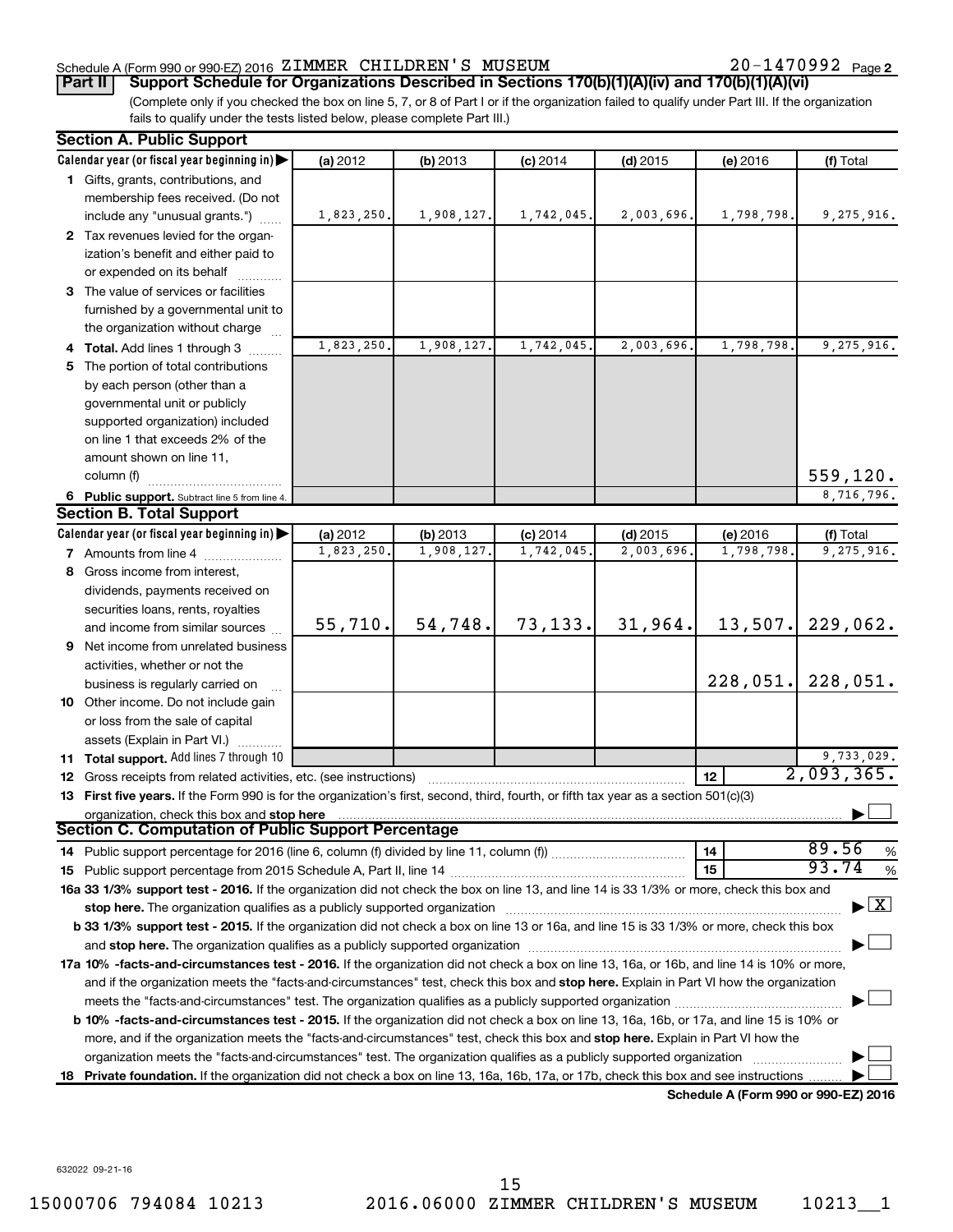#### Schedule A (Form 990 or 990-EZ) 2016 Page ZIMMER CHILDREN'S MUSEUM 20-1470992

(Complete only if you checked the box on line 10 of Part I or if the organization failed to qualify under Part II. If the organization fails to **Part III Support Schedule for Organizations Described in Section 509(a)(2)** 

qualify under the tests listed below, please complete Part II.)

|              | Calendar year (or fiscal year beginning in)                                                                                                         | (a) 2012 | (b) 2013                            | $(c)$ 2014 | $(d)$ 2015 |    | (e) 2016 | (f) Total                            |   |
|--------------|-----------------------------------------------------------------------------------------------------------------------------------------------------|----------|-------------------------------------|------------|------------|----|----------|--------------------------------------|---|
|              | 1 Gifts, grants, contributions, and                                                                                                                 |          |                                     |            |            |    |          |                                      |   |
|              | membership fees received. (Do not                                                                                                                   |          |                                     |            |            |    |          |                                      |   |
|              | include any "unusual grants.")                                                                                                                      |          |                                     |            |            |    |          |                                      |   |
| $\mathbf{2}$ | Gross receipts from admissions,<br>merchandise sold or services per-<br>formed, or facilities furnished in<br>any activity that is related to the   |          |                                     |            |            |    |          |                                      |   |
|              | organization's tax-exempt purpose                                                                                                                   |          |                                     |            |            |    |          |                                      |   |
| 3.           | Gross receipts from activities that                                                                                                                 |          |                                     |            |            |    |          |                                      |   |
|              | are not an unrelated trade or bus-                                                                                                                  |          |                                     |            |            |    |          |                                      |   |
|              | iness under section 513                                                                                                                             |          |                                     |            |            |    |          |                                      |   |
| 4            | Tax revenues levied for the organ-                                                                                                                  |          |                                     |            |            |    |          |                                      |   |
|              | ization's benefit and either paid to<br>or expended on its behalf<br>.                                                                              |          |                                     |            |            |    |          |                                      |   |
| 5            | The value of services or facilities                                                                                                                 |          |                                     |            |            |    |          |                                      |   |
|              | furnished by a governmental unit to                                                                                                                 |          |                                     |            |            |    |          |                                      |   |
|              | the organization without charge                                                                                                                     |          |                                     |            |            |    |          |                                      |   |
| 6            | Total. Add lines 1 through 5                                                                                                                        |          |                                     |            |            |    |          |                                      |   |
|              | 7a Amounts included on lines 1, 2, and                                                                                                              |          |                                     |            |            |    |          |                                      |   |
|              | 3 received from disqualified persons                                                                                                                |          |                                     |            |            |    |          |                                      |   |
|              | <b>b</b> Amounts included on lines 2 and 3 received                                                                                                 |          |                                     |            |            |    |          |                                      |   |
|              | from other than disqualified persons that<br>exceed the greater of \$5,000 or 1% of the<br>amount on line 13 for the year                           |          |                                     |            |            |    |          |                                      |   |
|              | c Add lines 7a and 7b                                                                                                                               |          |                                     |            |            |    |          |                                      |   |
|              | 8 Public support. (Subtract line 7c from line 6.)                                                                                                   |          |                                     |            |            |    |          |                                      |   |
|              | <b>Section B. Total Support</b>                                                                                                                     |          |                                     |            |            |    |          |                                      |   |
|              | Calendar year (or fiscal year beginning in)                                                                                                         | (a) 2012 | (b) 2013                            | $(c)$ 2014 | $(d)$ 2015 |    | (e) 2016 | (f) Total                            |   |
|              | 9 Amounts from line 6                                                                                                                               |          |                                     |            |            |    |          |                                      |   |
|              | <b>10a</b> Gross income from interest,<br>dividends, payments received on<br>securities loans, rents, royalties<br>and income from similar sources  |          |                                     |            |            |    |          |                                      |   |
|              | <b>b</b> Unrelated business taxable income                                                                                                          |          |                                     |            |            |    |          |                                      |   |
|              | (less section 511 taxes) from businesses<br>acquired after June 30, 1975                                                                            |          |                                     |            |            |    |          |                                      |   |
|              | c Add lines 10a and 10b                                                                                                                             |          |                                     |            |            |    |          |                                      |   |
| 11           | Net income from unrelated business<br>activities not included in line 10b.<br>whether or not the business is<br>regularly carried on                |          |                                     |            |            |    |          |                                      |   |
|              | <b>12</b> Other income. Do not include gain<br>or loss from the sale of capital<br>assets (Explain in Part VI.)                                     |          |                                     |            |            |    |          |                                      |   |
|              | <b>13</b> Total support. (Add lines 9, 10c, 11, and 12.)                                                                                            |          |                                     |            |            |    |          |                                      |   |
|              | 14 First five years. If the Form 990 is for the organization's first, second, third, fourth, or fifth tax year as a section 501(c)(3) organization, |          |                                     |            |            |    |          |                                      |   |
|              |                                                                                                                                                     |          |                                     |            |            |    |          |                                      |   |
|              | Section C. Computation of Public Support Percentage                                                                                                 |          |                                     |            |            |    |          |                                      |   |
|              |                                                                                                                                                     |          |                                     |            |            | 15 |          |                                      | % |
|              |                                                                                                                                                     |          |                                     |            |            | 16 |          |                                      | % |
|              | Section D. Computation of Investment Income Percentage                                                                                              |          |                                     |            |            |    |          |                                      |   |
|              |                                                                                                                                                     |          |                                     |            |            | 17 |          |                                      | % |
|              |                                                                                                                                                     |          |                                     |            |            | 18 |          |                                      | % |
|              | 19a 33 1/3% support tests - 2016. If the organization did not check the box on line 14, and line 15 is more than 33 1/3%, and line 17 is not        |          |                                     |            |            |    |          |                                      |   |
|              | more than 33 1/3%, check this box and stop here. The organization qualifies as a publicly supported organization                                    |          |                                     |            |            |    |          |                                      |   |
|              | b 33 1/3% support tests - 2015. If the organization did not check a box on line 14 or line 19a, and line 16 is more than 33 1/3%, and               |          |                                     |            |            |    |          |                                      |   |
|              | line 18 is not more than 33 1/3%, check this box and stop here. The organization qualifies as a publicly supported organization                     |          |                                     |            |            |    |          |                                      |   |
|              |                                                                                                                                                     |          |                                     |            |            |    |          |                                      |   |
|              | 632023 09-21-16                                                                                                                                     |          |                                     |            |            |    |          | Schedule A (Form 990 or 990-EZ) 2016 |   |
|              |                                                                                                                                                     |          |                                     | 16         |            |    |          |                                      |   |
|              | 15000706 794084 10213                                                                                                                               |          | 2016.06000 ZIMMER CHILDREN'S MUSEUM |            |            |    |          | 10213 1                              |   |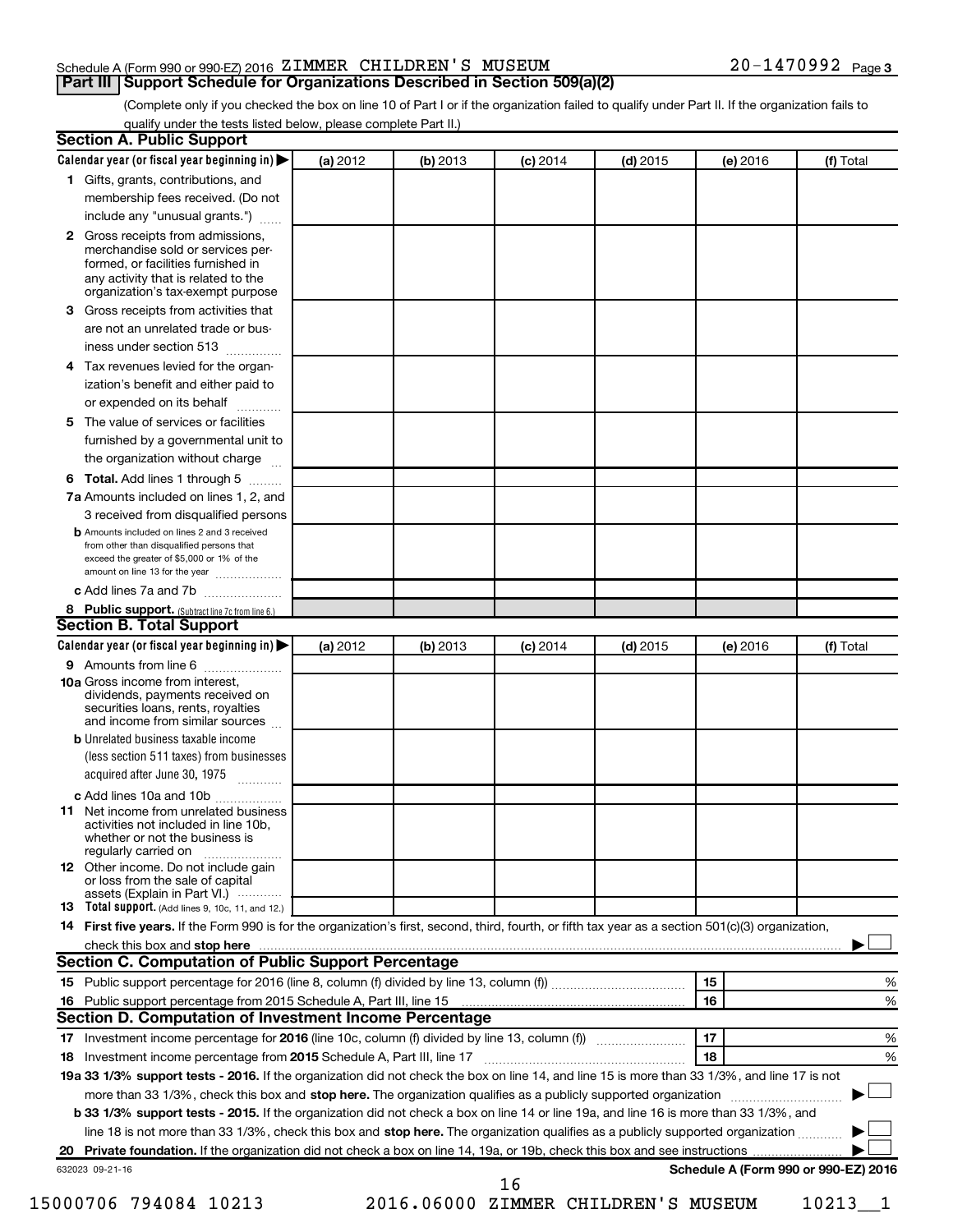#### Schedule A (Form 990 or 990-EZ) 2016 Page ZIMMER CHILDREN'S MUSEUM 20-1470992

#### 20-1470992 <sub>Page 4</sub>

**1**

**2**

**3a**

**3b**

**3c**

**4a**

**4b**

**4c**

**5a**

**5b 5c**

**6**

**7**

**8**

**9a**

**9b**

**9c**

**10a**

**Yes No**

#### **Part IV Supporting Organizations**

(Complete only if you checked a box in line 12 on Part I. If you checked 12a of Part I, complete Sections A and B. If you checked 12b of Part I, complete Sections A and C. If you checked 12c of Part I, complete Sections A, D, and E. If you checked 12d of Part I, complete Sections A and D, and complete Part V.)

#### **Section A. All Supporting Organizations**

- **1** Are all of the organization's supported organizations listed by name in the organization's governing documents? If "No," describe in Part VI how the supported organizations are designated. If designated by *class or purpose, describe the designation. If historic and continuing relationship, explain.*
- **2** Did the organization have any supported organization that does not have an IRS determination of status under section 509(a)(1) or (2)? If "Yes," explain in Part VI how the organization determined that the supported *organization was described in section 509(a)(1) or (2).*
- **3a** Did the organization have a supported organization described in section 501(c)(4), (5), or (6)? If "Yes," answer *(b) and (c) below.*
- **b** Did the organization confirm that each supported organization qualified under section 501(c)(4), (5), or (6) and satisfied the public support tests under section 509(a)(2)? If "Yes," describe in Part VI when and how the *organization made the determination.*
- **c** Did the organization ensure that all support to such organizations was used exclusively for section 170(c)(2)(B) purposes? If "Yes," explain in Part VI what controls the organization put in place to ensure such use.
- **4 a** *If* Was any supported organization not organized in the United States ("foreign supported organization")? *"Yes," and if you checked 12a or 12b in Part I, answer (b) and (c) below.*
- **b** Did the organization have ultimate control and discretion in deciding whether to make grants to the foreign supported organization? If "Yes," describe in Part VI how the organization had such control and discretion *despite being controlled or supervised by or in connection with its supported organizations.*
- **c** Did the organization support any foreign supported organization that does not have an IRS determination under sections 501(c)(3) and 509(a)(1) or (2)? If "Yes," explain in Part VI what controls the organization used *to ensure that all support to the foreign supported organization was used exclusively for section 170(c)(2)(B) purposes.*
- **5a** Did the organization add, substitute, or remove any supported organizations during the tax year? If "Yes," answer (b) and (c) below (if applicable). Also, provide detail in Part VI, including (i) the names and EIN *numbers of the supported organizations added, substituted, or removed; (ii) the reasons for each such action; (iii) the authority under the organization's organizing document authorizing such action; and (iv) how the action was accomplished (such as by amendment to the organizing document).*
- **b** Type I or Type II only. Was any added or substituted supported organization part of a class already designated in the organization's organizing document?
- **c Substitutions only.**  Was the substitution the result of an event beyond the organization's control?
- **6** Did the organization provide support (whether in the form of grants or the provision of services or facilities) to support or benefit one or more of the filing organization's supported organizations? If "Yes," provide detail in anyone other than (i) its supported organizations, (ii) individuals that are part of the charitable class benefited by one or more of its supported organizations, or (iii) other supporting organizations that also *Part VI.*
- **7** Did the organization provide a grant, loan, compensation, or other similar payment to a substantial contributor regard to a substantial contributor? If "Yes," complete Part I of Schedule L (Form 990 or 990-EZ). (defined in section 4958(c)(3)(C)), a family member of a substantial contributor, or a 35% controlled entity with
- **8** Did the organization make a loan to a disqualified person (as defined in section 4958) not described in line 7? *If "Yes," complete Part I of Schedule L (Form 990 or 990-EZ).*
- **9 a** Was the organization controlled directly or indirectly at any time during the tax year by one or more in section 509(a)(1) or (2))? If "Yes," provide detail in Part VI. disqualified persons as defined in section 4946 (other than foundation managers and organizations described
- **b** Did one or more disqualified persons (as defined in line 9a) hold a controlling interest in any entity in which the supporting organization had an interest? If "Yes," provide detail in Part VI.
- **c** Did a disqualified person (as defined in line 9a) have an ownership interest in, or derive any personal benefit from, assets in which the supporting organization also had an interest? If "Yes," provide detail in Part VI.
- **10 a** Was the organization subject to the excess business holdings rules of section 4943 because of section supporting organizations)? If "Yes," answer 10b below. 4943(f) (regarding certain Type II supporting organizations, and all Type III non-functionally integrated
	- **b** Did the organization have any excess business holdings in the tax year? (Use Schedule C, Form 4720, to *determine whether the organization had excess business holdings.)*

632024 09-21-16

**10b Schedule A (Form 990 or 990-EZ) 2016**

15000706 794084 10213 2016.06000 ZIMMER CHILDREN'S MUSEUM 10213\_\_1

17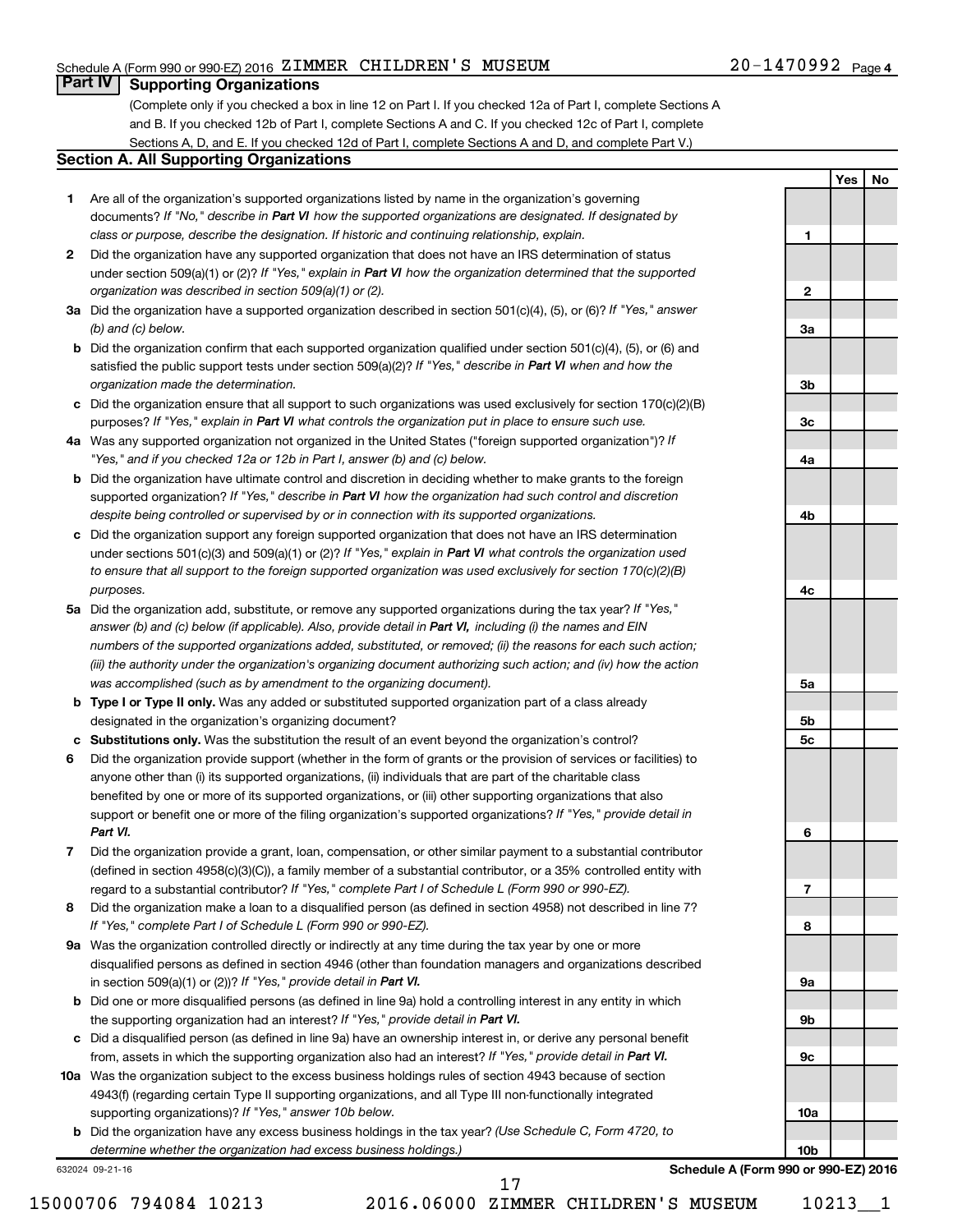#### Schedule A (Form 990 or 990-EZ) 2016 ZIMMER CHILDREN S MUSEUM NORTH PAGE NATIONAL Page ZIMMER CHILDREN'S MUSEUM 20-1470992

|    | <b>Part IV</b>  | <b>Supporting Organizations (continued)</b>                                                                                     |                 |     |    |
|----|-----------------|---------------------------------------------------------------------------------------------------------------------------------|-----------------|-----|----|
|    |                 |                                                                                                                                 |                 | Yes | No |
| 11 |                 | Has the organization accepted a gift or contribution from any of the following persons?                                         |                 |     |    |
|    |                 | a A person who directly or indirectly controls, either alone or together with persons described in (b) and (c)                  |                 |     |    |
|    |                 | below, the governing body of a supported organization?                                                                          | 11a             |     |    |
|    |                 | <b>b</b> A family member of a person described in (a) above?                                                                    | 11 <sub>b</sub> |     |    |
|    |                 | c A 35% controlled entity of a person described in (a) or (b) above? If "Yes" to a, b, or c, provide detail in Part VI.         | 11c             |     |    |
|    |                 | <b>Section B. Type I Supporting Organizations</b>                                                                               |                 |     |    |
|    |                 |                                                                                                                                 |                 | Yes | No |
| 1  |                 | Did the directors, trustees, or membership of one or more supported organizations have the power to                             |                 |     |    |
|    |                 | regularly appoint or elect at least a majority of the organization's directors or trustees at all times during the              |                 |     |    |
|    |                 |                                                                                                                                 |                 |     |    |
|    |                 | tax year? If "No," describe in Part VI how the supported organization(s) effectively operated, supervised, or                   |                 |     |    |
|    |                 | controlled the organization's activities. If the organization had more than one supported organization,                         |                 |     |    |
|    |                 | describe how the powers to appoint and/or remove directors or trustees were allocated among the supported                       |                 |     |    |
|    |                 | organizations and what conditions or restrictions, if any, applied to such powers during the tax year.                          | 1               |     |    |
| 2  |                 | Did the organization operate for the benefit of any supported organization other than the supported                             |                 |     |    |
|    |                 | organization(s) that operated, supervised, or controlled the supporting organization? If "Yes," explain in                      |                 |     |    |
|    |                 | Part VI how providing such benefit carried out the purposes of the supported organization(s) that operated,                     |                 |     |    |
|    |                 | supervised, or controlled the supporting organization.                                                                          | $\mathbf{2}$    |     |    |
|    |                 | <b>Section C. Type II Supporting Organizations</b>                                                                              |                 |     |    |
|    |                 |                                                                                                                                 |                 | Yes | No |
| 1. |                 | Were a majority of the organization's directors or trustees during the tax year also a majority of the directors                |                 |     |    |
|    |                 | or trustees of each of the organization's supported organization(s)? If "No," describe in Part VI how control                   |                 |     |    |
|    |                 | or management of the supporting organization was vested in the same persons that controlled or managed                          |                 |     |    |
|    |                 | the supported organization(s).                                                                                                  | 1               |     |    |
|    |                 | <b>Section D. All Type III Supporting Organizations</b>                                                                         |                 |     |    |
|    |                 |                                                                                                                                 |                 | Yes | No |
| 1  |                 | Did the organization provide to each of its supported organizations, by the last day of the fifth month of the                  |                 |     |    |
|    |                 | organization's tax year, (i) a written notice describing the type and amount of support provided during the prior tax           |                 |     |    |
|    |                 | year, (ii) a copy of the Form 990 that was most recently filed as of the date of notification, and (iii) copies of the          |                 |     |    |
|    |                 | organization's governing documents in effect on the date of notification, to the extent not previously provided?                | 1               |     |    |
| 2  |                 | Were any of the organization's officers, directors, or trustees either (i) appointed or elected by the supported                |                 |     |    |
|    |                 | organization(s) or (ii) serving on the governing body of a supported organization? If "No," explain in Part VI how              |                 |     |    |
|    |                 | the organization maintained a close and continuous working relationship with the supported organization(s).                     | 2               |     |    |
| 3  |                 | By reason of the relationship described in (2), did the organization's supported organizations have a                           |                 |     |    |
|    |                 | significant voice in the organization's investment policies and in directing the use of the organization's                      |                 |     |    |
|    |                 | income or assets at all times during the tax year? If "Yes," describe in Part VI the role the organization's                    |                 |     |    |
|    |                 | supported organizations played in this regard.                                                                                  | з               |     |    |
|    |                 | Section E. Type III Functionally Integrated Supporting Organizations                                                            |                 |     |    |
| 1  |                 | Check the box next to the method that the organization used to satisfy the Integral Part Test during the yealsee instructions). |                 |     |    |
| a  |                 | The organization satisfied the Activities Test. Complete line 2 below.                                                          |                 |     |    |
| b  |                 | The organization is the parent of each of its supported organizations. Complete line 3 below.                                   |                 |     |    |
| с  |                 | The organization supported a governmental entity. Describe in Part VI how you supported a government entity (see instructions). |                 |     |    |
| 2  |                 | Activities Test. Answer (a) and (b) below.                                                                                      |                 | Yes | No |
| а  |                 | Did substantially all of the organization's activities during the tax year directly further the exempt purposes of              |                 |     |    |
|    |                 | the supported organization(s) to which the organization was responsive? If "Yes," then in Part VI identify                      |                 |     |    |
|    |                 | those supported organizations and explain<br>how these activities directly furthered their exempt purposes,                     |                 |     |    |
|    |                 | how the organization was responsive to those supported organizations, and how the organization determined                       |                 |     |    |
|    |                 | that these activities constituted substantially all of its activities.                                                          | 2a              |     |    |
| b  |                 | Did the activities described in (a) constitute activities that, but for the organization's involvement, one or more             |                 |     |    |
|    |                 | of the organization's supported organization(s) would have been engaged in? If "Yes," explain in Part VI the                    |                 |     |    |
|    |                 | reasons for the organization's position that its supported organization(s) would have engaged in these                          |                 |     |    |
|    |                 |                                                                                                                                 | 2b              |     |    |
|    |                 | activities but for the organization's involvement.                                                                              |                 |     |    |
| З  |                 | Parent of Supported Organizations. Answer (a) and (b) below.                                                                    |                 |     |    |
| а  |                 | Did the organization have the power to regularly appoint or elect a majority of the officers, directors, or                     |                 |     |    |
|    |                 | trustees of each of the supported organizations? Provide details in Part VI.                                                    | За              |     |    |
|    |                 | <b>b</b> Did the organization exercise a substantial degree of direction over the policies, programs, and activities of each    |                 |     |    |
|    |                 | of its supported organizations? If "Yes," describe in Part VI the role played by the organization in this regard.               | Зb              |     |    |
|    | 632025 09-21-16 | Schedule A (Form 990 or 990-EZ) 2016<br>18                                                                                      |                 |     |    |
|    |                 |                                                                                                                                 |                 |     |    |

<sup>15000706 794084 10213 2016.06000</sup> ZIMMER CHILDREN'S MUSEUM 10213\_\_1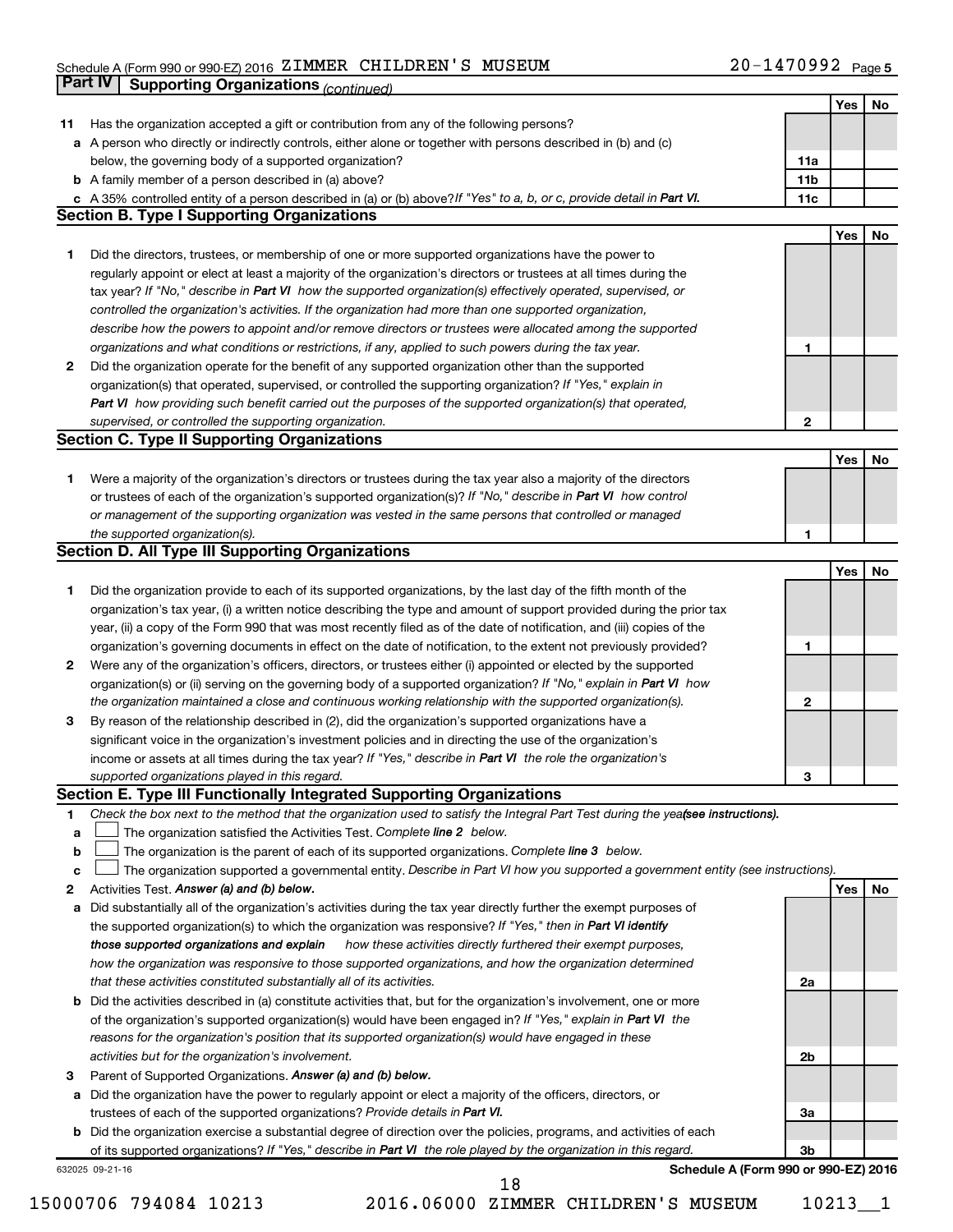#### Schedule A (Form 990 or 990-EZ) 2016 Page ZIMMER CHILDREN'S MUSEUM 20-1470992 **Part V Type III Non-Functionally Integrated 509(a)(3) Supporting Organizations**

1 **Letter See instructions.** All Check here if the organization satisfied the Integral Part Test as a qualifying trust on Nov. 20, 1970 (explain in Part VI.) See instructions. All other Type III non-functionally integrated supporting organizations must complete Sections A through E.

|              | Section A - Adjusted Net Income                                                                                                   |                | (A) Prior Year | (B) Current Year<br>(optional) |
|--------------|-----------------------------------------------------------------------------------------------------------------------------------|----------------|----------------|--------------------------------|
| 1            | Net short-term capital gain                                                                                                       | 1              |                |                                |
| 2            | Recoveries of prior-year distributions                                                                                            | $\mathbf{2}$   |                |                                |
| З            | Other gross income (see instructions)                                                                                             | 3              |                |                                |
| 4            | Add lines 1 through 3                                                                                                             | 4              |                |                                |
| 5            | Depreciation and depletion                                                                                                        | 5              |                |                                |
| 6            | Portion of operating expenses paid or incurred for production or                                                                  |                |                |                                |
|              | collection of gross income or for management, conservation, or                                                                    |                |                |                                |
|              | maintenance of property held for production of income (see instructions)                                                          | 6              |                |                                |
| 7            | Other expenses (see instructions)                                                                                                 | $\overline{7}$ |                |                                |
| 8            | Adjusted Net Income (subtract lines 5, 6, and 7 from line 4)                                                                      | 8              |                |                                |
|              | <b>Section B - Minimum Asset Amount</b>                                                                                           |                | (A) Prior Year | (B) Current Year<br>(optional) |
| 1            | Aggregate fair market value of all non-exempt-use assets (see                                                                     |                |                |                                |
|              | instructions for short tax year or assets held for part of year):                                                                 |                |                |                                |
|              | <b>a</b> Average monthly value of securities                                                                                      | 1a             |                |                                |
|              | <b>b</b> Average monthly cash balances                                                                                            | 1b             |                |                                |
|              | <b>c</b> Fair market value of other non-exempt-use assets                                                                         | 1c             |                |                                |
|              | d Total (add lines 1a, 1b, and 1c)                                                                                                | 1d             |                |                                |
|              | <b>e</b> Discount claimed for blockage or other                                                                                   |                |                |                                |
|              | factors (explain in detail in Part VI):                                                                                           |                |                |                                |
| $\mathbf{2}$ | Acquisition indebtedness applicable to non-exempt-use assets                                                                      | $\mathbf{2}$   |                |                                |
| 3            | Subtract line 2 from line 1d                                                                                                      | 3              |                |                                |
| 4            | Cash deemed held for exempt use. Enter 1-1/2% of line 3 (for greater amount,                                                      |                |                |                                |
|              | see instructions)                                                                                                                 | 4              |                |                                |
| 5            | Net value of non-exempt-use assets (subtract line 4 from line 3)                                                                  | 5              |                |                                |
| 6            | Multiply line 5 by .035                                                                                                           | 6              |                |                                |
| 7            | Recoveries of prior-year distributions                                                                                            | $\overline{7}$ |                |                                |
| 8            | <b>Minimum Asset Amount (add line 7 to line 6)</b>                                                                                | 8              |                |                                |
|              | Section C - Distributable Amount                                                                                                  |                |                | <b>Current Year</b>            |
| 1            | Adjusted net income for prior year (from Section A, line 8, Column A)                                                             | 1              |                |                                |
| 2            | Enter 85% of line 1                                                                                                               | $\mathbf{2}$   |                |                                |
| з            | Minimum asset amount for prior year (from Section B, line 8, Column A)                                                            | 3              |                |                                |
| 4            | Enter greater of line 2 or line 3                                                                                                 | 4              |                |                                |
| 5            | Income tax imposed in prior year                                                                                                  | 5              |                |                                |
| 6            | <b>Distributable Amount.</b> Subtract line 5 from line 4, unless subject to                                                       |                |                |                                |
|              | emergency temporary reduction (see instructions)                                                                                  | 6              |                |                                |
| 7            | Check here if the current year is the organization's first as a non-functionally integrated Type III supporting organization (see |                |                |                                |

**7** instructions).

**Schedule A (Form 990 or 990-EZ) 2016**

632026 09-21-16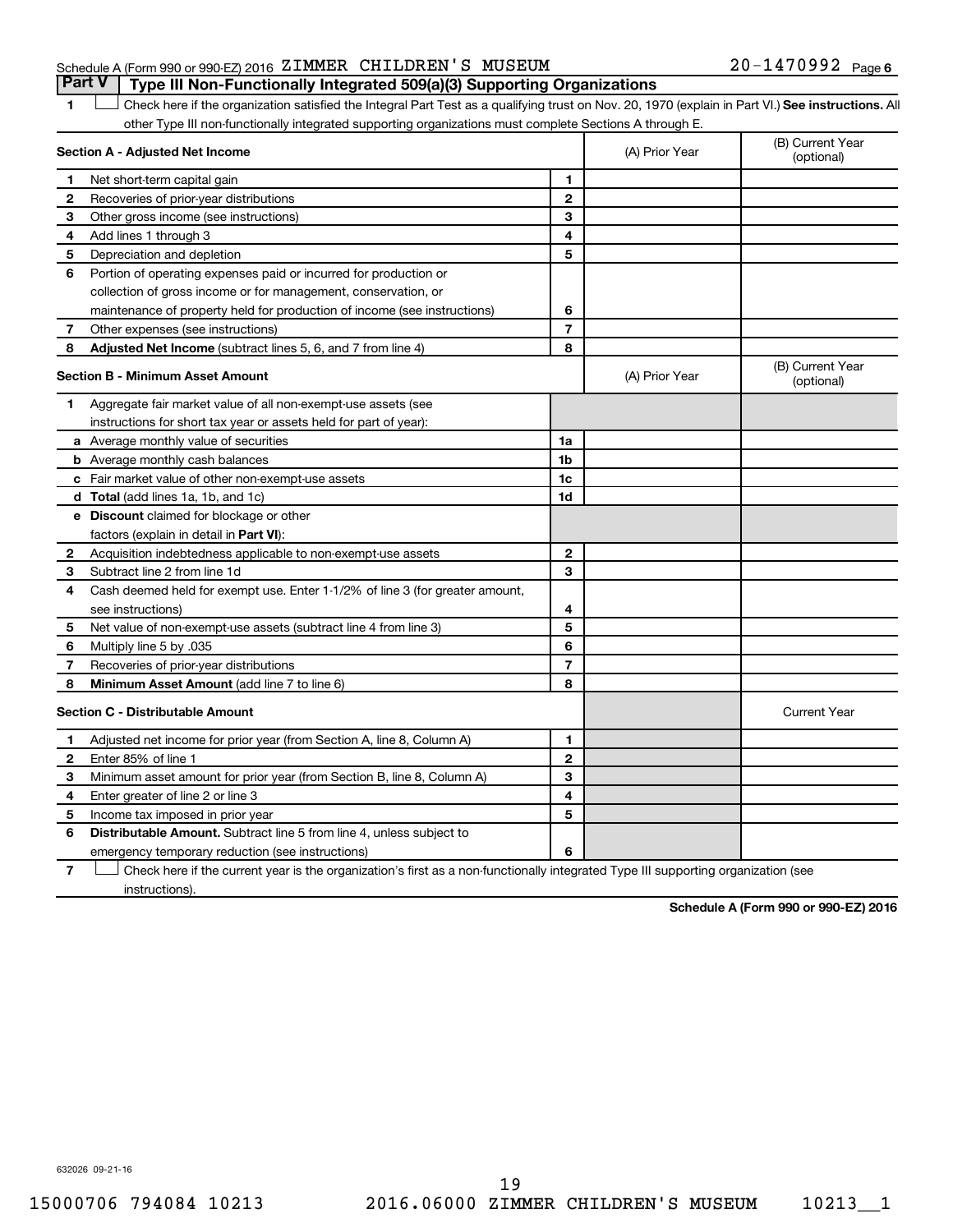#### Schedule A (Form 990 or 990-EZ) 2016 ZIMMER CHILDREN S MUSEUM NORTH PAGE NATIONAL Page ZIMMER CHILDREN'S MUSEUM 20-1470992

| <b>Part V</b>  | Type III Non-Functionally Integrated 509(a)(3) Supporting Organizations (continued)        |                             |                                       |                                         |  |  |  |
|----------------|--------------------------------------------------------------------------------------------|-----------------------------|---------------------------------------|-----------------------------------------|--|--|--|
|                | <b>Section D - Distributions</b>                                                           |                             |                                       | <b>Current Year</b>                     |  |  |  |
| 1              | Amounts paid to supported organizations to accomplish exempt purposes                      |                             |                                       |                                         |  |  |  |
| $\mathbf{2}$   | Amounts paid to perform activity that directly furthers exempt purposes of supported       |                             |                                       |                                         |  |  |  |
|                | organizations, in excess of income from activity                                           |                             |                                       |                                         |  |  |  |
| 3              | Administrative expenses paid to accomplish exempt purposes of supported organizations      |                             |                                       |                                         |  |  |  |
| 4              | Amounts paid to acquire exempt-use assets                                                  |                             |                                       |                                         |  |  |  |
| 5              | Qualified set-aside amounts (prior IRS approval required)                                  |                             |                                       |                                         |  |  |  |
| 6              | Other distributions (describe in <b>Part VI</b> ). See instructions                        |                             |                                       |                                         |  |  |  |
| 7              | <b>Total annual distributions.</b> Add lines 1 through 6                                   |                             |                                       |                                         |  |  |  |
| 8              | Distributions to attentive supported organizations to which the organization is responsive |                             |                                       |                                         |  |  |  |
|                | (provide details in Part VI). See instructions                                             |                             |                                       |                                         |  |  |  |
| 9              | Distributable amount for 2016 from Section C, line 6                                       |                             |                                       |                                         |  |  |  |
| 10             | Line 8 amount divided by Line 9 amount                                                     |                             |                                       |                                         |  |  |  |
|                |                                                                                            | (i)                         | (ii)                                  | (iii)                                   |  |  |  |
|                |                                                                                            | <b>Excess Distributions</b> | <b>Underdistributions</b><br>Pre-2016 | <b>Distributable</b><br>Amount for 2016 |  |  |  |
|                | Section E - Distribution Allocations (see instructions)                                    |                             |                                       |                                         |  |  |  |
| 1              | Distributable amount for 2016 from Section C, line 6                                       |                             |                                       |                                         |  |  |  |
| $\mathbf{2}$   | Underdistributions, if any, for years prior to 2016 (reason-                               |                             |                                       |                                         |  |  |  |
|                | able cause required-explain in Part VI). See instructions                                  |                             |                                       |                                         |  |  |  |
| 3              | Excess distributions carryover, if any, to 2016:                                           |                             |                                       |                                         |  |  |  |
| а              |                                                                                            |                             |                                       |                                         |  |  |  |
| b              |                                                                                            |                             |                                       |                                         |  |  |  |
|                | c From 2013                                                                                |                             |                                       |                                         |  |  |  |
|                | <b>d</b> From 2014                                                                         |                             |                                       |                                         |  |  |  |
|                | e From 2015                                                                                |                             |                                       |                                         |  |  |  |
|                | f Total of lines 3a through e                                                              |                             |                                       |                                         |  |  |  |
|                | g Applied to underdistributions of prior years                                             |                             |                                       |                                         |  |  |  |
|                | h Applied to 2016 distributable amount                                                     |                             |                                       |                                         |  |  |  |
| Ť.             | Carryover from 2011 not applied (see instructions)                                         |                             |                                       |                                         |  |  |  |
|                | Remainder. Subtract lines 3g, 3h, and 3i from 3f.                                          |                             |                                       |                                         |  |  |  |
| 4              | Distributions for 2016 from Section D,                                                     |                             |                                       |                                         |  |  |  |
|                | line $7:$                                                                                  |                             |                                       |                                         |  |  |  |
|                | a Applied to underdistributions of prior years                                             |                             |                                       |                                         |  |  |  |
|                | <b>b</b> Applied to 2016 distributable amount                                              |                             |                                       |                                         |  |  |  |
| c              | Remainder. Subtract lines 4a and 4b from 4                                                 |                             |                                       |                                         |  |  |  |
| 5              | Remaining underdistributions for years prior to 2016, if                                   |                             |                                       |                                         |  |  |  |
|                | any. Subtract lines 3g and 4a from line 2. For result greater                              |                             |                                       |                                         |  |  |  |
|                | than zero, explain in Part VI. See instructions                                            |                             |                                       |                                         |  |  |  |
| 6              | Remaining underdistributions for 2016. Subtract lines 3h                                   |                             |                                       |                                         |  |  |  |
|                | and 4b from line 1. For result greater than zero, explain in                               |                             |                                       |                                         |  |  |  |
|                | Part VI. See instructions                                                                  |                             |                                       |                                         |  |  |  |
| $\overline{7}$ | Excess distributions carryover to 2017. Add lines 3j                                       |                             |                                       |                                         |  |  |  |
|                | and 4c                                                                                     |                             |                                       |                                         |  |  |  |
| 8              | Breakdown of line 7:                                                                       |                             |                                       |                                         |  |  |  |
| а              |                                                                                            |                             |                                       |                                         |  |  |  |
|                | <b>b</b> Excess from 2013                                                                  |                             |                                       |                                         |  |  |  |
|                | c Excess from 2014                                                                         |                             |                                       |                                         |  |  |  |
|                | d Excess from 2015                                                                         |                             |                                       |                                         |  |  |  |
|                | e Excess from 2016                                                                         |                             |                                       |                                         |  |  |  |

**Schedule A (Form 990 or 990-EZ) 2016**

632027 09-21-16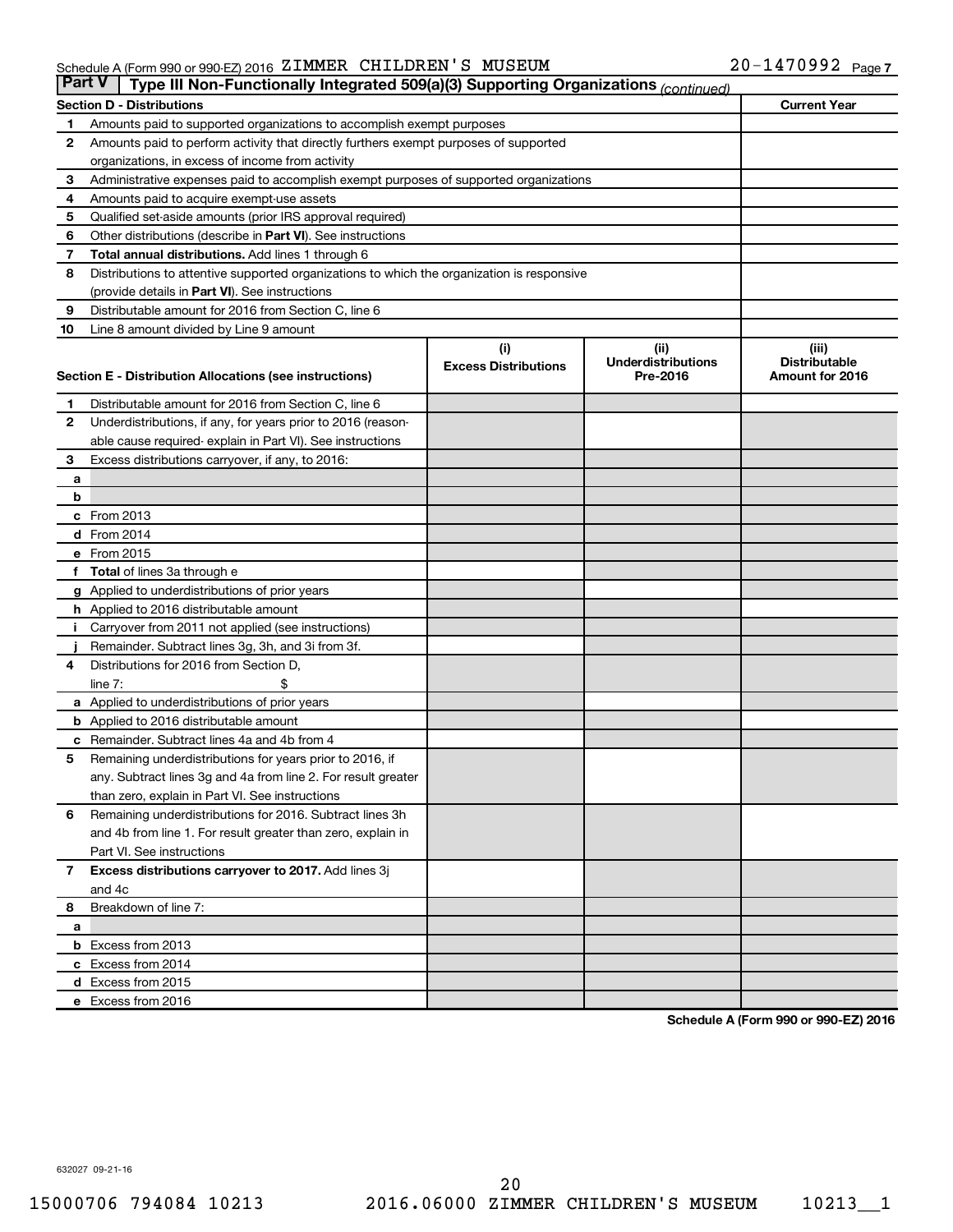|                                       | Schedule A (Form 990 or 990-EZ) 2016 ZIMMER CHILDREN'S MUSEUM                                                                                                                                                                                                                                                                                                                                                                                                                                                                                                        | 20-1470992 Page 8                    |
|---------------------------------------|----------------------------------------------------------------------------------------------------------------------------------------------------------------------------------------------------------------------------------------------------------------------------------------------------------------------------------------------------------------------------------------------------------------------------------------------------------------------------------------------------------------------------------------------------------------------|--------------------------------------|
| <b>Part VI</b><br>(See instructions.) | Supplemental Information. Provide the explanations required by Part II, line 10; Part II, line 17a or 17b; Part III, line 12;<br>Part IV, Section A, lines 1, 2, 3b, 3c, 4b, 4c, 5a, 6, 9a, 9b, 9c, 11a, 11b, and 11c; Part IV, Section B, lines 1 and 2; Part IV, Section C,<br>line 1; Part IV, Section D, lines 2 and 3; Part IV, Section E, lines 1c, 2a, 2b, 3a, and 3b; Part V, line 1; Part V, Section B, line 1e; Part V,<br>Section D, lines 5, 6, and 8; and Part V, Section E, lines 2, 5, and 6. Also complete this part for any additional information. |                                      |
|                                       |                                                                                                                                                                                                                                                                                                                                                                                                                                                                                                                                                                      |                                      |
|                                       |                                                                                                                                                                                                                                                                                                                                                                                                                                                                                                                                                                      |                                      |
|                                       |                                                                                                                                                                                                                                                                                                                                                                                                                                                                                                                                                                      |                                      |
|                                       |                                                                                                                                                                                                                                                                                                                                                                                                                                                                                                                                                                      |                                      |
|                                       |                                                                                                                                                                                                                                                                                                                                                                                                                                                                                                                                                                      |                                      |
|                                       |                                                                                                                                                                                                                                                                                                                                                                                                                                                                                                                                                                      |                                      |
|                                       |                                                                                                                                                                                                                                                                                                                                                                                                                                                                                                                                                                      |                                      |
|                                       |                                                                                                                                                                                                                                                                                                                                                                                                                                                                                                                                                                      |                                      |
|                                       |                                                                                                                                                                                                                                                                                                                                                                                                                                                                                                                                                                      |                                      |
|                                       |                                                                                                                                                                                                                                                                                                                                                                                                                                                                                                                                                                      |                                      |
|                                       |                                                                                                                                                                                                                                                                                                                                                                                                                                                                                                                                                                      |                                      |
|                                       |                                                                                                                                                                                                                                                                                                                                                                                                                                                                                                                                                                      |                                      |
|                                       |                                                                                                                                                                                                                                                                                                                                                                                                                                                                                                                                                                      |                                      |
|                                       |                                                                                                                                                                                                                                                                                                                                                                                                                                                                                                                                                                      |                                      |
|                                       |                                                                                                                                                                                                                                                                                                                                                                                                                                                                                                                                                                      |                                      |
|                                       |                                                                                                                                                                                                                                                                                                                                                                                                                                                                                                                                                                      |                                      |
|                                       |                                                                                                                                                                                                                                                                                                                                                                                                                                                                                                                                                                      |                                      |
|                                       |                                                                                                                                                                                                                                                                                                                                                                                                                                                                                                                                                                      |                                      |
|                                       |                                                                                                                                                                                                                                                                                                                                                                                                                                                                                                                                                                      |                                      |
|                                       |                                                                                                                                                                                                                                                                                                                                                                                                                                                                                                                                                                      |                                      |
|                                       |                                                                                                                                                                                                                                                                                                                                                                                                                                                                                                                                                                      |                                      |
|                                       |                                                                                                                                                                                                                                                                                                                                                                                                                                                                                                                                                                      |                                      |
|                                       |                                                                                                                                                                                                                                                                                                                                                                                                                                                                                                                                                                      |                                      |
|                                       |                                                                                                                                                                                                                                                                                                                                                                                                                                                                                                                                                                      |                                      |
|                                       |                                                                                                                                                                                                                                                                                                                                                                                                                                                                                                                                                                      |                                      |
|                                       |                                                                                                                                                                                                                                                                                                                                                                                                                                                                                                                                                                      |                                      |
|                                       |                                                                                                                                                                                                                                                                                                                                                                                                                                                                                                                                                                      |                                      |
|                                       |                                                                                                                                                                                                                                                                                                                                                                                                                                                                                                                                                                      |                                      |
|                                       |                                                                                                                                                                                                                                                                                                                                                                                                                                                                                                                                                                      |                                      |
|                                       |                                                                                                                                                                                                                                                                                                                                                                                                                                                                                                                                                                      |                                      |
| 632028 09-21-16                       | 21                                                                                                                                                                                                                                                                                                                                                                                                                                                                                                                                                                   | Schedule A (Form 990 or 990-EZ) 2016 |
| 15000706 794084 10213                 | 2016.06000 ZIMMER CHILDREN'S MUSEUM                                                                                                                                                                                                                                                                                                                                                                                                                                                                                                                                  | 10213<br>$\overline{1}$              |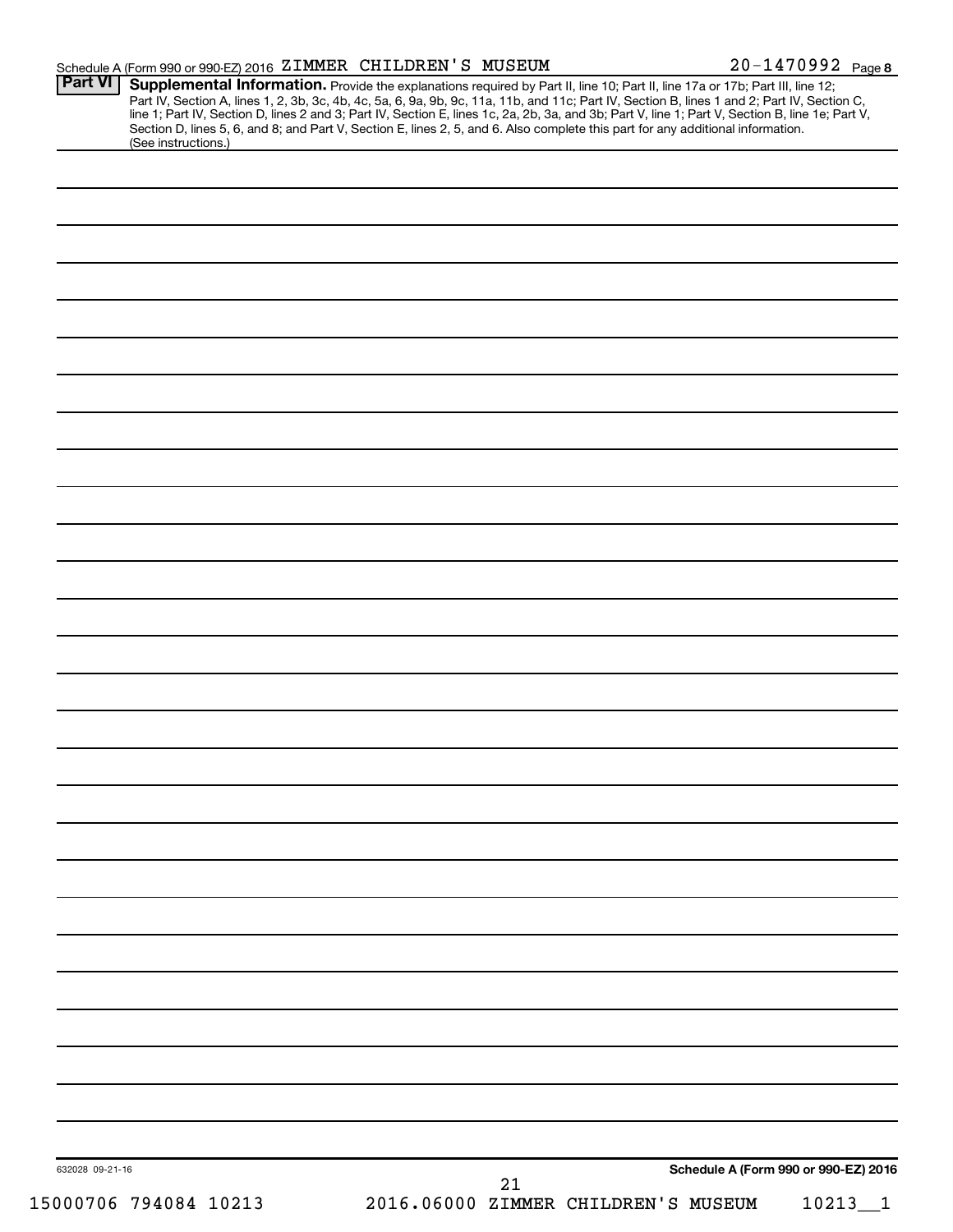## **Schedule B Schedule of Contributors**

**or 990-PF) | Attach to Form 990, Form 990-EZ, or Form 990-PF. | Information about Schedule B (Form 990, 990-EZ, or 990-PF) and** its instructions is at www.irs.gov/form990.

OMB No. 1545-0047

**2016**

**Name of the organization Employer identification number**

|  | lame of the organization |
|--|--------------------------|
|--|--------------------------|

| <b>Organization type</b> (check one): |                                                                           |  |  |  |  |
|---------------------------------------|---------------------------------------------------------------------------|--|--|--|--|
| Filers of:                            | Section:                                                                  |  |  |  |  |
| Form 990 or 990-EZ                    | $ \mathbf{X} $ 501(c)( 3) (enter number) organization                     |  |  |  |  |
|                                       | 4947(a)(1) nonexempt charitable trust not treated as a private foundation |  |  |  |  |
|                                       | 527 political organization                                                |  |  |  |  |
| Form 990-PF                           | 501(c)(3) exempt private foundation                                       |  |  |  |  |
|                                       | 4947(a)(1) nonexempt charitable trust treated as a private foundation     |  |  |  |  |
|                                       | 501(c)(3) taxable private foundation                                      |  |  |  |  |
|                                       |                                                                           |  |  |  |  |

Check if your organization is covered by the General Rule or a Special Rule.

**Note:**  Only a section 501(c)(7), (8), or (10) organization can check boxes for both the General Rule and a Special Rule. See instructions.

#### **General Rule**

 $\Box$ 

For an organization filing Form 990, 990-EZ, or 990-PF that received, during the year, contributions totaling \$5,000 or more (in money or property) from any one contributor. Complete Parts I and II. See instructions for determining a contributor's total contributions.

#### **Special Rules**

any one contributor, during the year, total contributions of the greater of **(1)** \$5,000 or **(2)** 2% of the amount on (i) Form 990, Part VIII, line 1h,  $\boxed{\text{X}}$  For an organization described in section 501(c)(3) filing Form 990 or 990-EZ that met the 33 1/3% support test of the regulations under sections 509(a)(1) and 170(b)(1)(A)(vi), that checked Schedule A (Form 990 or 990-EZ), Part II, line 13, 16a, or 16b, and that received from or (ii) Form 990-EZ, line 1. Complete Parts I and II.

year, total contributions of more than \$1,000 *exclusively* for religious, charitable, scientific, literary, or educational purposes, or for For an organization described in section 501(c)(7), (8), or (10) filing Form 990 or 990-EZ that received from any one contributor, during the the prevention of cruelty to children or animals. Complete Parts I, II, and III.  $\Box$ 

purpose. Don't complete any of the parts unless the General Rule applies to this organization because it received nonexclusively year, contributions exclusively for religious, charitable, etc., purposes, but no such contributions totaled more than \$1,000. If this box is checked, enter here the total contributions that were received during the year for an exclusively religious, charitable, etc., For an organization described in section 501(c)(7), (8), or (10) filing Form 990 or 990-EZ that received from any one contributor, during the religious, charitable, etc., contributions totaling \$5,000 or more during the year  $\ldots$  $\ldots$  $\ldots$  $\ldots$  $\ldots$  $\ldots$  $\Box$ 

**Caution:**  An organization that isn't covered by the General Rule and/or the Special Rules doesn't file Schedule B (Form 990, 990-EZ, or 990-PF),  **must** but it answer "No" on Part IV, line 2, of its Form 990; or check the box on line H of its Form 990-EZ or on its Form 990-PF, Part I, line 2, to certify that it doesn't meet the filing requirements of Schedule B (Form 990, 990-EZ, or 990-PF).

LHA For Paperwork Reduction Act Notice, see the Instructions for Form 990, 990-EZ, or 990-PF. Schedule B (Form 990, 990-EZ, or 990-PF) (2016)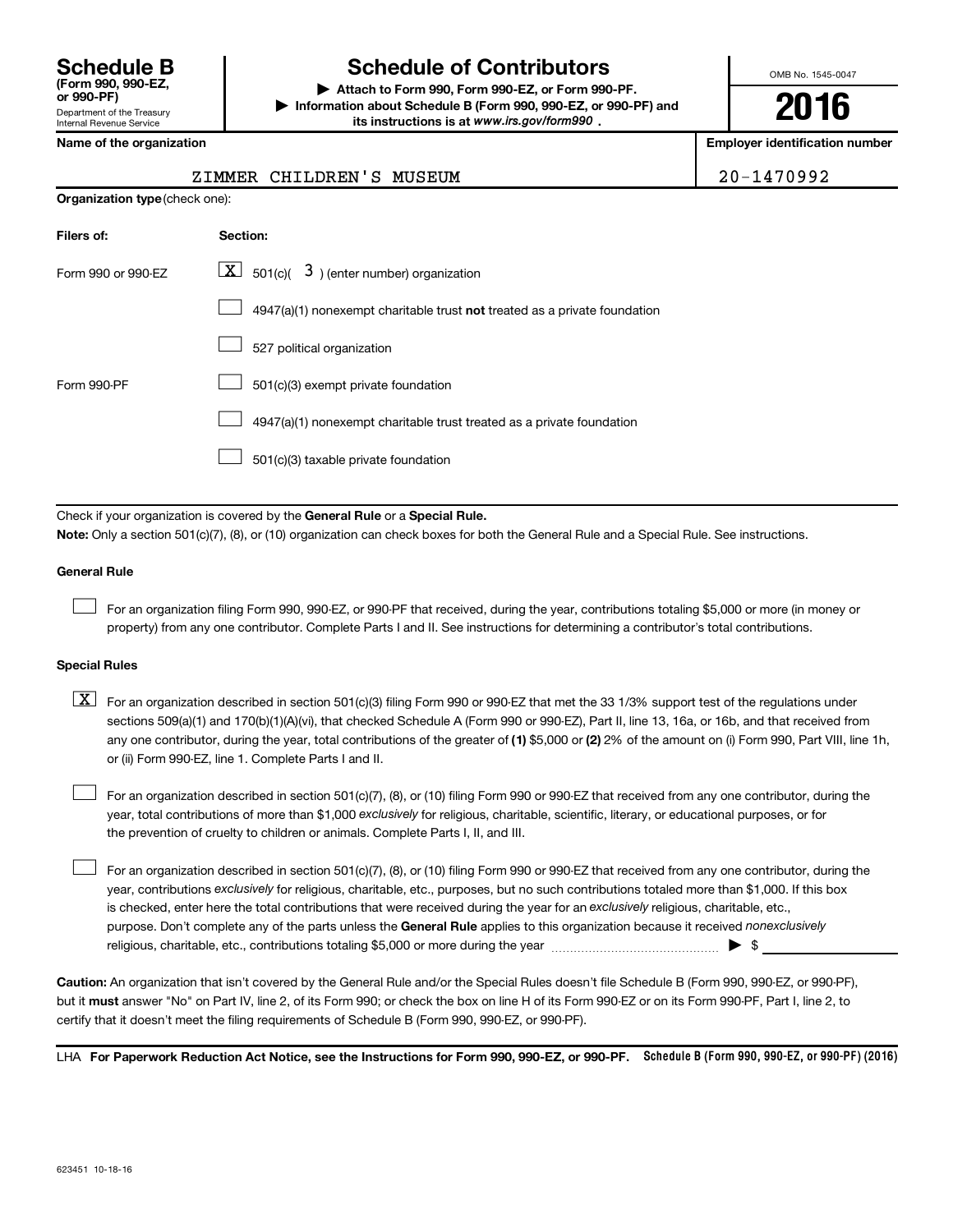#### Schedule B (Form 990, 990-EZ, or 990-PF) (2016)

### ZIMMER CHILDREN'S MUSEUM 20-1470992

| Name of organization | <b>Employer identification number</b> |
|----------------------|---------------------------------------|
|                      |                                       |

| Part I          | <b>Contributors</b> (See instructions). Use duplicate copies of Part I if additional space is needed.                    |                                   |                                                                                                                |
|-----------------|--------------------------------------------------------------------------------------------------------------------------|-----------------------------------|----------------------------------------------------------------------------------------------------------------|
| (a)<br>No.      | (b)<br>Name, address, and ZIP + 4                                                                                        | (c)<br><b>Total contributions</b> | (d)<br>Type of contribution                                                                                    |
| 1               | <b>LAWRENCE BRAUN</b><br>SHEPPARD, MULLIN, RICHTER & HAMPTON<br>LLP, 333 S. HOPE ST. 43RD FLOOR<br>LOS ANGELES, CA 90071 | 53,750.<br>\$                     | $\mathbf{X}$<br>Person<br><b>Payroll</b><br>Noncash<br>(Complete Part II for<br>noncash contributions.)        |
| (a)<br>No.      | (b)<br>Name, address, and ZIP + 4                                                                                        | (c)<br><b>Total contributions</b> | (d)<br>Type of contribution                                                                                    |
| $\overline{a}$  | ROSENTHAL FAMILY FOUNDATION<br>400 S. BEVERLY DR., SUITE 420<br>BEVERLY HILLS, CA 90212                                  | 100,000.<br>\$                    | $\mathbf{X}$<br>Person<br><b>Payroll</b><br>Noncash<br>(Complete Part II for<br>noncash contributions.)        |
| (a)<br>No.      | (b)<br>Name, address, and ZIP + 4                                                                                        | (c)<br><b>Total contributions</b> | (d)<br>Type of contribution                                                                                    |
| 3               | ROY KAUFMAN<br>6505 WILSHIRE BOULEVARD, SUITE 100<br>LOS ANGELES, CA 90048                                               | 41,270.<br>\$                     | $\mathbf{X}$<br>Person<br><b>Payroll</b><br><b>Noncash</b><br>(Complete Part II for<br>noncash contributions.) |
| (a)<br>No.      | (b)<br>Name, address, and ZIP + 4                                                                                        | (c)<br><b>Total contributions</b> | (d)<br>Type of contribution                                                                                    |
| 4               | SALLY AND DICK LIPPIN<br>596 N. TIGERTAIL ROAD<br>LOS ANGELES, CA 90049                                                  | 107,500.<br>\$                    | $\mathbf{X}$<br>Person<br><b>Payroll</b><br><b>Noncash</b><br>(Complete Part II for<br>noncash contributions.) |
| (a)<br>No.      | (b)<br>Name, address, and ZIP + 4                                                                                        | (c)<br><b>Total contributions</b> | (d)<br><b>Type of contribution</b>                                                                             |
| 5               | THE DERFNER FOUNDATION<br>76TH ST., SUITE 27E<br>530 E.<br>NEW YORK, NY 10021                                            | 75,000.<br>\$                     | $\mathbf{X}$<br>Person<br><b>Payroll</b><br>Noncash<br>(Complete Part II for<br>noncash contributions.)        |
| (a)<br>No.      | (b)<br>Name, address, and ZIP + 4                                                                                        | (c)<br><b>Total contributions</b> | (d)<br>Type of contribution                                                                                    |
| 6               | THE JEWISH FEDERATION OF GREATER LOS<br><b>ANGELES</b><br>6505 WILSHIRE BLVD.<br>LOS ANGELES, CA 90048                   | 102,632.<br>\$                    | $\mathbf{X}$<br>Person<br><b>Payroll</b><br>Noncash<br>(Complete Part II for<br>noncash contributions.)        |
| 623452 10-18-16 |                                                                                                                          |                                   | Schedule B (Form 990, 990-EZ, or 990-PF) (2016)                                                                |

15000706 794084 10213 2016.06000 ZIMMER CHILDREN'S MUSEUM 10213\_\_1

23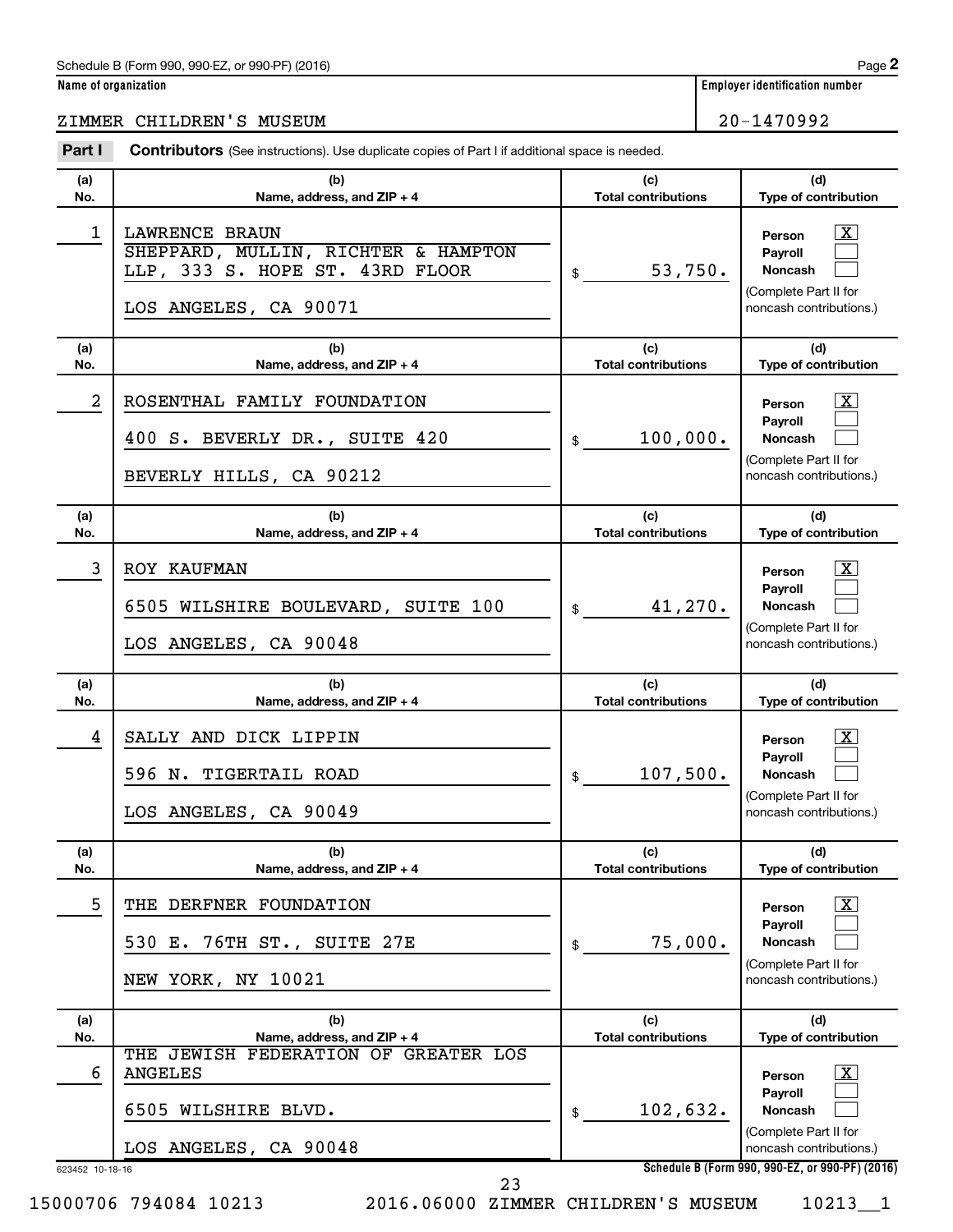#### Schedule B (Form 990, 990-EZ, or 990-PF) (2016)

| Name of organization |  |
|----------------------|--|
|----------------------|--|

**Employer identification number** 

ZIMMER CHILDREN'S MUSEUM 20-1470992

| Part I     | <b>Contributors</b> (See instructions). Use duplicate copies of Part I if additional space is needed. |                                   |                                                                                                           |
|------------|-------------------------------------------------------------------------------------------------------|-----------------------------------|-----------------------------------------------------------------------------------------------------------|
| (a)<br>No. | (b)<br>Name, address, and ZIP + 4                                                                     | (c)<br><b>Total contributions</b> | (d)<br>Type of contribution                                                                               |
| 7          | THE RALPH M. PARSONS FOUNDATION<br>888 W 6TH ST, SUITE 700<br>LOS ANGELES, CA 90017                   | 50,000.<br>\$                     | $\overline{\text{X}}$<br>Person<br>Payroll<br>Noncash<br>(Complete Part II for<br>noncash contributions.) |
| (a)<br>No. | (b)<br>Name, address, and ZIP + 4                                                                     | (c)<br><b>Total contributions</b> | (d)<br>Type of contribution                                                                               |
|            |                                                                                                       | \$                                | Person<br>Payroll<br>Noncash<br>(Complete Part II for<br>noncash contributions.)                          |
| (a)<br>No. | (b)<br>Name, address, and ZIP + 4                                                                     | (c)<br><b>Total contributions</b> | (d)<br>Type of contribution                                                                               |
|            |                                                                                                       | \$                                | Person<br>Payroll<br>Noncash<br>(Complete Part II for<br>noncash contributions.)                          |
| (a)<br>No. | (b)<br>Name, address, and ZIP + 4                                                                     | (c)<br><b>Total contributions</b> | (d)<br>Type of contribution                                                                               |
|            |                                                                                                       | \$                                | Person<br>Payroll<br>Noncash<br>(Complete Part II for<br>noncash contributions.)                          |
| (a)<br>No. | (b)<br>Name, address, and ZIP + 4                                                                     | (c)<br><b>Total contributions</b> | (d)<br>Type of contribution                                                                               |
|            |                                                                                                       | \$                                | Person<br>Payroll<br>Noncash<br>(Complete Part II for<br>noncash contributions.)                          |
| (a)<br>No. | (b)<br>Name, address, and ZIP + 4                                                                     | (c)<br><b>Total contributions</b> | (d)<br>Type of contribution                                                                               |
|            |                                                                                                       | \$                                | Person<br>Payroll<br>Noncash<br>(Complete Part II for<br>noncash contributions.)                          |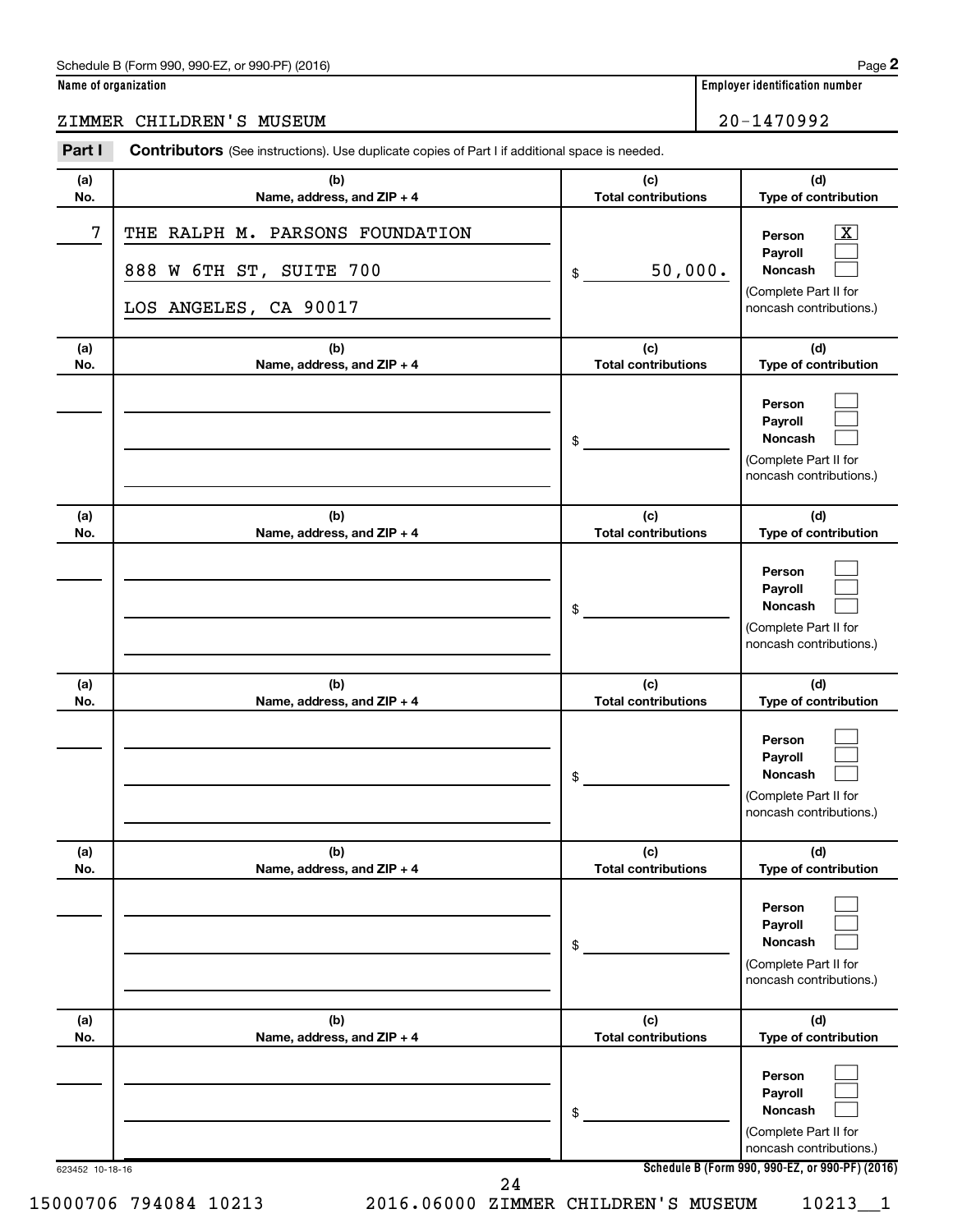#### ZIMMER CHILDREN'S MUSEUM 20-1470992

Part II Noncash Property (See instructions). Use duplicate copies of Part II if additional space is needed.

| No.<br>from<br>Part I        | (b)<br>Description of noncash property given | FMV (or estimate)<br>(See instructions)        | (d)<br>Date received                            |
|------------------------------|----------------------------------------------|------------------------------------------------|-------------------------------------------------|
|                              |                                              |                                                |                                                 |
|                              |                                              | \$                                             |                                                 |
| (a)<br>No.<br>from<br>Part I | (b)<br>Description of noncash property given | (c)<br>FMV (or estimate)<br>(See instructions) | (d)<br>Date received                            |
|                              |                                              | \$                                             |                                                 |
| (a)<br>No.<br>from<br>Part I | (b)<br>Description of noncash property given | (c)<br>FMV (or estimate)<br>(See instructions) | (d)<br>Date received                            |
|                              |                                              | \$                                             |                                                 |
| (a)<br>No.<br>from<br>Part I | (b)<br>Description of noncash property given | (c)<br>FMV (or estimate)<br>(See instructions) | (d)<br>Date received                            |
|                              |                                              | \$                                             |                                                 |
| (a)<br>No.<br>from<br>Part I | (b)<br>Description of noncash property given | (c)<br>FMV (or estimate)<br>(See instructions) | (d)<br>Date received                            |
|                              |                                              | \$                                             |                                                 |
| (a)<br>No.<br>from<br>Part I | (b)<br>Description of noncash property given | (c)<br>FMV (or estimate)<br>(See instructions) | (d)<br>Date received                            |
|                              |                                              | \$                                             |                                                 |
| 623453 10-18-16              | 25                                           |                                                | Schedule B (Form 990, 990-EZ, or 990-PF) (2016) |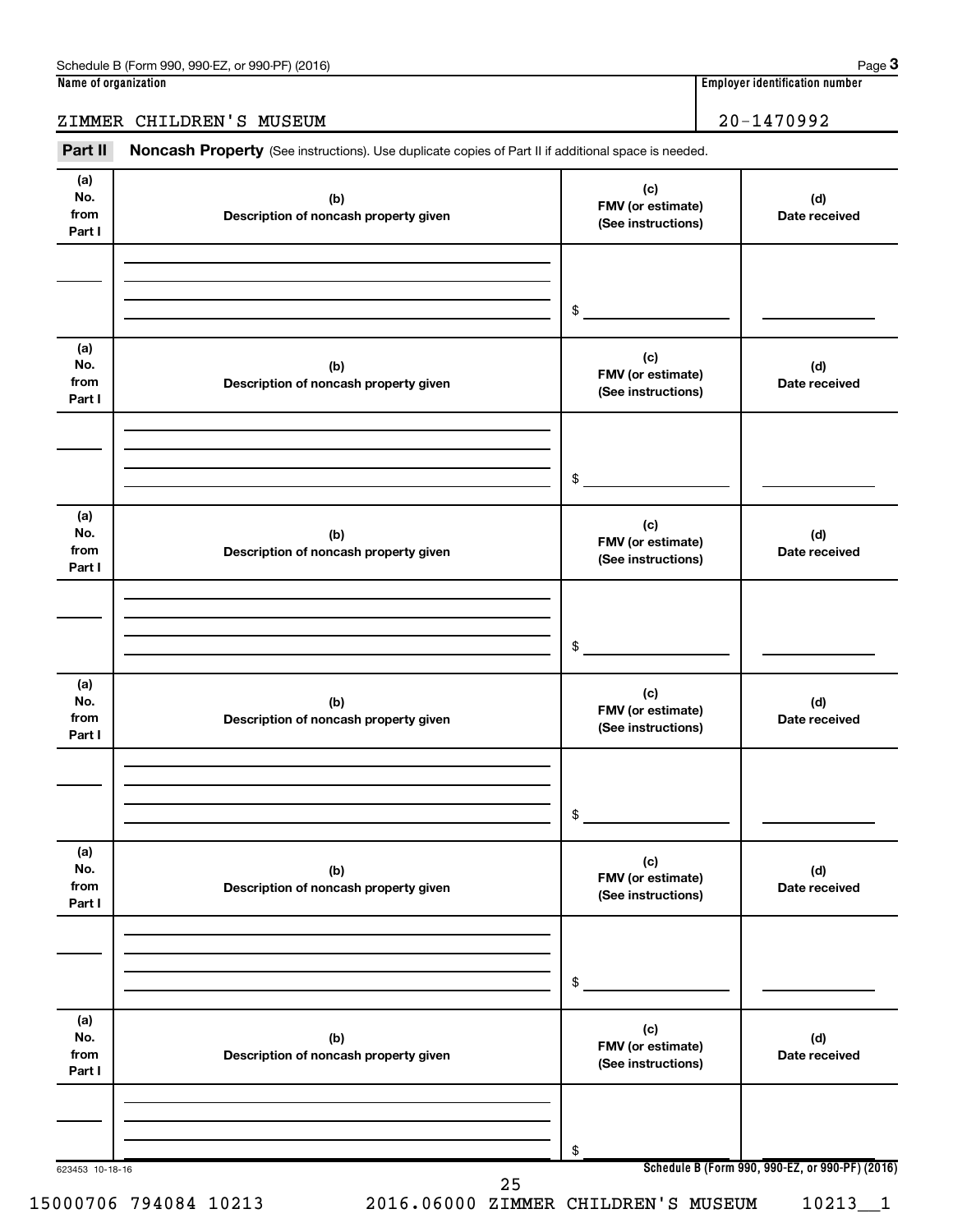|                           | Name of organization                                                                                                                                                                                                        |                      | <b>Employer identification number</b>                                                                                                                                  |
|---------------------------|-----------------------------------------------------------------------------------------------------------------------------------------------------------------------------------------------------------------------------|----------------------|------------------------------------------------------------------------------------------------------------------------------------------------------------------------|
|                           | ZIMMER CHILDREN'S MUSEUM                                                                                                                                                                                                    |                      | 20-1470992<br>Exclusively religious, charitable, etc., contributions to organizations described in section $501(c)(7)$ , (8), or (10) that total more than \$1,000 for |
| Part III                  | the year from any one contributor. Complete columns (a) through (e) and the following line entry. For organizations                                                                                                         |                      |                                                                                                                                                                        |
|                           | completing Part III, enter the total of exclusively religious, charitable, etc., contributions of \$1,000 or less for the year. (Enter this info. once.)<br>Use duplicate copies of Part III if additional space is needed. |                      |                                                                                                                                                                        |
| (a) No.<br>from<br>Part I | (b) Purpose of gift                                                                                                                                                                                                         | (c) Use of gift      | (d) Description of how gift is held                                                                                                                                    |
|                           |                                                                                                                                                                                                                             |                      |                                                                                                                                                                        |
|                           |                                                                                                                                                                                                                             |                      |                                                                                                                                                                        |
|                           |                                                                                                                                                                                                                             | (e) Transfer of gift |                                                                                                                                                                        |
|                           | Transferee's name, address, and $ZIP + 4$                                                                                                                                                                                   |                      | Relationship of transferor to transferee                                                                                                                               |
|                           |                                                                                                                                                                                                                             |                      |                                                                                                                                                                        |
| (a) No.<br>from<br>Part I | (b) Purpose of gift                                                                                                                                                                                                         | (c) Use of gift      | (d) Description of how gift is held                                                                                                                                    |
|                           |                                                                                                                                                                                                                             |                      |                                                                                                                                                                        |
|                           |                                                                                                                                                                                                                             | (e) Transfer of gift |                                                                                                                                                                        |
|                           | Transferee's name, address, and ZIP + 4                                                                                                                                                                                     |                      | Relationship of transferor to transferee                                                                                                                               |
|                           |                                                                                                                                                                                                                             |                      |                                                                                                                                                                        |
|                           |                                                                                                                                                                                                                             |                      |                                                                                                                                                                        |
| (a) No.<br>from<br>Part I | (b) Purpose of gift                                                                                                                                                                                                         | (c) Use of gift      | (d) Description of how gift is held                                                                                                                                    |
|                           |                                                                                                                                                                                                                             |                      |                                                                                                                                                                        |
|                           |                                                                                                                                                                                                                             | (e) Transfer of gift |                                                                                                                                                                        |
|                           | Transferee's name, address, and ZIP + 4                                                                                                                                                                                     |                      | Relationship of transferor to transferee                                                                                                                               |
|                           |                                                                                                                                                                                                                             |                      |                                                                                                                                                                        |
| (a) No.<br>from<br>Part I | (b) Purpose of gift                                                                                                                                                                                                         | (c) Use of gift      | (d) Description of how gift is held                                                                                                                                    |
|                           |                                                                                                                                                                                                                             |                      |                                                                                                                                                                        |
|                           |                                                                                                                                                                                                                             |                      |                                                                                                                                                                        |
|                           | Transferee's name, address, and ZIP + 4                                                                                                                                                                                     | (e) Transfer of gift | Relationship of transferor to transferee                                                                                                                               |
|                           |                                                                                                                                                                                                                             |                      |                                                                                                                                                                        |
|                           |                                                                                                                                                                                                                             |                      |                                                                                                                                                                        |
|                           |                                                                                                                                                                                                                             |                      | Schedule B (Form 990, 990-EZ, or 990-PF) (2016)                                                                                                                        |

15000706 794084 10213 2016.06000 ZIMMER CHILDREN'S MUSEUM 10213\_\_1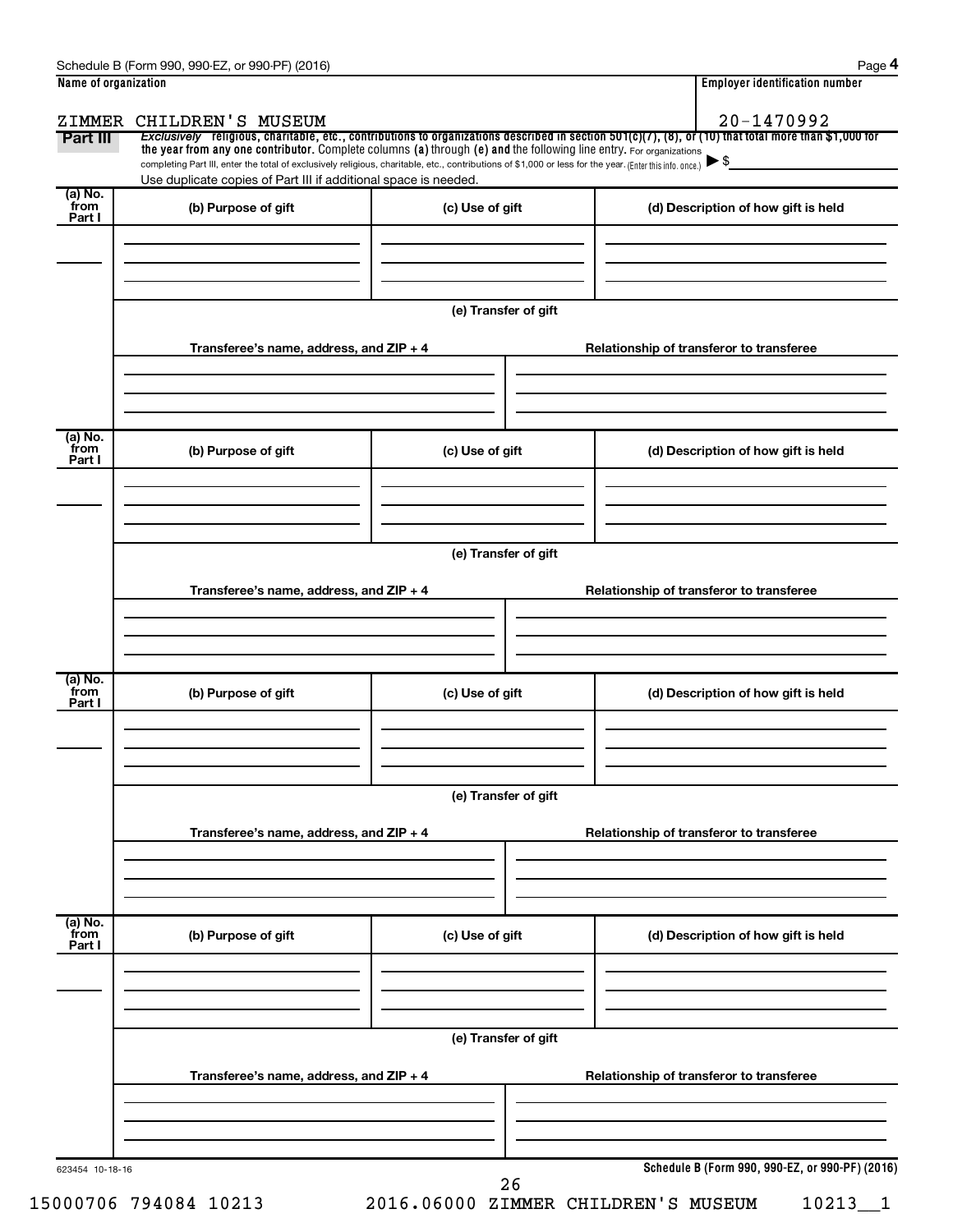| <b>SCHEDULE D</b>                                             | <b>Supplemental Financial Statements</b>                                                                                             | OMB No. 1545-004                   |
|---------------------------------------------------------------|--------------------------------------------------------------------------------------------------------------------------------------|------------------------------------|
| (Form 990)                                                    | Complete if the organization answered "Yes" on Form 990,<br>Part IV, line 6, 7, 8, 9, 10, 11a, 11b, 11c, 11d, 11e, 11f, 12a, or 12b. | 2016                               |
| Department of the Treasury<br><b>Internal Revenue Service</b> | Attach to Form 990.<br>Information about Schedule D (Form 990) and its instructions is at www.irs.gov/form990.                       | <b>Open to Publ</b><br>Inspection  |
| Name of the organization                                      |                                                                                                                                      | <b>Employer identification nur</b> |
|                                                               | CHILDREN'S<br>MUSEUM<br>ZIMMER                                                                                                       | $20 - 1470992$                     |
| Part I                                                        | Organizations Maintaining Donor Advised Funds or Other Similar Funds or Accounts. Complete if the                                    |                                    |
|                                                               |                                                                                                                                      |                                    |

|         | meanono mamammig Donor Aavio<br>organization answered "Yes" on Form 990, Part IV, line 6.                                                                                                                                     |                                                |                                                    |  |  |  |  |
|---------|-------------------------------------------------------------------------------------------------------------------------------------------------------------------------------------------------------------------------------|------------------------------------------------|----------------------------------------------------|--|--|--|--|
|         |                                                                                                                                                                                                                               | (a) Donor advised funds                        | (b) Funds and other accounts                       |  |  |  |  |
| 1       |                                                                                                                                                                                                                               |                                                |                                                    |  |  |  |  |
| 2       | Aggregate value of contributions to (during year)                                                                                                                                                                             |                                                |                                                    |  |  |  |  |
| 3       |                                                                                                                                                                                                                               |                                                |                                                    |  |  |  |  |
|         | Aggregate value of grants from (during year)                                                                                                                                                                                  |                                                |                                                    |  |  |  |  |
| 4       |                                                                                                                                                                                                                               |                                                |                                                    |  |  |  |  |
| 5       | Did the organization inform all donors and donor advisors in writing that the assets held in donor advised funds                                                                                                              |                                                |                                                    |  |  |  |  |
|         | are the organization's property, subject to the organization's exclusive legal control?                                                                                                                                       |                                                | Yes<br>No                                          |  |  |  |  |
| 6       | Did the organization inform all grantees, donors, and donor advisors in writing that grant funds can be used only                                                                                                             |                                                |                                                    |  |  |  |  |
|         | for charitable purposes and not for the benefit of the donor or donor advisor, or for any other purpose conferring                                                                                                            |                                                |                                                    |  |  |  |  |
|         | impermissible private benefit?                                                                                                                                                                                                |                                                | Yes<br>No                                          |  |  |  |  |
| Part II | Conservation Easements. Complete if the organization answered "Yes" on Form 990, Part IV, line 7.                                                                                                                             |                                                |                                                    |  |  |  |  |
| 1       | Purpose(s) of conservation easements held by the organization (check all that apply).                                                                                                                                         |                                                |                                                    |  |  |  |  |
|         | Preservation of land for public use (e.g., recreation or education)                                                                                                                                                           |                                                | Preservation of a historically important land area |  |  |  |  |
|         | Protection of natural habitat                                                                                                                                                                                                 | Preservation of a certified historic structure |                                                    |  |  |  |  |
|         | Preservation of open space                                                                                                                                                                                                    |                                                |                                                    |  |  |  |  |
| 2       | Complete lines 2a through 2d if the organization held a qualified conservation contribution in the form of a conservation easement on the last                                                                                |                                                |                                                    |  |  |  |  |
|         | day of the tax year.                                                                                                                                                                                                          |                                                | Held at the End of the Tax Year                    |  |  |  |  |
|         |                                                                                                                                                                                                                               |                                                | 2a                                                 |  |  |  |  |
|         | <b>b</b> Total acreage restricted by conservation easements                                                                                                                                                                   |                                                | 2 <sub>b</sub>                                     |  |  |  |  |
|         |                                                                                                                                                                                                                               |                                                | 2c                                                 |  |  |  |  |
|         | d Number of conservation easements included in (c) acquired after 8/17/06, and not on a historic structure                                                                                                                    |                                                |                                                    |  |  |  |  |
|         |                                                                                                                                                                                                                               |                                                |                                                    |  |  |  |  |
|         | listed in the National Register [111] Marshall Register [11] Marshall Register [11] Marshall Register [11] Marshall Register [11] Marshall Register [11] Marshall Register [11] Marshall Register [11] Marshall Register [11] |                                                | 2d                                                 |  |  |  |  |
| 3       | Number of conservation easements modified, transferred, released, extinguished, or terminated by the organization during the tax                                                                                              |                                                |                                                    |  |  |  |  |
|         | year                                                                                                                                                                                                                          |                                                |                                                    |  |  |  |  |
| 4       | Number of states where property subject to conservation easement is located >                                                                                                                                                 |                                                |                                                    |  |  |  |  |
| 5       | Does the organization have a written policy regarding the periodic monitoring, inspection, handling of                                                                                                                        |                                                |                                                    |  |  |  |  |
|         | violations, and enforcement of the conservation easements it holds?                                                                                                                                                           |                                                | Yes<br><b>No</b>                                   |  |  |  |  |
| 6       | Staff and volunteer hours devoted to monitoring, inspecting, handling of violations, and enforcing conservation easements during the year                                                                                     |                                                |                                                    |  |  |  |  |
|         |                                                                                                                                                                                                                               |                                                |                                                    |  |  |  |  |
| 7       | Amount of expenses incurred in monitoring, inspecting, handling of violations, and enforcing conservation easements during the year                                                                                           |                                                |                                                    |  |  |  |  |
|         | $\blacktriangleright$ \$                                                                                                                                                                                                      |                                                |                                                    |  |  |  |  |
| 8       | Does each conservation easement reported on line 2(d) above satisfy the requirements of section 170(h)(4)(B)(i)                                                                                                               |                                                |                                                    |  |  |  |  |
|         |                                                                                                                                                                                                                               |                                                | <b>No</b><br>Yes                                   |  |  |  |  |
| 9       | In Part XIII, describe how the organization reports conservation easements in its revenue and expense statement, and balance sheet, and                                                                                       |                                                |                                                    |  |  |  |  |
|         | include, if applicable, the text of the footnote to the organization's financial statements that describes the organization's accounting for                                                                                  |                                                |                                                    |  |  |  |  |
|         | conservation easements.                                                                                                                                                                                                       |                                                |                                                    |  |  |  |  |
|         | <b>Part III</b><br>Organizations Maintaining Collections of Art, Historical Treasures, or Other Similar Assets.                                                                                                               |                                                |                                                    |  |  |  |  |
|         | Complete if the organization answered "Yes" on Form 990, Part IV, line 8.                                                                                                                                                     |                                                |                                                    |  |  |  |  |
|         | 1a If the organization elected, as permitted under SFAS 116 (ASC 958), not to report in its revenue statement and balance sheet works of art,                                                                                 |                                                |                                                    |  |  |  |  |
|         | historical treasures, or other similar assets held for public exhibition, education, or research in furtherance of public service, provide, in Part XIII,                                                                     |                                                |                                                    |  |  |  |  |
|         | the text of the footnote to its financial statements that describes these items.                                                                                                                                              |                                                |                                                    |  |  |  |  |
|         | b If the organization elected, as permitted under SFAS 116 (ASC 958), to report in its revenue statement and balance sheet works of art, historical                                                                           |                                                |                                                    |  |  |  |  |
|         | treasures, or other similar assets held for public exhibition, education, or research in furtherance of public service, provide the following amounts                                                                         |                                                |                                                    |  |  |  |  |
|         |                                                                                                                                                                                                                               |                                                |                                                    |  |  |  |  |
|         | relating to these items:                                                                                                                                                                                                      |                                                |                                                    |  |  |  |  |
|         | (i) Revenue included on Form 990, Part VIII, line 1                                                                                                                                                                           |                                                | \$                                                 |  |  |  |  |

|                         | include, if applicable, the text of the footnote to the organization's financial statements that describes the organization's accounting for |  |  |  |  |  |  |
|-------------------------|----------------------------------------------------------------------------------------------------------------------------------------------|--|--|--|--|--|--|
| conservation easements. |                                                                                                                                              |  |  |  |  |  |  |
|                         | Part III   Organizations Maintaining Collections of Art, Historical Treasures, or Other Similar Assets.                                      |  |  |  |  |  |  |
|                         | Complete if the organization answered "Yes" on Form 990, Part IV, line 8.                                                                    |  |  |  |  |  |  |

| 1a If the organization elected, as permitted under SFAS 116 (ASC 958), not to report in its revenue statement and balance sheet works of art,             |
|-----------------------------------------------------------------------------------------------------------------------------------------------------------|
| historical treasures, or other similar assets held for public exhibition, education, or research in furtherance of public service, provide, in Part XIII, |
| the text of the footnote to its financial statements that describes these items.                                                                          |

| <b>b</b> If the organization elected, as permitted under SFAS 116 (ASC 958), to report in its revenue statement and balance sheet works of art, historical |
|------------------------------------------------------------------------------------------------------------------------------------------------------------|
| treasures, or other similar assets held for public exhibition, education, or research in furtherance of public service, provide the following amounts      |
| relating to these items:                                                                                                                                   |

|   | <b>a</b> Revenue included on Form 990, Part VIII, line 1<br>$\blacktriangleright$ s                                          |      |
|---|------------------------------------------------------------------------------------------------------------------------------|------|
|   | the following amounts required to be reported under SFAS 116 (ASC 958) relating to these items:                              |      |
| 2 | If the organization received or held works of art, historical treasures, or other similar assets for financial gain, provide |      |
|   | (ii) Assets included in Form 990, Part X [[2010] [2010] Marting and Times and Times and Times and Times and Ti               | - \$ |
|   | (i)<br>Revenue included on Form 990, Part VIII, line 1                                                                       |      |

15000706 794084 10213 2016.06000 ZIMMER CHILDREN'S MUSEUM 10213\_\_1 27



**Name of the organization Employer identification number**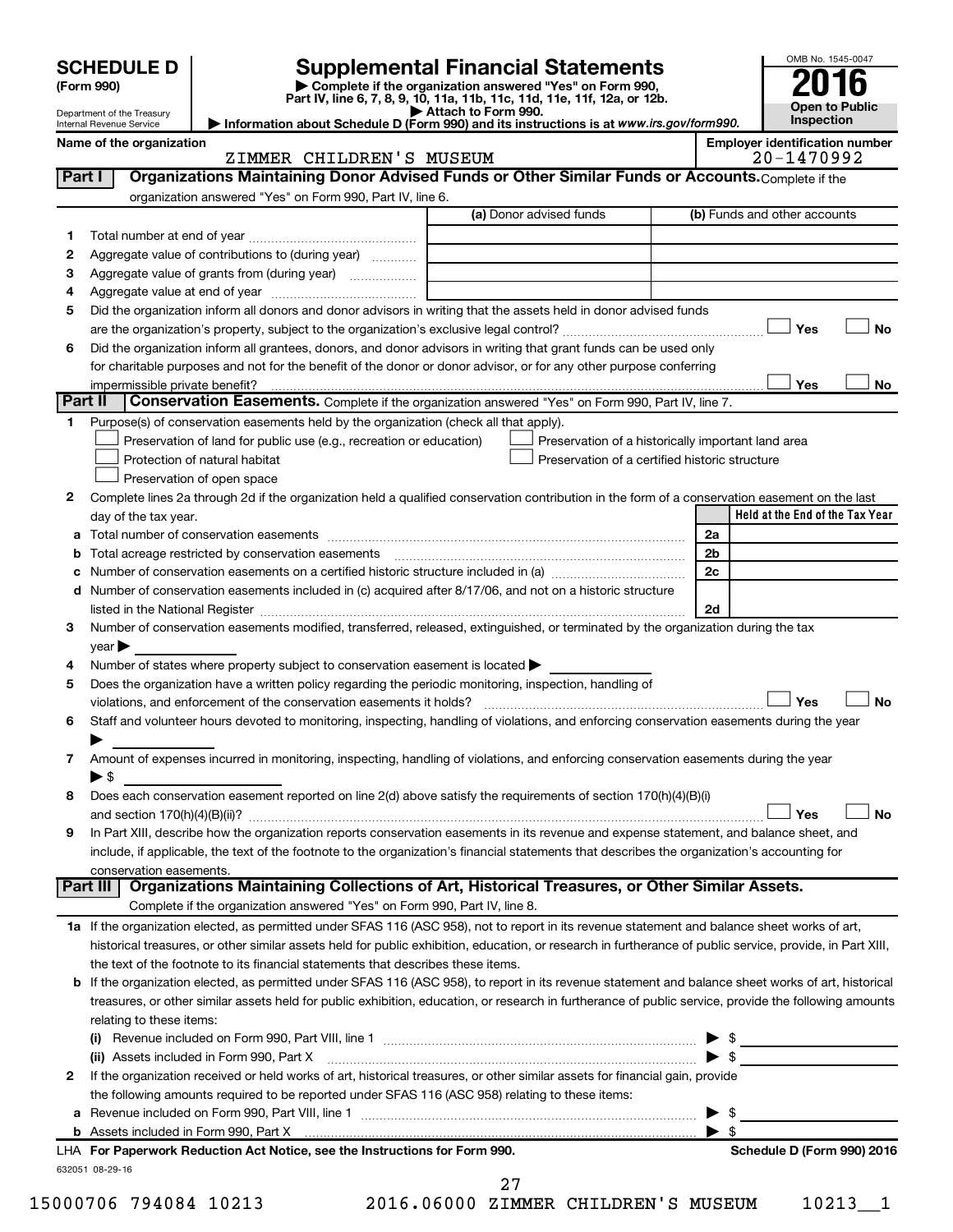|    | Schedule D (Form 990) 2016                                                                                                                                                                                                     | ZIMMER CHILDREN'S MUSEUM                |   |                |                                                                                                                                                                                                                               |  |                                                          | 20-1470992 Page 2 |                |           |    |
|----|--------------------------------------------------------------------------------------------------------------------------------------------------------------------------------------------------------------------------------|-----------------------------------------|---|----------------|-------------------------------------------------------------------------------------------------------------------------------------------------------------------------------------------------------------------------------|--|----------------------------------------------------------|-------------------|----------------|-----------|----|
|    | Part III   Organizations Maintaining Collections of Art, Historical Treasures, or Other Similar Assets (continued)                                                                                                             |                                         |   |                |                                                                                                                                                                                                                               |  |                                                          |                   |                |           |    |
| 3  | Using the organization's acquisition, accession, and other records, check any of the following that are a significant use of its collection items                                                                              |                                         |   |                |                                                                                                                                                                                                                               |  |                                                          |                   |                |           |    |
|    | (check all that apply):                                                                                                                                                                                                        |                                         |   |                |                                                                                                                                                                                                                               |  |                                                          |                   |                |           |    |
| a  | Public exhibition                                                                                                                                                                                                              | d                                       |   |                | Loan or exchange programs                                                                                                                                                                                                     |  |                                                          |                   |                |           |    |
| b  | Scholarly research                                                                                                                                                                                                             |                                         |   |                | Other and the contract of the contract of the contract of the contract of the contract of the contract of the contract of the contract of the contract of the contract of the contract of the contract of the contract of the |  |                                                          |                   |                |           |    |
| c  | Preservation for future generations                                                                                                                                                                                            |                                         |   |                |                                                                                                                                                                                                                               |  |                                                          |                   |                |           |    |
| 4  | Provide a description of the organization's collections and explain how they further the organization's exempt purpose in Part XIII.                                                                                           |                                         |   |                |                                                                                                                                                                                                                               |  |                                                          |                   |                |           |    |
| 5  | During the year, did the organization solicit or receive donations of art, historical treasures, or other similar assets                                                                                                       |                                         |   |                |                                                                                                                                                                                                                               |  |                                                          |                   |                |           |    |
|    |                                                                                                                                                                                                                                |                                         |   |                |                                                                                                                                                                                                                               |  |                                                          |                   | Yes            |           | No |
|    | <b>Part IV</b><br>Escrow and Custodial Arrangements. Complete if the organization answered "Yes" on Form 990, Part IV, line 9, or                                                                                              |                                         |   |                |                                                                                                                                                                                                                               |  |                                                          |                   |                |           |    |
|    | reported an amount on Form 990, Part X, line 21.                                                                                                                                                                               |                                         |   |                |                                                                                                                                                                                                                               |  |                                                          |                   |                |           |    |
|    | 1a Is the organization an agent, trustee, custodian or other intermediary for contributions or other assets not included                                                                                                       |                                         |   |                |                                                                                                                                                                                                                               |  |                                                          |                   |                |           |    |
|    |                                                                                                                                                                                                                                |                                         |   |                |                                                                                                                                                                                                                               |  |                                                          |                   | Yes            |           | No |
|    | <b>b</b> If "Yes," explain the arrangement in Part XIII and complete the following table:                                                                                                                                      |                                         |   |                |                                                                                                                                                                                                                               |  |                                                          |                   |                |           |    |
|    |                                                                                                                                                                                                                                |                                         |   |                |                                                                                                                                                                                                                               |  |                                                          |                   | Amount         |           |    |
| c  | Beginning balance measurements and contain a series of the series of the series of the series of the series of the series of the series of the series of the series of the series of the series of the series of the series of |                                         |   |                |                                                                                                                                                                                                                               |  | 1c                                                       |                   |                |           |    |
|    |                                                                                                                                                                                                                                |                                         |   |                |                                                                                                                                                                                                                               |  | 1d                                                       |                   |                |           |    |
|    | Distributions during the year manufactured and an account of the year manufactured and the year manufactured and the year manufactured and the year manufactured and the year manufactured and the year manufactured and the y |                                         |   |                |                                                                                                                                                                                                                               |  | 1e                                                       |                   |                |           |    |
|    |                                                                                                                                                                                                                                |                                         |   |                |                                                                                                                                                                                                                               |  | 1f                                                       |                   |                |           |    |
|    | 2a Did the organization include an amount on Form 990, Part X, line 21, for escrow or custodial account liability?                                                                                                             |                                         |   |                |                                                                                                                                                                                                                               |  |                                                          |                   | Yes            |           | No |
|    | Endowment Funds. Complete if the organization answered "Yes" on Form 990, Part IV, line 10.<br><b>Part V</b>                                                                                                                   |                                         |   |                |                                                                                                                                                                                                                               |  |                                                          |                   |                |           |    |
|    |                                                                                                                                                                                                                                | (a) Current year                        |   | (b) Prior year | (c) Two years back                                                                                                                                                                                                            |  | $\vert$ (d) Three years back $\vert$ (e) Four years back |                   |                |           |    |
| ٦а | Beginning of year balance                                                                                                                                                                                                      |                                         |   |                |                                                                                                                                                                                                                               |  |                                                          |                   |                |           |    |
|    |                                                                                                                                                                                                                                |                                         |   |                |                                                                                                                                                                                                                               |  |                                                          |                   |                |           |    |
|    | Net investment earnings, gains, and losses                                                                                                                                                                                     |                                         |   |                |                                                                                                                                                                                                                               |  |                                                          |                   |                |           |    |
|    |                                                                                                                                                                                                                                |                                         |   |                |                                                                                                                                                                                                                               |  |                                                          |                   |                |           |    |
|    | e Other expenditures for facilities                                                                                                                                                                                            |                                         |   |                |                                                                                                                                                                                                                               |  |                                                          |                   |                |           |    |
|    | and programs                                                                                                                                                                                                                   |                                         |   |                |                                                                                                                                                                                                                               |  |                                                          |                   |                |           |    |
|    |                                                                                                                                                                                                                                |                                         |   |                |                                                                                                                                                                                                                               |  |                                                          |                   |                |           |    |
|    | End of year balance                                                                                                                                                                                                            |                                         |   |                |                                                                                                                                                                                                                               |  |                                                          |                   |                |           |    |
| 2  | Provide the estimated percentage of the current year end balance (line 1g, column (a)) held as:                                                                                                                                |                                         |   |                |                                                                                                                                                                                                                               |  |                                                          |                   |                |           |    |
|    | Board designated or quasi-endowment                                                                                                                                                                                            |                                         | % |                |                                                                                                                                                                                                                               |  |                                                          |                   |                |           |    |
|    | Permanent endowment                                                                                                                                                                                                            | %                                       |   |                |                                                                                                                                                                                                                               |  |                                                          |                   |                |           |    |
| с  | Temporarily restricted endowment                                                                                                                                                                                               | %                                       |   |                |                                                                                                                                                                                                                               |  |                                                          |                   |                |           |    |
|    | The percentages on lines 2a, 2b, and 2c should equal 100%.                                                                                                                                                                     |                                         |   |                |                                                                                                                                                                                                                               |  |                                                          |                   |                |           |    |
|    | 3a Are there endowment funds not in the possession of the organization that are held and administered for the organization                                                                                                     |                                         |   |                |                                                                                                                                                                                                                               |  |                                                          |                   |                |           |    |
|    | by:                                                                                                                                                                                                                            |                                         |   |                |                                                                                                                                                                                                                               |  |                                                          |                   |                | Yes       | No |
|    | (i)                                                                                                                                                                                                                            |                                         |   |                |                                                                                                                                                                                                                               |  |                                                          |                   | 3a(i)          |           |    |
|    | (ii) related organizations                                                                                                                                                                                                     |                                         |   |                |                                                                                                                                                                                                                               |  |                                                          |                   | 3a(ii)         |           |    |
|    |                                                                                                                                                                                                                                |                                         |   |                |                                                                                                                                                                                                                               |  |                                                          |                   | 3b             |           |    |
|    | Describe in Part XIII the intended uses of the organization's endowment funds.                                                                                                                                                 |                                         |   |                |                                                                                                                                                                                                                               |  |                                                          |                   |                |           |    |
|    | Land, Buildings, and Equipment.<br><b>Part VI</b>                                                                                                                                                                              |                                         |   |                |                                                                                                                                                                                                                               |  |                                                          |                   |                |           |    |
|    | Complete if the organization answered "Yes" on Form 990, Part IV, line 11a. See Form 990, Part X, line 10.                                                                                                                     |                                         |   |                |                                                                                                                                                                                                                               |  |                                                          |                   |                |           |    |
|    | Description of property                                                                                                                                                                                                        | (a) Cost or other<br>basis (investment) |   |                | (b) Cost or other<br>basis (other)                                                                                                                                                                                            |  | (c) Accumulated<br>depreciation                          |                   | (d) Book value |           |    |
|    |                                                                                                                                                                                                                                |                                         |   |                |                                                                                                                                                                                                                               |  |                                                          |                   |                |           |    |
| b  |                                                                                                                                                                                                                                |                                         |   |                |                                                                                                                                                                                                                               |  |                                                          |                   |                |           |    |
|    |                                                                                                                                                                                                                                |                                         |   |                |                                                                                                                                                                                                                               |  |                                                          |                   |                |           |    |
|    |                                                                                                                                                                                                                                |                                         |   |                | 236,928.                                                                                                                                                                                                                      |  | 214, 356.                                                |                   |                | 22,572.   |    |
|    |                                                                                                                                                                                                                                |                                         |   |                | 563, 140.                                                                                                                                                                                                                     |  | 450, 371.                                                |                   |                | 112,769.  |    |
|    | Total. Add lines 1a through 1e. (Column (d) must equal Form 990, Part X, column (B), line 10c.)                                                                                                                                |                                         |   |                |                                                                                                                                                                                                                               |  |                                                          |                   |                | 135, 341. |    |

**Schedule D (Form 990) 2016**

632052 08-29-16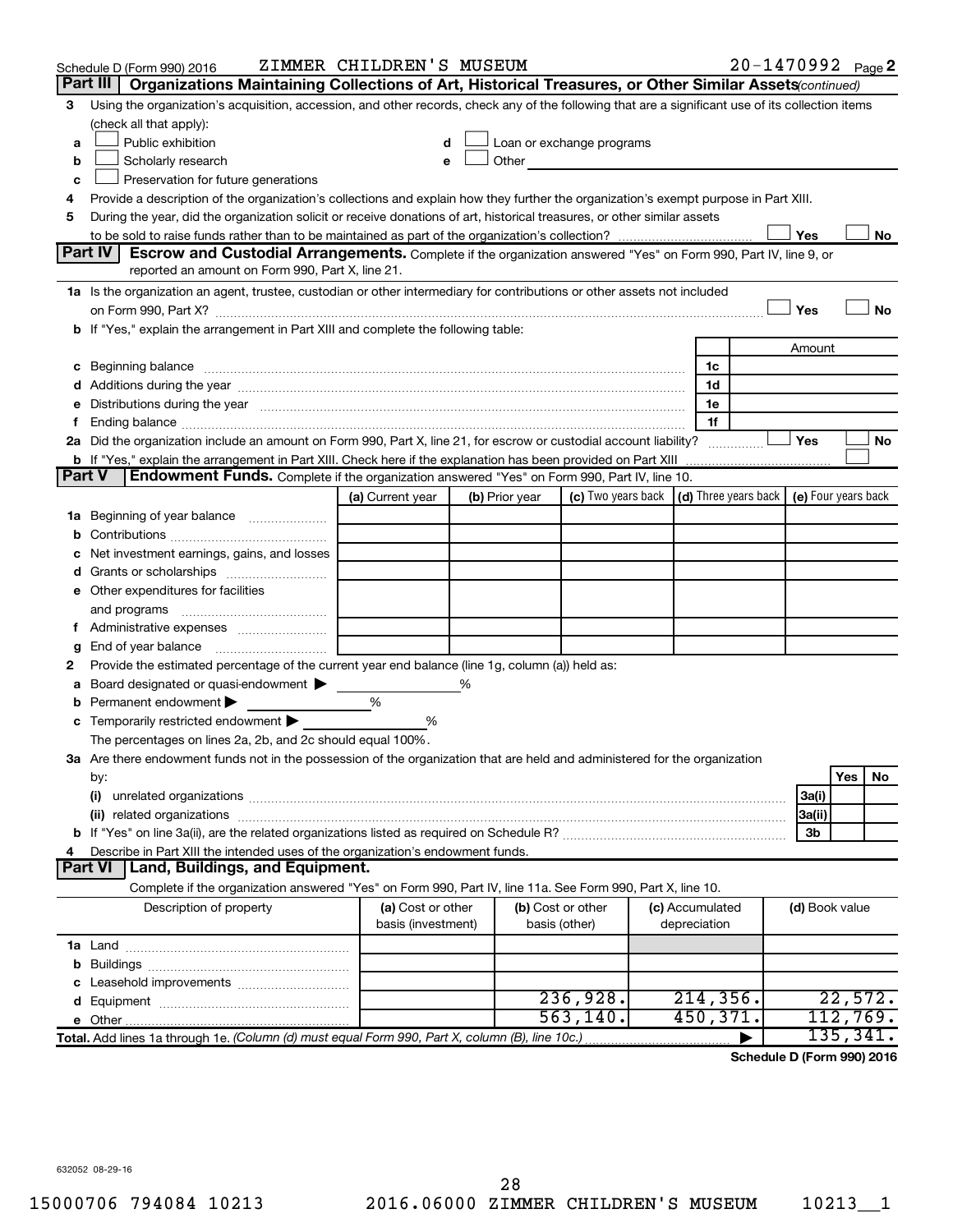| Schedule D (Form 990) 2016                      | ZIMMER CHILDREN'S MUSEUM | 20-1470992 | Page $3$ |
|-------------------------------------------------|--------------------------|------------|----------|
| <b>Part VII</b> Investments - Other Securities. |                          |            |          |

| (a) Description of security or category (including name of security)                                              | (b) Book value  | Complete if the organization answered "Yes" on Form 990, Part IV, line 11b. See Form 990, Part X, line 12.<br>(c) Method of valuation: Cost or end-of-year market value |                |
|-------------------------------------------------------------------------------------------------------------------|-----------------|-------------------------------------------------------------------------------------------------------------------------------------------------------------------------|----------------|
|                                                                                                                   |                 |                                                                                                                                                                         |                |
|                                                                                                                   |                 |                                                                                                                                                                         |                |
| $(3)$ Other                                                                                                       |                 |                                                                                                                                                                         |                |
| (A)                                                                                                               |                 |                                                                                                                                                                         |                |
| (B)                                                                                                               |                 |                                                                                                                                                                         |                |
| (C)                                                                                                               |                 |                                                                                                                                                                         |                |
| (D)                                                                                                               |                 |                                                                                                                                                                         |                |
| (E)                                                                                                               |                 |                                                                                                                                                                         |                |
| (F)                                                                                                               |                 |                                                                                                                                                                         |                |
| (G)                                                                                                               |                 |                                                                                                                                                                         |                |
| (H)                                                                                                               |                 |                                                                                                                                                                         |                |
| Total. (Col. (b) must equal Form 990, Part X, col. (B) line $12$ .)                                               |                 |                                                                                                                                                                         |                |
| Part VIII Investments - Program Related.                                                                          |                 |                                                                                                                                                                         |                |
| Complete if the organization answered "Yes" on Form 990, Part IV, line 11c. See Form 990, Part X, line 13.        |                 |                                                                                                                                                                         |                |
| (a) Description of investment                                                                                     | (b) Book value  | (c) Method of valuation: Cost or end-of-year market value                                                                                                               |                |
| (1)                                                                                                               |                 |                                                                                                                                                                         |                |
| (2)                                                                                                               |                 |                                                                                                                                                                         |                |
| (3)                                                                                                               |                 |                                                                                                                                                                         |                |
|                                                                                                                   |                 |                                                                                                                                                                         |                |
| (4)                                                                                                               |                 |                                                                                                                                                                         |                |
| (5)                                                                                                               |                 |                                                                                                                                                                         |                |
| (6)                                                                                                               |                 |                                                                                                                                                                         |                |
| (7)                                                                                                               |                 |                                                                                                                                                                         |                |
| (8)                                                                                                               |                 |                                                                                                                                                                         |                |
| (9)<br>Total. (Col. (b) must equal Form 990, Part X, col. (B) line 13.) $\blacktriangleright$                     |                 |                                                                                                                                                                         |                |
| <b>Other Assets.</b><br>Part IX                                                                                   |                 |                                                                                                                                                                         |                |
| Complete if the organization answered "Yes" on Form 990, Part IV, line 11d. See Form 990, Part X, line 15.        | (a) Description |                                                                                                                                                                         | (b) Book value |
| (1)                                                                                                               |                 |                                                                                                                                                                         |                |
|                                                                                                                   |                 |                                                                                                                                                                         |                |
|                                                                                                                   |                 |                                                                                                                                                                         |                |
| (2)                                                                                                               |                 |                                                                                                                                                                         |                |
| (3)                                                                                                               |                 |                                                                                                                                                                         |                |
| (4)                                                                                                               |                 |                                                                                                                                                                         |                |
| (5)                                                                                                               |                 |                                                                                                                                                                         |                |
| (6)                                                                                                               |                 |                                                                                                                                                                         |                |
| (7)                                                                                                               |                 |                                                                                                                                                                         |                |
| (8)                                                                                                               |                 |                                                                                                                                                                         |                |
| (9)                                                                                                               |                 |                                                                                                                                                                         |                |
|                                                                                                                   |                 |                                                                                                                                                                         |                |
| Total. (Column (b) must equal Form 990, Part X, col. (B) line 15.)<br><b>Other Liabilities.</b><br>Part X         |                 |                                                                                                                                                                         |                |
| Complete if the organization answered "Yes" on Form 990, Part IV, line 11e or 11f. See Form 990, Part X, line 25. |                 |                                                                                                                                                                         |                |
| (a) Description of liability                                                                                      |                 | (b) Book value                                                                                                                                                          |                |
| Federal income taxes<br>(1)                                                                                       |                 |                                                                                                                                                                         |                |
| 1.<br>(2)                                                                                                         |                 |                                                                                                                                                                         |                |
| (3)                                                                                                               |                 |                                                                                                                                                                         |                |
| (4)                                                                                                               |                 |                                                                                                                                                                         |                |
| (5)                                                                                                               |                 |                                                                                                                                                                         |                |
| (6)                                                                                                               |                 |                                                                                                                                                                         |                |
|                                                                                                                   |                 |                                                                                                                                                                         |                |
| (7)                                                                                                               |                 |                                                                                                                                                                         |                |
| (8)                                                                                                               |                 |                                                                                                                                                                         |                |
| (9)<br>Total. (Column (b) must equal Form 990, Part X, col. (B) line 25.)                                         |                 |                                                                                                                                                                         |                |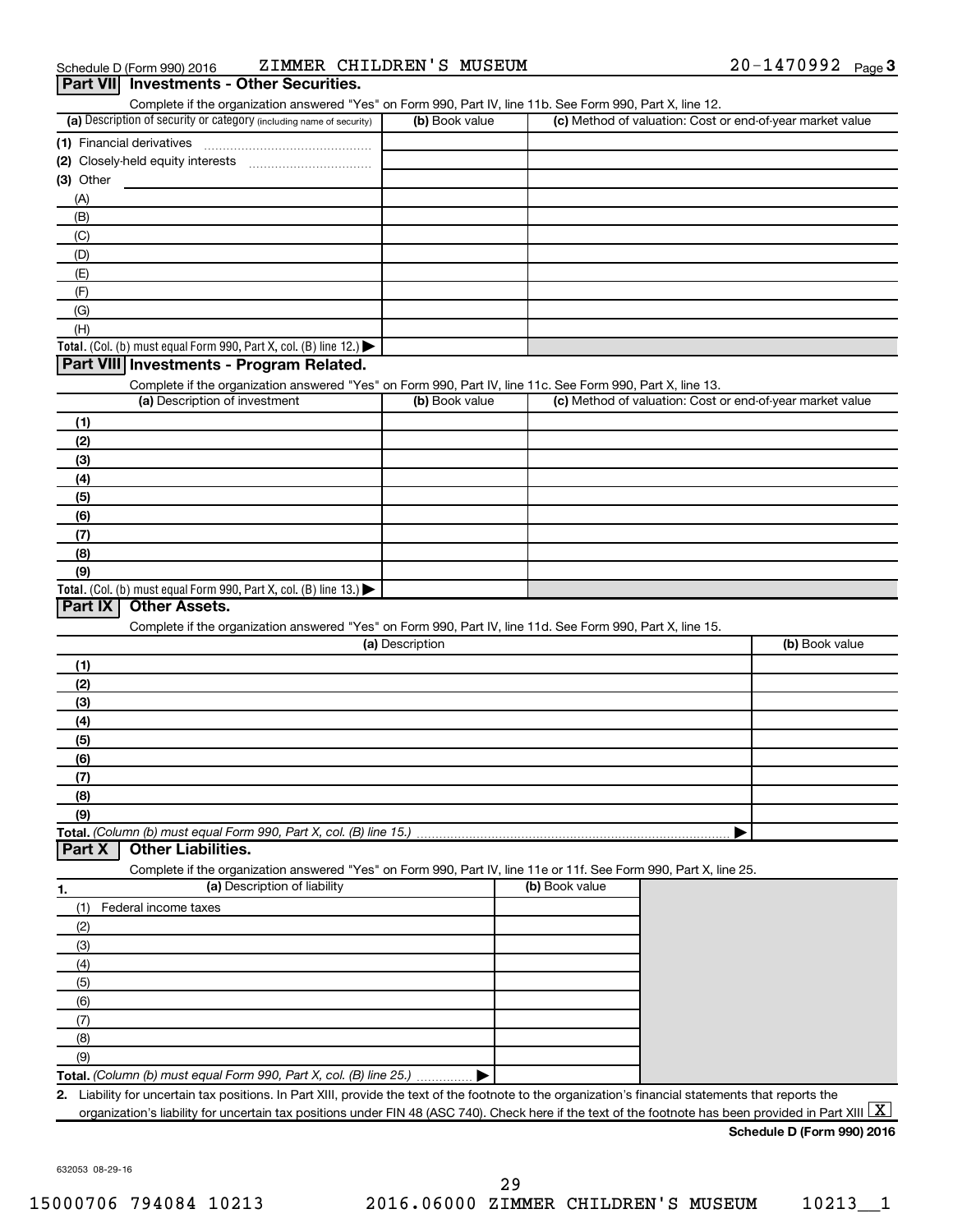|              | ZIMMER CHILDREN'S MUSEUM<br>Schedule D (Form 990) 2016                                                                                                                                                                              |                |            |                | 20-1470992 Page 4 |
|--------------|-------------------------------------------------------------------------------------------------------------------------------------------------------------------------------------------------------------------------------------|----------------|------------|----------------|-------------------|
|              | Reconciliation of Revenue per Audited Financial Statements With Revenue per Return.<br><b>Part XI</b>                                                                                                                               |                |            |                |                   |
|              | Complete if the organization answered "Yes" on Form 990, Part IV, line 12a.                                                                                                                                                         |                |            |                |                   |
| 1            | Total revenue, gains, and other support per audited financial statements [111] [11] Total revenue, gains, and other support per audited financial statements                                                                        |                |            | $\blacksquare$ | 2,904,648.        |
| 2            | Amounts included on line 1 but not on Form 990, Part VIII, line 12:                                                                                                                                                                 |                |            |                |                   |
| a            | Net unrealized gains (losses) on investments [11] matter contracts and the unrealized gains (losses) on investments                                                                                                                 | 2a             | 26,501.    |                |                   |
|              |                                                                                                                                                                                                                                     | 2 <sub>b</sub> | 112,874.   |                |                   |
| c            |                                                                                                                                                                                                                                     | 2c             |            |                |                   |
| d            |                                                                                                                                                                                                                                     | 2d             |            |                |                   |
| e            | Add lines 2a through 2d <b>continuum continuum contracts</b> and an analysis of the contract of the contract of the contract of the contract of the contract of the contract of the contract of the contract of the contract of the |                |            | 2e             | 139,375.          |
| 3            |                                                                                                                                                                                                                                     |                |            | 3              | 2,765,273.        |
|              | Amounts included on Form 990, Part VIII, line 12, but not on line 1:                                                                                                                                                                |                |            |                |                   |
|              | a Investment expenses not included on Form 990, Part VIII, line 7b [11, 111, 111, 111]                                                                                                                                              | 4a             | 5,082.     |                |                   |
|              |                                                                                                                                                                                                                                     | 4 <sub>h</sub> |            |                |                   |
| $\mathbf{c}$ | Add lines 4a and 4b                                                                                                                                                                                                                 |                |            | 4c             | 5,082.            |
| 5            |                                                                                                                                                                                                                                     | $\overline{5}$ | 2,770,355. |                |                   |
|              |                                                                                                                                                                                                                                     |                |            |                |                   |
|              | Part XII   Reconciliation of Expenses per Audited Financial Statements With Expenses per Return.                                                                                                                                    |                |            |                |                   |
|              | Complete if the organization answered "Yes" on Form 990, Part IV, line 12a.                                                                                                                                                         |                |            |                |                   |
| 1.           |                                                                                                                                                                                                                                     |                |            | $\mathbf{1}$   | 2,558,833.        |
| 2            | Amounts included on line 1 but not on Form 990, Part IX, line 25:                                                                                                                                                                   |                |            |                |                   |
| a            |                                                                                                                                                                                                                                     | 2a             | 91,460.    |                |                   |
| b            | Prior year adjustments [ www.communications of the contract of the contract of the contract of the contract of                                                                                                                      | 2 <sub>b</sub> |            |                |                   |
| c.           |                                                                                                                                                                                                                                     | 2c             |            |                |                   |
|              |                                                                                                                                                                                                                                     | 2d             |            |                |                   |
|              |                                                                                                                                                                                                                                     |                |            | 2e             | 91,460.           |
| 3            |                                                                                                                                                                                                                                     |                |            | 3              | 2,467,373.        |
| 4            | Amounts included on Form 990, Part IX, line 25, but not on line 1:                                                                                                                                                                  |                |            |                |                   |
| a            | Investment expenses not included on Form 990, Part VIII, line 7b [                                                                                                                                                                  | 4a             | 5,082.     |                |                   |
|              |                                                                                                                                                                                                                                     | 4 <sub>h</sub> |            |                |                   |
|              | c Add lines 4a and 4b                                                                                                                                                                                                               |                |            | 4с             | 5,082.            |
|              | Part XIII Supplemental Information.                                                                                                                                                                                                 |                |            | 5              | 2,472,455.        |

Provide the descriptions required for Part II, lines 3, 5, and 9; Part III, lines 1a and 4; Part IV, lines 1b and 2b; Part V, line 4; Part X, line 2; Part XI, lines 2d and 4b; and Part XII, lines 2d and 4b. Also complete this part to provide any additional information.

#### PART X, LINE 2:

| THE MUSEUM RECOGNIZES THE FINANCIAL STATEMENT BENEFIT OF TAX POSITIONS,  |
|--------------------------------------------------------------------------|
| SUCH AS FILING STATUS OF TAX-EXEMPT, ONLY AFTER DETERMINING THAT THE     |
| RELEVANT TAX AUTHORITY WOULD MORE LIKELY THAN NOT SUSTAIN THE POSITION   |
| FOLLOWING AN AUDIT. THE MUSEUM IS SUBJECT TO POTENTIAL INCOME TAX AUDITS |
| ON OPEN TAX YEARS BY ANY TAXING JURISDICTION IN WHICH IT OPERATES. THE   |
| STATUTE OF LIMITATIONS FOR FEDERAL AND CALIFORNIA STATE PURPOSES IS      |
| GENERALLY THREE AND FOUR YEARS, RESPECTIVELY.                            |
|                                                                          |

632054 08-29-16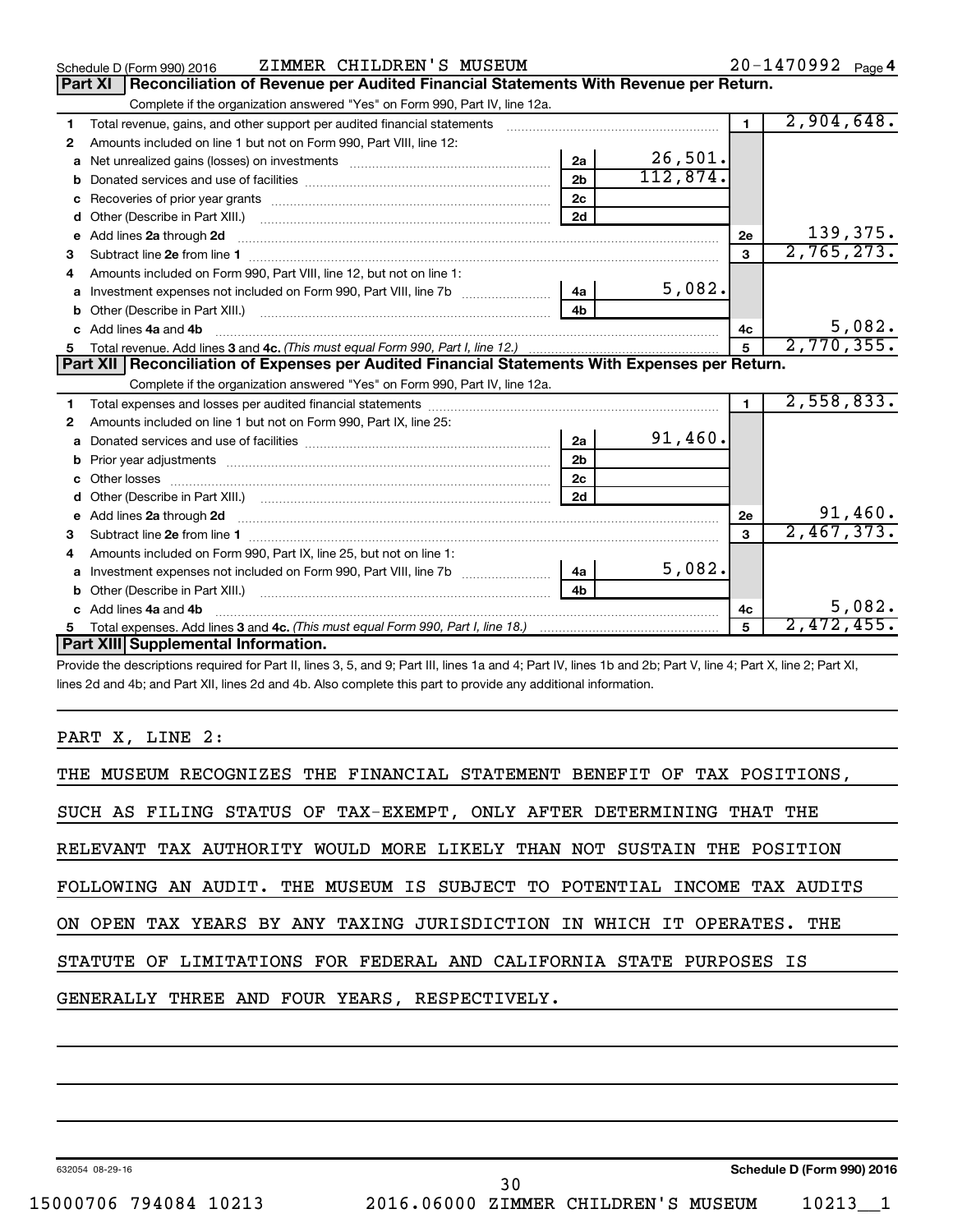| <b>SCHEDULE G</b><br>(Form 990 or 990-EZ)<br>Department of the Treasury<br>Internal Revenue Service                                                                                                    | <b>Supplemental Information Regarding Fundraising or Gaming Activities</b><br>Complete if the organization answered "Yes" on Form 990, Part IV, line 17, 18, or 19, or if the<br>organization entered more than \$15,000 on Form 990-EZ, line 6a.<br>Attach to Form 990 or Form 990-EZ.<br>Information about Schedule G (Form 990 or 990-EZ) and its instructions is at WWW.irs.gov/form990.                                                                                                                         |                            |    |                                                                            |  |                        | OMB No. 1545-0047<br><b>Open to Public</b><br><b>Inspection</b> |
|--------------------------------------------------------------------------------------------------------------------------------------------------------------------------------------------------------|----------------------------------------------------------------------------------------------------------------------------------------------------------------------------------------------------------------------------------------------------------------------------------------------------------------------------------------------------------------------------------------------------------------------------------------------------------------------------------------------------------------------|----------------------------|----|----------------------------------------------------------------------------|--|------------------------|-----------------------------------------------------------------|
| Name of the organization                                                                                                                                                                               |                                                                                                                                                                                                                                                                                                                                                                                                                                                                                                                      |                            |    |                                                                            |  |                        | <b>Employer identification number</b>                           |
|                                                                                                                                                                                                        | ZIMMER CHILDREN'S MUSEUM                                                                                                                                                                                                                                                                                                                                                                                                                                                                                             |                            |    |                                                                            |  | 20-1470992             |                                                                 |
| Part I<br>required to complete this part.                                                                                                                                                              | Fundraising Activities. Complete if the organization answered "Yes" on Form 990, Part IV, line 17. Form 990-EZ filers are not                                                                                                                                                                                                                                                                                                                                                                                        |                            |    |                                                                            |  |                        |                                                                 |
| Mail solicitations<br>a<br>Internet and email solicitations<br>b<br>Phone solicitations<br>c<br>$\boxed{\mathbf{X}}$ In-person solicitations<br>d<br>compensated at least \$5,000 by the organization. | 1 Indicate whether the organization raised funds through any of the following activities. Check all that apply.<br>e<br>f<br>g<br>2 a Did the organization have a written or oral agreement with any individual (including officers, directors, trustees, or<br>key employees listed in Form 990, Part VII) or entity in connection with professional fundraising services?<br>b If "Yes," list the 10 highest paid individuals or entities (fundraisers) pursuant to agreements under which the fundraiser is to be | Special fundraising events |    | Solicitation of non-government grants<br>Solicitation of government grants |  | $\boxed{\text{X}}$ Yes | <b>No</b>                                                       |
| or entity (fundraiser)                                                                                                                                                                                 | (v) Amount paid<br>(iii) Did<br>fundraiser<br>(iv) Gross receipts<br>(i) Name and address of individual<br>to (or retained by)<br>(ii) Activity<br>have custody<br>fundraiser<br>from activity<br>or control of<br>contributions?<br>listed in col. (i)                                                                                                                                                                                                                                                              |                            |    |                                                                            |  |                        | (vi) Amount paid<br>to (or retained by)<br>organization         |
| COMMUNITY COUNSELING SERVICE                                                                                                                                                                           |                                                                                                                                                                                                                                                                                                                                                                                                                                                                                                                      | Yes                        | No |                                                                            |  |                        |                                                                 |
| CO, LLC - 527 MADISON AVENUE                                                                                                                                                                           | CAPITAL CAMPAIGN                                                                                                                                                                                                                                                                                                                                                                                                                                                                                                     |                            | x  | 308,200,                                                                   |  | 102,451.               | 205,749.                                                        |
|                                                                                                                                                                                                        |                                                                                                                                                                                                                                                                                                                                                                                                                                                                                                                      |                            |    |                                                                            |  |                        |                                                                 |
|                                                                                                                                                                                                        |                                                                                                                                                                                                                                                                                                                                                                                                                                                                                                                      |                            |    |                                                                            |  |                        |                                                                 |
|                                                                                                                                                                                                        |                                                                                                                                                                                                                                                                                                                                                                                                                                                                                                                      |                            |    |                                                                            |  |                        |                                                                 |
|                                                                                                                                                                                                        |                                                                                                                                                                                                                                                                                                                                                                                                                                                                                                                      |                            |    |                                                                            |  |                        |                                                                 |
|                                                                                                                                                                                                        |                                                                                                                                                                                                                                                                                                                                                                                                                                                                                                                      |                            |    |                                                                            |  |                        |                                                                 |
|                                                                                                                                                                                                        |                                                                                                                                                                                                                                                                                                                                                                                                                                                                                                                      |                            |    |                                                                            |  |                        |                                                                 |
|                                                                                                                                                                                                        |                                                                                                                                                                                                                                                                                                                                                                                                                                                                                                                      |                            |    |                                                                            |  |                        |                                                                 |
| Total                                                                                                                                                                                                  | 3 List all states in which the organization is registered or licensed to solicit contributions or has been notified it is exempt from registration                                                                                                                                                                                                                                                                                                                                                                   |                            |    | 308,200.                                                                   |  | 102,451                | 205,749.                                                        |
| or licensing.                                                                                                                                                                                          |                                                                                                                                                                                                                                                                                                                                                                                                                                                                                                                      |                            |    |                                                                            |  |                        |                                                                 |
|                                                                                                                                                                                                        |                                                                                                                                                                                                                                                                                                                                                                                                                                                                                                                      |                            |    |                                                                            |  |                        |                                                                 |
|                                                                                                                                                                                                        |                                                                                                                                                                                                                                                                                                                                                                                                                                                                                                                      |                            |    |                                                                            |  |                        |                                                                 |

**For Paperwork Reduction Act Notice, see the Instructions for Form 990 or 990-EZ. Schedule G (Form 990 or 990-EZ) 2016** LHA SEE PART IV FOR CONTINUATIONS

632081 09-12-16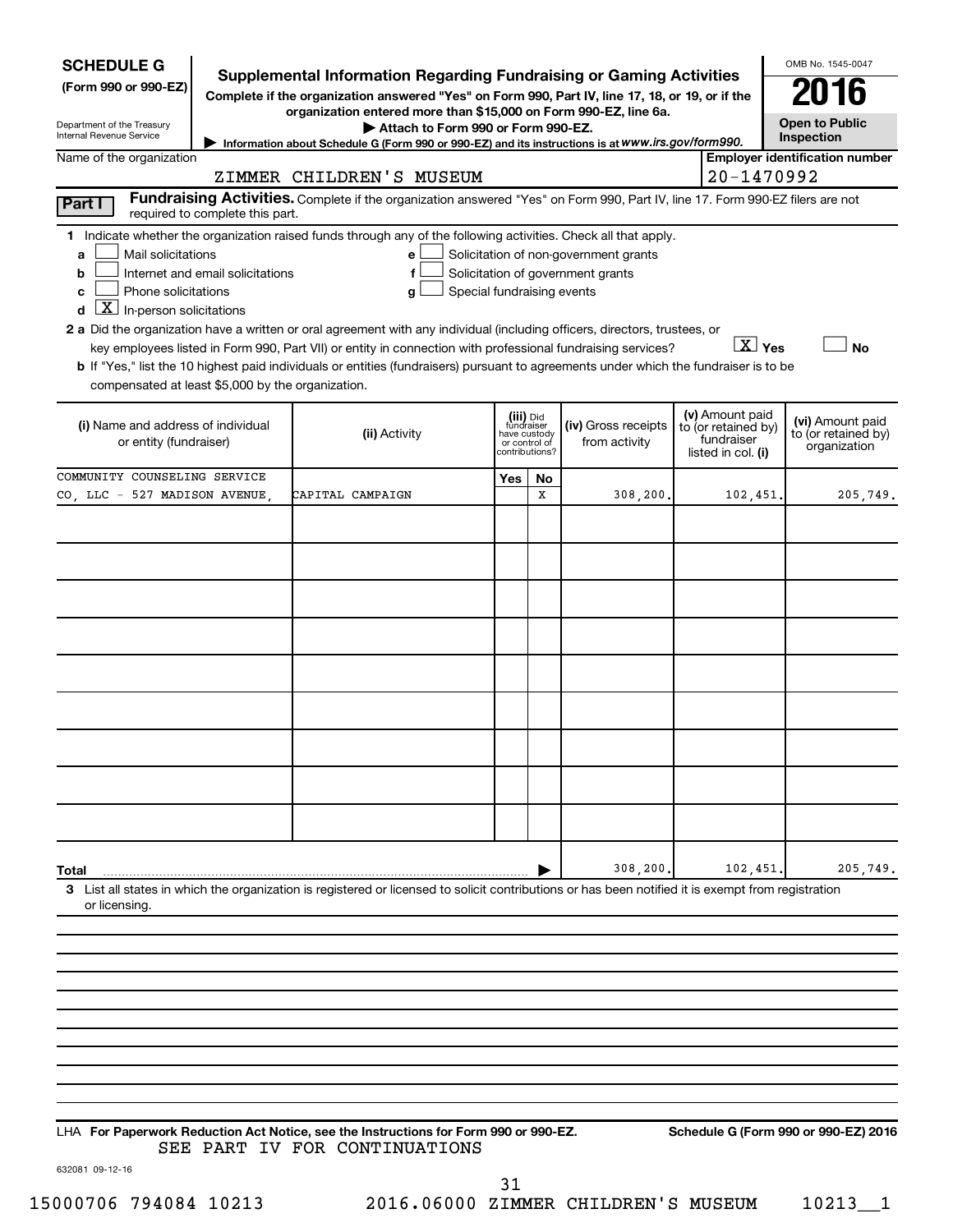#### Schedule G (Form 990 or 990-EZ) 2016  ${\tt ZIMMER\_CHILDREN}$   $^{\prime}$  S  ${\tt MUSEUM}$   $20-1470992$   $_{\rm Page}$

Part II | Fundraising Events. Complete if the organization answered "Yes" on Form 990, Part IV, line 18, or reported more than \$15,000 of fundraising event contributions and gross income on Form 990-EZ, lines 1 and 6b. List events with gross receipts greater than \$5,000.

|                 |   | or fundraising event contributions and gross income on Form 990-EZ, lines T and 6D. List events with gross receipts greater than \$5,000. |                         |                         |                  |                                                     |
|-----------------|---|-------------------------------------------------------------------------------------------------------------------------------------------|-------------------------|-------------------------|------------------|-----------------------------------------------------|
|                 |   |                                                                                                                                           | (a) Event $#1$          | $(b)$ Event #2          | (c) Other events | (d) Total events                                    |
|                 |   |                                                                                                                                           | DISCOVERY               | CHARITY BUZZ            |                  | (add col. (a) through                               |
|                 |   |                                                                                                                                           | AWARD DINNERONLINE AUCT |                         | 4                | col. (c)                                            |
|                 |   |                                                                                                                                           | (event type)            | (event type)            | (total number)   |                                                     |
| Revenue         |   |                                                                                                                                           | 561,293.                | 87,700.                 | 127,175.         | 776,168.                                            |
|                 |   |                                                                                                                                           | 329,524.                |                         | 25, 160.         | 354,684.                                            |
|                 |   | 3 Gross income (line 1 minus line 2)                                                                                                      | 231,769.                | 87,700.                 | 102,015.         | 421,484.                                            |
|                 |   |                                                                                                                                           |                         |                         |                  |                                                     |
|                 | 5 |                                                                                                                                           | 379.                    |                         |                  | 379.                                                |
|                 |   |                                                                                                                                           | 54,363.                 |                         |                  | 54,363.                                             |
| Direct Expenses |   | 7 Food and beverages                                                                                                                      |                         |                         |                  |                                                     |
|                 | 8 |                                                                                                                                           |                         |                         |                  |                                                     |
|                 | 9 |                                                                                                                                           | 63,347.                 |                         | 75, 344.         | 138,691.                                            |
|                 |   | 10 Direct expense summary. Add lines 4 through 9 in column (d)                                                                            |                         |                         |                  | 193, 433.                                           |
|                 |   | 11 Net income summary. Subtract line 10 from line 3, column (d)                                                                           |                         |                         |                  | 228,051.                                            |
| <b>Part III</b> |   | Gaming. Complete if the organization answered "Yes" on Form 990, Part IV, line 19, or reported more than                                  |                         |                         |                  |                                                     |
|                 |   | \$15,000 on Form 990-EZ, line 6a.                                                                                                         |                         | (b) Pull tabs/instant   |                  |                                                     |
| Revenue         |   |                                                                                                                                           | (a) Bingo               | bingo/progressive bingo | (c) Other gaming | (d) Total gaming (add<br>col. (a) through col. (c)) |
|                 |   |                                                                                                                                           |                         |                         |                  |                                                     |
|                 |   |                                                                                                                                           |                         |                         |                  |                                                     |
|                 |   |                                                                                                                                           |                         |                         |                  |                                                     |
| Direct Expenses | 3 |                                                                                                                                           |                         |                         |                  |                                                     |
|                 | 4 |                                                                                                                                           |                         |                         |                  |                                                     |
|                 |   |                                                                                                                                           |                         |                         |                  |                                                     |
|                 |   | 6 Volunteer labor                                                                                                                         | Yes<br>%<br>No          | %<br>Yes<br>No          | Yes<br>%<br>No   |                                                     |
|                 |   | 7 Direct expense summary. Add lines 2 through 5 in column (d)                                                                             |                         |                         |                  |                                                     |
|                 | 8 |                                                                                                                                           |                         |                         |                  |                                                     |
|                 |   |                                                                                                                                           |                         |                         |                  |                                                     |
| 9               |   | Enter the state(s) in which the organization conducts gaming activities:                                                                  |                         |                         |                  |                                                     |
|                 |   |                                                                                                                                           |                         |                         |                  | Yes<br>No                                           |
|                 |   |                                                                                                                                           |                         |                         |                  |                                                     |
|                 |   | <b>b</b> If "Yes," explain:                                                                                                               |                         |                         |                  | Yes<br>No                                           |
|                 |   |                                                                                                                                           |                         |                         |                  |                                                     |
|                 |   |                                                                                                                                           |                         |                         |                  |                                                     |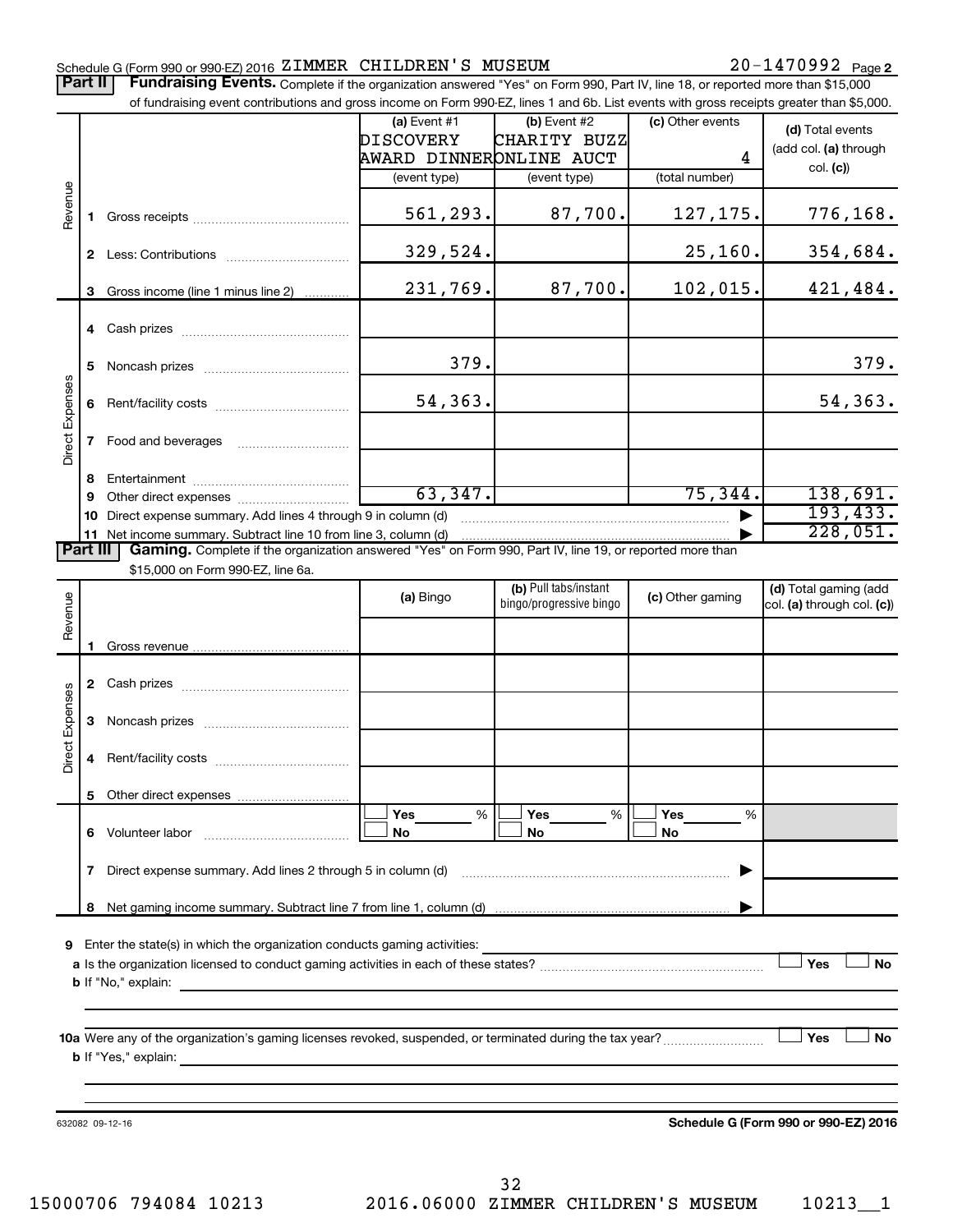|       | Schedule G (Form 990 or 990-EZ) 2016 ZIMMER CHILDREN'S MUSEUM                                                                                                                                                                                 | 20-1470992 Page 3                    |      |
|-------|-----------------------------------------------------------------------------------------------------------------------------------------------------------------------------------------------------------------------------------------------|--------------------------------------|------|
| 11.   |                                                                                                                                                                                                                                               | Yes                                  | No   |
|       | 12 Is the organization a grantor, beneficiary or trustee of a trust, or a member of a partnership or other entity formed                                                                                                                      | $\Box$ Yes                           | No   |
|       | 13 Indicate the percentage of gaming activity conducted in:                                                                                                                                                                                   |                                      |      |
|       |                                                                                                                                                                                                                                               | 13а                                  | %    |
|       | <b>b</b> An outside facility <i>www.communicality.communicality.communicality www.communicality.communicality.communicality</i>                                                                                                               | 13b                                  | $\%$ |
|       | 14 Enter the name and address of the person who prepares the organization's gaming/special events books and records:                                                                                                                          |                                      |      |
|       |                                                                                                                                                                                                                                               |                                      |      |
|       |                                                                                                                                                                                                                                               |                                      |      |
|       |                                                                                                                                                                                                                                               |                                      | ∣ No |
|       |                                                                                                                                                                                                                                               |                                      |      |
|       | of gaming revenue retained by the third party $\triangleright$ \$                                                                                                                                                                             |                                      |      |
|       | c If "Yes," enter name and address of the third party:                                                                                                                                                                                        |                                      |      |
|       | Name $\blacktriangleright$                                                                                                                                                                                                                    |                                      |      |
|       | Address > Natural Management of the Management of the Management of the Management of the Management of the Management of the Management of the Management of the Management of the Management of the Management of the Manage                |                                      |      |
| 16.   | Gaming manager information:                                                                                                                                                                                                                   |                                      |      |
|       | <u> 1989 - Johann Harry Harry Harry Harry Harry Harry Harry Harry Harry Harry Harry Harry Harry Harry Harry Harry</u><br>Name $\blacktriangleright$                                                                                           |                                      |      |
|       |                                                                                                                                                                                                                                               |                                      |      |
|       | Gaming manager compensation > \$                                                                                                                                                                                                              |                                      |      |
|       | Description of services provided <b>by the contract of the contract of services</b> provided <b>by the contract of the contract of the contract of the contract of the contract of the contract of the contract of the contract of th</b>     |                                      |      |
|       |                                                                                                                                                                                                                                               |                                      |      |
|       |                                                                                                                                                                                                                                               |                                      |      |
|       | Director/officer<br>Employee<br>Independent contractor                                                                                                                                                                                        |                                      |      |
|       | <b>17</b> Mandatory distributions:                                                                                                                                                                                                            |                                      |      |
|       | <b>a</b> Is the organization required under state law to make charitable distributions from the gaming proceeds to                                                                                                                            |                                      |      |
|       |                                                                                                                                                                                                                                               |                                      |      |
|       | <b>b</b> Enter the amount of distributions required under state law to be distributed to other exempt organizations or spent in the                                                                                                           |                                      |      |
|       | organization's own exempt activities during the tax year $\triangleright$ \$<br><b>Part IV</b><br>Supplemental Information. Provide the explanations required by Part I, line 2b, columns (iii) and (v); and Part III, lines 9, 9b, 10b, 15b, |                                      |      |
|       | 15c, 16, and 17b, as applicable. Also provide any additional information. See instructions                                                                                                                                                    |                                      |      |
|       | SCHEDULE G, PART I, LINE 2B, LIST OF TEN HIGHEST PAID FUNDRAISERS:                                                                                                                                                                            |                                      |      |
|       |                                                                                                                                                                                                                                               |                                      |      |
|       |                                                                                                                                                                                                                                               |                                      |      |
| ( I ) | NAME OF FUNDRAISER: COMMUNITY COUNSELING SERVICE CO, LLC                                                                                                                                                                                      |                                      |      |
| ( I ) | ADDRESS OF FUNDRAISER:                                                                                                                                                                                                                        |                                      |      |
|       | 10022<br>527 MADISON AVENUE, 5TH FLOOR, NEW YORK, NY                                                                                                                                                                                          |                                      |      |
|       |                                                                                                                                                                                                                                               |                                      |      |
|       |                                                                                                                                                                                                                                               |                                      |      |
|       |                                                                                                                                                                                                                                               |                                      |      |
|       |                                                                                                                                                                                                                                               | Schedule G (Form 990 or 990-EZ) 2016 |      |
|       | 632083 09-12-16<br>33                                                                                                                                                                                                                         |                                      |      |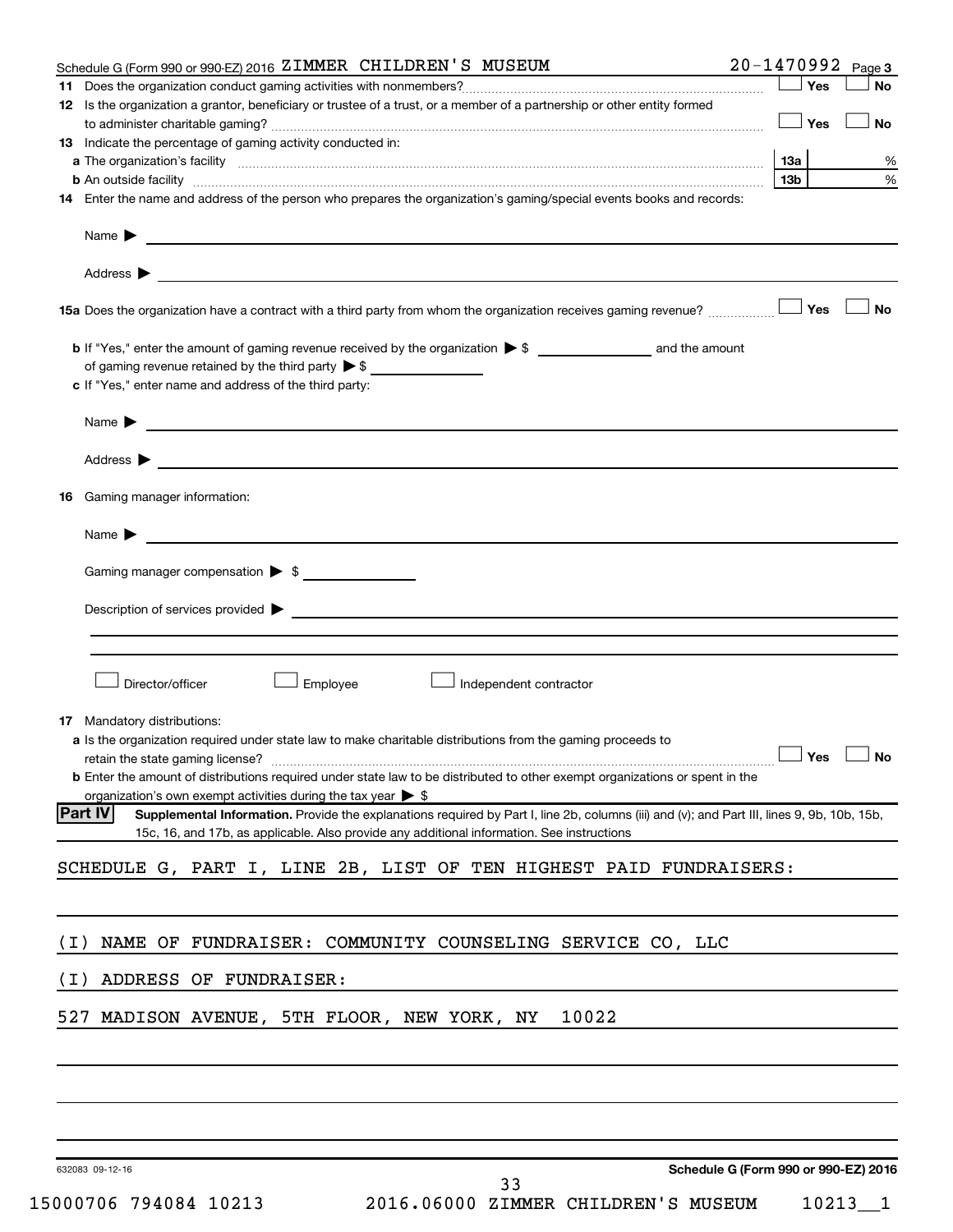| 632084<br>04-01-16 | 2 <sub>h</sub> |                                 |
|--------------------|----------------|---------------------------------|
|                    |                | Schedule G (Form 990 or 990-EZ) |
|                    |                |                                 |
|                    |                |                                 |
|                    |                |                                 |
|                    |                |                                 |
|                    |                |                                 |
|                    |                |                                 |
|                    |                |                                 |
|                    |                |                                 |
|                    |                |                                 |
|                    |                |                                 |
|                    |                |                                 |
|                    |                |                                 |
|                    |                |                                 |
|                    |                |                                 |
|                    |                |                                 |
|                    |                |                                 |
|                    |                |                                 |
|                    |                |                                 |
|                    |                |                                 |
|                    |                |                                 |
|                    |                |                                 |
|                    |                |                                 |
|                    |                |                                 |
|                    |                |                                 |
|                    |                |                                 |
|                    |                |                                 |
|                    |                |                                 |
|                    |                |                                 |
|                    |                |                                 |
|                    |                |                                 |
|                    |                |                                 |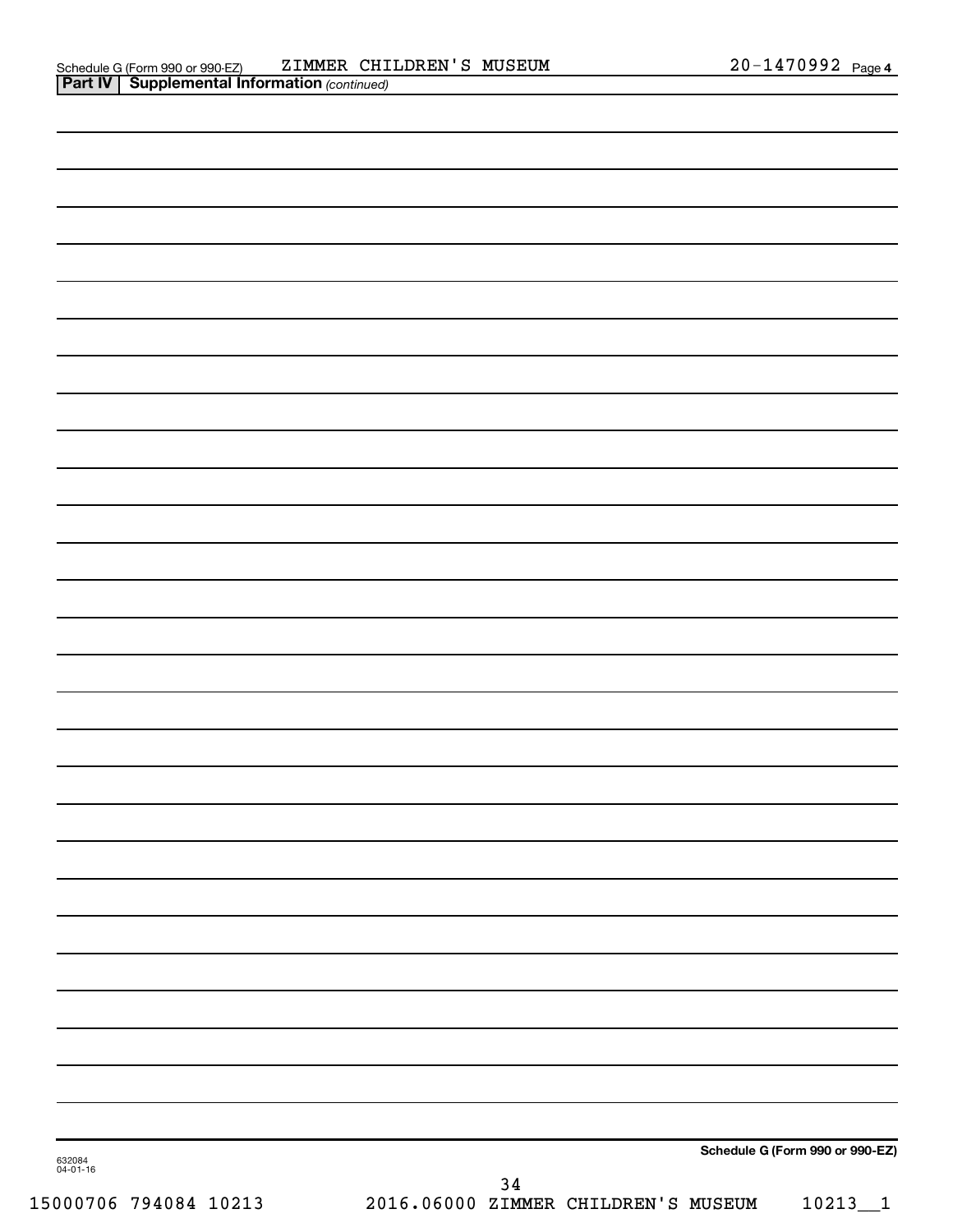|   | <b>SCHEDULE J</b>                       | <b>Compensation Information</b>                                                                                                  | OMB No. 1545-0047                     |            |                         |  |
|---|-----------------------------------------|----------------------------------------------------------------------------------------------------------------------------------|---------------------------------------|------------|-------------------------|--|
|   | (Form 990)                              | For certain Officers, Directors, Trustees, Key Employees, and Highest                                                            | 2016                                  |            |                         |  |
|   |                                         | <b>Compensated Employees</b>                                                                                                     |                                       |            |                         |  |
|   | Department of the Treasury              | Complete if the organization answered "Yes" on Form 990, Part IV, line 23.<br>Attach to Form 990.                                | <b>Open to Public</b>                 |            |                         |  |
|   | Internal Revenue Service                | Information about Schedule J (Form 990) and its instructions is at www.irs.gov/form990.                                          |                                       | Inspection |                         |  |
|   | Name of the organization                |                                                                                                                                  | <b>Employer identification number</b> |            |                         |  |
|   |                                         | ZIMMER CHILDREN'S MUSEUM                                                                                                         | 20-1470992                            |            |                         |  |
|   | Part I                                  | <b>Questions Regarding Compensation</b>                                                                                          |                                       |            |                         |  |
|   |                                         |                                                                                                                                  |                                       | Yes        | No                      |  |
|   |                                         | <b>1a</b> Check the appropriate box(es) if the organization provided any of the following to or for a person listed on Form 990, |                                       |            |                         |  |
|   |                                         | Part VII, Section A, line 1a. Complete Part III to provide any relevant information regarding these items.                       |                                       |            |                         |  |
|   | First-class or charter travel           | Housing allowance or residence for personal use                                                                                  |                                       |            |                         |  |
|   | Travel for companions                   | Payments for business use of personal residence                                                                                  |                                       |            |                         |  |
|   |                                         | Tax indemnification and gross-up payments<br>Health or social club dues or initiation fees                                       |                                       |            |                         |  |
|   |                                         | Discretionary spending account<br>Personal services (such as, maid, chauffeur, chef)                                             |                                       |            |                         |  |
|   |                                         |                                                                                                                                  |                                       |            |                         |  |
|   |                                         | <b>b</b> If any of the boxes on line 1a are checked, did the organization follow a written policy regarding payment or           |                                       |            |                         |  |
|   |                                         |                                                                                                                                  | 1b                                    |            |                         |  |
| 2 |                                         | Did the organization require substantiation prior to reimbursing or allowing expenses incurred by all directors,                 |                                       |            |                         |  |
|   |                                         |                                                                                                                                  | $\mathbf{2}$                          |            |                         |  |
| 3 |                                         | Indicate which, if any, of the following the filing organization used to establish the compensation of the organization's        |                                       |            |                         |  |
|   |                                         | CEO/Executive Director. Check all that apply. Do not check any boxes for methods used by a related organization to               |                                       |            |                         |  |
|   |                                         | establish compensation of the CEO/Executive Director, but explain in Part III.                                                   |                                       |            |                         |  |
|   | $X$ Compensation committee              | $\underline{\mathbf{X}}$ Written employment contract                                                                             |                                       |            |                         |  |
|   |                                         | Compensation survey or study<br>Independent compensation consultant                                                              |                                       |            |                         |  |
|   |                                         | $ \mathbf{X} $ Approval by the board or compensation committee<br>Form 990 of other organizations                                |                                       |            |                         |  |
|   |                                         |                                                                                                                                  |                                       |            |                         |  |
| 4 |                                         | During the year, did any person listed on Form 990, Part VII, Section A, line 1a, with respect to the filing                     |                                       |            |                         |  |
|   | organization or a related organization: |                                                                                                                                  |                                       |            |                         |  |
| а |                                         | Receive a severance payment or change-of-control payment?                                                                        | 4a                                    | х          |                         |  |
| b |                                         |                                                                                                                                  | 4b                                    |            | х                       |  |
|   |                                         |                                                                                                                                  | 4c                                    |            | $\overline{\textbf{x}}$ |  |
|   |                                         | If "Yes" to any of lines 4a-c, list the persons and provide the applicable amounts for each item in Part III.                    |                                       |            |                         |  |
|   |                                         |                                                                                                                                  |                                       |            |                         |  |
|   |                                         | Only section 501(c)(3), 501(c)(4), and 501(c)(29) organizations must complete lines 5-9.                                         |                                       |            |                         |  |
|   |                                         | For persons listed on Form 990, Part VII, Section A, line 1a, did the organization pay or accrue any compensation                |                                       |            |                         |  |
|   | contingent on the revenues of:          |                                                                                                                                  |                                       |            |                         |  |
|   |                                         |                                                                                                                                  | 5а                                    |            | х                       |  |
|   |                                         |                                                                                                                                  | 5b                                    |            | х                       |  |
|   |                                         | If "Yes" on line 5a or 5b, describe in Part III.                                                                                 |                                       |            |                         |  |
|   |                                         | 6 For persons listed on Form 990, Part VII, Section A, line 1a, did the organization pay or accrue any compensation              |                                       |            |                         |  |
|   | contingent on the net earnings of:      |                                                                                                                                  |                                       |            |                         |  |
|   |                                         |                                                                                                                                  | 6a                                    |            | х                       |  |
|   |                                         |                                                                                                                                  | 6b                                    |            | х                       |  |
|   |                                         | If "Yes" on line 6a or 6b, describe in Part III.                                                                                 |                                       |            |                         |  |
|   |                                         | 7 For persons listed on Form 990, Part VII, Section A, line 1a, did the organization provide any nonfixed payments               |                                       |            |                         |  |
|   |                                         |                                                                                                                                  | 7                                     |            | х                       |  |
|   |                                         | 8 Were any amounts reported on Form 990, Part VII, paid or accrued pursuant to a contract that was subject to the                |                                       |            |                         |  |
|   |                                         |                                                                                                                                  | 8                                     |            | х                       |  |
| 9 |                                         | If "Yes" on line 8, did the organization also follow the rebuttable presumption procedure described in                           |                                       |            |                         |  |
|   |                                         |                                                                                                                                  | 9                                     |            |                         |  |
|   |                                         | LHA For Paperwork Reduction Act Notice, see the Instructions for Form 990.                                                       | Schedule J (Form 990) 2016            |            |                         |  |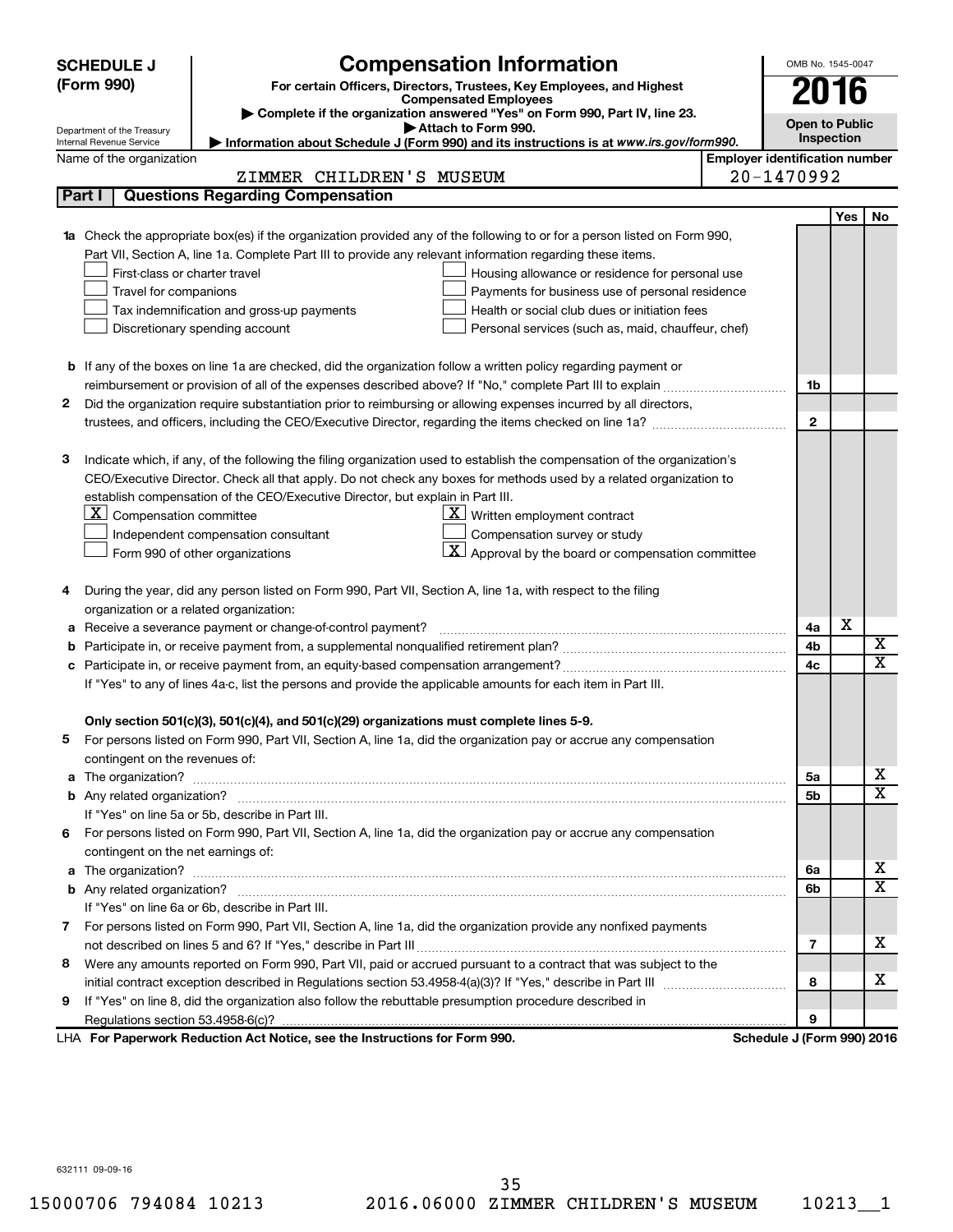**2**

#### Part II | Officers, Directors, Trustees, Key Employees, and Highest Compensated Employees. Use duplicate copies if additional space is needed.

For each individual whose compensation must be reported on Schedule J, report compensation from the organization on row (i) and from related organizations, described in the instructions, on row (ii). Do not list any individuals that aren't listed on Form 990, Part VII.

Note: The sum of columns (B)(i)-(iii) for each listed individual must equal the total amount of Form 990, Part VII, Section A, line 1a, applicable column (D) and (E) amounts for that individual.

| (A) Name and Title   |                    | (B) Breakdown of W-2 and/or 1099-MISC compensation |                                           | (C) Retirement and<br>other deferred      | (D) Nontaxable<br>benefits  | (E) Total of columns | (F) Compensation            |                                                            |
|----------------------|--------------------|----------------------------------------------------|-------------------------------------------|-------------------------------------------|-----------------------------|----------------------|-----------------------------|------------------------------------------------------------|
|                      |                    | (i) Base<br>compensation                           | (ii) Bonus &<br>incentive<br>compensation | (iii) Other<br>reportable<br>compensation | compensation                |                      | $(B)(i)$ - $(D)$            | in column (B)<br>reported as deferred<br>on prior Form 990 |
| ESTHER NETTER<br>(1) | (i)                | 201, 433.                                          | 5,000.                                    | $\overline{0}$ .                          | 69, 252.                    | 11,270.              | 286,955.                    | $\overline{0}$ .                                           |
| CEO/PRESIDENT        | (ii)               | $\overline{\mathfrak{o}}$ .                        | $\overline{0}$ .                          | $\overline{0}$ .                          | $\overline{\mathfrak{o}}$ . | $\overline{0}$ .     | $\overline{\mathfrak{o}}$ . | $\overline{0}$ .                                           |
|                      | (i)                |                                                    |                                           |                                           |                             |                      |                             |                                                            |
|                      | (ii)               |                                                    |                                           |                                           |                             |                      |                             |                                                            |
|                      | $(\sf{i})$         |                                                    |                                           |                                           |                             |                      |                             |                                                            |
|                      | (ii)               |                                                    |                                           |                                           |                             |                      |                             |                                                            |
|                      | $(\sf{i})$         |                                                    |                                           |                                           |                             |                      |                             |                                                            |
|                      | (ii)               |                                                    |                                           |                                           |                             |                      |                             |                                                            |
|                      | $(\sf{i})$         |                                                    |                                           |                                           |                             |                      |                             |                                                            |
|                      | (ii)               |                                                    |                                           |                                           |                             |                      |                             |                                                            |
|                      | $(\sf{i})$         |                                                    |                                           |                                           |                             |                      |                             |                                                            |
|                      | (ii)               |                                                    |                                           |                                           |                             |                      |                             |                                                            |
|                      | $(\sf{i})$         |                                                    |                                           |                                           |                             |                      |                             |                                                            |
|                      | (ii)               |                                                    |                                           |                                           |                             |                      |                             |                                                            |
|                      | $(\sf{i})$<br>(ii) |                                                    |                                           |                                           |                             |                      |                             |                                                            |
|                      |                    |                                                    |                                           |                                           |                             |                      |                             |                                                            |
|                      | $(\sf{i})$<br>(ii) |                                                    |                                           |                                           |                             |                      |                             |                                                            |
|                      | $(\sf{i})$         |                                                    |                                           |                                           |                             |                      |                             |                                                            |
|                      | (ii)               |                                                    |                                           |                                           |                             |                      |                             |                                                            |
|                      | $(\sf{i})$         |                                                    |                                           |                                           |                             |                      |                             |                                                            |
|                      | (ii)               |                                                    |                                           |                                           |                             |                      |                             |                                                            |
|                      | $(\sf{i})$         |                                                    |                                           |                                           |                             |                      |                             |                                                            |
|                      | (ii)               |                                                    |                                           |                                           |                             |                      |                             |                                                            |
|                      | $(\sf{i})$         |                                                    |                                           |                                           |                             |                      |                             |                                                            |
|                      | (ii)               |                                                    |                                           |                                           |                             |                      |                             |                                                            |
|                      | $(\sf{i})$         |                                                    |                                           |                                           |                             |                      |                             |                                                            |
|                      | (ii)               |                                                    |                                           |                                           |                             |                      |                             |                                                            |
|                      | $(\sf{i})$         |                                                    |                                           |                                           |                             |                      |                             |                                                            |
|                      | (ii)               |                                                    |                                           |                                           |                             |                      |                             |                                                            |
|                      | $(\sf{i})$         |                                                    |                                           |                                           |                             |                      |                             |                                                            |
|                      | (ii)               |                                                    |                                           |                                           |                             |                      |                             |                                                            |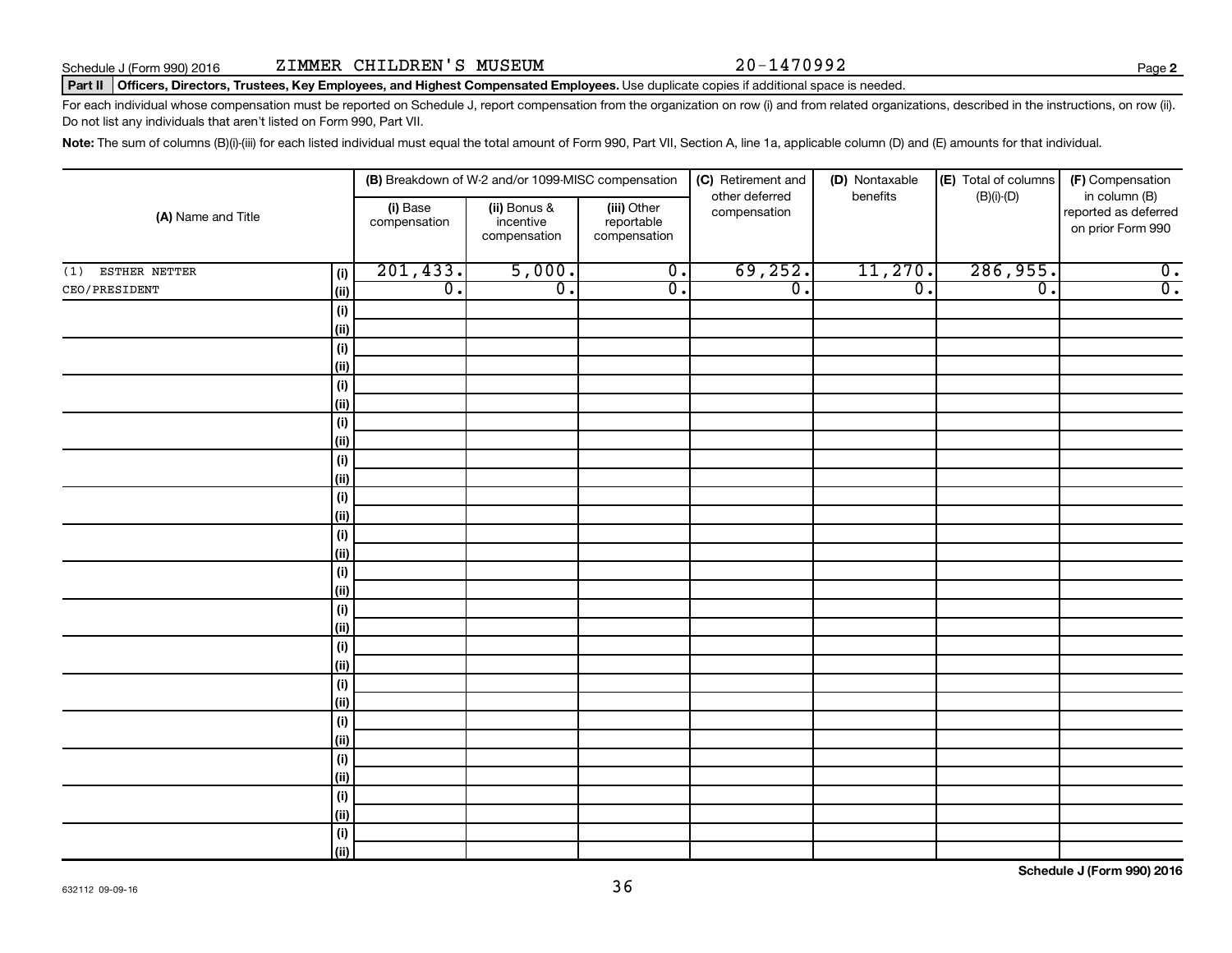#### **Part III Supplemental Information**

Provide the information, explanation, or descriptions required for Part I, lines 1a, 1b, 3, 4a, 4b, 4c, 5a, 5b, 6a, 6b, 7, and 8, and for Part II. Also complete this part for any additional information.

PART I, LINE 4A:

CHRISTINE BARBER \$24,600 (SEVERANCE PAYMENT)

**Schedule J (Form 990) 2016**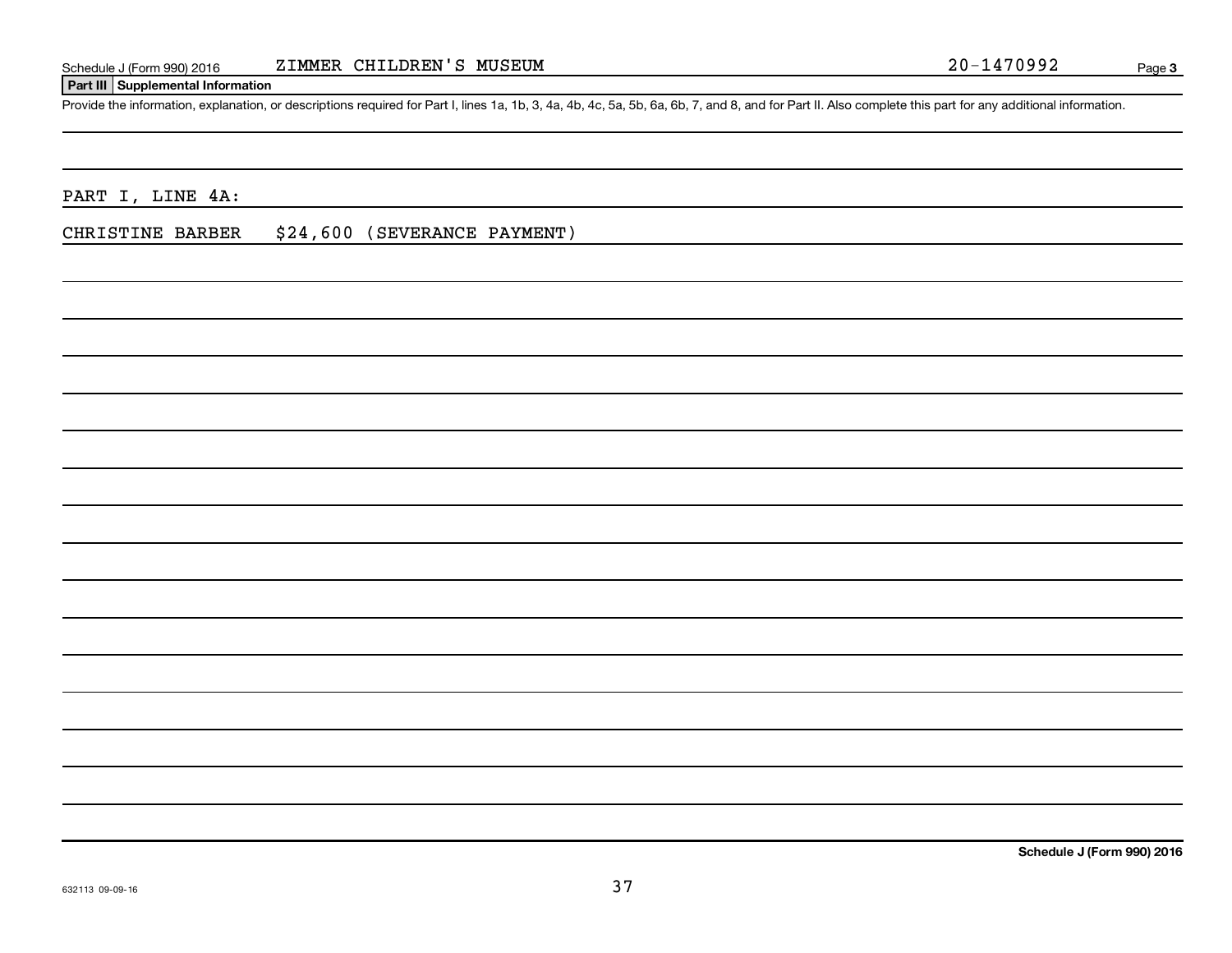#### **SCHEDULE M (Form 990)**

# **Noncash Contributions**

OMB No. 1545-0047

| Department of the Treasury |
|----------------------------|
| Internal Revenue Service   |

◆ Complete if the organizations answered "Yes" on Form 990, Part IV, lines 29 or 30.<br>● Complete if the organizations answered "Yes" on Form 990, Part IV, lines 29 or 30. **Attach to Form 990.**  $\blacktriangleright$ 

**Open To Public Inspection**

**E**mumber

|  | Name of the organization |
|--|--------------------------|
|  |                          |

J

**Information about Schedule M (Form 990) and its instructions is at**  *www.irs.gov/form990.*

| <b>Employer identification</b> |  |       |  |
|--------------------------------|--|-------|--|
|                                |  | 1.7.0 |  |

|      | ZIMMER            | CHILDREN'S      | MUSEUM           |                            | $20 - 1470992$                                                                                                       |
|------|-------------------|-----------------|------------------|----------------------------|----------------------------------------------------------------------------------------------------------------------|
| Part | Types of Property |                 |                  |                            |                                                                                                                      |
|      |                   | (a)<br>$Q = 25$ | (b)<br>Number of | (C<br>Nanogob contribution | (d<br>A A subject of the state in the set of the set of the set of the set of the set of the set of the set of the s |

|    |                                                                                              | Check if                | Number of        | Noncash contribution                                                  | Method of determining        |
|----|----------------------------------------------------------------------------------------------|-------------------------|------------------|-----------------------------------------------------------------------|------------------------------|
|    |                                                                                              | applicable              | contributions or | amounts reported on<br>items contributed Form 990, Part VIII, line 1g | noncash contribution amounts |
| 1. |                                                                                              |                         |                  |                                                                       |                              |
| 2  |                                                                                              |                         |                  |                                                                       |                              |
| З  |                                                                                              |                         |                  |                                                                       |                              |
| 4  |                                                                                              |                         |                  |                                                                       |                              |
| 5  | Clothing and household goods                                                                 | $\overline{\textbf{x}}$ |                  | 7,785.FMV                                                             |                              |
| 6  |                                                                                              |                         |                  |                                                                       |                              |
| 7  |                                                                                              |                         |                  |                                                                       |                              |
| 8  |                                                                                              |                         |                  |                                                                       |                              |
| 9  | Securities - Publicly traded                                                                 |                         |                  |                                                                       |                              |
| 10 | Securities - Closely held stock                                                              |                         |                  |                                                                       |                              |
| 11 | Securities - Partnership, LLC, or                                                            |                         |                  |                                                                       |                              |
|    | trust interests                                                                              |                         |                  |                                                                       |                              |
| 12 | Securities - Miscellaneous                                                                   |                         |                  |                                                                       |                              |
| 13 | Qualified conservation contribution -                                                        |                         |                  |                                                                       |                              |
|    | Historic structures                                                                          |                         |                  |                                                                       |                              |
| 14 | Qualified conservation contribution - Other                                                  |                         |                  |                                                                       |                              |
| 15 | Real estate - Residential                                                                    |                         |                  |                                                                       |                              |
| 16 | Real estate - Commercial                                                                     |                         |                  |                                                                       |                              |
| 17 |                                                                                              |                         |                  |                                                                       |                              |
| 18 |                                                                                              |                         |                  |                                                                       |                              |
| 19 |                                                                                              | $\overline{\texttt{x}}$ | 461              | 12,170.FMV                                                            |                              |
| 20 | Drugs and medical supplies                                                                   |                         |                  |                                                                       |                              |
| 21 |                                                                                              |                         |                  |                                                                       |                              |
| 22 |                                                                                              |                         |                  |                                                                       |                              |
| 23 |                                                                                              |                         |                  |                                                                       |                              |
| 24 |                                                                                              |                         |                  |                                                                       |                              |
| 25 | (TOYS & GAMES<br>Other $\blacktriangleright$                                                 | $\overline{\text{x}}$   | 974              | 23,445.FMV                                                            |                              |
| 26 | $($ GIFT CARDS, $V_1$<br>Other $\blacktriangleright$                                         | $\overline{\text{x}}$   | 3                | 13,896.FMV                                                            |                              |
| 27 | $($ $\overline{\text{VACATION}}$ $\overline{\text{PACK}}$ $)$<br>Other $\blacktriangleright$ | $\overline{\text{x}}$   | $\overline{1}$   | 12,152.FMV                                                            |                              |
| 28 | <b>MISCELLANEOUS</b><br>Other $\blacktriangleright$                                          | $\overline{\text{x}}$   | $\overline{25}$  | 6,340.FMV                                                             |                              |
| 29 | Number of Forms 8283 received by the organization during the tax year for contributions      |                         |                  |                                                                       |                              |
|    | for which the organization completed Form 8283, Part IV, Donee Acknowledgement               |                         |                  | 29                                                                    |                              |
|    |                                                                                              |                         |                  |                                                                       | Yes   No                     |

|    |                                                                                                                                                                                                                                                         |     | . |  |
|----|---------------------------------------------------------------------------------------------------------------------------------------------------------------------------------------------------------------------------------------------------------|-----|---|--|
|    | 30a During the year, did the organization receive by contribution any property reported in Part I, lines 1 through 28, that it<br>must hold for at least three years from the date of the initial contribution, and which isn't required to be used for |     |   |  |
|    | exempt purposes for the entire holding period?                                                                                                                                                                                                          | 30a |   |  |
|    | <b>b</b> If "Yes," describe the arrangement in Part II.                                                                                                                                                                                                 |     |   |  |
| 31 | Does the organization have a gift acceptance policy that requires the review of any nonstandard contributions?                                                                                                                                          | 31  |   |  |
|    | 32a Does the organization hire or use third parties or related organizations to solicit, process, or sell noncash<br>contributions?                                                                                                                     | 32a |   |  |
|    | <b>b</b> If "Yes," describe in Part II.                                                                                                                                                                                                                 |     |   |  |
| 33 | If the organization didn't report an amount in column (c) for a type of property for which column (a) is checked,                                                                                                                                       |     |   |  |
|    | describe in Part II.                                                                                                                                                                                                                                    |     |   |  |
|    |                                                                                                                                                                                                                                                         |     |   |  |

**For Paperwork Reduction Act Notice, see the Instructions for Form 990. Schedule M (Form 990) (2016)** LHA

632141 08-23-16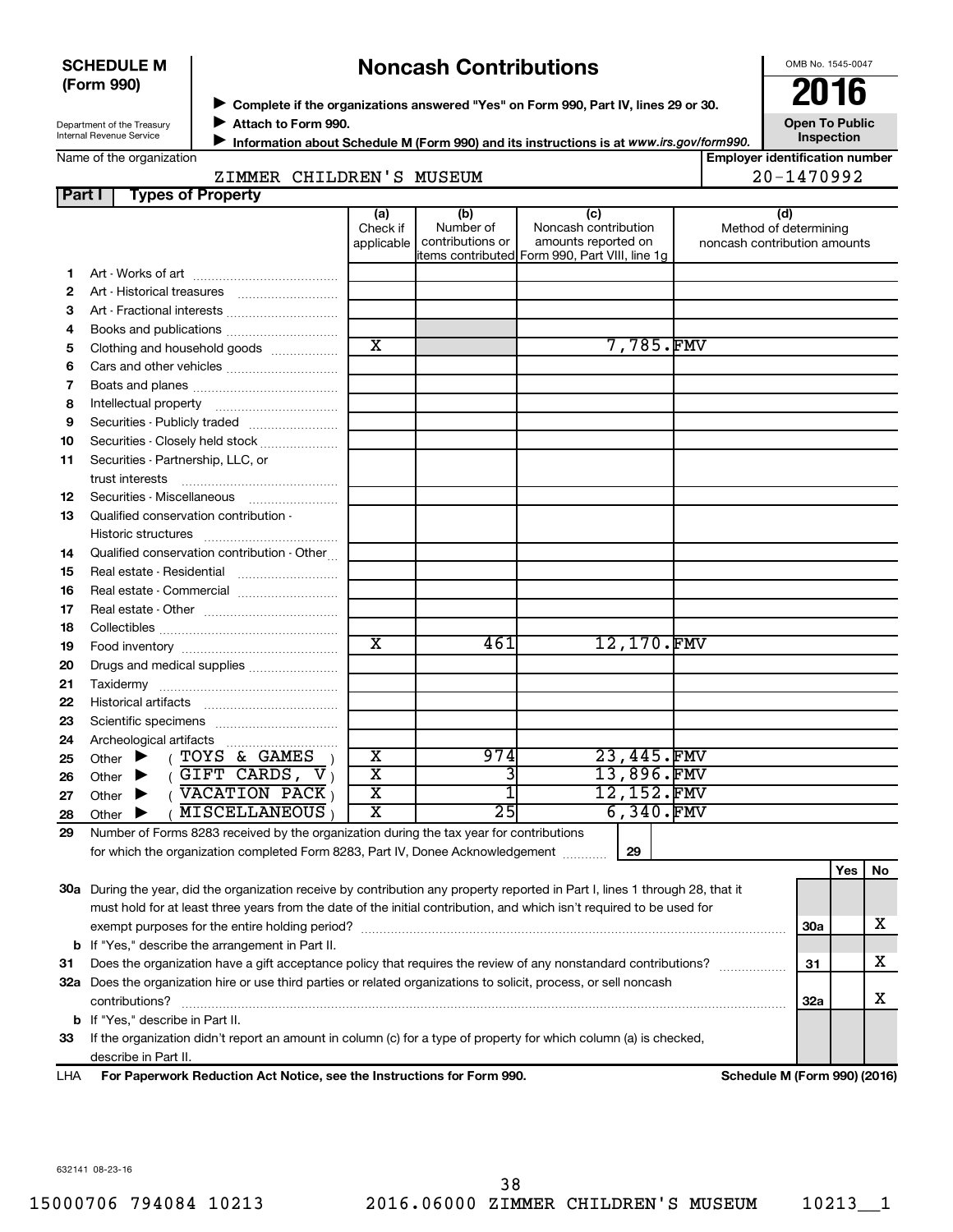Part II | Supplemental Information. Provide the information required by Part I, lines 30b, 32b, and 33, and whether the organization is reporting in Part I, column (b), the number of contributions, the number of items received, or a combination of both. Also complete this part for any additional information.

#### PART I, OTHER TYPES OF PROPERTY:

ACCESSORIES

(A) CHECK IF APPLICABLE = X

(B) NUMBER OF CONTRIBUTIONS = 66

(C) REVENUE REPORTED ON FORM 990, PART VIII \$ 5749.

(D) METHOD OF DETERMINING REVENUE: FMV

SCHEDULE M, PART I, COLUMN (B):

COLUMN (B) REPRESENTS THE NUMBER OF NON-CASH ITEMS RECEIVED.

632142 08-23-16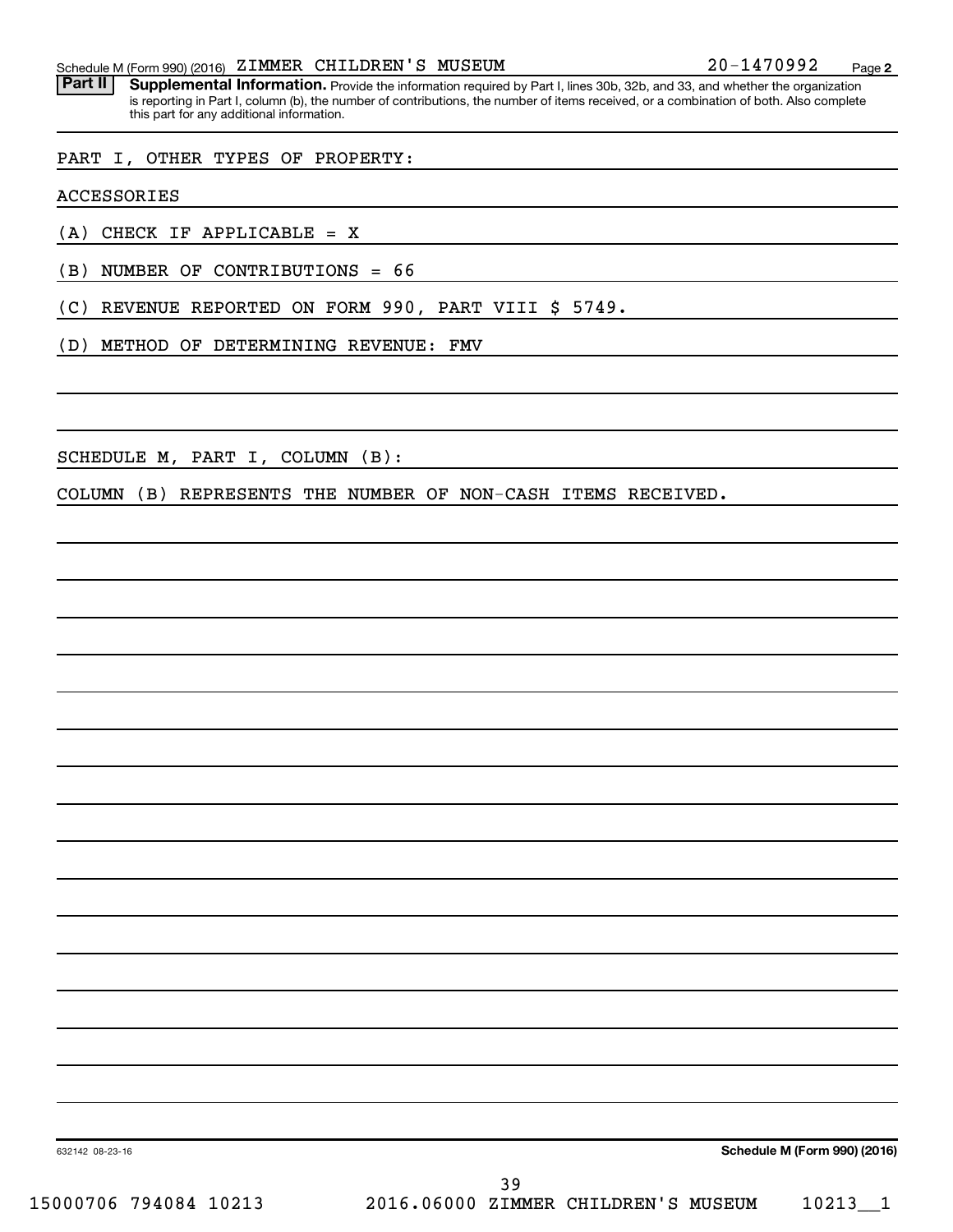**(Form 990 or 990-EZ)**

Department of the Treasury Internal Revenue Service Name of the organization

**SCHEDULE O Supplemental Information to Form 990 or 990-EZ 2016**

**Complete to provide information for responses to specific questions on Form 990 or 990-EZ or to provide any additional information. | Attach to Form 990 or 990-EZ.**

**Information about Schedule O (Form 990 or 990-EZ) and its instructions is at WWW.irs.gov/form990.** 

OMB No. 1545-0047 **Open to Public Inspection**

**Employer identification number**

ZIMMER CHILDREN'S MUSEUM 20-1470992

FORM 990, PART I, LINE 1, DESCRIPTION OF ORGANIZATION MISSION:

SELF-EXPRESSION.

FORM 990, PART VI, SECTION B, LINE 11B:

THE FORM 990 IS REVIEWED BY THE TREASURER, BOARD CHAIR AND MEMBERS OF THE

BUDGET, FINANCE & INVESTMENT COMMITTEE. IT WILL THEN BE DISTRIBUTED TO ALL

THE BOARD MEMBERS FOR REVIEW AND COMMENTING BEFORE FILING.

FORM 990, PART VI, SECTION B, LINE 12C:

COMPLIANCE WITH THE CONFLICT OF INTEREST POLICY IS MONITORED THROUGH AN ANNUAL QUESTIONNAIRE THAT IS GIVEN TO ALL BOARD MEMBERS, WHICH IS MONITORED BY THE CEO. THE CEO AND DIRECTOR OF FINANCE MONITOR AND ENFORCE THE STAFF POLICY.

FORM 990, PART VI, SECTION B, LINE 15A:

A COMPENSATION COMMITTEE IS AUTHORIZED BY THE BOARD OF DIRECTORS TO REVIEW AND APPROVE THE CEO'S COMPENSATION, BASED ON COMPARATIVE RESEARCH. THE CENTER FOR NON PROFIT MANAGEMENT'S COMPENSATION SURVEY IS USED IN THE DETERMINATION OF THE COMPENSATION OF THE CEO, INDEPENDENTLY, WITHOUT THE PARTICIPATION OF INTERESTED PERSONS.

FORM 990, PART VI, SECTION C, LINE 19:

THE GOVERNING DOCUMENTS, CONFLICT OF INTEREST POLICY, AND FINANCIAL

STATEMENTS ARE AVAILABLE UPON REQUEST.

632211 08-25-16 LHA For Paperwork Reduction Act Notice, see the Instructions for Form 990 or 990-EZ. Schedule O (Form 990 or 990-EZ) (2016)

15000706 794084 10213 2016.06000 ZIMMER CHILDREN'S MUSEUM 10213\_\_1

40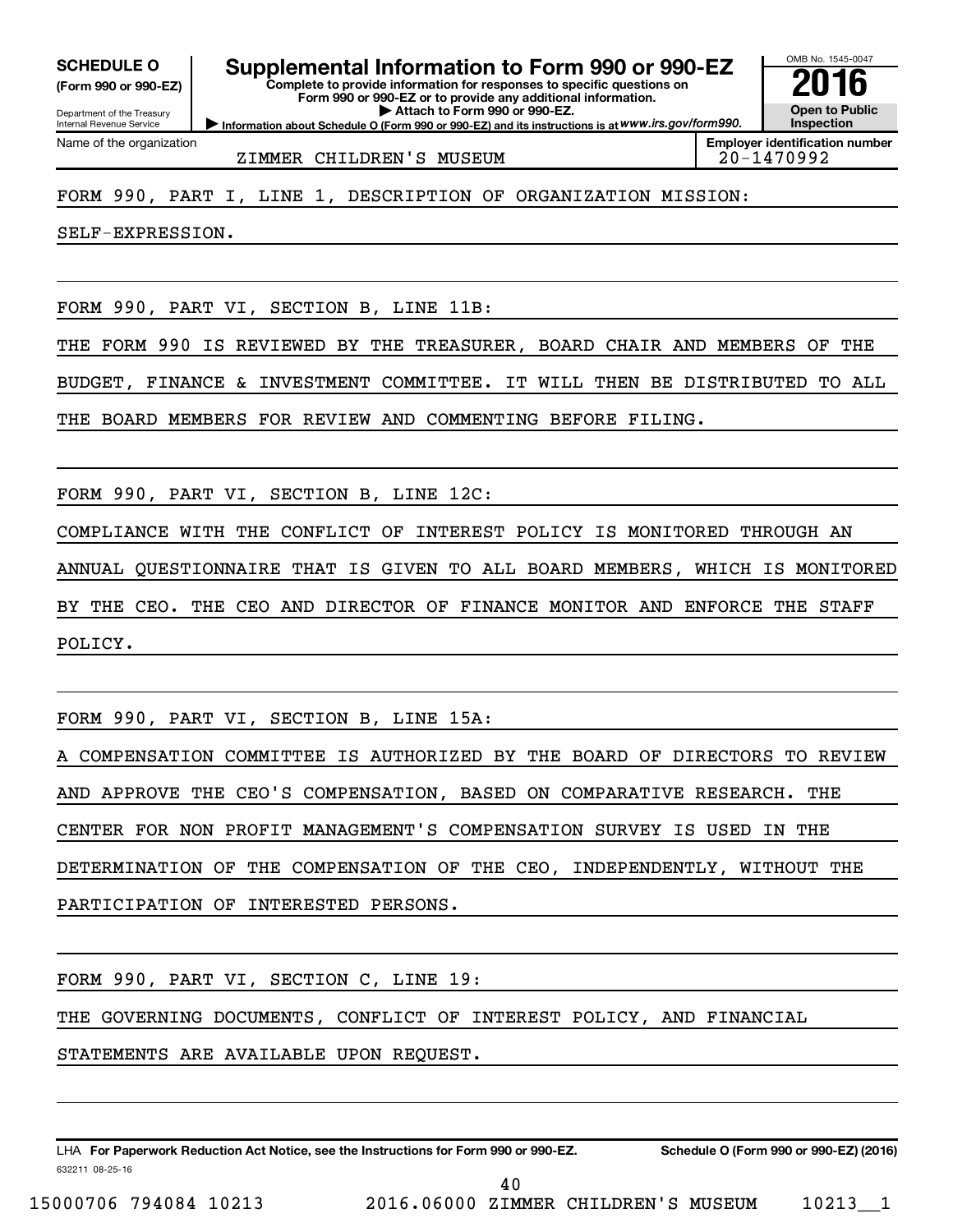### (Rev. January 2017) **Exempt Organization Return** and  $\overline{\text{C}}$  OMB No. 1545-1709 **Form 8868 Application for Automatic Extension of Time To File an**<br>**Exempt Organization Return**

**Enter filer's identifying number**

Department of the Treasury Internal Revenue Service

**| File a separate application for each return.**

**Information about Form 8868 and its instructions is at www.irs.gov/form8868.** 

Electronic filing (e-file). You can electronically file Form 8868 to request a 6-month automatic extension of time to file any of the filing of this form, visit www.irs.gov/efile, click on Charities & Non-Profits, and click on e-file for Charities and Non-Profits. forms listed below with the exception of Form 8870, Information Return for Transfers Associated With Certain Personal Benefit Contracts, for which an extension request must be sent to the IRS in paper format (see instructions). For more details on the electronic

#### **Automatic 6-Month Extension of Time.** Only submit original (no copies needed).

All corporations required to file an income tax return other than Form 990-T (including 1120-C filers), partnerships, REMICs, and trusts must use Form 7004 to request an extension of time to file income tax returns.

|                                                |                                                                                                                                                                                                                                                                                                                                                                                                                                                                                                                                                                                                                                                                                      |        |                                                                                                                                                                                                             |              | <b>ETICE THE STACHTIGHTS HAMDER</b>     |                                |
|------------------------------------------------|--------------------------------------------------------------------------------------------------------------------------------------------------------------------------------------------------------------------------------------------------------------------------------------------------------------------------------------------------------------------------------------------------------------------------------------------------------------------------------------------------------------------------------------------------------------------------------------------------------------------------------------------------------------------------------------|--------|-------------------------------------------------------------------------------------------------------------------------------------------------------------------------------------------------------------|--------------|-----------------------------------------|--------------------------------|
| Type or                                        | Name of exempt organization or other filer, see instructions.                                                                                                                                                                                                                                                                                                                                                                                                                                                                                                                                                                                                                        |        |                                                                                                                                                                                                             |              | Employer identification number (EIN) or |                                |
| print                                          | ZIMMER CHILDREN'S MUSEUM                                                                                                                                                                                                                                                                                                                                                                                                                                                                                                                                                                                                                                                             |        |                                                                                                                                                                                                             | 20-1470992   |                                         |                                |
| File by the                                    | Number, street, and room or suite no. If a P.O. box, see instructions.                                                                                                                                                                                                                                                                                                                                                                                                                                                                                                                                                                                                               |        | Social security number (SSN)                                                                                                                                                                                |              |                                         |                                |
| due date for<br>filing your<br>return. See     | 6505 WILSHIRE BLVD., NO. 100                                                                                                                                                                                                                                                                                                                                                                                                                                                                                                                                                                                                                                                         |        |                                                                                                                                                                                                             |              |                                         |                                |
| instructions.                                  | City, town or post office, state, and ZIP code. For a foreign address, see instructions.<br>LOS ANGELES, CA 90048                                                                                                                                                                                                                                                                                                                                                                                                                                                                                                                                                                    |        |                                                                                                                                                                                                             |              |                                         |                                |
|                                                | Enter the Return Code for the return that this application is for (file a separate application for each return)                                                                                                                                                                                                                                                                                                                                                                                                                                                                                                                                                                      |        |                                                                                                                                                                                                             |              |                                         | 0 <sup>1</sup><br>$\mathbf{1}$ |
| Application                                    |                                                                                                                                                                                                                                                                                                                                                                                                                                                                                                                                                                                                                                                                                      | Return | Application                                                                                                                                                                                                 |              |                                         | Return                         |
| Is For                                         |                                                                                                                                                                                                                                                                                                                                                                                                                                                                                                                                                                                                                                                                                      | Code   | Is For                                                                                                                                                                                                      |              |                                         | Code                           |
|                                                | Form 990 or Form 990-EZ                                                                                                                                                                                                                                                                                                                                                                                                                                                                                                                                                                                                                                                              | 01     | Form 990-T (corporation)                                                                                                                                                                                    |              |                                         | 07                             |
| Form 990-BL                                    |                                                                                                                                                                                                                                                                                                                                                                                                                                                                                                                                                                                                                                                                                      | 02     | Form 1041-A                                                                                                                                                                                                 |              |                                         | 08                             |
|                                                | Form 4720 (individual)                                                                                                                                                                                                                                                                                                                                                                                                                                                                                                                                                                                                                                                               | 03     | Form 4720 (other than individual)                                                                                                                                                                           |              |                                         | 09                             |
| Form 990-PF                                    |                                                                                                                                                                                                                                                                                                                                                                                                                                                                                                                                                                                                                                                                                      | 04     | Form 5227                                                                                                                                                                                                   |              |                                         | 10                             |
|                                                | Form 990-T (sec. 401(a) or 408(a) trust)                                                                                                                                                                                                                                                                                                                                                                                                                                                                                                                                                                                                                                             | 05     | Form 6069                                                                                                                                                                                                   |              |                                         | 11                             |
|                                                | Form 990-T (trust other than above)<br><b>AMY SHAPIRO</b>                                                                                                                                                                                                                                                                                                                                                                                                                                                                                                                                                                                                                            | 06     | Form 8870                                                                                                                                                                                                   |              |                                         | 12                             |
| $box \blacktriangleright$<br>1<br>$\mathbf{2}$ | Telephone No. $\triangleright$ (323) 761-8989<br>If this is for a Group Return, enter the organization's four digit Group Exemption Number (GEN) _________. If this is for the whole group, check this<br>$\Box$ . If it is for part of the group, check this box $\blacktriangleright$ [<br>I request an automatic 6-month extension of time until<br>for the organization named above. The extension is for the organization's return for:<br>$\Box$ calendar year $\_\_$ or<br>$\blacktriangleright$ $\boxed{\text{X}}$ tax year beginning JUL 1, 2016 , and ending<br>If the tax year entered in line 1 is for less than 12 months, check reason:<br>Change in accounting period |        | Fax No.<br>and attach a list with the names and EINs of all members the extension is for.<br>$\overline{\text{MAX} 15}$ , $2018$ , to file the exempt organization return<br>JUN 30, 2017<br>Initial return | Final return |                                         |                                |
| За                                             | If this application is for Forms 990-BL, 990-PF, 990-T, 4720, or 6069, enter the tentative tax, less any                                                                                                                                                                                                                                                                                                                                                                                                                                                                                                                                                                             |        |                                                                                                                                                                                                             |              |                                         |                                |
|                                                | nonrefundable credits. See instructions.                                                                                                                                                                                                                                                                                                                                                                                                                                                                                                                                                                                                                                             |        |                                                                                                                                                                                                             | За           | \$                                      | $0$ .                          |
| b                                              | If this application is for Forms 990-PF, 990-T, 4720, or 6069, enter any refundable credits and                                                                                                                                                                                                                                                                                                                                                                                                                                                                                                                                                                                      |        |                                                                                                                                                                                                             |              |                                         |                                |
|                                                | estimated tax payments made. Include any prior year overpayment allowed as a credit.                                                                                                                                                                                                                                                                                                                                                                                                                                                                                                                                                                                                 |        |                                                                                                                                                                                                             | 3b           | \$                                      | 0.                             |
| c                                              | Balance due. Subtract line 3b from line 3a. Include your payment with this form, if required,                                                                                                                                                                                                                                                                                                                                                                                                                                                                                                                                                                                        |        |                                                                                                                                                                                                             |              |                                         |                                |
|                                                | by using EFTPS (Electronic Federal Tax Payment System). See instructions.                                                                                                                                                                                                                                                                                                                                                                                                                                                                                                                                                                                                            |        |                                                                                                                                                                                                             | Зc           |                                         | 0.                             |
| instructions.<br>LHA                           | Caution: If you are going to make an electronic funds withdrawal (direct debit) with this Form 8868, see Form 8453-EO and Form 8879-EO for payment<br>For Privacy Act and Paperwork Reduction Act Notice, see instructions.                                                                                                                                                                                                                                                                                                                                                                                                                                                          |        |                                                                                                                                                                                                             |              |                                         | Form 8868 (Rev. 1-2017)        |

623841 01-11-17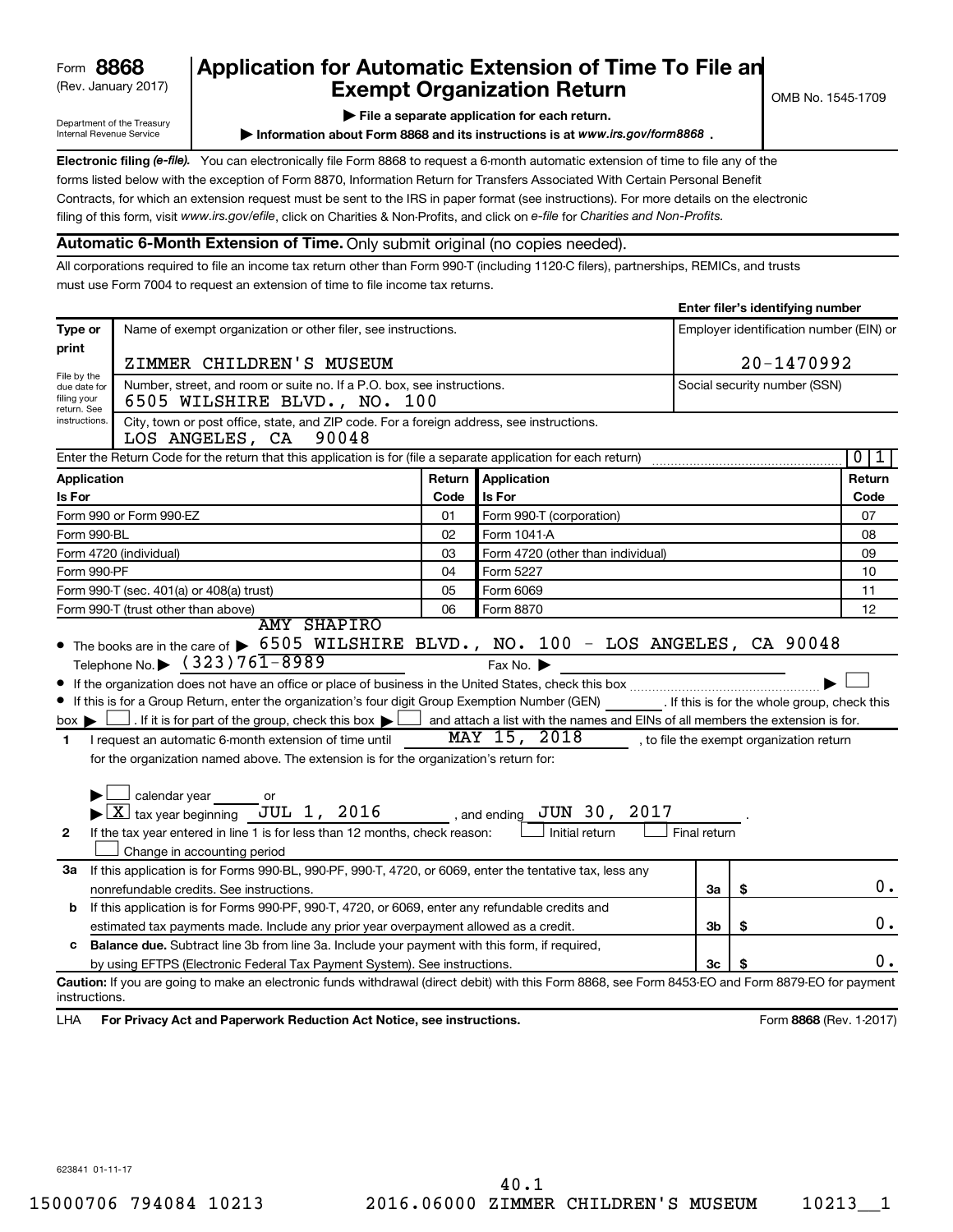| <b>TAXABLE YEAR</b>                 | <b>California Exempt Organization</b>                                                                                                                                                                                                |                               |                                          | 028941 11-30-10<br><b>FORM</b>                       |
|-------------------------------------|--------------------------------------------------------------------------------------------------------------------------------------------------------------------------------------------------------------------------------------|-------------------------------|------------------------------------------|------------------------------------------------------|
| 2016                                | <b>Annual Information Return</b>                                                                                                                                                                                                     |                               |                                          | 199                                                  |
|                                     | 07/01/2016<br>, and ending (mm/dd/yyyy)<br>Calendar Year 2016 or fiscal year beginning (mm/dd/yyyy)                                                                                                                                  |                               |                                          | 06/30/2017                                           |
|                                     | Corporation/Organization name                                                                                                                                                                                                        | California corporation number |                                          |                                                      |
|                                     | ZIMMER CHILDREN'S MUSEUM                                                                                                                                                                                                             | 2669307                       |                                          |                                                      |
|                                     | Additional information. See instructions.                                                                                                                                                                                            | <b>FEIN</b>                   |                                          |                                                      |
|                                     |                                                                                                                                                                                                                                      |                               | 20-1470992                               |                                                      |
|                                     | Street address (suite or room)                                                                                                                                                                                                       | PMB no.                       |                                          |                                                      |
|                                     | 6505 WILSHIRE BLVD., NO. 100                                                                                                                                                                                                         |                               |                                          |                                                      |
| City                                | State                                                                                                                                                                                                                                | ZIP code<br>90048             |                                          |                                                      |
| LOS ANGELES<br>Foreign country name | CA<br>Foreign province/state/county                                                                                                                                                                                                  |                               | Foreign postal code                      |                                                      |
|                                     |                                                                                                                                                                                                                                      |                               |                                          |                                                      |
|                                     | $\sqrt{2}$ No J If exempt under R&TC Section 23701d, has the organization                                                                                                                                                            |                               |                                          |                                                      |
|                                     | Yes $\boxed{\mathbf{X}}$ No<br>engaged in political activities? See instructions.                                                                                                                                                    |                               |                                          | $\exists$ Yes $\boxed{\mathbf{X}}$ No                |
|                                     | Yes $X$ No<br>K Is the organization exempt under R&TC Section 23701g? $\bullet$ Yes $\boxed{\mathbf{X}}$ No                                                                                                                          |                               |                                          |                                                      |
| D                                   | Final Information Return?<br>If "Yes," enter the gross receipts from nonmember sources \$<br>L If organization is exempt under R&TC Section 23701d<br>Dissolved                                                                      |                               |                                          |                                                      |
|                                     | Surrendered (Withdrawn) [Surrendered / Merged/Reorganized<br>and meets the filing fee exception, check box. No filing<br>Enter date: (mm/dd/yyyy) $\bullet$                                                                          |                               |                                          |                                                      |
|                                     | Check accounting method: (1) $\Box$ Cash (2) $\overline{\mathbf{X}}$ Accrual (3)<br>fee is required.<br>Other                                                                                                                        |                               |                                          | $\bullet$ $\boxed{\text{X}}$                         |
|                                     | Federal return filed? (1) $\bullet$ $\Box$ 990T(2) $\bullet$ $\Box$ 990-PF (3) $\bullet$ $\Box$<br>M Is the organization a Limited Liability Company?<br>Sch H (990)                                                                 |                               |                                          | $\bullet$ $\blacksquare$ Yes $\boxed{\mathbf{X}}$ No |
|                                     | $(4)$ X Other 990 series<br>N Did the organization file Form 100 or Form 109 to                                                                                                                                                      |                               |                                          |                                                      |
| G                                   | Yes $\boxed{\mathbf{X}}$ No<br>Yes $X$ No                                                                                                                                                                                            |                               |                                          | $\bullet$ $\blacksquare$ Yes $\boxed{X}$ No          |
| Н.                                  | <b>0</b> Is the organization under audit by the IRS or has the<br>If "Yes," what is the parent's name?                                                                                                                               |                               |                                          |                                                      |
|                                     |                                                                                                                                                                                                                                      |                               |                                          | Yes $X$ No                                           |
|                                     | Did the organization have any changes to its guidelines<br>Date filed with IRS <u>___________________</u>                                                                                                                            |                               |                                          |                                                      |
|                                     | not reported to the FTB? See instructions $\ldots$ • $\Box$ Yes $\boxed{\mathbf{X}}$ No                                                                                                                                              |                               |                                          |                                                      |
| Part I                              | Complete Part I unless not required to file this form. See General Instructions B and C.                                                                                                                                             |                               |                                          | 1,364,426.00                                         |
|                                     | Gross sales or receipts from other sources. From Side 2, Part II, line 8 [11, 1111] (12, 2016) [12] (12, 2016)<br>2                                                                                                                  |                               | 1<br>$\overline{2}$                      | 146,066.00                                           |
|                                     |                                                                                                                                                                                                                                      |                               | 3                                        | 1,652,732.00                                         |
| Receipts                            | Gross contributions, gifts, grants, and similar amounts received STMT 1<br>Total gross receipts for filing requirement test. Add line 1 through line 3.<br>This line must be completed. If the result is less than \$50,000, see Gen |                               | 4                                        | 3, 163, 224.00                                       |
| and<br>Revenues                     | - 5<br>Cost of goods sold with a construction of the cost of goods sold with an intervention of $\begin{bmatrix} \bullet & \bullet \end{bmatrix}$                                                                                    | 00                            |                                          |                                                      |
|                                     | $6\phantom{.}6$                                                                                                                                                                                                                      | 199,436.00                    |                                          |                                                      |
|                                     | Total costs. Add line 5 and line 6                                                                                                                                                                                                   |                               | 7 <sup>1</sup><br>8                      | 199,436.00<br>$2,963,788.$ 00                        |
|                                     | Total expenses and disbursements. From Side 2, Part II, line 18<br>9                                                                                                                                                                 |                               | 9                                        | 2,665,888.00                                         |
| <b>Expenses</b>                     | Excess of receipts over expenses and disbursements. Subtract line 9 from line 8 [11, 11, 11, 11, 12, 12, 12, 1<br>10                                                                                                                 |                               | 10                                       | 297,900.00                                           |
|                                     | 11<br>Total payments [111] continuum contract and continuum contract and contract and continuum contract and contract and contract and contract and contract and contract and contract and contract and contract and contract and co |                               | 11                                       | 00                                                   |
|                                     | Use tax. See General Instruction K<br>12                                                                                                                                                                                             |                               | 12                                       | 00                                                   |
|                                     | 13                                                                                                                                                                                                                                   |                               | 13                                       | 00                                                   |
| <b>Filing Fee</b>                   | Use tax balance. If line 12 is more than line 11, subtract line 11 from line 12 [11] [12] [11] Use tax balance. If line 12 [13] Use tax balance. If line 12<br>14                                                                    |                               | 14<br>15                                 | 00<br>N/A                                            |
|                                     | 15<br>Penalties and Interest. See General Instruction J<br>16                                                                                                                                                                        |                               | 16                                       | 00<br>00                                             |
|                                     |                                                                                                                                                                                                                                      |                               |                                          | 00                                                   |
| Sign                                |                                                                                                                                                                                                                                      |                               |                                          |                                                      |
| Here                                | Title                                                                                                                                                                                                                                | Date                          |                                          | ● Telephone                                          |
|                                     | Signature<br>of officer<br>CEO/PRESIDENT<br>Date                                                                                                                                                                                     |                               |                                          | $\bullet$ PTIN                                       |
|                                     | $P_{\text{reparent}}$ 's $\blacktriangleright$ DONITA M. JOSEPH<br>07/06/18                                                                                                                                                          | Check if<br>self-employed     |                                          | P00286656                                            |
| Paid                                | Firm's name                                                                                                                                                                                                                          |                               |                                          | $\bullet$ FEIN                                       |
| Preparer's                          | (or yours,<br>$\_$ WINDES, INC.<br>if self-                                                                                                                                                                                          |                               |                                          | 95-3001179                                           |
| Use Only                            | P.O. BOX 87<br>employed)<br>and address                                                                                                                                                                                              |                               |                                          | <b>Telephone</b>                                     |
|                                     | LONG BEACH, CA 90801-0087                                                                                                                                                                                                            |                               |                                          | (562)435-1191                                        |
|                                     |                                                                                                                                                                                                                                      |                               | $\bullet$ $\overline{X}$ $_{\text{Yes}}$ | <b>No</b>                                            |

L

628941 11-30-16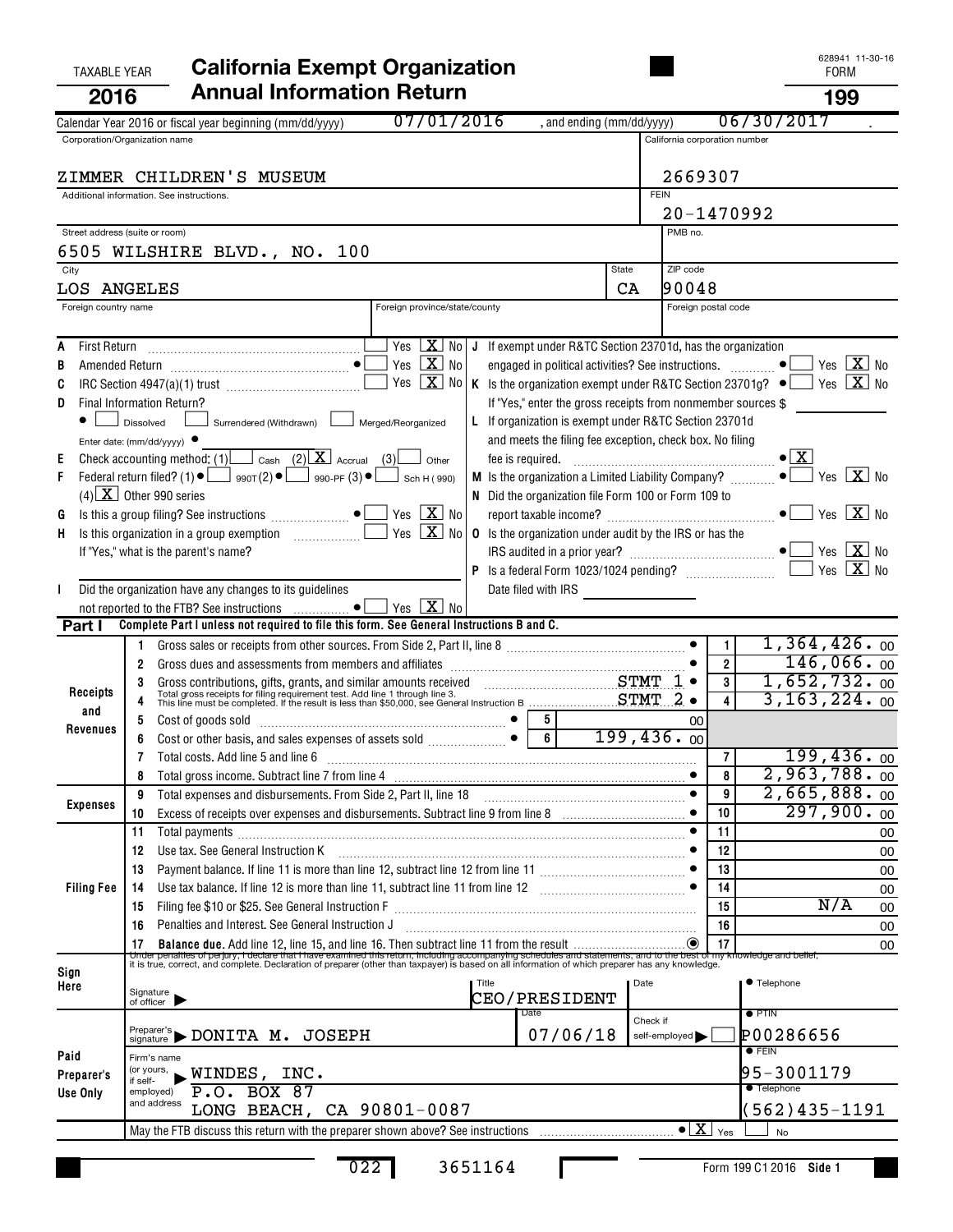#### ZIMMER CHILDREN'S MUSEUM 20-1470992

**Organizations with gross receipts of more than \$50,000 and private foundations regardless of amount of gross receipts - complete Part II or furnish substitute information. Part II**

628951 11-30-16

|                           | 1.           | Gross sales or receipts from all business activities. See instructions [11] contains the sales or receipts from all business activities. See instructions [11] [12] contains a set of the sales or receipts from all business |                                                                                                                                                                     |                                      |                                         | 1.             | 421, 484.00                              |
|---------------------------|--------------|-------------------------------------------------------------------------------------------------------------------------------------------------------------------------------------------------------------------------------|---------------------------------------------------------------------------------------------------------------------------------------------------------------------|--------------------------------------|-----------------------------------------|----------------|------------------------------------------|
|                           | $\mathbf{2}$ |                                                                                                                                                                                                                               |                                                                                                                                                                     |                                      |                                         | $\overline{2}$ | 13,507.00                                |
|                           | 3            | Dividends                                                                                                                                                                                                                     |                                                                                                                                                                     |                                      |                                         | 3              | 00                                       |
| Receipts                  | 4            | Gross rents                                                                                                                                                                                                                   |                                                                                                                                                                     |                                      |                                         | 4              | 00                                       |
| from                      | 5            |                                                                                                                                                                                                                               |                                                                                                                                                                     |                                      |                                         | 5              | 00                                       |
| <b>Other</b>              | 6            |                                                                                                                                                                                                                               |                                                                                                                                                                     |                                      | $\bullet$                               | 6              | 199,666.00                               |
| <b>Sources</b>            | 7            | Other income                                                                                                                                                                                                                  | SEE STATEMENT 4                                                                                                                                                     |                                      | $\bullet$                               | $\overline{7}$ | 729,769.00                               |
|                           | 8            | Total gross sales or receipts from other sources. Add line 1 through line 7. Enter here and on Side 1, Part I, line 1                                                                                                         |                                                                                                                                                                     |                                      |                                         | 8              | 1,364,426.00                             |
|                           | 9            | Contributions, gifts, grants, and similar amounts paid manufactured contractions are contributions, and similar                                                                                                               |                                                                                                                                                                     |                                      |                                         | 9              | 00                                       |
|                           | 10           |                                                                                                                                                                                                                               |                                                                                                                                                                     |                                      |                                         | 10             | 00                                       |
|                           | 11           |                                                                                                                                                                                                                               |                                                                                                                                                                     |                                      | $\bullet$                               | 11             | 285, 320.00                              |
|                           |              |                                                                                                                                                                                                                               |                                                                                                                                                                     |                                      |                                         | 12             | $1,109,571.$ 00                          |
| <b>Expenses</b>           |              |                                                                                                                                                                                                                               |                                                                                                                                                                     |                                      |                                         | 13             | 00                                       |
| and                       | 14           |                                                                                                                                                                                                                               |                                                                                                                                                                     |                                      |                                         | 14             | 91,029.00                                |
| Disburse-                 |              |                                                                                                                                                                                                                               |                                                                                                                                                                     |                                      |                                         | 15             | 157,833.00                               |
| ments                     | 16           |                                                                                                                                                                                                                               |                                                                                                                                                                     |                                      |                                         | 16             | 55,317.00                                |
|                           | 17           |                                                                                                                                                                                                                               |                                                                                                                                                                     |                                      |                                         | 17             | 966, 818.00                              |
|                           |              | 18 Total expenses and disbursements. Add line 9 through line 17. Enter here and on Side 1, Part I, line 9                                                                                                                     |                                                                                                                                                                     |                                      |                                         | 18             | 2,665,888.00                             |
| <b>Schedule L</b>         |              | <b>Balance Sheet</b>                                                                                                                                                                                                          |                                                                                                                                                                     | Beginning of taxable year            |                                         |                | End of taxable year                      |
| Assets                    |              |                                                                                                                                                                                                                               | (a)                                                                                                                                                                 | (b)                                  | (c)                                     |                | (d)                                      |
| 1 Cash                    |              |                                                                                                                                                                                                                               |                                                                                                                                                                     | 13,565.                              |                                         |                | 189, 121.<br>$\bullet$                   |
|                           |              |                                                                                                                                                                                                                               |                                                                                                                                                                     |                                      |                                         |                | $\bullet$                                |
|                           |              |                                                                                                                                                                                                                               |                                                                                                                                                                     |                                      |                                         |                | $\bullet$                                |
| 4                         |              |                                                                                                                                                                                                                               |                                                                                                                                                                     |                                      |                                         |                | $\bullet$                                |
|                           |              | 5 Federal and state government obligations                                                                                                                                                                                    |                                                                                                                                                                     |                                      |                                         |                | $\bullet$                                |
|                           |              | Investments in other bonds                                                                                                                                                                                                    |                                                                                                                                                                     |                                      |                                         |                | $\bullet$                                |
| 7                         |              |                                                                                                                                                                                                                               |                                                                                                                                                                     |                                      |                                         |                | $\bullet$                                |
|                           |              |                                                                                                                                                                                                                               |                                                                                                                                                                     |                                      |                                         |                | $\bullet$                                |
| 9                         |              |                                                                                                                                                                                                                               |                                                                                                                                                                     | 512, 154.                            |                                         |                | 454, 312.<br>$\bullet$                   |
|                           |              |                                                                                                                                                                                                                               | 778, 283.                                                                                                                                                           |                                      | 800,068.                                |                |                                          |
|                           |              | <b>b</b> Less accumulated depreciation                                                                                                                                                                                        | 609, 411.                                                                                                                                                           | 168,872.                             | 664, 727.                               |                | 135, 341.                                |
| 11 Land                   |              | <u> Albuminista Albuminista A</u>                                                                                                                                                                                             |                                                                                                                                                                     |                                      |                                         |                | $\bullet$                                |
|                           |              |                                                                                                                                                                                                                               |                                                                                                                                                                     | 190, 413.                            |                                         |                | 344, 145.<br>$\bullet$                   |
|                           |              |                                                                                                                                                                                                                               |                                                                                                                                                                     | 885,004.                             |                                         |                | 1,122,919.                               |
| Liabilities and net worth |              |                                                                                                                                                                                                                               |                                                                                                                                                                     |                                      |                                         |                |                                          |
|                           |              |                                                                                                                                                                                                                               |                                                                                                                                                                     | 85,280.                              |                                         |                | 106, 181.<br>$\bullet$                   |
|                           |              | 15 Contributions, gifts, or grants payable                                                                                                                                                                                    |                                                                                                                                                                     |                                      |                                         |                | $\bullet$                                |
|                           |              | <b>16</b> Bonds and notes payable                                                                                                                                                                                             |                                                                                                                                                                     |                                      |                                         |                | $\bullet$                                |
| 17                        |              |                                                                                                                                                                                                                               |                                                                                                                                                                     |                                      |                                         |                | ٠                                        |
|                           |              | 18 Other liabilities STMT 9                                                                                                                                                                                                   |                                                                                                                                                                     | 268,059.                             |                                         |                | 139, 258.                                |
|                           |              | <b>19</b> Capital stock or principal fund<br>$\cdots$                                                                                                                                                                         |                                                                                                                                                                     |                                      |                                         |                | $\bullet$                                |
|                           |              | 20 Paid-in or capital surplus. Attach reconciliation                                                                                                                                                                          |                                                                                                                                                                     |                                      |                                         |                | $\bullet$                                |
| 21                        |              | Retained earnings or income fund                                                                                                                                                                                              |                                                                                                                                                                     | 531,665.                             |                                         |                | $\frac{877,480}{1,122,919}$<br>$\bullet$ |
|                           |              | 22 Total liabilities and net worth                                                                                                                                                                                            |                                                                                                                                                                     | 885,004.                             |                                         |                |                                          |
| <b>Schedule M-1</b>       |              |                                                                                                                                                                                                                               | Reconciliation of income per books with income per return<br>Do not complete this schedule if the amount on Schedule L, line 13, column (d), is less than \$50,000. |                                      |                                         |                |                                          |
|                           |              |                                                                                                                                                                                                                               | 345,815.<br>$\bullet$                                                                                                                                               | 7 Income recorded on books this year |                                         |                |                                          |
|                           |              |                                                                                                                                                                                                                               | $\bullet$                                                                                                                                                           |                                      | not included in this return. STMT 10    |                | 47,915.<br>$\bullet$                     |
| 3                         |              | Excess of capital losses over capital gains                                                                                                                                                                                   | $\bullet$                                                                                                                                                           |                                      | 8 Deductions in this return not charged |                |                                          |
| 4                         |              | Income not recorded on books this year                                                                                                                                                                                        | $\bullet$                                                                                                                                                           |                                      | against book income this year           |                | $\bullet$                                |
|                           |              | 5 Expenses recorded on books this year not                                                                                                                                                                                    |                                                                                                                                                                     | 9 Total. Add line 7 and line 8       |                                         |                | 47,915.                                  |
|                           |              | deducted in this return                                                                                                                                                                                                       | $\bullet$                                                                                                                                                           | 10 Net income per return.            |                                         |                |                                          |

**6** Total. Add line 1 through line 5

**Side 2** Form 199 C1 2016

022 3652164

Subtract line 9 from line 6 345,815. 297,900.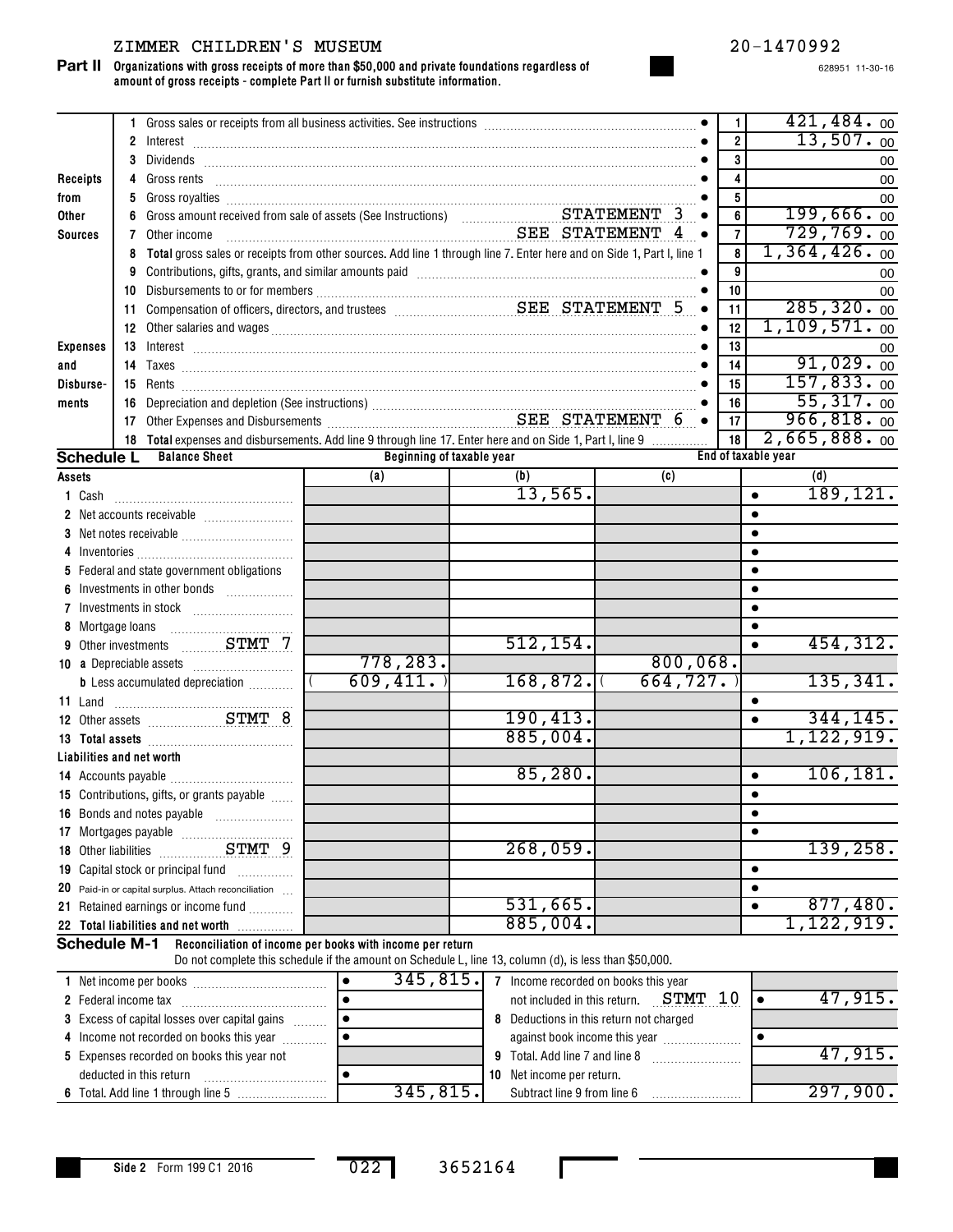| ZIMMER CHILDREN'S MUSEUM |  |  |  |  |  |
|--------------------------|--|--|--|--|--|
|--------------------------|--|--|--|--|--|

| <b>FORM 199</b><br>INCLUDED ON PART I, LINE 3                     |                                                                          | STATEMENT 1           |               |  |
|-------------------------------------------------------------------|--------------------------------------------------------------------------|-----------------------|---------------|--|
| CONTRIBUTOR'S NAME CONTRIBUTOR'S ADDRESS                          |                                                                          | DATE OF<br>$\tt GIFT$ | <b>AMOUNT</b> |  |
| AARON ROSENBERG AND DANNY 540 S. ROSSMORE AVE. LOS<br><b>ROSE</b> | ANGELES, CA 90020                                                        |                       | 8,000.        |  |
| ALLISON WRIGHT AND ANDY 13225 OLD OAK LANE LOS<br>KAPLAN          | ANGELES, CA 90049                                                        |                       | 15,250.       |  |
| AMBLIN PARTNERS                                                   | 100 UNIVERSAL CITY PLAZA,<br>BLDG. 5121 UNIVERSAL CITY, CA<br>91608      |                       | 5,000.        |  |
| AMC NETWORKS                                                      | 11 PENN PLAZA, 15TH FLOOR NEW<br>YORK, NY 10001                          |                       | 5,000.        |  |
| AMY AND MARK KESTENBAUM                                           | 513 N. ARDEN DR. BEVERLY<br>HILLS, CA 90210                              |                       | 6,000.        |  |
| ANNETTE AND LEONARD<br>SHAPIRO                                    | 10800 WILSHIRE BLVD., APT.<br>2102 LOS ANGELES, CA 90024                 |                       | 5,000.        |  |
| BENTO BOX ENTERTAINMENT                                           | 5161 LANKERSHIM BLVD. NORTH<br>HOLLYWOOD, CA 91601                       |                       | 5,100.        |  |
| BET NETWORKS                                                      | 10635 SANTA MONICA BLVD., 2ND<br>FLOOR LOS ANGELES, CA 90025             |                       | 10,000.       |  |
| CAA                                                               | 2000 AVENUE OF THE STARS LOS<br>ANGELES, CA 90067                        |                       | 5,000.        |  |
| CAPITAL GROUP                                                     | 400 S. HOPE ST. LOS ANGELES,<br>CA 90071                                 |                       | 5,000.        |  |
| <b>CBS</b>                                                        | 7800 BEVERLY BOULEVARD LOS<br>ANGELES, CA 90036                          |                       | 10,000.       |  |
| CHARLOTTE AND GARY<br><b>GILBERT</b>                              | 8936 THRASHER AVE. LOS<br>ANGELES, CA 90069                              |                       | 15,000.       |  |
| CHOIWAN AND DAVID ESSEY                                           | 2770 MANNING AVE. LOS ANGELES,<br>CA 90064                               |                       | 9,000.        |  |
| SANTA MONICA                                                      | COMMUNITY CORPORATION OF 1423 2ND ST., SUITE B SANTA<br>MONICA, CA 90401 |                       | 12,700.       |  |
| COURTNEY MIZEL                                                    | 9301 SAWYER ST. LOS ANGELES,<br>CA 90035                                 |                       | 8,500.        |  |

}}}}}}}}}}}}}}}}}}}}}}}} }}}}}}}}}}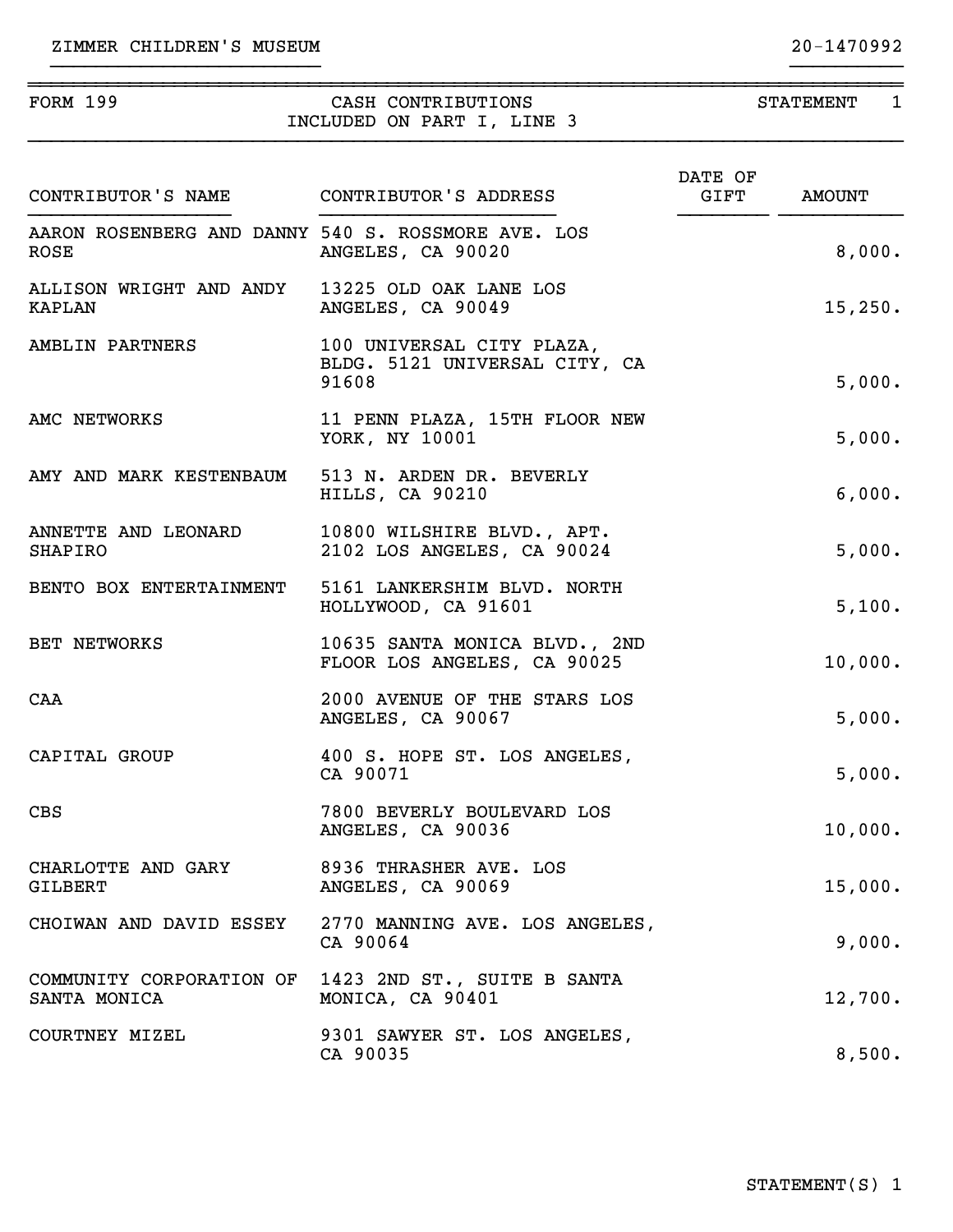| ZIMMER CHILDREN'S MUSEUM                         | 20-1470992                                                                          |         |
|--------------------------------------------------|-------------------------------------------------------------------------------------|---------|
| CREATION STANDS                                  | 217 S. KENWOOD ST. GLENDALE,<br>CA 91205                                            | 13,375. |
|                                                  | DARREN STAR PRODUCTIONS 6505 WILSHIRE BOULEVARD, SUITE<br>100 LOS ANGELES, CA 90048 | 5,000.  |
| DEBMAR/MERCURY, LLC                              | 225 SANTA MONICA BLVD., 8TH<br>FLOOR SANTA MONICA, CA 90401                         | 10,000. |
| DIANNA LAU AND KEVIN<br><b>BEGGS</b>             | 2700 COLORADO AVE., SUITE 200<br>SANTA MONICA, CA 90404                             | 5,323.  |
| <b>ESTHER NETTER</b>                             | 133 S. REXFORD DR., APT. 301<br>BEVERLY HILLS, CA 90212                             | 8,485.  |
| FIRST 5 LA                                       | 750 N. ALAMEDA ST., SUITE 300<br>LOS ANGELES, CA 90012                              | 5,000.  |
| GARA AND JASON POST                              | 8149 SANTA MONICA BLVD. #298<br>LOS ANGELES, CA 90046                               | 5,000.  |
| HAERAN AND DAVID ZEDECK 536 S. WESTGATE AVE. LOS | ANGELES, CA 90049                                                                   | 5,120.  |
| HASBRO, INC.                                     | 1027 NEWPORT AVE. PAWTUCKET,<br>RI 02861                                            | 25,000. |
| HBO                                              | 2500 BROADWAY, SUITE 400 SANTA<br>MONICA, CA 90404                                  | 10,000. |
| HEIDI AND JON MONKARSH                           | 181 N. CARMELINA AVE. LOS<br>ANGELES, CA 90049                                      | 6,050.  |
| <b>JAIME AND ANDREW</b><br>SCHWARTZBERG          | 1041 RAVOLI DR. PACIFIC<br>PALISADES, CA 90272                                      | 10,000. |
| <b>ROSS</b>                                      | JANNELLE AND BENYAMIN 246 LORRAINE BLVD LOS ANGELES,<br>CA 90004                    | 6,000.  |
| JEAN AND JERRY FRIEDMAN                          | 807 N. ELM DR. BEVERLY HILLS,<br>CA 90210                                           | 9,000.  |
| <b>JEAN COHEN</b>                                | 13534 LUCCA DR. PACIFIC<br>PALISADES, CA 90272                                      | 25,000. |
|                                                  | JENNA AND JASON GROSFELD 363 COPA DE ORO LOS ANGELES,<br>CA 90077                   | 20,000. |
| JENNIFER AND CARL FREED 1020 CHANTILLY ROAD LOS  | ANGELES, CA 90077                                                                   | 32,620. |
|                                                  | JENNIFER AND CURTIS COHEN 204 S. PECK DR. BEVERLY HILLS,<br>CA 90212                | 5,850.  |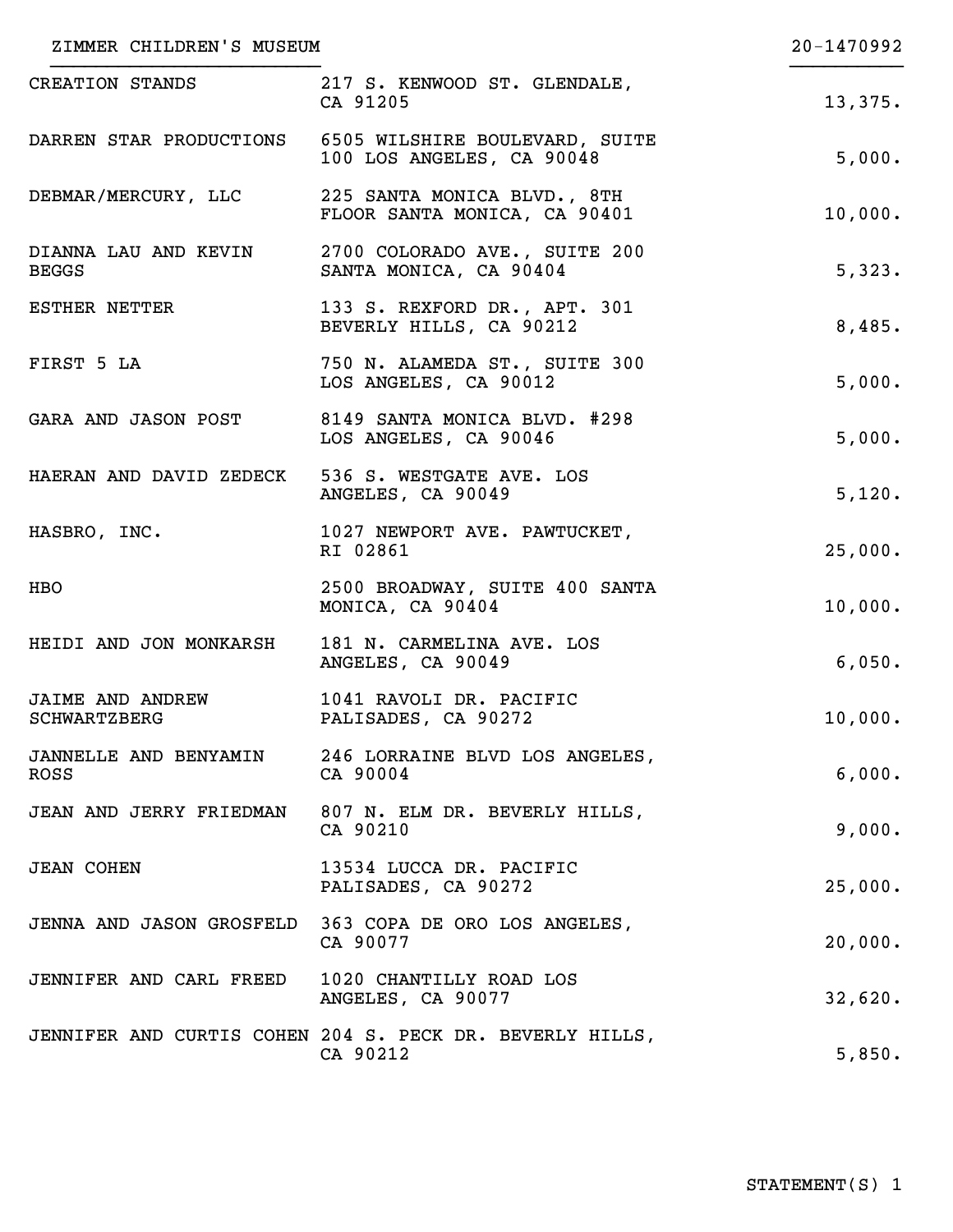| ZIMMER CHILDREN'S MUSEUM             | 20-1470992                                                                                                   |         |
|--------------------------------------|--------------------------------------------------------------------------------------------------------------|---------|
| JENNIFER SIMCHOWITZ                  | 420 LORING AVE. LOS ANGELES,<br>CA 90024                                                                     | 15,000. |
| JUDY AND ARYEH GOLDBERG              | 2200 S. CANFIELD AVE. LOS<br>ANGELES, CA 90034                                                               | 6,500.  |
| KATE CAPSHAW AND STEVEN<br>SPIELBERG | C/O GONRING, SPAHN &<br>ASSOCIATES, INC. 100 UNIVERSAL<br>PLAZA, BLDG. 5121 UNIVER                           | 5,000.  |
|                                      | KISSICK FAMILY FOUNDATION C/O WISHNOW, ROSS, WARSAVSKY &<br>CO., 16130 VENTURA BLVD. #320<br>ENCINO, CA 9143 | 10,000. |
| <b>LAWRENCE BRAUN</b>                | SHEPPARD, MULLIN, RICHTER &<br>HAMPTON LLP, 333 S. HOPE ST.<br>43RD FLOOR LOS ANGE                           | 53,750. |
| INC.                                 | LEO ROSNER FOUNDATION, 6 WESTWAY WHITE PLAINS, NY<br>10605                                                   | 15,000. |
| LEO S. GUTHMAN FUND                  | 70 EAST LAKE STREET, SUITE<br>1120 CHICAGO, IL 60601                                                         | 10,000. |
| RAY                                  | LINDA GACH RAY AND STEVE 301 S. MCCARTY DR. BEVERLY<br>HILLS, CA 90212                                       | 11,000. |
| LIONSGATE                            | 2700 COLORADO AVE., SUITE 200<br>SANTA MONICA, CA 90404                                                      | 5,000.  |
|                                      | LIZZIE AND JONATHAN HONIG 5825 WINDSOR CT. BOCA RATON,<br>FL 33496                                           | 5,000.  |
|                                      | LON V. SMITH FOUNDATION 9440 SANTA MONICA BLVD., SUITE<br>300 BEVERLY HILLS, CA 90210                        | 20,000. |
| LYNN AND LES BIDER                   | 1017 N. ROXBURY DR. BEVERLY<br>HILLS, CA 90210                                                               | 5,000.  |
| MARILYN BROWN                        | 623 COMSTOCK AVE. LOS ANGELES,<br>CA 90024                                                                   | 6,000.  |
| MAY AND RICHARD ZIMAN                | REXFORD INDUSTRIAL REALTY,<br>INC., 11620 WILSHIRE BLVD.,<br>SUITE 1000 LOS ANGELE                           | 5,000.  |
| SONNY WARD                           | MICHAEL LOMBARDO AND 418 S. JUNE ST. LOS ANGELES,<br>CA 90020                                                | 10,000. |
| MINDY AND ANDY MEYERS                | 1764 CLASSIC ROSE COURT<br>WESTLAKE VILLAGE, CA 91362                                                        | 8,000.  |
|                                      | MYMAN GREENSPAN FINEMAN 11601 WILSHIRE BLVD., SUITE<br>FOX ROSENBERG & LIGHT LLP 2200 LOS ANGELES, CA 90025  | 10,000. |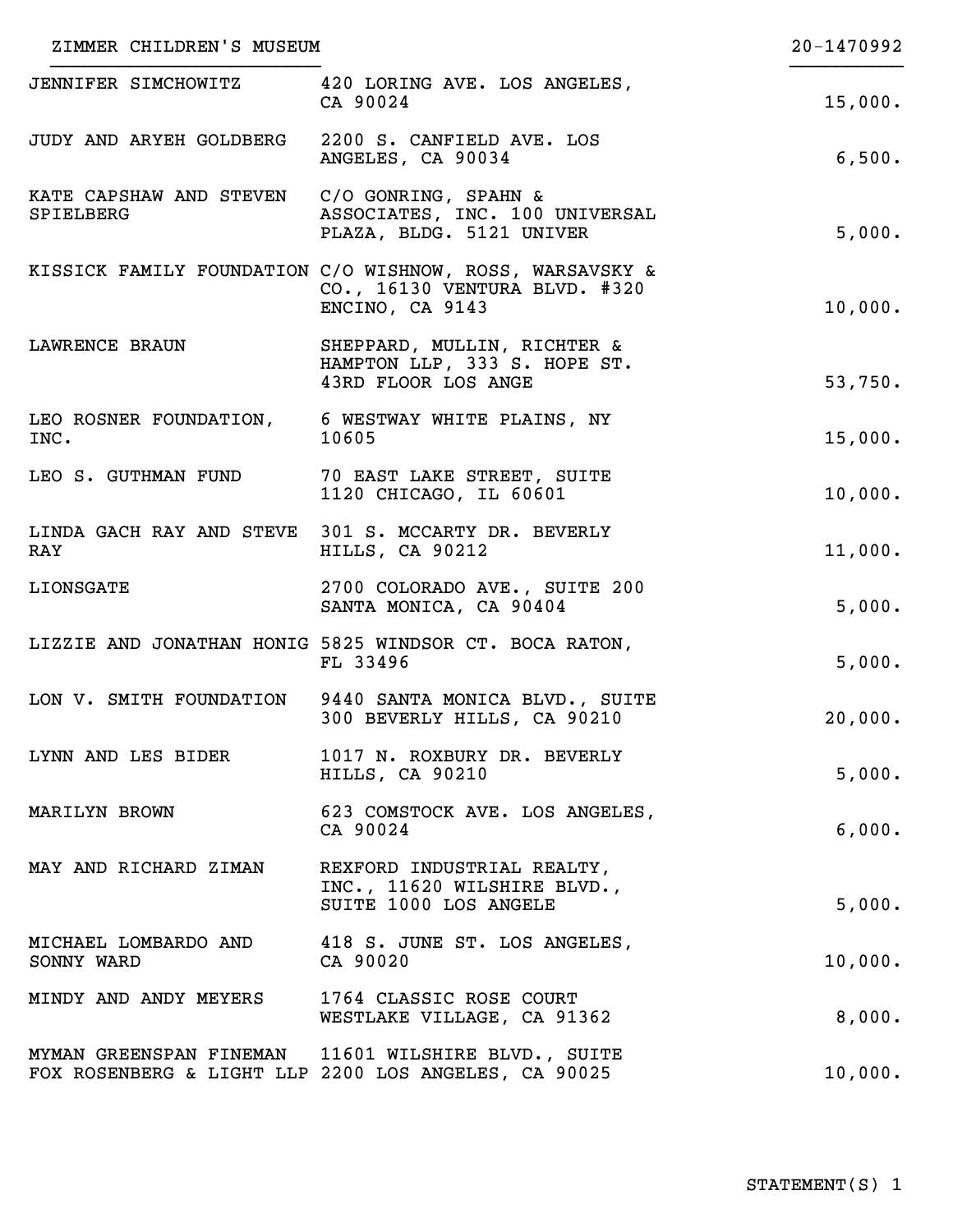| ZIMMER CHILDREN'S MUSEUM              | 20-1470992                                                                                  |          |
|---------------------------------------|---------------------------------------------------------------------------------------------|----------|
|                                       | NADINA AND FERNANDO SZEW 10877 WILSHIRE BLVD., 10TH<br>FLOOR LOS ANGELES, CA 90024          | 7,635.   |
| NETFLIX                               | 345 MAPLE DR., SUITE 300<br>BEVERLY HILLS, CA 90210                                         | 10,000.  |
| PATRICE COURTABAN                     | 8733 SUNSET BLVD., SUITE 202<br>WEST HOLLYWOOD, CA 90069                                    | 5,000.   |
| PAUL ATTANASIO                        | 236 ADELAIDE DR. SANTA MONICA,<br>CA 90402                                                  | 5,000.   |
|                                       | PEGGY AND STEPHEN DAVIS 532 S. LUCERNE BLVD. LOS<br>ANGELES, CA 90010                       | 7,500.   |
| BRANDEN WILLIAMS HILLS, CA 90210      | RAYNI ROMITO WILLIAMS AND 50 N. CANON DRIVE BEVERLY                                         | 26,500.  |
|                                       | RESNICK FAMILY 11444 W. OLYMPIC BLVD., 10TH<br>FOUNDATION, INC. FLOOR LOS ANGELES, CA 90064 | 10,000.  |
| ROSENTHAL FAMILY<br>FOUNDATION        | 400 S. BEVERLY DR., SUITE 420<br>BEVERLY HILLS, CA 90212                                    | 100,000. |
| ROY KAUFMAN                           | 6505 WILSHIRE BOULEVARD, SUITE<br>100 LOS ANGELES, CA 90048                                 | 41,270.  |
| RUTH/ALLEN ZIEGLER<br>FOUNDATION      | 15760 VENTURA BLVD., SUITE 801<br>ENCINO, CA 91436                                          | 7,500.   |
| SALLY AND DICK LIPPIN                 | 596 N. TIGERTAIL ROAD LOS<br>ANGELES, CA 90049                                              | 107,500. |
|                                       | SAMANTHA AND COLIN HANKS 9100 WILSHIRE BLVD., SUITE<br>1000W BEVERLY HILLS, CA 90212        | 6, 268.  |
| <b>MARK BURG</b>                      | SHAINAZ DONNELLY BURG AND 14050 AUBREY ROAD BEVERLY<br>HILLS, CA 90210                      | 7,080.   |
|                                       | SHARON AND AMOS MERON 384 DELFERN DR. LOS ANGELES,<br>CA 90077                              | 5,000.   |
| SHERYL AND JEFFREY<br><b>WACHTEL</b>  | 11900 BRIARVALE LN. STUDIO<br>CITY, CA 91604                                                | 7,050.   |
| FOUNDATION                            | SIDNEY KOHL FAMILY 340 ROYAL POINCIANA WAY, SUITE<br>305 PALM BEACH, FL 33480               | 30,870.  |
|                                       | SILTON FAMILY FOUNDATION 972 HILGARD AVE. PH1 LOS<br>ANGELES, CA 90024                      | 10,000.  |
| SONY PICTURES<br><b>ENTERTAINMENT</b> | 10202 W. WASHINGTON BLVD.<br>CULVER CITY, CA 90232                                          | 15,000.  |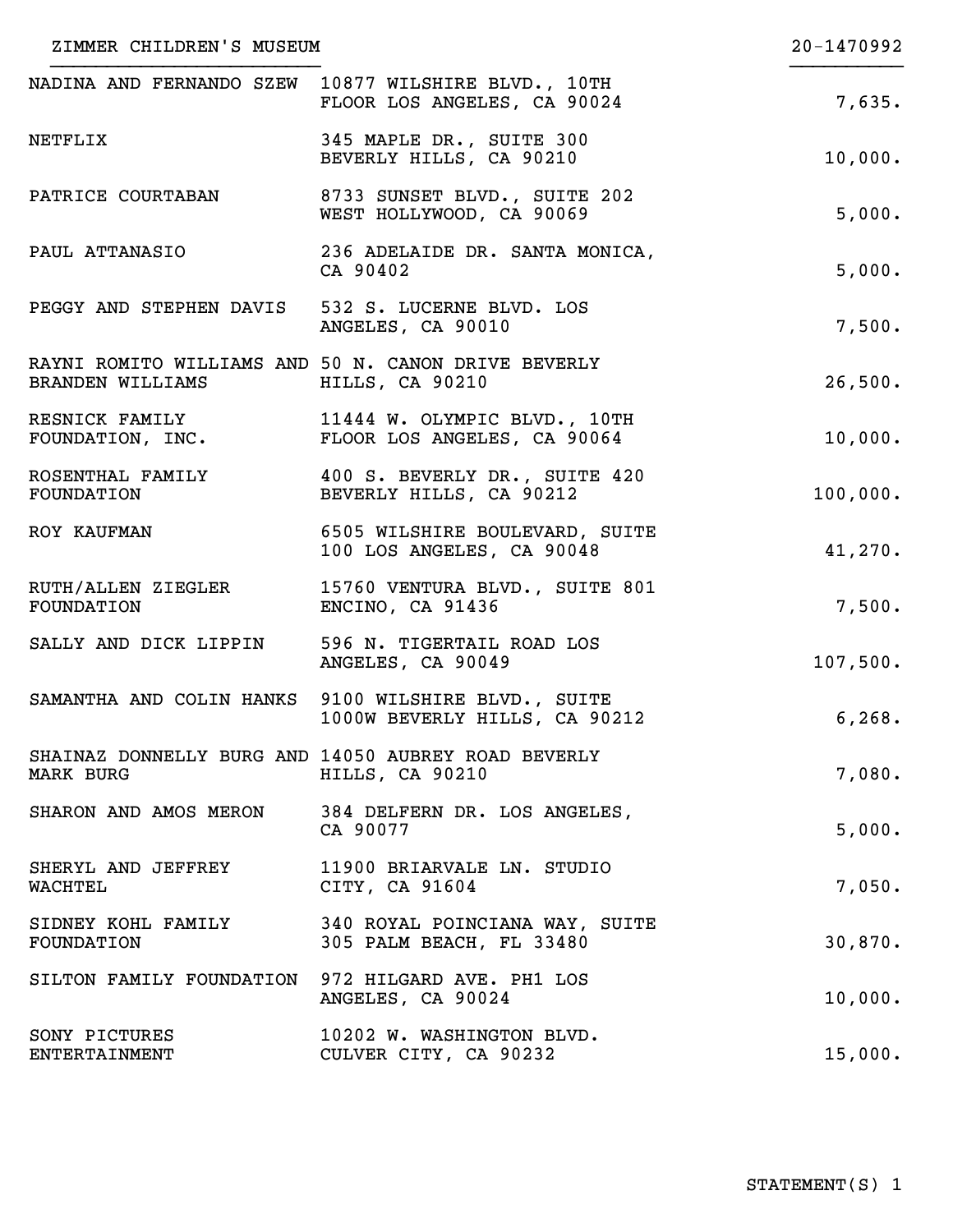| ZIMMER CHILDREN'S MUSEUM                                                                  |                                                                                       | 20-1470992 |
|-------------------------------------------------------------------------------------------|---------------------------------------------------------------------------------------|------------|
| SPIN MASTER CORP.                                                                         | 121 BLOOR STREET EAST TORONTO,<br>ONTARIO, CANADA M4W 3M5                             | 10,500.    |
| MANDELBAUM                                                                                | STEVE BYRNES AND JAMES C. 1925 CENTURY PARK EAST, 22ND<br>FLOOR LOS ANGELES, CA 90067 | 12,500.    |
| SUSAN AND AARON AMSTER                                                                    | 16029 SKYTOP RD. ENCINO, CA<br>91436                                                  | 11,000.    |
| SUSAN OKUM                                                                                | 10102 EMPYREAN WAY #102 LOS<br>ANGELES, CA 90067                                      | 7,500.     |
| SYDNEY HOLLAND                                                                            | 14047 AUBREY ROAD BEVERLY<br>HILLS, CA 90210                                          | 6,815.     |
| THE DERFNER FOUNDATION                                                                    | 530 E. 76TH ST., SUITE 27E NEW<br>YORK, NY 10021                                      | 75,000.    |
| THE GERSH AGENCY                                                                          | 9465 WILSHIRE BLVD., 6TH FLOOR<br>BEVERLY HILLS, CA 90212                             | 5,000.     |
| THE GREEN FOUNDATION                                                                      | 225 S. LAKE AVE., SUITE 1410<br>PASADENA, CA 91101                                    | 35,000.    |
| THE HERZER FOUNDATION                                                                     | C/O SCHUR & SUGARMAN, CPA'S,<br>A.P.C. 11845 W. OLYMPIC BLVD.<br>#1125W LOS ANGELE    | 5,000.     |
| THE JEWISH FEDERATION OF 6505 WILSHIRE BLVD. LOS<br>GREATER LOS ANGELES ANGELES, CA 90048 |                                                                                       | 102,632.   |
| THE MARILYN AND JEFFREY C/O GONRING, SPAHN &                                              | KATZENBERG FOUNDATION ASSOCIATES, INC. 100 UNIVERSAL<br>PLAZA, BLDG. 5121 UNIVER      | 5,000.     |
| THE MARK E. POLLACK<br>FOUNDATION                                                         | 2700 NEILSON WAY #1727 SANTA<br>MONICA, CA 90405                                      | 5,000.     |
| THE RALPH M. PARSONS<br>FOUNDATION                                                        | 888 W 6TH ST, SUITE 700 LOS<br>ANGELES, CA 90017                                      | 50,000.    |
| GILBERT FOUNDATION                                                                        | THE ROSALINDE AND ARTHUR 2730 WILSHIRE BLVD., SUITE 301<br>SANTA MONICA, CA 90403     | 25,000.    |
| TIKUN OLAM FOUNDATION                                                                     | 6505 WILSHIRE BLVD., SUITE<br>1200 LOS ANGELES, CA 90048                              | 20,000.    |
| TWENTIETH CENTURY FOX                                                                     | 10201 WEST PICO BLVD.,<br>BUILDING 78 ROOM 1 LOS<br>ANGELES, CA 90035                 | 5,000.     |
| UNIVERSAL MUSIC GROUP                                                                     | 1755 BROADWAY NEW YORK, NY<br>10019                                                   | 10,000.    |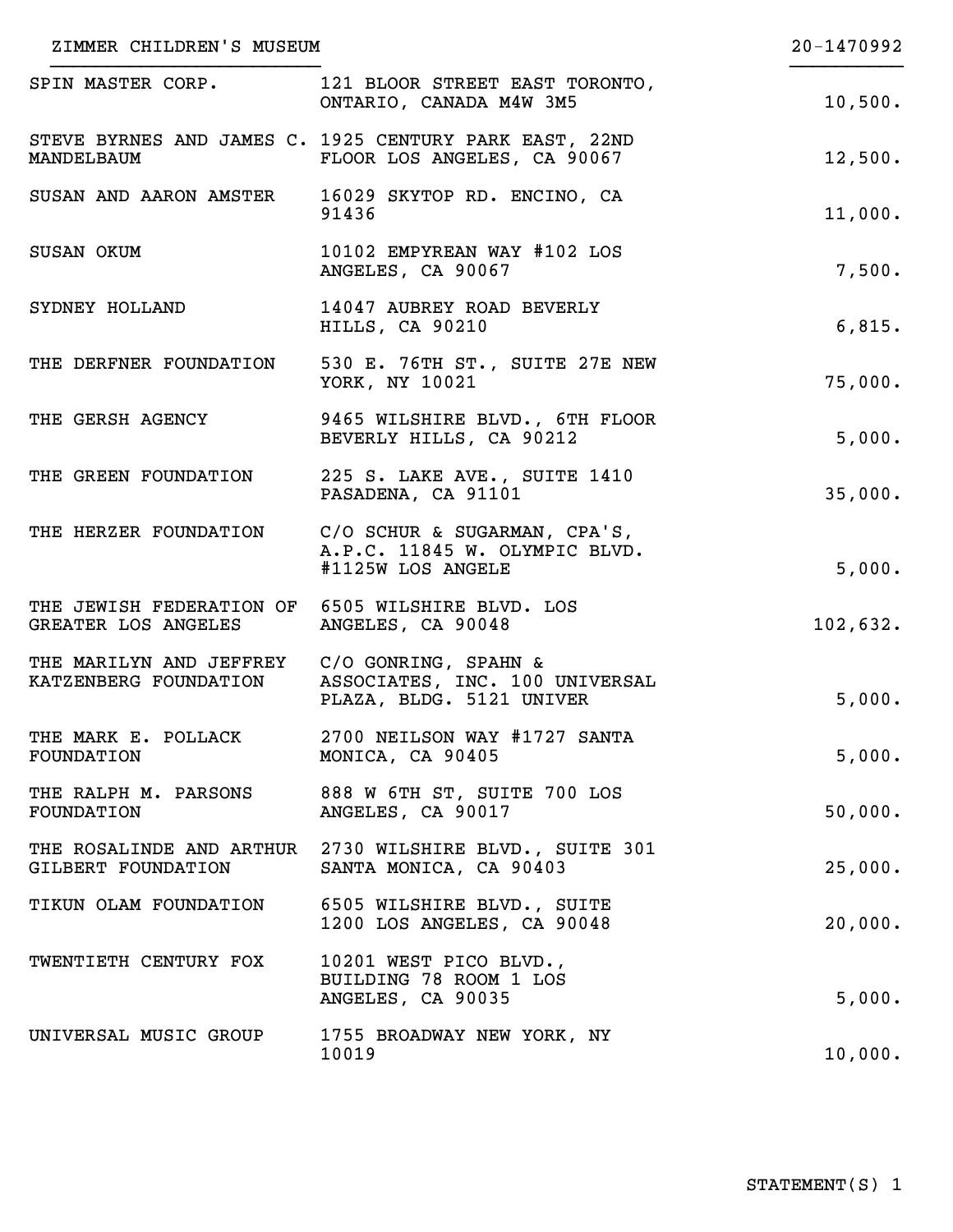| ZIMMER CHILDREN'S MUSEUM                                            |                                                                           | 20-1470992 |
|---------------------------------------------------------------------|---------------------------------------------------------------------------|------------|
| <b>UPPABABY</b>                                                     | C/O MONAHAN PRODUCTS, LLC, 60<br>SHARP STREET STE. 3 HINGHAM,<br>MA 02043 | 6,000.     |
|                                                                     | VANESSA AND DARRYL FRANK 11677 VALLEYCREST ROAD STUDIO<br>CITY, CA 91604  | 11, 250.   |
| WME ENTERTAINMENT                                                   | 9601 WILSHIRE BLVD., 3RD FLOOR<br>BEVERLY HILLS, CA 90210                 | 5,000.     |
| YAEL AND SCOOTER BRAUN 755 N. BONHILL ROAD LOS                      | ANGELES, CA 90049                                                         | 7,500.     |
| LOS ANGELES COUNTY BOARD 866 KENNETH HAHN HALL OF<br>OF SUPERVISORS | ADMINISTRATION, 500 W. TEMPLE<br>ST. LOS ANGELES, CA 9                    | 32,500.    |
| TOTAL INCLUDED ON LINE 3                                            |                                                                           | 1,393,993. |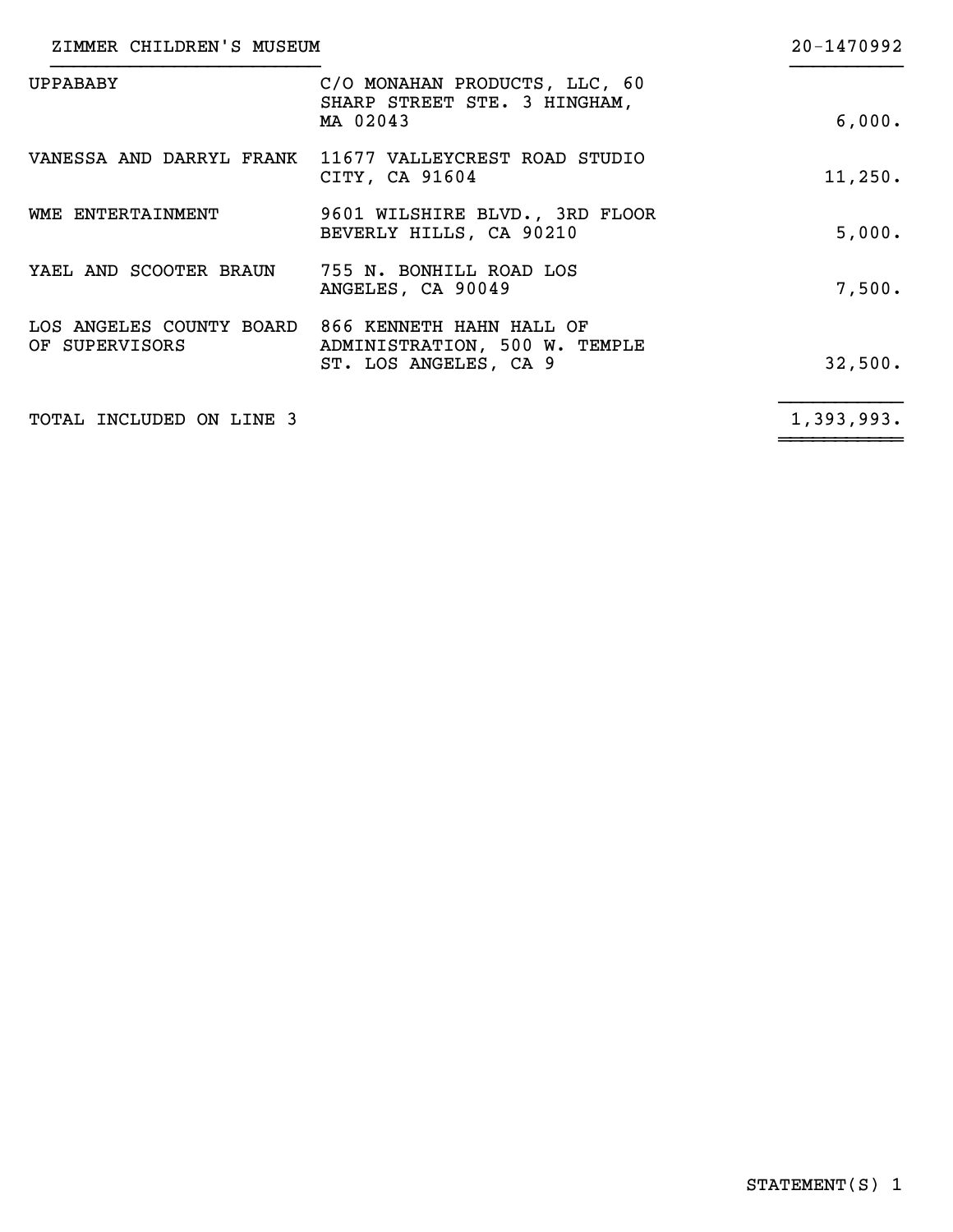| <b>FORM 199</b><br>NONCASH CONTRIBUTIONS<br>INCLUDED ON PART I, LINE 3 | <b>STATEMENT</b><br>2                       |             |
|------------------------------------------------------------------------|---------------------------------------------|-------------|
| CONTRIBUTOR'S NAME                                                     | CONTRIBUTOR'S ADDRESS                       |             |
| JAMIE AND ANDREW SCHWARTZBERG                                          | 1041 RAVOLI DR. PACIFIC PALISADES, CA 90272 |             |
| PROPERTY DESCRIPTION                                                   | DATE OF GIFT TOTAL AMOUNT FMV OF GIFT       |             |
| VACATION PACKAGE                                                       | 10/25/16<br>12,152.                         | 12, 152.    |
| CONTRIBUTOR'S NAME                                                     | CONTRIBUTOR'S ADDRESS                       |             |
| ROBIN BUSS-KAPLAN                                                      | PO BOX 20536 ATLANTA, GA 30320              |             |
| PROPERTY DESCRIPTION                                                   | DATE OF GIFT<br>TOTAL AMOUNT                | FMV OF GIFT |
| AIRLINE TICKETS                                                        | 13,640.<br>02/27/17                         | 13,640.     |
| CONTRIBUTOR'S NAME                                                     | CONTRIBUTOR'S ADDRESS                       |             |
| KRIS STIFFLER                                                          | 5090 KENDRICK CT. SE GRAND RAPIDS, MI 49512 |             |
| PROPERTY DESCRIPTION                                                   | DATE OF GIFT<br>TOTAL AMOUNT                | FMV OF GIFT |
| SCOOTERS AND HELMETS                                                   | 9,695.<br>06/05/17                          | 9,695.      |
| CONTRIBUTOR'S NAME                                                     | CONTRIBUTOR'S ADDRESS                       |             |
| <b>BROOKE MILLER</b>                                                   | 1222 E GRAND AVE. EL SEGUNDO, CA 90245      |             |
| PROPERTY DESCRIPTION                                                   | DATE OF GIFT<br>TOTAL AMOUNT                | FMV OF GIFT |
| BEVERAGES FOR EVENT                                                    | 8,400.<br>04/24/17                          | 8,400.      |

}}}}}}}}}}}}}}}}}}}}}}}} }}}}}}}}}}

TOTAL INCLUDED ON LINE 3

43,887.

}}}}}}}}}}}}}}

~~~~~~~~~~~~~~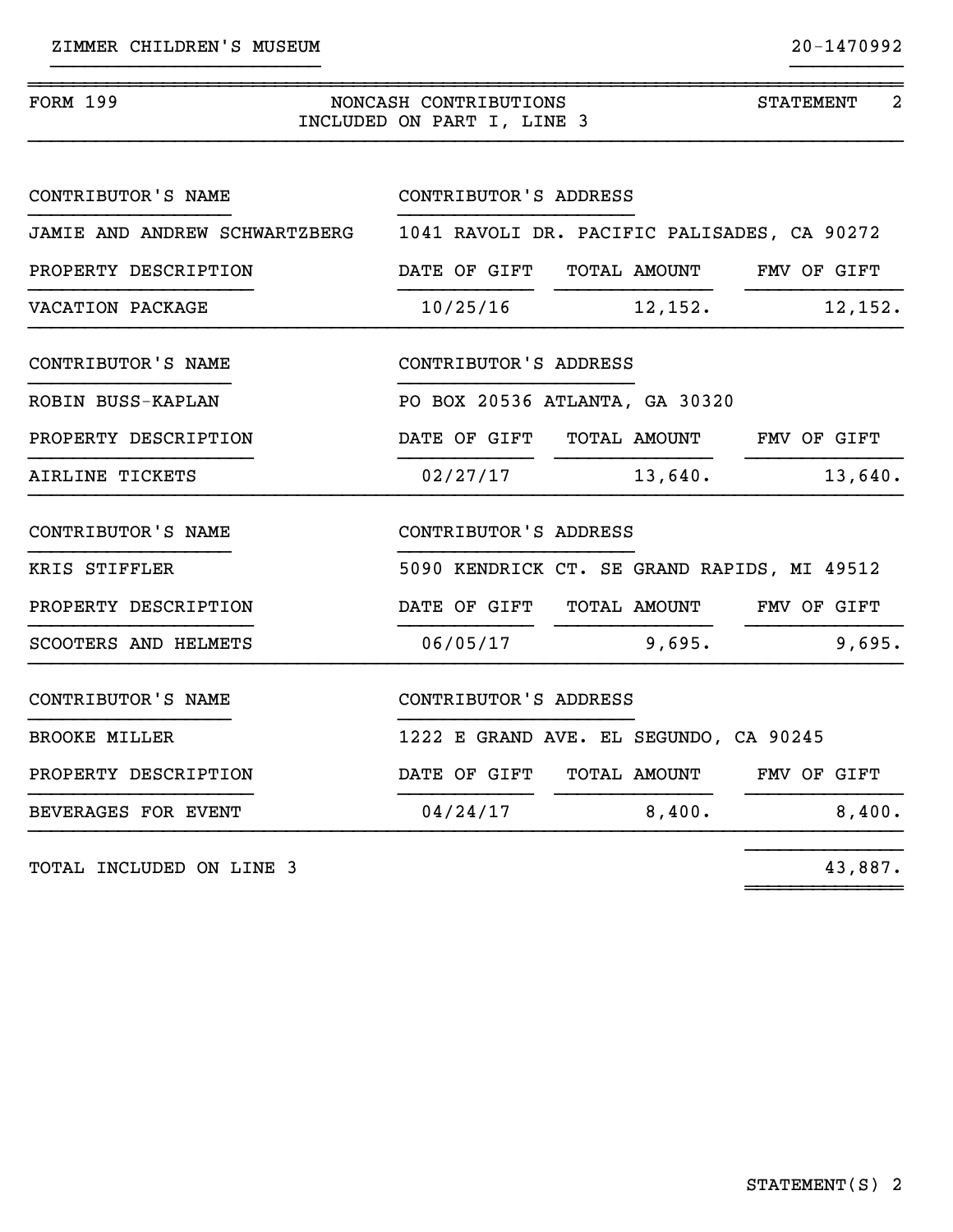| <b>FORM 199</b><br>GROSS AMOUNT FROM SALE OF ASSETS                                                                                                                              |                        |                                |              |                           |    | <b>STATEMENT</b>          | 3                                                            |
|----------------------------------------------------------------------------------------------------------------------------------------------------------------------------------|------------------------|--------------------------------|--------------|---------------------------|----|---------------------------|--------------------------------------------------------------|
| DESCRIPTION                                                                                                                                                                      |                        | <b>DATE</b><br><b>ACQUIRED</b> | DATE<br>SOLD |                           |    | METHOD<br><b>ACQUIRED</b> |                                                              |
| SECURITIES                                                                                                                                                                       |                        |                                |              |                           |    | PURCHASED                 |                                                              |
|                                                                                                                                                                                  | COST OR<br>OTHER BASIS | DEPREC.                        |              | <b>EXPENSE</b><br>OF SALE |    | GROSS<br>SALES PRICE      |                                                              |
|                                                                                                                                                                                  | 199,436.               |                                | 0.           |                           | 0. | 199,666.                  |                                                              |
| TOTAL TO FORM 199, PAGE 2, LN 6                                                                                                                                                  | 199,436.               |                                | 0.           |                           | 0. | 199,666.                  |                                                              |
| <b>FORM 199</b>                                                                                                                                                                  | OTHER INCOME           |                                |              |                           |    | <b>STATEMENT</b>          | 4                                                            |
| DESCRIPTION                                                                                                                                                                      |                        |                                |              |                           |    | <b>AMOUNT</b>             |                                                              |
| <b>MUSEUM ADMISSIONS</b><br><b>CAMP REVENUE</b><br><b>WORKSHOP REVENUE</b><br>ZIMMER A LA CARTE<br>RENTAL INCOME<br><b>GIFT SHOP</b><br><b>FIELD TRIPS</b><br>CHILDREN'S THEATRE |                        |                                |              |                           |    | 228,936.<br>271,447.      | 69,285.<br>68,500.<br>53,662.<br>24,458.<br>9,913.<br>3,568. |
| TOTAL TO FORM 199, PART II, LINE 7                                                                                                                                               |                        |                                |              |                           |    | 729,769.                  |                                                              |

}}}}}}}}}}}}}}}}}}}}}}}} }}}}}}}}}}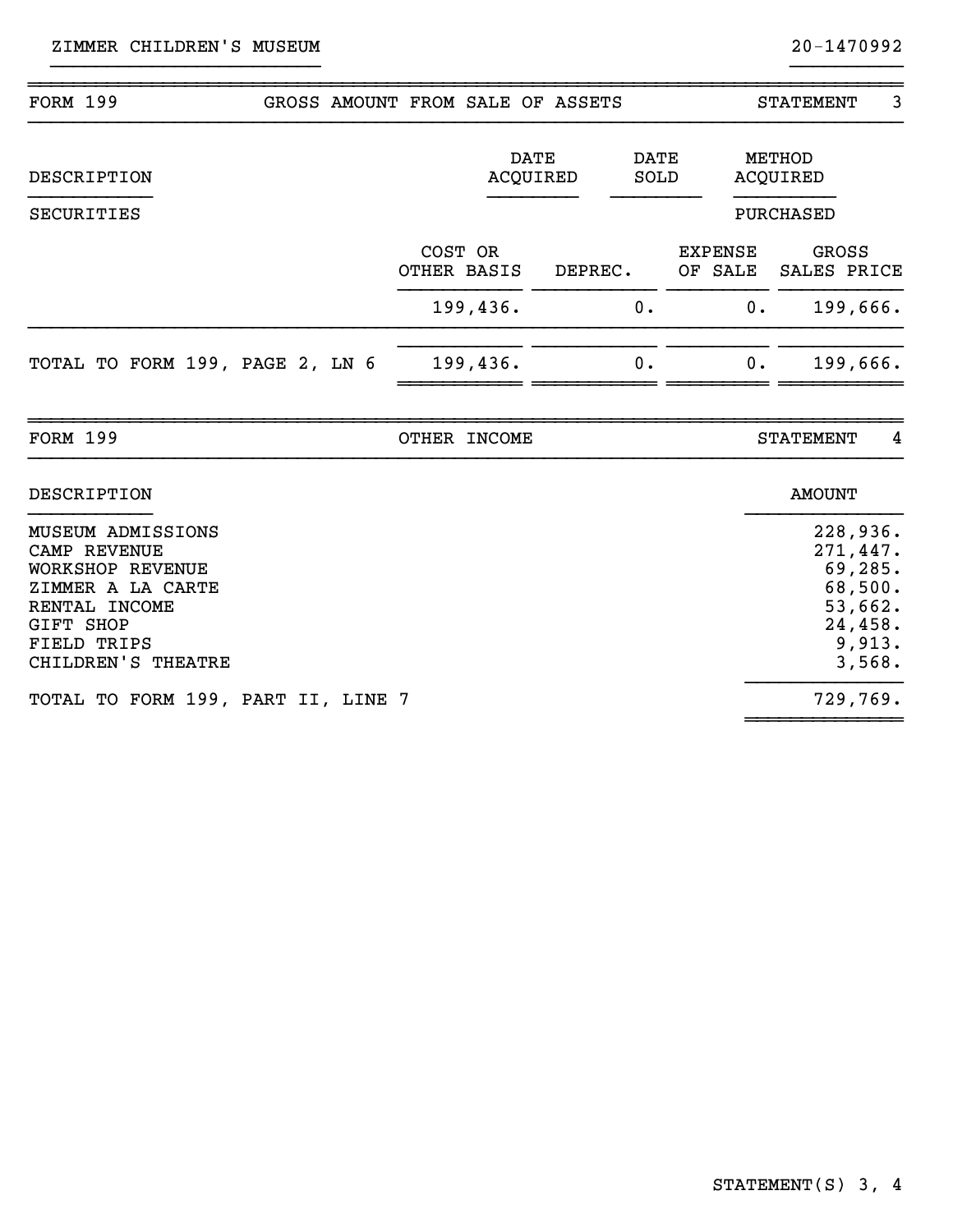| NAME AND ADDRESS                                                                 | TITLE AND<br>AVERAGE HRS WORKED/WK COMPENSATION |       |
|----------------------------------------------------------------------------------|-------------------------------------------------|-------|
| ANDY KAPLAN<br>6505 WILSHIRE BLVD., NO. 100<br>LOS ANGELES, CA 90048             | CHAIR<br>1.00                                   | 0.    |
| MATT HANOVER<br>6505 WILSHIRE BLVD., NO. 100<br>LOS ANGELES, CA 90048            | SECRETARY<br>1.00                               | 0.    |
| <b>ARYEH GOLDBERG</b><br>6505 WILSHIRE BLVD., NO. 100<br>LOS ANGELES, CA 90048   | TREASURER<br>1.00                               | 0.    |
| <b>SUSAN AMSTER</b><br>6505 WILSHIRE BLVD., NO. 100<br>LOS ANGELES, CA 90048     | DIRECTOR<br>1.00                                | 0.    |
| <b>KEVIN BEGGS</b><br>6505 WILSHIRE BLVD., NO. 100<br>LOS ANGELES, CA 90048      | DIRECTOR<br>1.00                                | $0$ . |
| <b>KAREY BURKE</b><br>6505 WILSHIRE BLVD., NO. 100<br>LOS ANGELES, CA 90048      | DIRECTOR<br>1.00                                | $0$ . |
| KENDRA BRACKEN-FERGUSON<br>6505 WILSHIRE BLVD., NO. 100<br>LOS ANGELES, CA 90048 | DIRECTOR<br>1.00                                | $0$ . |
| JENNIFER E. COHEN<br>6505 WILSHIRE BLVD., NO. 100<br>LOS ANGELES, CA 90048       | DIRECTOR<br>1.00                                | 0.    |
| PATRICE COURTABAN<br>6505 WILSHIRE BLVD., NO. 100<br>LOS ANGELES, CA 90048       | <b>DIRECTOR</b><br>1.00                         | 0.    |
| STEPHEN J. DAVIS<br>6505 WILSHIRE BLVD., NO. 100<br>LOS ANGELES, CA 90048        | <b>DIRECTOR</b><br>1.00                         | 0.    |
| CHOIWAN ESSEY<br>6505 WILSHIRE BLVD., NO. 100<br>LOS ANGELES, CA 90048           | <b>DIRECTOR</b><br>1.00                         | 0.    |

~~~~~~~~~~~~~~~~~~~~~~~~~~~~~~~~~~~~~~~~~~~~~~~~~~~~~~~~~~~~~~~~~~~~~~~~~~~~~~ FORM 199 COMPENSATION OF OFFICERS, DIRECTORS AND TRUSTEES STATEMENT 5 }}}}}}}}}}}}}}}}}}}}}}}}}}}}}}}}}}}}}}}}}}}}}}}}}}}}}}}}}}}}}}}}}}}}}}}}}}}}}}

}}}}}}}}}}}}}}}}}}}}}}}} }}}}}}}}}}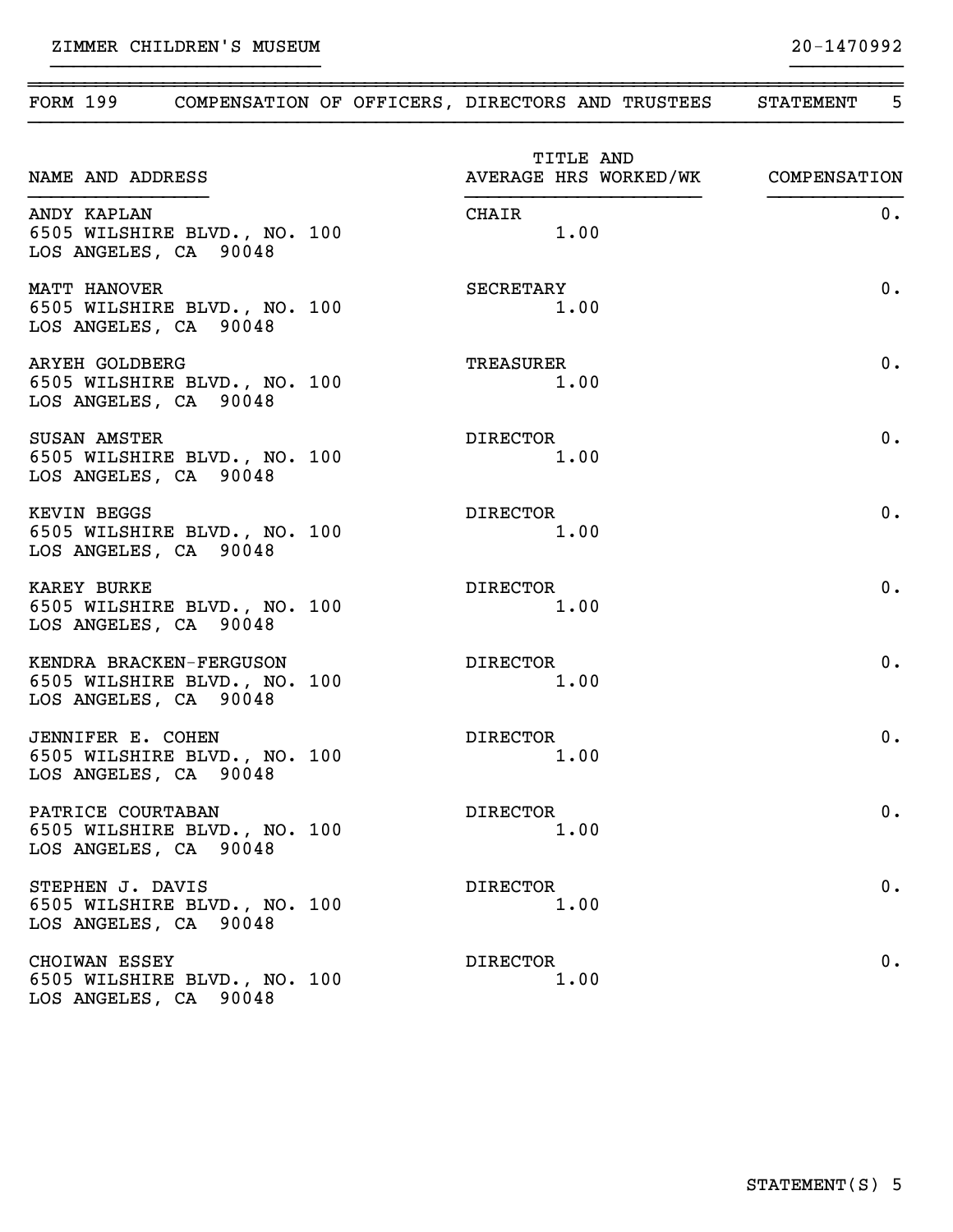| ZIMMER CHILDREN'S MUSEUM                                                         |                         | 20-1470992 |
|----------------------------------------------------------------------------------|-------------------------|------------|
| <b>BARBARA FISHER</b><br>6505 WILSHIRE BLVD., NO. 100<br>LOS ANGELES, CA 90048   | <b>DIRECTOR</b><br>1.00 | 0.         |
| VANESSA FRANK<br>6505 WILSHIRE BLVD., NO. 100<br>LOS ANGELES, CA 90048           | <b>DIRECTOR</b><br>1.00 | 0.         |
| CARL FREED<br>6505 WILSHIRE BLVD., NO. 100<br>LOS ANGELES, CA 90048              | <b>DIRECTOR</b><br>1.00 | 0.         |
| RODNEY FREEMEN<br>6505 WILSHIRE BLVD., NO. 100<br>LOS ANGELES, CA 90048          | <b>DIRECTOR</b><br>1.00 | 0.         |
| <b>JEAN FRIEDMAN</b><br>6505 WILSHIRE BLVD., NO. 100<br>LOS ANGELES, CA 90048    | <b>DIRECTOR</b><br>1.00 | 0.         |
| SCOTT GREENSBERG<br>6505 WILSHIRE BLVD., NO. 100<br>LOS ANGELES, CA 90048        | <b>DIRECTOR</b><br>1.00 | 0.         |
| AMY KESTENBAUM<br>6505 WILSHIRE BLVD., NO. 100<br>LOS ANGELES, CA 90048          | <b>DIRECTOR</b><br>1.00 | 0.         |
| HEATHER LINDSEY<br>6505 WILSHIRE BLVD., NO. 100<br>LOS ANGELES, CA 90048         | <b>DIRECTOR</b><br>1.00 | 0.         |
| DICK LIPPIN<br>6505 WILSHIRE BLVD., NO. 100<br>LOS ANGELES, CA 90048             | <b>DIRECTOR</b><br>1.00 | 0.         |
| ANDY MEYERS<br>6505 WILSHIRE BLVD., NO. 100<br>LOS ANGELES, CA 90048             | <b>DIRECTOR</b><br>1.00 | 0.         |
| <b>JAMES MANDELBAUM</b><br>6505 WILSHIRE BLVD., NO. 100<br>LOS ANGELES, CA 90048 | <b>DIRECTOR</b><br>1.00 | 0.         |
| SANFORD MICHELMAN<br>6505 WILSHIRE BLVD., NO. 100<br>LOS ANGELES, CA 90048       | <b>DIRECTOR</b><br>1.00 | 0.         |
| <b>JEREMY MITTMAN</b><br>6505 WILSHIRE BLVD., NO. 100<br>LOS ANGELES, CA 90048   | <b>DIRECTOR</b><br>1.00 | 0.         |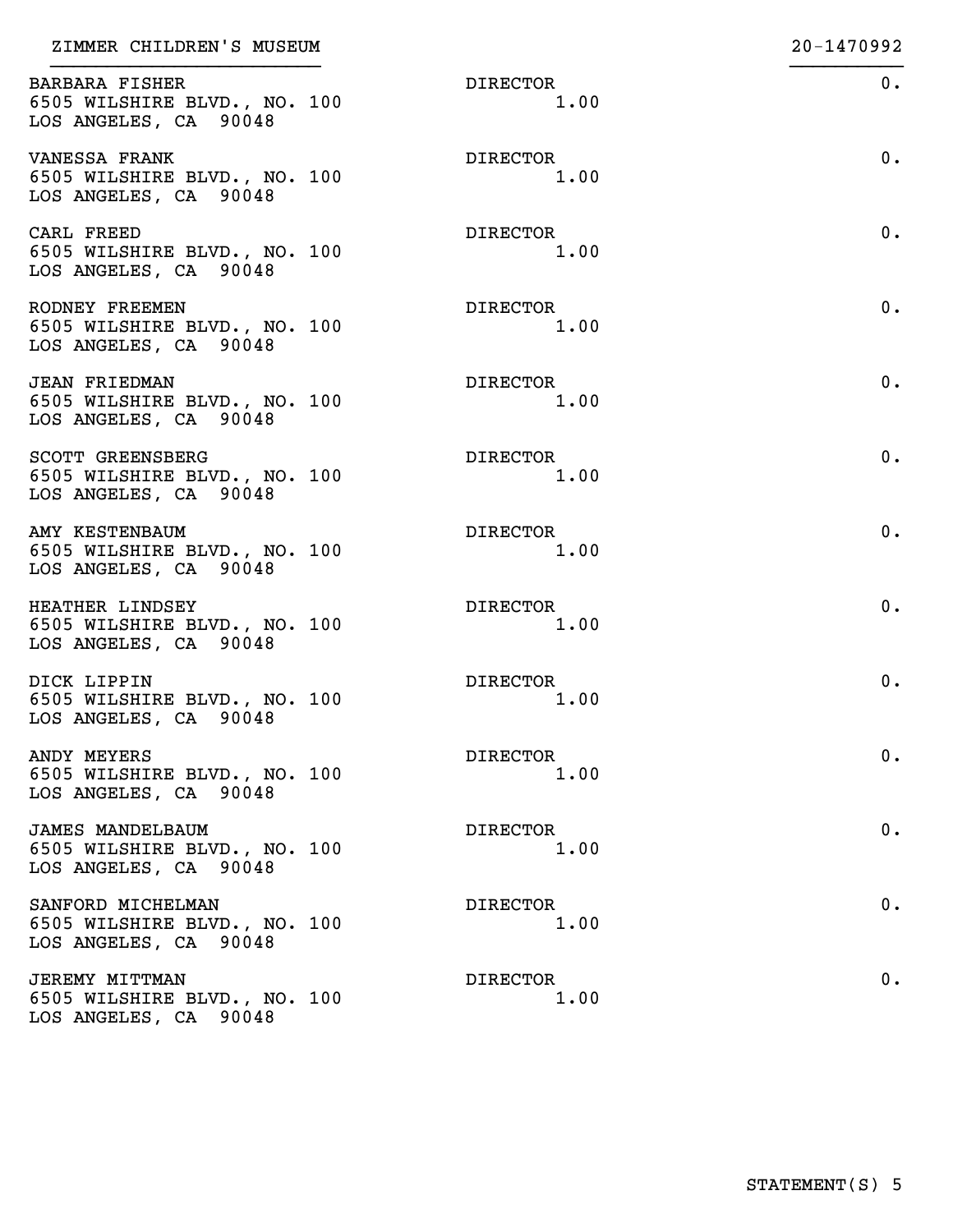| ZIMMER CHILDREN'S MUSEUM                                                       |                         | 20-1470992 |
|--------------------------------------------------------------------------------|-------------------------|------------|
| COURTNEY MIZEL<br>6505 WILSHIRE BLVD., NO. 100<br>LOS ANGELES, CA 90048        | <b>DIRECTOR</b><br>1.00 | 0.         |
| DANA PACHULSKI<br>6505 WILSHIRE BLVD., NO. 100<br>LOS ANGELES, CA 90048        | <b>DIRECTOR</b><br>1.00 | 0.         |
| ELI PORTNOY<br>6505 WILSHIRE BLVD., NO. 100<br>LOS ANGELES, CA 90048           | <b>DIRECTOR</b><br>1.00 | 0.         |
| BENYAMIN ROSS<br>6505 WILSHIRE BLVD., NO. 100<br>LOS ANGELES, CA 90048         | <b>DIRECTOR</b><br>1.00 | 0.         |
| ALON SHTRUZMAN<br>6505 WILSHIRE BLVD., NO. 100<br>LOS ANGELES, CA 90048        | <b>DIRECTOR</b><br>1.00 | 0.         |
| RICHARD A. SMITH<br>6505 WILSHIRE BLVD., NO. 100<br>LOS ANGELES, CA 90048      | <b>DIRECTOR</b><br>1.00 | 0.         |
| DAVID STRAUS<br>6505 WILSHIRE BLVD., NO. 100<br>LOS ANGELES, CA 90048          | <b>DIRECTOR</b><br>1.00 | 0.         |
| EILEEN STRINGER<br>6505 WILSHIRE BLVD., NO. 100<br>LOS ANGELES, CA 90048       | <b>DIRECTOR</b><br>1.00 | 0.         |
| FERNANDO SZEW<br>6505 WILSHIRE BLVD., NO. 100<br>LOS ANGELES, CA 90048         | <b>DIRECTOR</b><br>1.00 | 0.         |
| SHERYL WACHTEL<br>6505 WILSHIRE BLVD., NO. 100<br>LOS ANGELES, CA 90048        | <b>DIRECTOR</b><br>1.00 | 0.         |
| RAYNI ROMITO WILLIAMS<br>6505 WILSHIRE BLVD., NO. 100<br>LOS ANGELES, CA 90048 | <b>DIRECTOR</b><br>1.00 | 0.         |
| <b>GRANT WITHERS</b><br>6505 WILSHIRE BLVD., NO. 100<br>LOS ANGELES, CA 90048  | <b>DIRECTOR</b><br>1.00 | 0.         |
| <b>ESTHER NETTER</b><br>6505 WILSHIRE BLVD., NO. 100<br>LOS ANGELES, CA 90048  | CEO/PRESIDENT<br>40.00  | 285, 320.  |
| TOTAL TO FORM 199, PART II, LINE 11                                            |                         | 285,320.   |

~~~~~~~~~~~~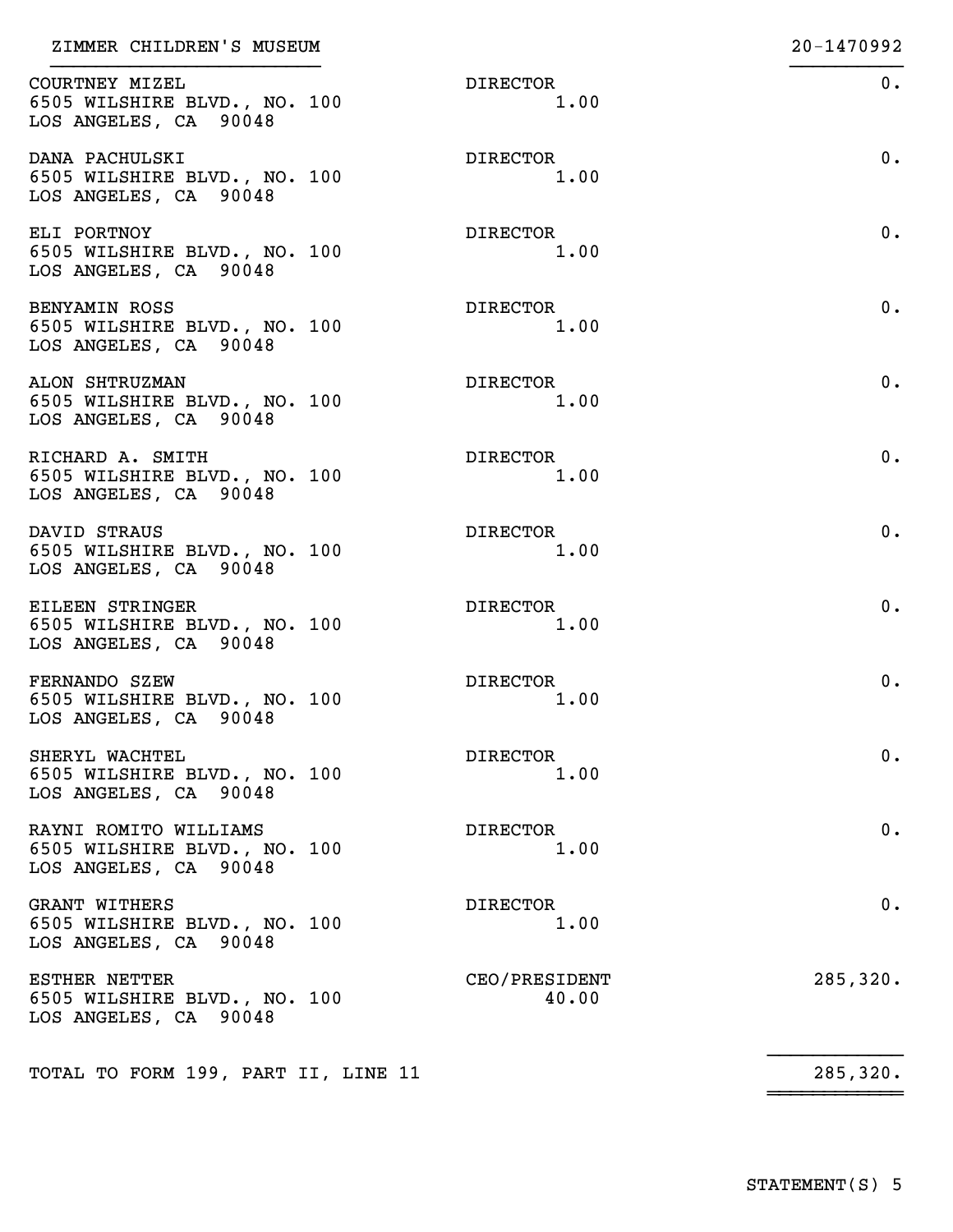| <b>FORM 199</b>                             | OTHER EXPENSES | -6<br><b>STATEMENT</b> |
|---------------------------------------------|----------------|------------------------|
| DESCRIPTION                                 |                | AMOUNT                 |
| DIRECT PROGRAM EXPENSES<br><b>BANK FEES</b> |                | 299,436.<br>34,798.    |

~~~~~~~~~~~~~~~~~~~~~~~~~~~~~~~~~~~~~~~~~~~~~~~~~~~~~~~~~~~~~~~~~~~~~~~~~~~~~~

|                                       | <u>J = , , J U •</u> |
|---------------------------------------|----------------------|
| <b>EQUIPMENT FEES</b>                 | 4,884.               |
| DIRECT EXPENSES OF FUNDRAISING EVENTS | 193,433.             |
| PENSION PLAN CONTRIBUTIONS            | 41,563.              |
| OTHER EMPLOYEE BENEFITS               | 92, 297.             |
| ACCOUNTING FEES                       | 54,700.              |
| PROFESSIONAL FUNDRAISING FEES         | 102,451.             |
| INVESTMENT MANAGEMENT FEES            | 5,082.               |
| OTHER PROFESSIONAL FEES               | 86,849.              |
| OFFICE EXPENSES                       | 30,697.              |
| TRAVEL                                | 9,355.               |
| CONFERENCES AND CONVENTIONS           | 1,562.               |
| INSURANCE                             | 6,720.               |
| ALL OTHER EXPENSES                    | 2,991.               |
| TOTAL TO FORM 199, PART II, LINE 17   | 966,818.             |
|                                       |                      |

| <b>FORM 199</b>                       | OTHER INVESTMENTS |              | 7<br>STATEMENT        |
|---------------------------------------|-------------------|--------------|-----------------------|
| DESCRIPTION                           |                   | BEG. OF YEAR | END OF YEAR           |
| PUBLICLY TRADED SECURITIES            |                   | 512, 154.    | 454,312.              |
| TOTAL TO FORM 199, SCHEDULE L, LINE 9 |                   | 512, 154.    | 454, 312.             |
| <b>FORM 199</b>                       | OTHER ASSETS      |              | 8<br><b>STATEMENT</b> |

| DESCRIPTION                                                            | BEG. OF YEAR        | END OF YEAR         |
|------------------------------------------------------------------------|---------------------|---------------------|
| PLEDGES AND GRANTS RECEIVABLE<br>PREPAID EXPENSES AND DEFERRED CHARGES | 150,806.<br>39,607. | 328,556.<br>15,589. |
| TOTAL TO FORM 199, SCHEDULE L, LINE 12                                 | 190, 413.           | 344,145.            |
|                                                                        |                     |                     |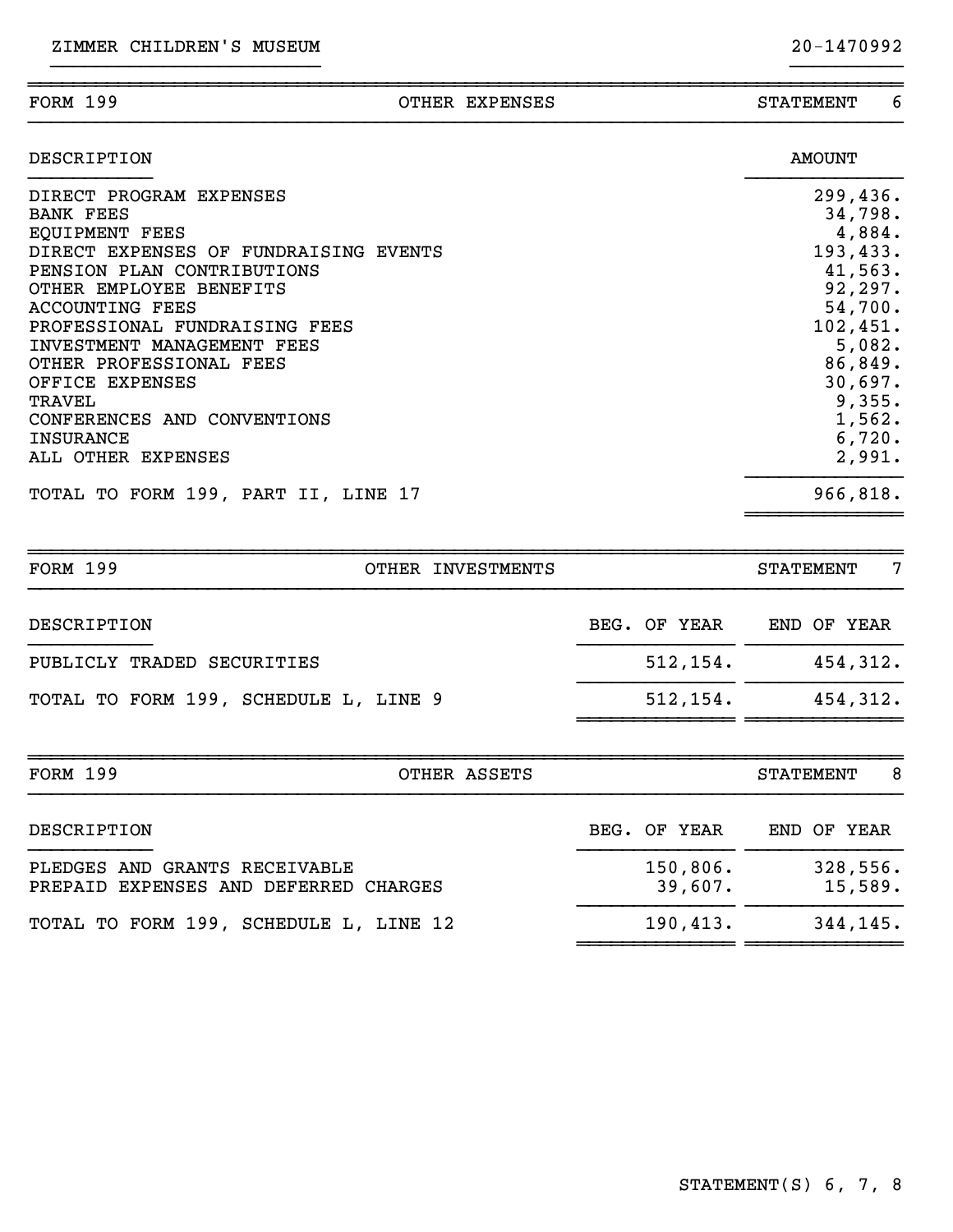| ZIMMER CHILDREN'S MUSEUM                             |                                                                   |                | 20-1470992             |
|------------------------------------------------------|-------------------------------------------------------------------|----------------|------------------------|
| <b>FORM 199</b>                                      | OTHER LIABILITIES                                                 |                | 9<br><b>STATEMENT</b>  |
| DESCRIPTION                                          |                                                                   | BEG. OF YEAR   | END OF YEAR            |
| DEFERRED REVENUE                                     |                                                                   | 268,059.       | 139,258.               |
|                                                      | TOTAL TO FORM 199, SCHEDULE L, LINE 18                            | 268,059.       | 139,258.               |
| <b>FORM 199</b>                                      | INCOME RECORDED ON BOOKS THIS YEAR<br>NOT INCLUDED IN THIS RETURN |                | 10<br><b>STATEMENT</b> |
| DESCRIPTION                                          |                                                                   |                | <b>AMOUNT</b>          |
| UNREALIZED GAIN<br>DONATED SERVICES                  |                                                                   |                | 26,501.<br>21,414.     |
|                                                      | TOTAL TO FORM 199, SCHEDULE M-1, LINE 7                           |                | 47,915.                |
| <b>FORM 199</b>                                      | <b>FUND BALANCES</b>                                              |                | 11<br><b>STATEMENT</b> |
| DESCRIPTION                                          |                                                                   | BEG. OF YEAR   | END OF YEAR            |
| UNRESTRICTED ASSETS<br>TEMPORARILY RESTRICTED ASSETS |                                                                   | 531,665.<br>0. | 637,480.<br>240,000.   |
|                                                      | TOTAL TO FORM 199, SCHEDULE L, LINE 21                            | 531,665.       | 877,480.               |
|                                                      |                                                                   |                |                        |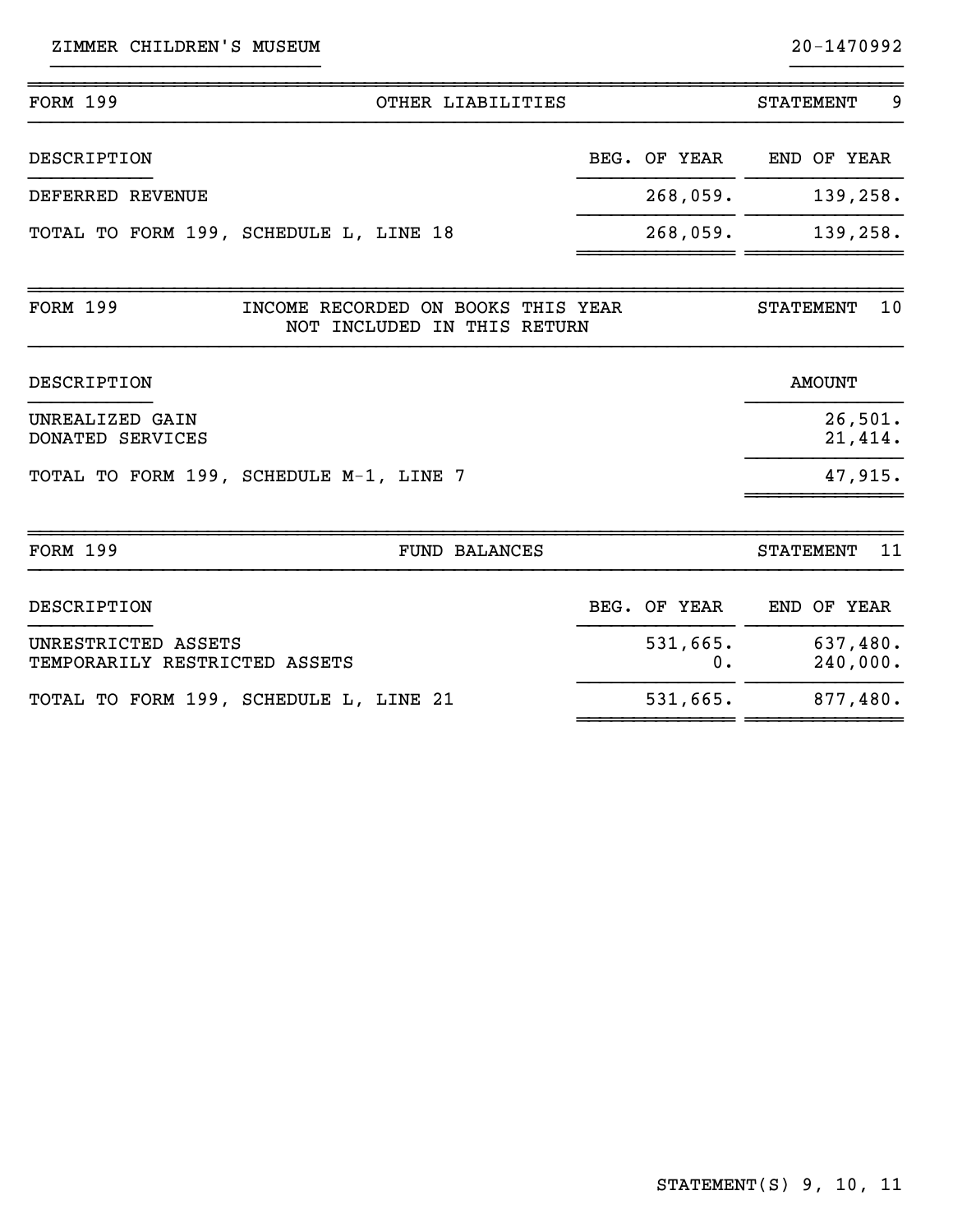| <b>TAXABLE YEAR</b><br>2016     |                                          | <b>Exempt Organizations</b>                              | California e-file Return Authorization for                                                                                                                                                                                                                                                                                                                                                                                                                   |                                 |                      | <b>FORM</b><br>8453-EO                                                                                                                                                                                                                                                                                                                                                                                                                                                                                                                                                                                                                                                                                                                                                                                                                                                                                                                                                                                                                                                                                                                                                                                                                                           |
|---------------------------------|------------------------------------------|----------------------------------------------------------|--------------------------------------------------------------------------------------------------------------------------------------------------------------------------------------------------------------------------------------------------------------------------------------------------------------------------------------------------------------------------------------------------------------------------------------------------------------|---------------------------------|----------------------|------------------------------------------------------------------------------------------------------------------------------------------------------------------------------------------------------------------------------------------------------------------------------------------------------------------------------------------------------------------------------------------------------------------------------------------------------------------------------------------------------------------------------------------------------------------------------------------------------------------------------------------------------------------------------------------------------------------------------------------------------------------------------------------------------------------------------------------------------------------------------------------------------------------------------------------------------------------------------------------------------------------------------------------------------------------------------------------------------------------------------------------------------------------------------------------------------------------------------------------------------------------|
| <b>Exempt Organization name</b> |                                          |                                                          |                                                                                                                                                                                                                                                                                                                                                                                                                                                              |                                 |                      | Identifying number                                                                                                                                                                                                                                                                                                                                                                                                                                                                                                                                                                                                                                                                                                                                                                                                                                                                                                                                                                                                                                                                                                                                                                                                                                               |
|                                 |                                          | ZIMMER CHILDREN'S MUSEUM                                 |                                                                                                                                                                                                                                                                                                                                                                                                                                                              |                                 |                      | 20-1470992                                                                                                                                                                                                                                                                                                                                                                                                                                                                                                                                                                                                                                                                                                                                                                                                                                                                                                                                                                                                                                                                                                                                                                                                                                                       |
|                                 |                                          |                                                          |                                                                                                                                                                                                                                                                                                                                                                                                                                                              |                                 |                      |                                                                                                                                                                                                                                                                                                                                                                                                                                                                                                                                                                                                                                                                                                                                                                                                                                                                                                                                                                                                                                                                                                                                                                                                                                                                  |
| Part I<br>1                     | Total gross receipts (Form 199, line 4)  | Electronic Return Information (whole dollars only)       |                                                                                                                                                                                                                                                                                                                                                                                                                                                              |                                 |                      | $1, 3, 163, 224.$ 00                                                                                                                                                                                                                                                                                                                                                                                                                                                                                                                                                                                                                                                                                                                                                                                                                                                                                                                                                                                                                                                                                                                                                                                                                                             |
| 2                               | Total gross income (Form 199, line 8)    |                                                          |                                                                                                                                                                                                                                                                                                                                                                                                                                                              |                                 |                      | $2\overline{2,963,788.00}$                                                                                                                                                                                                                                                                                                                                                                                                                                                                                                                                                                                                                                                                                                                                                                                                                                                                                                                                                                                                                                                                                                                                                                                                                                       |
| 3                               |                                          |                                                          | Total expenses and disbursements (Form 199, line 9) [11] manufacture manufacture and dispurse and disbursements (Form 199, line 9) [11] manufacture manufacture and dispute and dispute $\frac{1}{2}$                                                                                                                                                                                                                                                        |                                 |                      | $3\overline{2,665,888.00}$                                                                                                                                                                                                                                                                                                                                                                                                                                                                                                                                                                                                                                                                                                                                                                                                                                                                                                                                                                                                                                                                                                                                                                                                                                       |
|                                 |                                          |                                                          |                                                                                                                                                                                                                                                                                                                                                                                                                                                              |                                 |                      |                                                                                                                                                                                                                                                                                                                                                                                                                                                                                                                                                                                                                                                                                                                                                                                                                                                                                                                                                                                                                                                                                                                                                                                                                                                                  |
| Part II                         |                                          | Settle Your Account Electronically for Taxable Year 2016 |                                                                                                                                                                                                                                                                                                                                                                                                                                                              |                                 |                      |                                                                                                                                                                                                                                                                                                                                                                                                                                                                                                                                                                                                                                                                                                                                                                                                                                                                                                                                                                                                                                                                                                                                                                                                                                                                  |
| 4                               | Electronic funds withdrawal              | 4a Amount                                                |                                                                                                                                                                                                                                                                                                                                                                                                                                                              | 4b Withdrawal date (mm/dd/yyyy) |                      |                                                                                                                                                                                                                                                                                                                                                                                                                                                                                                                                                                                                                                                                                                                                                                                                                                                                                                                                                                                                                                                                                                                                                                                                                                                                  |
| Part III                        |                                          |                                                          | Banking Information (Have you verified the exempt organization's banking information?)                                                                                                                                                                                                                                                                                                                                                                       |                                 |                      |                                                                                                                                                                                                                                                                                                                                                                                                                                                                                                                                                                                                                                                                                                                                                                                                                                                                                                                                                                                                                                                                                                                                                                                                                                                                  |
| 5 Routing number                |                                          |                                                          |                                                                                                                                                                                                                                                                                                                                                                                                                                                              |                                 |                      |                                                                                                                                                                                                                                                                                                                                                                                                                                                                                                                                                                                                                                                                                                                                                                                                                                                                                                                                                                                                                                                                                                                                                                                                                                                                  |
| 6 Account number                |                                          |                                                          |                                                                                                                                                                                                                                                                                                                                                                                                                                                              | 7 Type of account:              | Checking             | Savings                                                                                                                                                                                                                                                                                                                                                                                                                                                                                                                                                                                                                                                                                                                                                                                                                                                                                                                                                                                                                                                                                                                                                                                                                                                          |
| Part IV                         | <b>Declaration of Officer</b>            |                                                          |                                                                                                                                                                                                                                                                                                                                                                                                                                                              |                                 |                      |                                                                                                                                                                                                                                                                                                                                                                                                                                                                                                                                                                                                                                                                                                                                                                                                                                                                                                                                                                                                                                                                                                                                                                                                                                                                  |
| on line 4a.                     |                                          |                                                          |                                                                                                                                                                                                                                                                                                                                                                                                                                                              |                                 |                      | I authorize the exempt organization's account to be settled as designated in Part II. If I check Part II, Box 4, I authorize an electronic funds withdrawal for the amount listed                                                                                                                                                                                                                                                                                                                                                                                                                                                                                                                                                                                                                                                                                                                                                                                                                                                                                                                                                                                                                                                                                |
|                                 |                                          |                                                          | transmitter, or intermediate service provider and the amounts in Part I above agree with the amounts on the corresponding lines of the exempt organization's 2016<br>statements be transmitted to the FTB by the ERO, transmitter, or intermediate service provider. If the processing of the exempt organization's return or refund is<br>delayed, I authorize the FTB to disclose to the ERO or intermediate service provider the reason(s) for the delay. |                                 |                      | California electronic return. To the best of my knowledge and belief, the exempt organization's return is true, correct, and complete. If the exempt organization is filing<br>a balance due return, I understand that if the Franchise Tax Board (FTB) does not receive full and timely payment of the exempt organization's fee liability, the exempt<br>organization will remain liable for the fee liability and all applicable interest and penalties. I authorize the exempt organization return and accompanying schedules and                                                                                                                                                                                                                                                                                                                                                                                                                                                                                                                                                                                                                                                                                                                            |
| Sign                            |                                          |                                                          |                                                                                                                                                                                                                                                                                                                                                                                                                                                              | <b>CEO/PRESIDENT</b>            |                      |                                                                                                                                                                                                                                                                                                                                                                                                                                                                                                                                                                                                                                                                                                                                                                                                                                                                                                                                                                                                                                                                                                                                                                                                                                                                  |
| <b>Here</b>                     | Signature of officer                     |                                                          | Date                                                                                                                                                                                                                                                                                                                                                                                                                                                         |                                 |                      |                                                                                                                                                                                                                                                                                                                                                                                                                                                                                                                                                                                                                                                                                                                                                                                                                                                                                                                                                                                                                                                                                                                                                                                                                                                                  |
|                                 |                                          |                                                          |                                                                                                                                                                                                                                                                                                                                                                                                                                                              |                                 |                      |                                                                                                                                                                                                                                                                                                                                                                                                                                                                                                                                                                                                                                                                                                                                                                                                                                                                                                                                                                                                                                                                                                                                                                                                                                                                  |
| Part V                          |                                          |                                                          | Declaration of Electronic Return Originator (ERO) and Paid Preparer.<br>true, correct, and complete. I make this declaration based on all information of which I have knowledge.                                                                                                                                                                                                                                                                             |                                 |                      | I declare that I have reviewed the above exempt organization's return and that the entries on form FTB 8453-EO are complete and correct to the best of my knowledge. (If I<br>am only an intermediate service provider, I understand that I am not responsible for reviewing the exempt organization's return. I declare, however, that form FTB 8453-EO<br>accurately reflects the data on the return.) I have obtained the organization officer's signature on form FTB 8453-EO before transmitting this return to the FTB; I have<br>provided the organization officer with a copy of all forms and information that I will file with the FTB, and I have followed all other requirements described in FTB Pub.<br>1345, 2016 e-file Handbook for Authorized e-file Providers. I will keep form FTB 8453-EO on file for four years from the due date of the return or four years from the date<br>the exempt organization return is filed, whichever is later, and I will make a copy available to the FTB upon request. If I am also the paid preparer, under penalties of perjury,<br>I declare that I have examined the above exempt organization's return and accompanying schedules and statements, and to the best of my knowledge and belief, they are |
| ERO's-<br><b>ERO</b>            | signature                                |                                                          | Date                                                                                                                                                                                                                                                                                                                                                                                                                                                         | Check if<br>also paid           | Check<br>if self-    | <b>ERO's PTIN</b><br>P00286656                                                                                                                                                                                                                                                                                                                                                                                                                                                                                                                                                                                                                                                                                                                                                                                                                                                                                                                                                                                                                                                                                                                                                                                                                                   |
| Must                            | Firm's name (or yours                    | WINDES, INC.                                             |                                                                                                                                                                                                                                                                                                                                                                                                                                                              | preparer                        | employed             | 95-3001179<br><b>FEIN</b>                                                                                                                                                                                                                                                                                                                                                                                                                                                                                                                                                                                                                                                                                                                                                                                                                                                                                                                                                                                                                                                                                                                                                                                                                                        |
| Sign                            | if self-employed)<br>and address         | <b>BOX 87</b><br>P.0.                                    |                                                                                                                                                                                                                                                                                                                                                                                                                                                              |                                 |                      |                                                                                                                                                                                                                                                                                                                                                                                                                                                                                                                                                                                                                                                                                                                                                                                                                                                                                                                                                                                                                                                                                                                                                                                                                                                                  |
|                                 |                                          | LONG BEACH, CA                                           |                                                                                                                                                                                                                                                                                                                                                                                                                                                              |                                 |                      | ZIP code 90801-0087                                                                                                                                                                                                                                                                                                                                                                                                                                                                                                                                                                                                                                                                                                                                                                                                                                                                                                                                                                                                                                                                                                                                                                                                                                              |
|                                 |                                          |                                                          | and belief, they are true, correct, and complete. I make this declaration based on all information of which I have knowledge.                                                                                                                                                                                                                                                                                                                                |                                 |                      | Under penalties of perjury, I declare that I have examined the above organization's return and accompanying schedules and statements, and to the best of my knowledge                                                                                                                                                                                                                                                                                                                                                                                                                                                                                                                                                                                                                                                                                                                                                                                                                                                                                                                                                                                                                                                                                            |
| Paid                            | Paid                                     |                                                          |                                                                                                                                                                                                                                                                                                                                                                                                                                                              | Date                            | Check                | Paid preparer's PTIN                                                                                                                                                                                                                                                                                                                                                                                                                                                                                                                                                                                                                                                                                                                                                                                                                                                                                                                                                                                                                                                                                                                                                                                                                                             |
| Preparer                        | preparer's<br>signature                  |                                                          |                                                                                                                                                                                                                                                                                                                                                                                                                                                              |                                 | if self-<br>employed | P00286656                                                                                                                                                                                                                                                                                                                                                                                                                                                                                                                                                                                                                                                                                                                                                                                                                                                                                                                                                                                                                                                                                                                                                                                                                                                        |
| <b>Must</b>                     | Firm's name (or yours                    | WINDES,<br>INC.                                          |                                                                                                                                                                                                                                                                                                                                                                                                                                                              |                                 |                      | 95-3001179<br><b>FEIN</b>                                                                                                                                                                                                                                                                                                                                                                                                                                                                                                                                                                                                                                                                                                                                                                                                                                                                                                                                                                                                                                                                                                                                                                                                                                        |
| Sign                            | if self-employed)<br>and address         | <b>BOX 87</b><br>.0.                                     |                                                                                                                                                                                                                                                                                                                                                                                                                                                              |                                 |                      |                                                                                                                                                                                                                                                                                                                                                                                                                                                                                                                                                                                                                                                                                                                                                                                                                                                                                                                                                                                                                                                                                                                                                                                                                                                                  |
|                                 |                                          | LONG BEACH, CA                                           |                                                                                                                                                                                                                                                                                                                                                                                                                                                              |                                 |                      | ZIP code $90801 - 0087$                                                                                                                                                                                                                                                                                                                                                                                                                                                                                                                                                                                                                                                                                                                                                                                                                                                                                                                                                                                                                                                                                                                                                                                                                                          |
|                                 |                                          |                                                          |                                                                                                                                                                                                                                                                                                                                                                                                                                                              |                                 |                      |                                                                                                                                                                                                                                                                                                                                                                                                                                                                                                                                                                                                                                                                                                                                                                                                                                                                                                                                                                                                                                                                                                                                                                                                                                                                  |
|                                 |                                          |                                                          |                                                                                                                                                                                                                                                                                                                                                                                                                                                              |                                 |                      |                                                                                                                                                                                                                                                                                                                                                                                                                                                                                                                                                                                                                                                                                                                                                                                                                                                                                                                                                                                                                                                                                                                                                                                                                                                                  |
|                                 | For Privacy Notice, get FTB 1131 ENG/SP. |                                                          |                                                                                                                                                                                                                                                                                                                                                                                                                                                              |                                 |                      | FTB 8453-EO 2016                                                                                                                                                                                                                                                                                                                                                                                                                                                                                                                                                                                                                                                                                                                                                                                                                                                                                                                                                                                                                                                                                                                                                                                                                                                 |

629021 11-17-16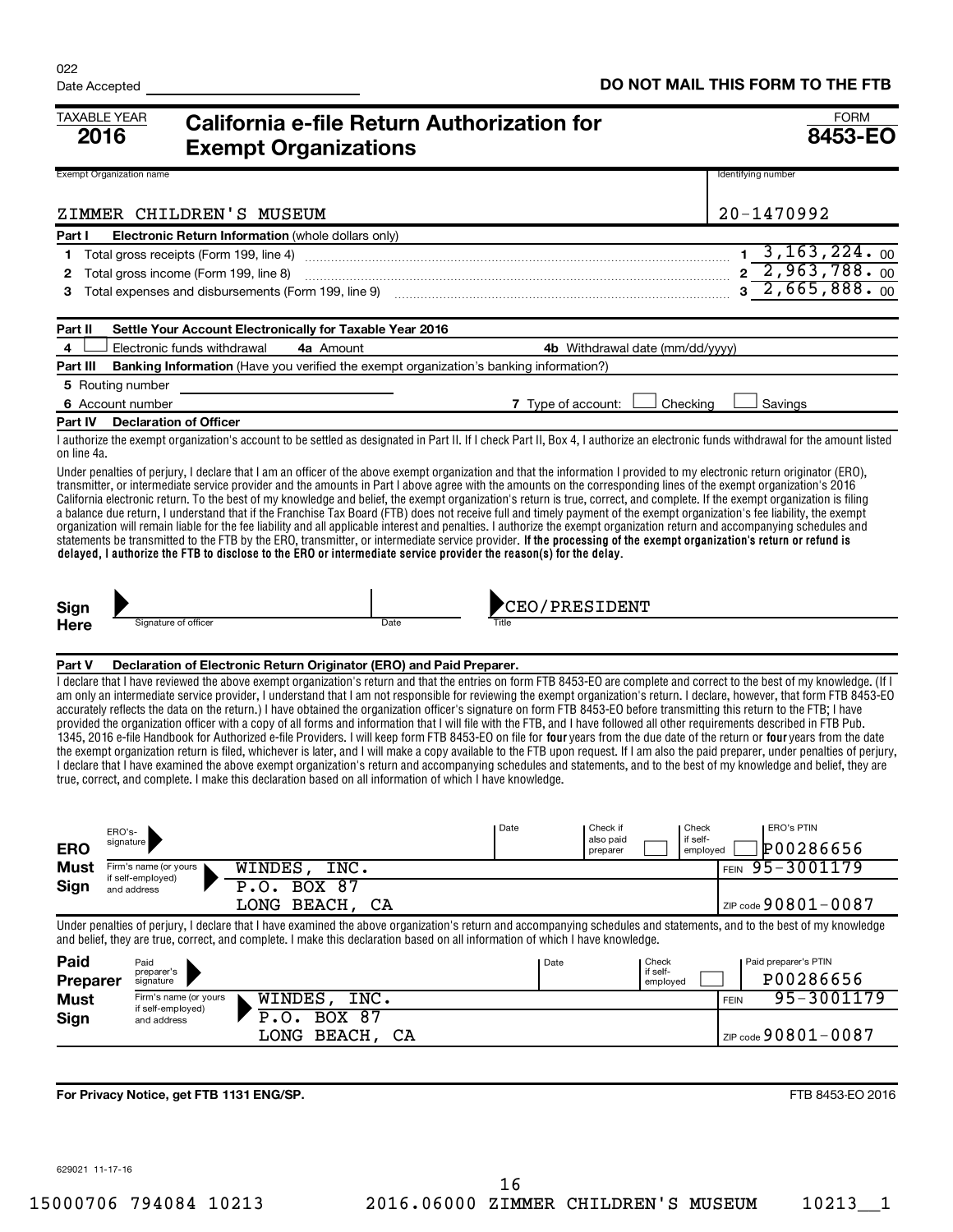**MAIL TO: Registry of Charitable Trusts P.O. Box 903447 Sacramento, CA 94203-4470**

**http://ag.ca.gov/charities/**

#### **ANNUAL REGISTRATION RENEWAL FEE REPORT TO ATTORNEY GENERAL OF CALIFORNIA**

**Telephone: (916) 445-2021 Sections 12586 and 12587, California Government Code 11 Cal. Code Regs. sections 301-307, 311 and 312**

**WEB SITE ADDRESS: Failure to submit this report annually no later than four months and fifteen days after the end of the organization's accounting period may result in the loss of tax exemption and the assessment of a minimum tax of \$800, plus interest, and/or fines or filing penalties as defined in Government Code section 12586.1. IRS extensions will be honored.**

| State Charity Registration Number: CT 123979                                                                                                                                                                                                                    | Check if:                                |                                                                   |                                       |                         |  |  |  |  |  |  |
|-----------------------------------------------------------------------------------------------------------------------------------------------------------------------------------------------------------------------------------------------------------------|------------------------------------------|-------------------------------------------------------------------|---------------------------------------|-------------------------|--|--|--|--|--|--|
|                                                                                                                                                                                                                                                                 |                                          | <b>Change of address</b>                                          |                                       |                         |  |  |  |  |  |  |
| ZIMMER CHILDREN'S MUSEUM<br>Name of Organization                                                                                                                                                                                                                | Amended report                           |                                                                   |                                       |                         |  |  |  |  |  |  |
| 6505 WILSHIRE BLVD., NO. 100<br>Address (Number and Street)                                                                                                                                                                                                     | 2669307<br>Corporate or Organization No. |                                                                   |                                       |                         |  |  |  |  |  |  |
| 90048<br>LOS ANGELES, CA<br>City or Town, State and ZIP Code                                                                                                                                                                                                    | 20-1470992<br>Federal Employer I.D. No.  |                                                                   |                                       |                         |  |  |  |  |  |  |
| ANNUAL REGISTRATION RENEWAL FEE SCHEDULE (11 Cal. Code Regs. sections 301-307, 311 and 312)<br>Make Check Payable to Attorney General's Registry of Charitable Trusts                                                                                           |                                          |                                                                   |                                       |                         |  |  |  |  |  |  |
| <b>Gross Annual Revenue</b><br><b>Gross Annual Revenue</b><br>Fee                                                                                                                                                                                               | Fee                                      | <b>Gross Annual Revenue</b>                                       |                                       | Fee                     |  |  |  |  |  |  |
| Less than \$25,000<br>0<br>Between \$100,001 and \$250,000<br>Between \$25,000 and \$100,000<br>\$25<br>Between \$250,001 and \$1 million                                                                                                                       | \$50<br>\$75                             | Between \$1,000,001 and \$10 million<br>Greater than \$50 million | Between \$10,000,001 and \$50 million | \$150<br>\$225<br>\$300 |  |  |  |  |  |  |
| <b>PART A - ACTIVITIES</b>                                                                                                                                                                                                                                      |                                          |                                                                   |                                       |                         |  |  |  |  |  |  |
| 07/01/2016<br>ending 06/30/2017<br>For your most recent full accounting period (beginning<br>) list:<br>$1, 12\overline{2, 919}$ .<br>2,770,355.<br>Total assets \$<br>Gross annual revenue \$                                                                  |                                          |                                                                   |                                       |                         |  |  |  |  |  |  |
| <b>PART B - STATEMENTS REGARDING ORGANIZATION DURING THE PERIOD OF THIS REPORT</b>                                                                                                                                                                              |                                          |                                                                   |                                       |                         |  |  |  |  |  |  |
| If you answer "yes" to any of the questions below, you must attach a separate sheet providing an explanation<br>Note:<br>and details for each "yes" response. Please review RRF-1 instructions for information required.                                        |                                          |                                                                   |                                       |                         |  |  |  |  |  |  |
| During this reporting period, were there any contracts, loans, leases or other financial transactions between the organization<br>1.                                                                                                                            |                                          |                                                                   |                                       |                         |  |  |  |  |  |  |
| and any officer, director or trustee thereof either directly or with an entity in which any such officer, director or trustee had<br>any financial interest?                                                                                                    |                                          |                                                                   |                                       |                         |  |  |  |  |  |  |
| 2.<br>During this reporting period, was there any theft, embezzlement, diversion or misuse of the organization's charitable property<br>or funds?                                                                                                               |                                          |                                                                   |                                       |                         |  |  |  |  |  |  |
| During this reporting period, did non-program expenditures exceed 50% of gross revenues?<br>3.                                                                                                                                                                  |                                          |                                                                   |                                       |                         |  |  |  |  |  |  |
| During this reporting period, were any organization funds used to pay any penalty, fine or judgment? If you filed a Form 4720<br>4.<br>with the Internal Revenue Service, attach a copy.                                                                        |                                          |                                                                   |                                       |                         |  |  |  |  |  |  |
| During this reporting period, were the services of a commercial fundraiser or fundraising counsel for charitable purposes used?<br>5.<br>12<br>If "yes," provide an attachment listing the name, address, and telephone number of the service provider.<br>STMT |                                          |                                                                   |                                       |                         |  |  |  |  |  |  |
| During this reporting period, did the organization receive any governmental funding? If so, provide an attachment listing the<br>6.<br>SEE STATEMENT<br>-13<br>name of the agency, mailing address, contact person, and telephone number.                       |                                          |                                                                   |                                       |                         |  |  |  |  |  |  |
| During this reporting period, did the organization hold a raffle for charitable purposes? If "yes," provide an attachment indicating<br>7.<br>the number of raffles and the date(s) they occurred.                                                              |                                          |                                                                   |                                       |                         |  |  |  |  |  |  |
| Does the organization conduct a vehicle donation program? If "yes," provide an attachment indicating whether the program is<br>8.<br>operated by the charity or whether the organization contracts with a commercial fundraiser for charitable purposes.        |                                          |                                                                   |                                       |                         |  |  |  |  |  |  |
| Did your organization have prepared an audited financial statement in accordance with generally accepted accounting<br>9.<br>principles for this reporting period?                                                                                              |                                          |                                                                   |                                       |                         |  |  |  |  |  |  |
| $(323)761 - 8989$<br>Organization's area code and telephone number                                                                                                                                                                                              |                                          |                                                                   |                                       |                         |  |  |  |  |  |  |
| Organization's e-mail address AMY@ZIMMERMUSEUM.ORG                                                                                                                                                                                                              |                                          |                                                                   |                                       |                         |  |  |  |  |  |  |
| I declare under penalty of perjury that I have examined this report, including accompanying documents, and to the best of my knowledge and belief, it is true,<br>correct and complete.                                                                         |                                          |                                                                   |                                       |                         |  |  |  |  |  |  |
| ESTHER NETTER<br>CEO/PRESIDENT                                                                                                                                                                                                                                  |                                          |                                                                   |                                       |                         |  |  |  |  |  |  |
| Signature of authorized officer<br><b>Printed Name</b><br>Title<br>Date                                                                                                                                                                                         |                                          |                                                                   |                                       |                         |  |  |  |  |  |  |
| 629291                                                                                                                                                                                                                                                          |                                          |                                                                   |                                       |                         |  |  |  |  |  |  |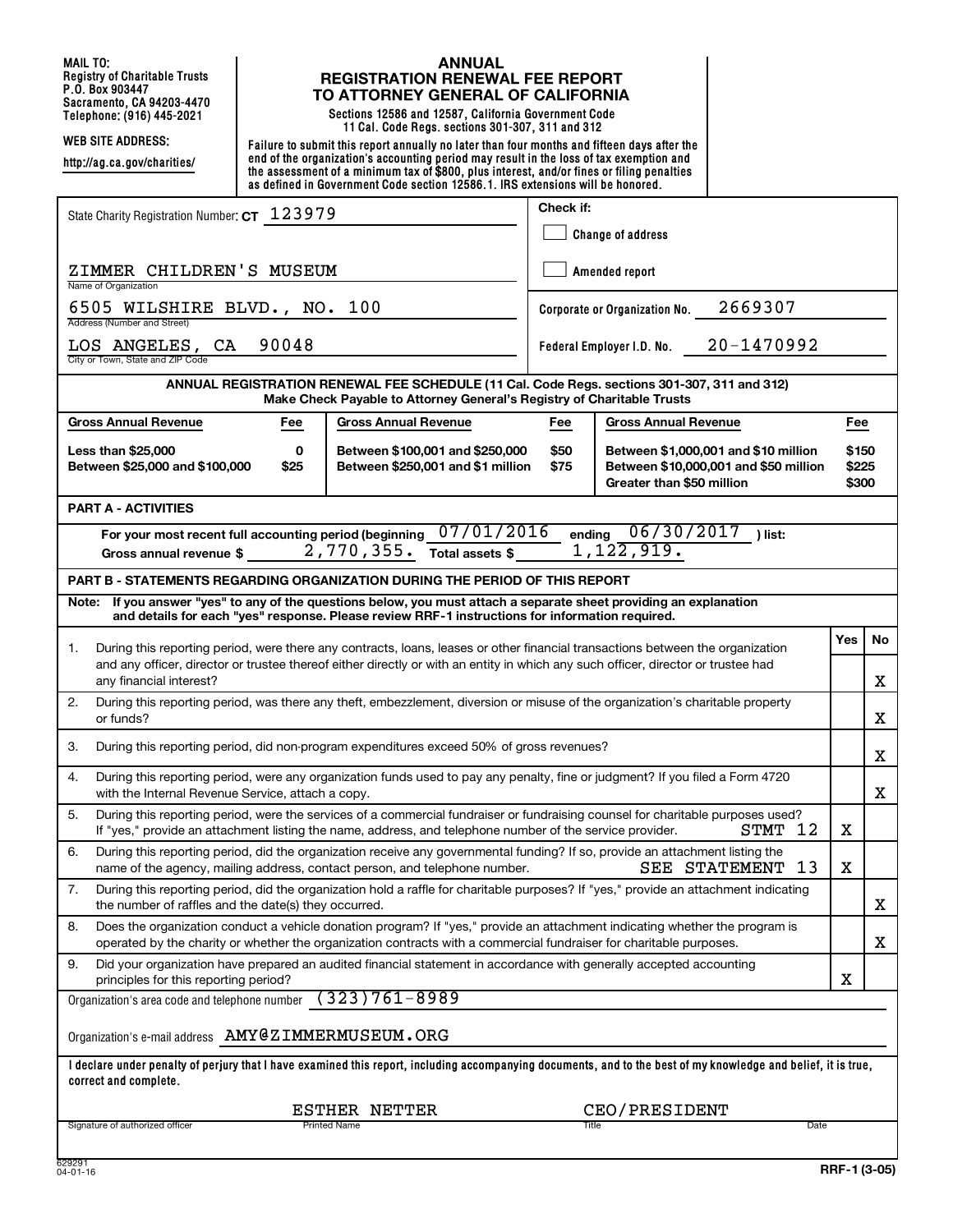}}}}}}}}}}}}}}}}}}}}}}}}}}}}}}}}}}}}}}}}}}}}}}}}}}}}}}}}}}}}}}}}}}}}}}}}}}}}}}

}}}}}}}}}}}}}}}}}}}}}}}} }}}}}}}}}}

~~~~~~~~~~~~~~~~~~~~~~~~~~~~~~~~~~~~~~~~~~~~~~~~~~~~~~~~~~~~~~~~~~~~~~~~~~~~~~

THE ORGANIZATION USED THE SERVICES OF A PROFESSIONAL FUNDRAISING COUNSEL: COMMUNITY COUNSELING SERVICE CO, LLC 527 MADISON AVE., 5TH FLOOR NEW YORK, NY 10022 (212)695-1175 INFO@CCSFUNDRAISING.COM